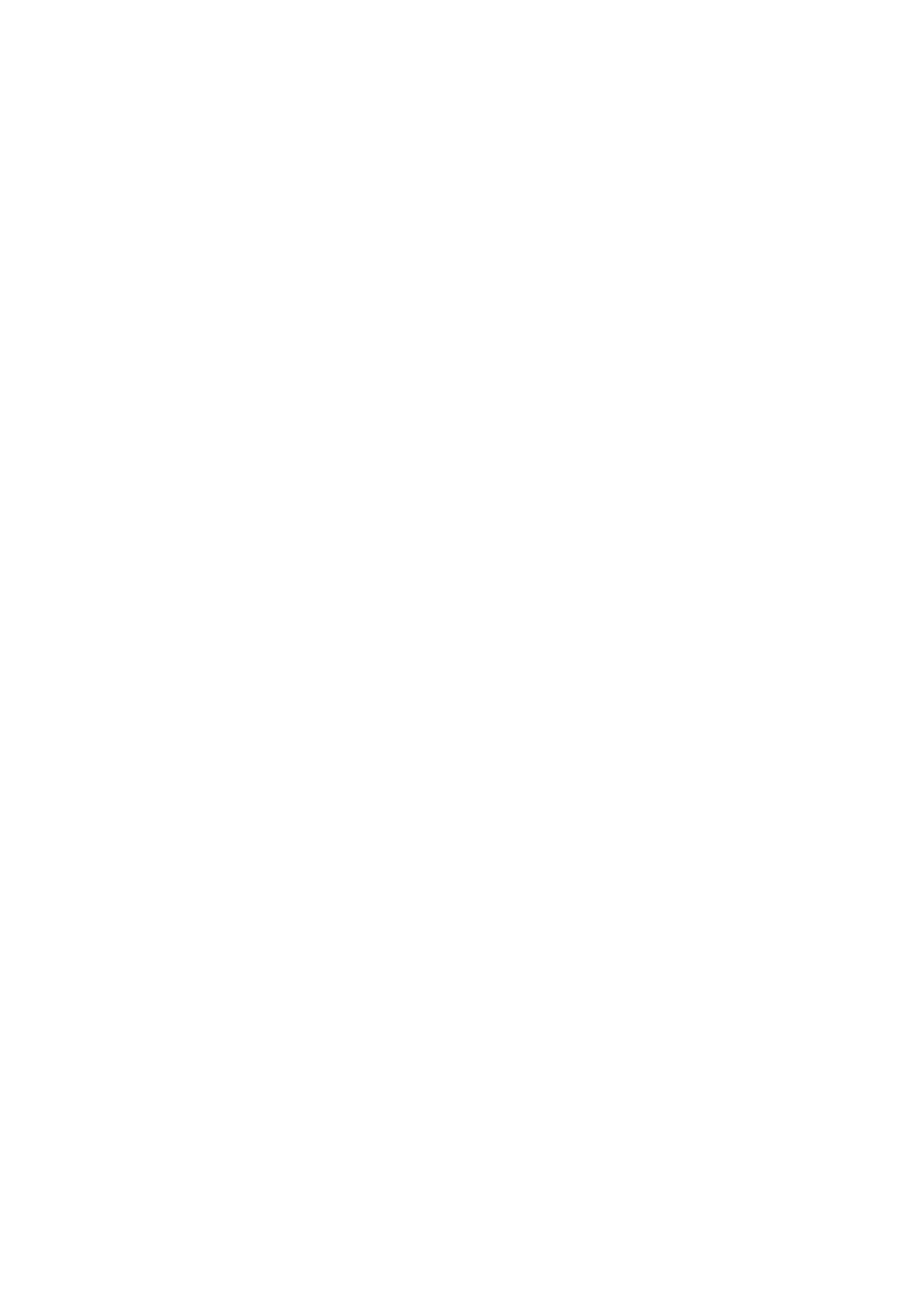# **Contents**

<span id="page-2-0"></span>

| Contents<br>Introduction |     |                                                                                                                  |                |
|--------------------------|-----|------------------------------------------------------------------------------------------------------------------|----------------|
|                          |     |                                                                                                                  |                |
|                          | I.I |                                                                                                                  | $\mathbf I$    |
|                          |     | I.I.I                                                                                                            | $\mathbf I$    |
|                          |     | I.I.2                                                                                                            | $\overline{4}$ |
|                          |     | The space of connections $\dots \dots \dots \dots \dots \dots \dots \dots \dots \dots \dots \dots$<br>I.I.3      | 5              |
|                          | I.2 |                                                                                                                  | 6              |
|                          |     | I.2.1                                                                                                            | 6              |
|                          |     | 1.2.2                                                                                                            | IO             |
|                          |     | The intersection pairing $\ldots \ldots \ldots \ldots \ldots \ldots \ldots \ldots \ldots \ldots$<br>1.2.3        | I <sub>2</sub> |
|                          | I.3 |                                                                                                                  | <b>I4</b>      |
|                          |     | Classifing spaces for line bundles and the first Chern class<br>I.3.1                                            | $I_4$          |
|                          |     | Čech cohomology and the first Stiefel-Whitney class<br>1.3.2                                                     | I8             |
|                          | I.4 |                                                                                                                  | <b>19</b>      |
|                          | 1.5 |                                                                                                                  | 20             |
|                          |     | 1.5.1                                                                                                            | 20             |
|                          |     | 1.5.2                                                                                                            | 2I             |
| $\mathbf 2$              |     | <b>Spin Geometry</b>                                                                                             | 25             |
|                          | 2.1 |                                                                                                                  | 26             |
|                          |     | 2.I.I                                                                                                            | 26             |
|                          |     | 2.1.2                                                                                                            | 29             |
|                          | 2.2 | The Spin group $\dots \dots \dots \dots \dots \dots \dots \dots \dots \dots \dots \dots \dots \dots \dots \dots$ | 30             |
|                          |     | 2.2.1                                                                                                            | 3 <sub>1</sub> |
|                          |     | 2.2.2                                                                                                            | 33             |
|                          |     | 2.2.3                                                                                                            | 34             |
|                          | 2.3 |                                                                                                                  | 35             |
|                          |     | 2.3.1                                                                                                            | 35             |
|                          |     | 2.3.2                                                                                                            | 37             |
|                          |     | 2.3.3                                                                                                            | 38             |
|                          | 2.4 | Spin structures $\ldots \ldots \ldots \ldots \ldots \ldots \ldots \ldots \ldots \ldots \ldots \ldots \ldots$     | 39             |
|                          |     | From local to global $\ldots \ldots \ldots \ldots \ldots \ldots \ldots \ldots \ldots \ldots \ldots$<br>2.4.1     | 39             |
|                          |     | 2.4.2                                                                                                            | 4I             |
|                          |     |                                                                                                                  |                |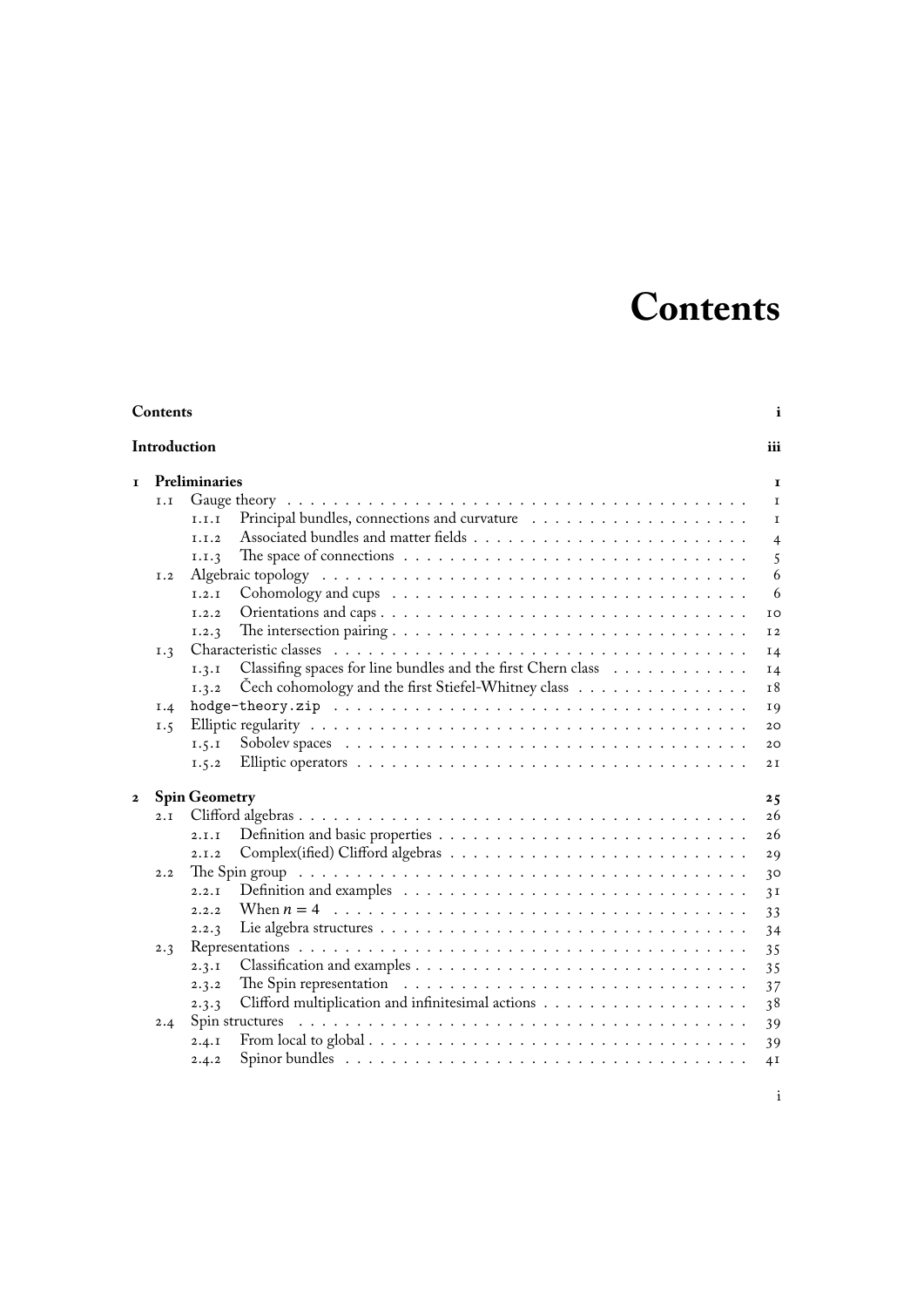| 2.5                                           | 43                                                                                                                                                                                                             |  |  |
|-----------------------------------------------|----------------------------------------------------------------------------------------------------------------------------------------------------------------------------------------------------------------|--|--|
| 2.5.1                                         | 43                                                                                                                                                                                                             |  |  |
| 2.5.2                                         | 45                                                                                                                                                                                                             |  |  |
| 2.6                                           | 45                                                                                                                                                                                                             |  |  |
| 2.6.1                                         | 46                                                                                                                                                                                                             |  |  |
| 2.6.2                                         | 47                                                                                                                                                                                                             |  |  |
| 2.6.3                                         | 49                                                                                                                                                                                                             |  |  |
| 2.7                                           | 52                                                                                                                                                                                                             |  |  |
| 2.7.1                                         | 53                                                                                                                                                                                                             |  |  |
| 2.7.2                                         | 56                                                                                                                                                                                                             |  |  |
|                                               |                                                                                                                                                                                                                |  |  |
|                                               | 57                                                                                                                                                                                                             |  |  |
| 3.1                                           | 59                                                                                                                                                                                                             |  |  |
| 3.2                                           | 62                                                                                                                                                                                                             |  |  |
| 3.2.1                                         | 64                                                                                                                                                                                                             |  |  |
| 3.2.2                                         | 69                                                                                                                                                                                                             |  |  |
| 3.2.3                                         | 7 <sub>I</sub>                                                                                                                                                                                                 |  |  |
| 3.2.4                                         | 72                                                                                                                                                                                                             |  |  |
| 3.3                                           | 74                                                                                                                                                                                                             |  |  |
| The Intersection Form and Donaldson's Theorem | 77                                                                                                                                                                                                             |  |  |
| 4.1                                           | 78                                                                                                                                                                                                             |  |  |
| 4.1.1                                         | 80                                                                                                                                                                                                             |  |  |
| 4.1.2                                         | 84                                                                                                                                                                                                             |  |  |
| 4.2                                           | 84                                                                                                                                                                                                             |  |  |
| Bibliography<br>89                            |                                                                                                                                                                                                                |  |  |
|                                               | The complex spin connection and the coupled Dirac operator<br>The global squaring map $\ldots \ldots \ldots \ldots \ldots \ldots \ldots \ldots \ldots \ldots$<br>The Seiberg-Witten Equations and Moduli Space |  |  |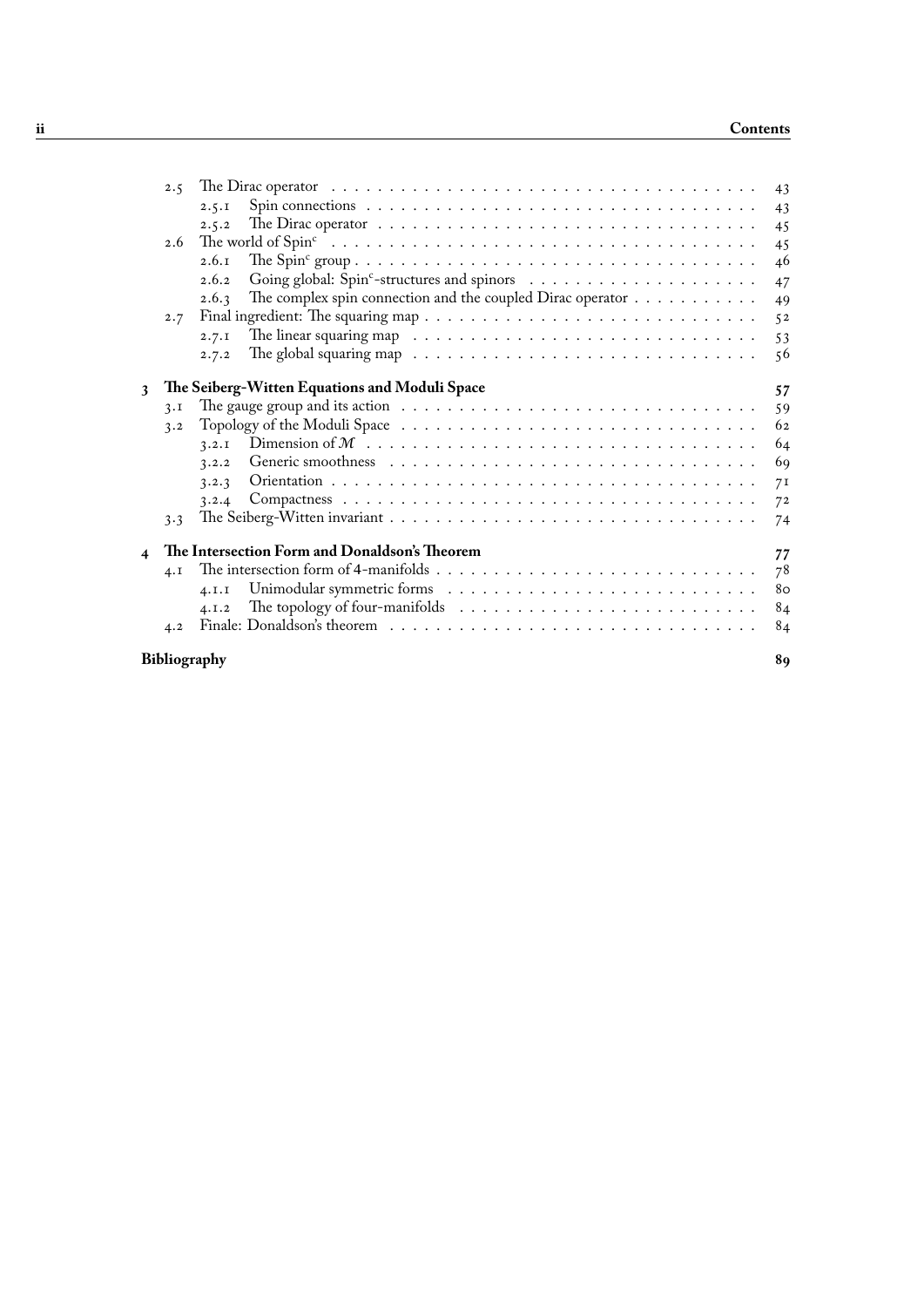# **Introduction**

<span id="page-4-0"></span> $\prod_{\text{techni}}$ our-manifolds live in a strange world. Very much like three-manifolds, their dimension is high enough so that the classical tools used to study curves and surfaces fall short. On the other hand, in the smooth realm, their dimension is too low, and there is not "enough room" to apply advanced techniques of techniques of differential topology to them. Historically, this meant that for the greater part of the 20th century, there was little knowledge of four-manifolds, relative to their higher- and lowerdimensional counterparts.

In the early 80's, Freedman proved that a fundamental tool for studying manifolds of dimension five and greater could *still* be applied for four-manifolds, but ignoring the smooth structure. With these ideas, he proved a complete classification of simply-connected *topological* four-manifolds in terms of their *intersection form*.

Intuitively, the intersection form is a bilinear form over the integers which describes the intersection numbers of embedded surfaces of a four-manifold. Freedman [Fre82] proved that every nondegenerate, symmetric bilinear form over the integers is the intersection form of exactly one or two simply-connected *topological* manifolds. In the case where an intersection form corresponds to two manifolds, *at least* one of them is non-smoothable. This tells us that in order to classify simply-connected four-manifolds up to homeomorphism, it suffices to understand all nondegenerate s[ymmet](#page-95-0)ric bilinear forms; and fortunately we have a *partial* classification of all of them, due to Serre. It also tells us that the is a huge amount of topological four-manifolds which do not admit any smooth structure.

Does this classification hold up in the smooth realm?

The answer is an astounding *no*. By examining the moduli space of anti-self-dual SU(2) connections, Donaldson [Don83] showed that all the *definite* intersection forms of *smooth* manifolds are diagonal. This shows that in the realm of smooth manifolds, the power of the intersection form is severely limited. This study of the anti-self-dual connections on manifolds is known as *Donaldson theory*, and throughout the 80s it was used as a powerful tool for studying smooth four-manifolds.

In the la[te 80's, W](#page-94-0)itten [Wit88] showed that Donaldson theory could be understood from the point of view of the high-energy limit of a (mysterious) supersymmetric quantum field theory. This proved useful when in the early 90's, Seiberg and Witten  $\text{[SW94a; SW94b]}$  found a way to obtain its low-energy limit. For mathematicians, this returned a set of equations defined for *spinors* on manifolds, and the study of their moduli space, known [as Seibe](#page-97-0)rg-Witten theory [Wit94], turned out to be another excellent tool for the study of four-manifolds.

In this work, we present a proof of Don[aldson's](#page-96-0) [theorem](#page-96-1) on the intersection form using the Seiberg-Witten moduli space, which is attributed to Kronheimer and Elkies. Our intention is for this work to be a reasonable introduction to both Seiberg-Witten th[eory an](#page-97-1)d the algebraic topology of the intersection form, aimed at masters' students.

This work is organized as follows. In Chapter  $\tau$ , we present most of the preliminary notions in algebraic topology, gauge theory, differential geometry, and analysis that is needed to discuss the construction of the Seiberg-Witten moduli space, and how it determines the intersection form. In Chapter 2, we introduce the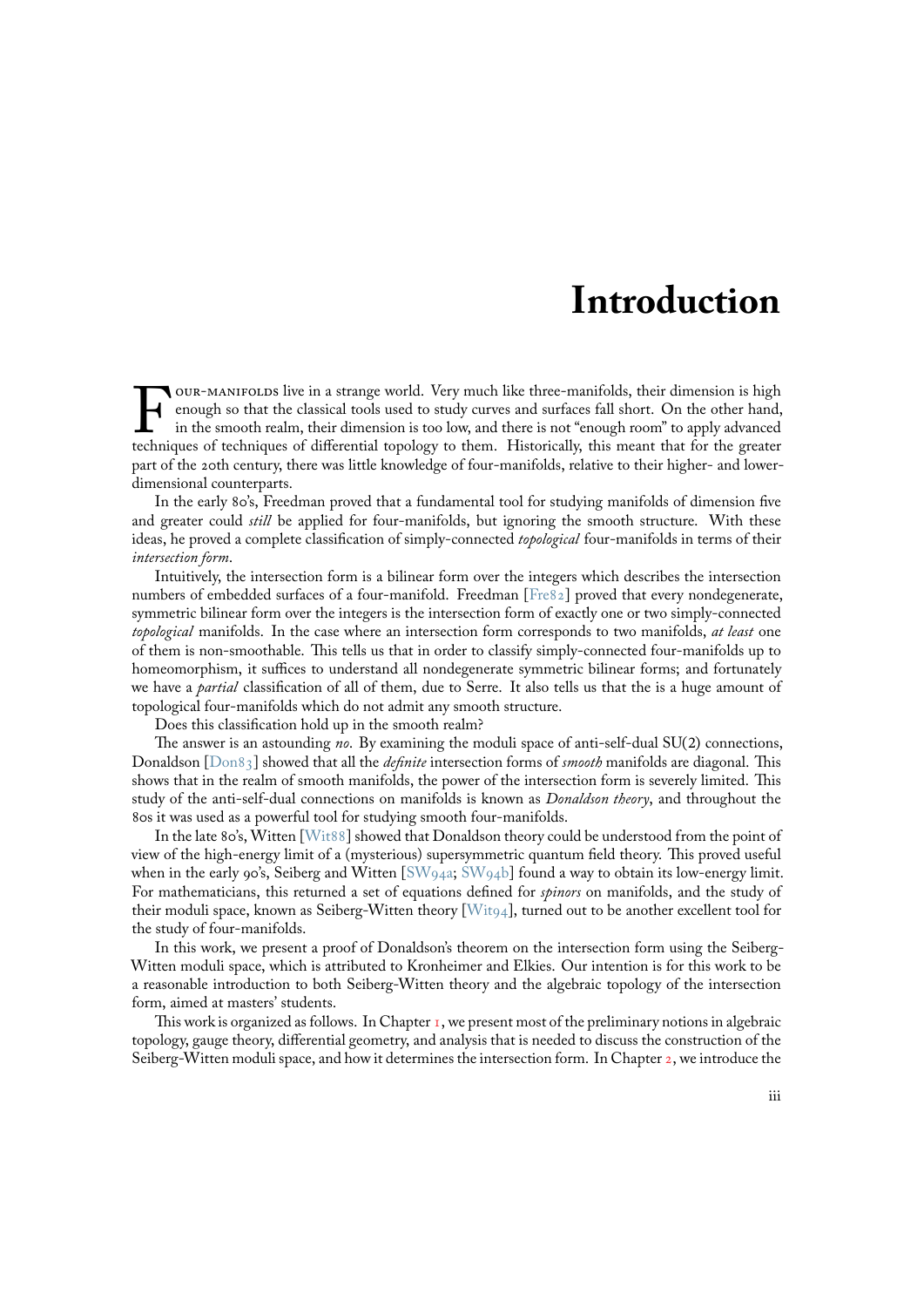notion of Spin and Spin<sup>c</sup> structures, which are *the* fundamental objects of the Seiberg-Witten equations. We try to be thorough and for the most part, we don't limit ourselves to the case of dimension four. This is to show that many of the properties of spinors on four-manifolds are general ideas that are not specific to dimension four. In Chapter  $\frac{1}{3}$  we discuss the construction of the Seiberg-Witten moduli space, and show that it is generically smooth, finite-dimensional, oriented, and compact. This is the most technically demanding chapter, and it requires some results from the analysis of PDE and K-theory that we only state or lightly sketch. Finally, in Chapter 4, we introduce the intersection form, study some of its properties. We close the work with the pro[of](#page-62-0) of Donaldson's theorem, using Seiberg-Witten theory.

Of course, due to time and space constraints, there is a lot that had to be left out. Seiberg-Witten theory is broad and intersects with many areas of mathematics. Some great references for Seiberg-witten theory are [Don96; EF97; Kla13; M[ar9](#page-82-0)9; Nicoo; Nabo5; Sal99; Moo96; Mor96]. Our main references are [Nicoo; Sal99; Mor96; Scoo5].

# **Acknowl[edgem](#page-94-1)[ents](#page-94-2)**

Firs[t of all,](#page-96-2) [I'd like](#page-96-3) [to than](#page-96-4)k [my su](#page-96-5)pervisor Gil Cavalcanti, for helping me navigate this wild world of fourmanifolds. I would also like to thank Alexander Quintero, who first introduced me to the beautiful world of gauge theory and whose insights and passion have motivated me throughout the years. Without him, I would have not come to Utrecht. I'd also like to thank my friends Laura, Andrés, Valentina, and Miguel for always having my back and always pushing me to be a better person.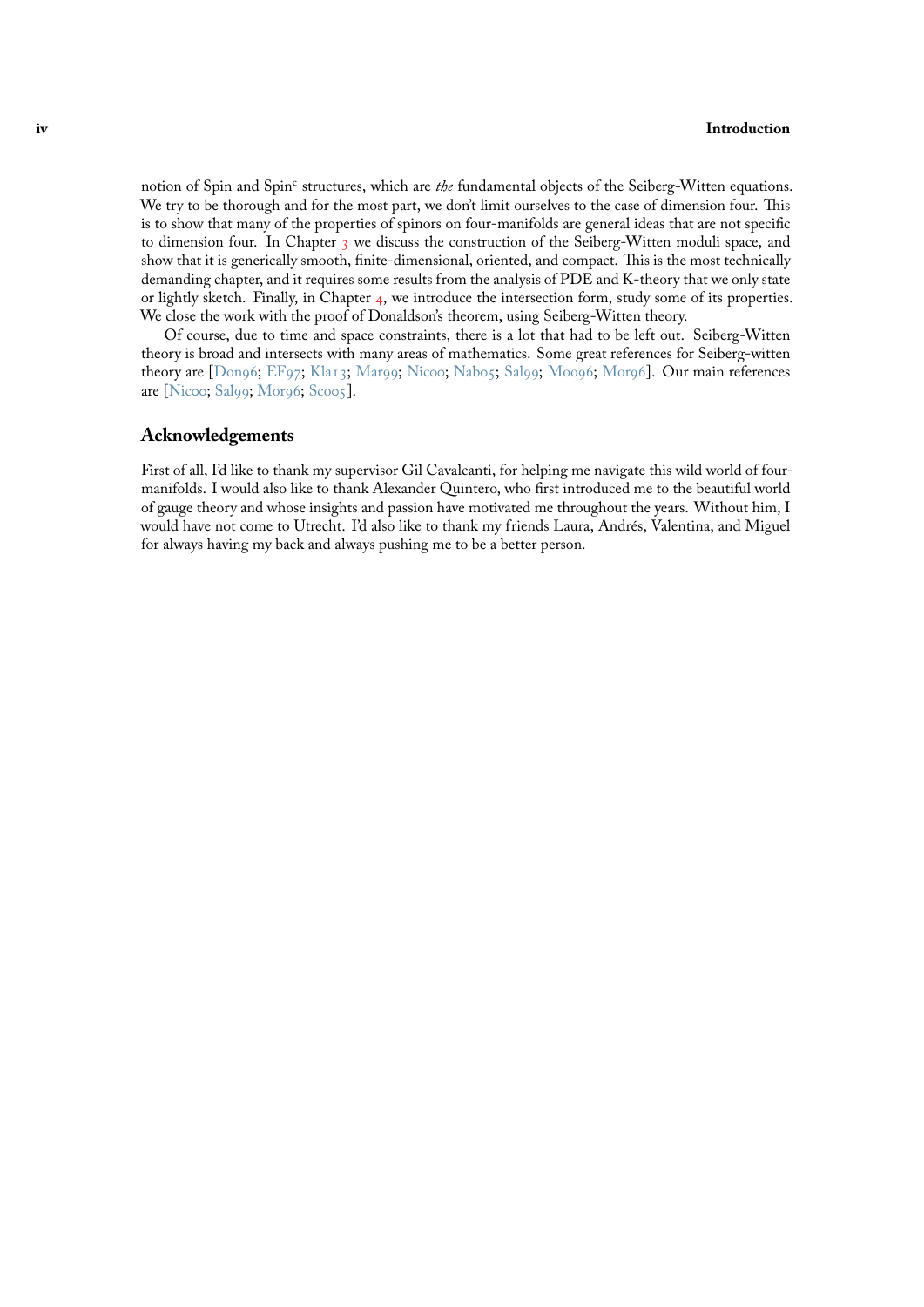# CHAPTER

# **Preliminaries**

<span id="page-6-0"></span>IN THIS chapter we review the basic language of algebraic topology and differential geometry that is needed to discuss Seiberg-Witten theory and the Donaldson theorem. In the differential realm, will assume that the reader n this chapter we review the basic language of algebraic topology and differential geometry that is needed to discuss Seiberg-Witten theory and the Donaldson theorem. In the differential realm, will assume that the reader is familiar with basic notions and tools of smooth manifolds, de Rham cohowith singular and cellular homology.

# **1.1 Gauge theory**

<span id="page-6-1"></span>Gauge theory is the heart of Seiberg-Witten theory<sup>1</sup>. The name *gauge theory* comes from physics, where gauge fields are a particular class of fields that have many degrees of freedom. Mathematically, the study of gauge fields is done in terms of principal bundles and other structures associated to them. In this section, we will quickly review the basic notions of principal bundles, connections and curvature, and "matter fields". Great comprehensive references are [Na[b1](#page-6-3)1a], [Nab11b] and [KN96].

# **1.1.1 Principal bundles, connections and curvature**

The basic objects of gauge theory are *[principa](#page-96-6)l b[undles](#page-96-7)*.

#### <span id="page-6-2"></span>Definition 1.1.1 (Principal G-bundle).

*Let be a smooth manifold and be a Lie group. A* **principal -bundle** *over is a smooth manifold P* and a smooth surjective map  $\pi$  :  $P \rightarrow M$ , along with a right action of G on M, satisfying:

- *1. The action of G* preserves the fibers:  $\pi(p \cdot g) = \pi(p)$  for all  $p \in P$  and  $g \in G$ .
- *2. is a* fiber bundle *with typical fiber , and the trivialization can be chosen -equivariant: For every*  $x \in M$  there is a neighborhood U of x and a diffeomorphism  $\Psi : \pi^{-1}(U) \to U \times G$  satisfying  $\operatorname{pr}_1 \circ \Psi = \pi$  and

$$
\Psi(p \cdot g) = \Psi(p) \cdot g,
$$

<span id="page-6-3"></span><sup>1</sup>And Donaldson theory too.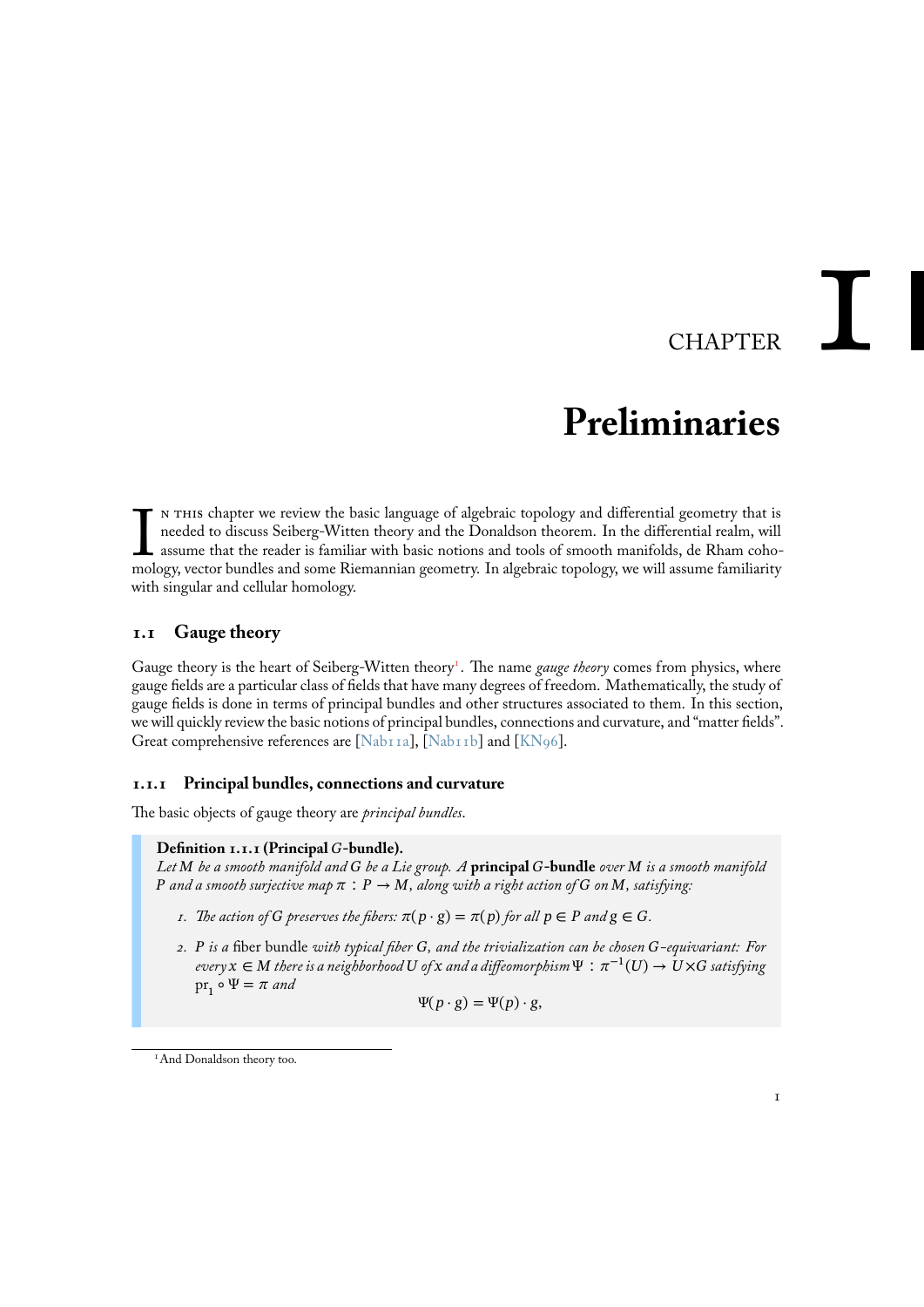where the action of  $G$  on  $U \times G$  is right multiplication on the second component.

We write this as  $G \hookrightarrow P \stackrel{\pi}{\rightarrow} M$ .

The main example that we will work with is the frame bundle of a vector bundle.

#### **Example 1.1.2 (Frame bundles).**

Let  $E \to M$  be a K-vector bundle of rank k. For each  $x \in M$ , let  $\text{Fr}_x(E)$  be the set of *frames* of  $E_x$ , i.e. the set of bases of  $E_x$ . The union of all such  $\text{Fr}_x(E)$  gives us the *frame bundle* 

$$
\operatorname{Fr}(E) = \bigsqcup_{x \in M} \operatorname{Fr}_x(E).
$$

There is a natural GL(k, K) action on the fibers: if  $e = \{e_i\}$  is a frame of  $E_x$ , then for any  $A \in$  $GL(k, K)$  there is another frame  $e' = \{e'_i\}$  given by

$$
e_i' = \sum_j A_{j,i} e_j
$$

. This is a free action which is transitive on the fibers. A trivialization of  $E$  determines both a smooth structure on  $\text{Fr}(E)$  and a trivialization of it as a principal  $\text{GL}(k, \mathbb{K})$ -bundle.

If is a real Riemannian vector bundle, this process can be repeated to obtain the *orthogonal* frame bundle  $O(E)$ , which is a principal  $O(k)$ -bundle over M.

Similarly, if  $E$  is a complex Hermitian bundle, we can obtain the *unitary* frame bundle  $U(E)$ , which is a principal  $U(k)$ -bundle over M.

An important fact of principal bundles is that local trivializations are uniquely determined by local sections, and vice-versa. Let  $G\hookrightarrow P\stackrel{\pi}{\to}M$  be a principal bundle and  $\{U_i\}_{i\in I}$  a trivializing cover with trivializations  $\Psi_i : \pi^{-1}U_i \to U_i \times G$ . For each i, there is an associated local section  $s_i : U_i \to \pi^{-1}(U_i)$  given as  $s_i(x) =$  $\Psi_i^{-1}(x,e)$ , where  $e \in G$  is the identity. Conversely, every local section  $s : U \to \pi^{-1}(U)$  determines a trivialization  $\Psi : \pi^{-1}(U) \to U \times G$ , precisely in such a way that  $\Psi(s(x)) = (x, e)$  for all  $x \in U$ . In the physics literature, the sections  $s_i$  are called *local gauges*.

Given the trivializing cover  ${U_i}_{i\in I}$  with trivializations  $\Psi_i$ , there are smooth functions  $g_{ij}: U_i \cap U_j \to G$ , called *transition functions* or *gauge transitions* such that

$$
(\Psi_j \circ \Psi_i^{-1})(x, h) = (x, h \cdot g_{ji}(x))
$$

for all  $(x, h) \in U_i \cap U_j \times G$ . These gauge transitions are related to the local gauges by

$$
s_j(x) = s_i(x) \cdot g_{ij}(x).
$$

**Definition 1.1.3 (Connection on a principal bundle).**

Let G be a Lie group with Lie algebra  $g$ . A connection on a principal bundle  $G \hookrightarrow P \stackrel{\pi}{\rightarrow} M$  is a Lie  $\mathit{algebra}\text{-}valued\ 1\text{-}form\ \omega \in \Omega^1(P,\mathfrak{g})$  satisfying the following:

*1.*  $\omega$  is  $\text{Ad}_g$ -equivariant: for all  $g \in G$ , let  $R_g : P \to P$  be the action  $R_g(p) = p \cdot g$ . Then

 $R_g^* \omega = \text{Ad}_{g^{-1}} \circ \omega.$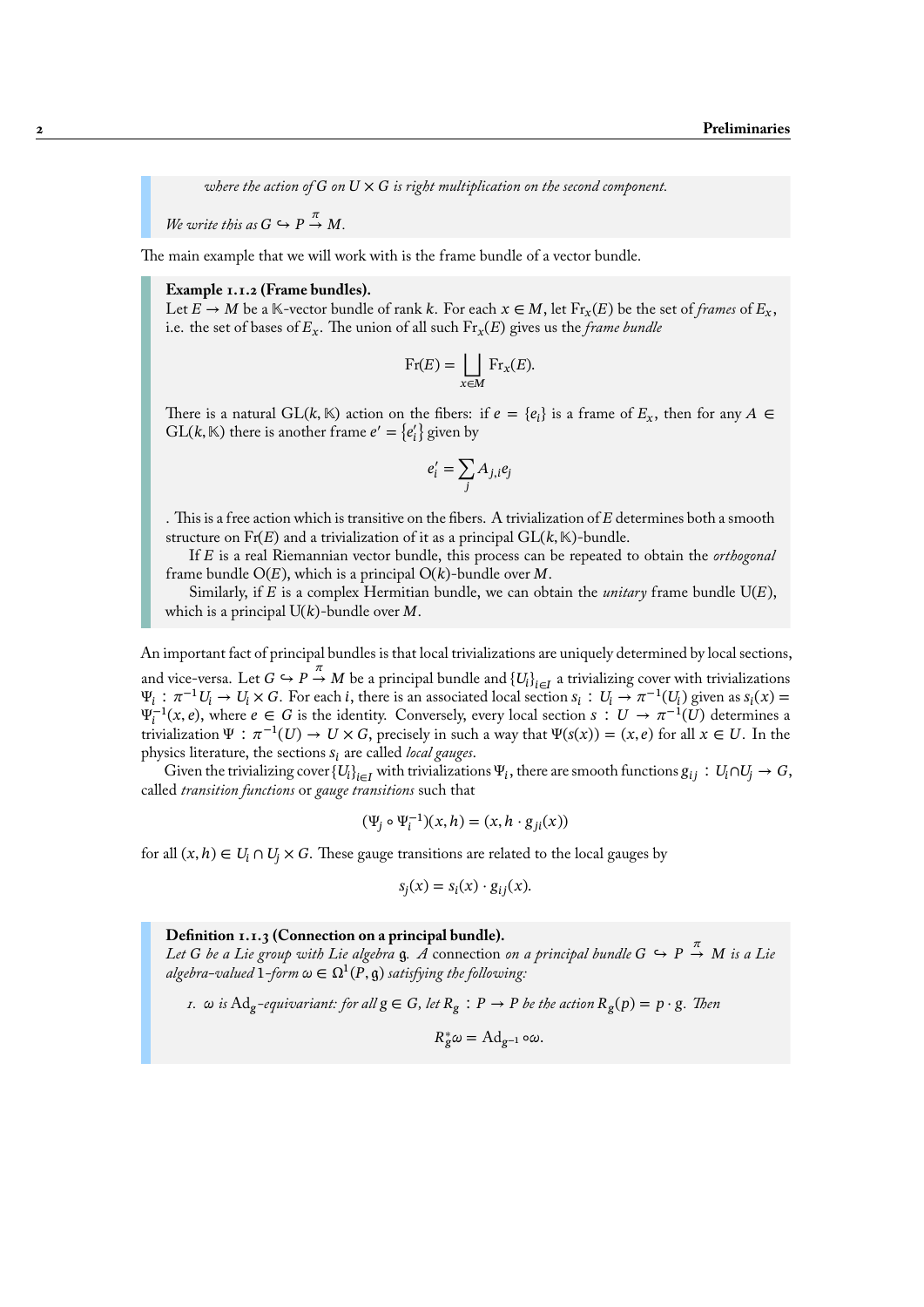*2.* For all  $p \in P$ , consider the infinitesimal action  $a_p : g \to T_p P$  given as  $a_p(\xi) = \frac{d}{dt}$  $\Big|_{t=0} p \cdot \exp(t\xi).$ *Then is a left inverse of this action:*

$$
\omega_p(a_p(\xi)) = \xi
$$

*for all*  $\xi \in \mathfrak{g}$  *and*  $p \in P$ *.* 

A connection  $\omega \in \Omega^1(P, \mathfrak{g})$  determines a splitting of the tangent space  $T_pP$  at every point p, given by

$$
T_p P = \ker T_p \pi \oplus \ker \omega_p.
$$

The subspace ker  $\omega_p \subset T_pP$  is called the *horizontal* space determined by  $\omega$ . This decomposition is compatible with the group action, in the sense that for all  $g\in G$ ,  $(R_g)_\ast$  ker  $\omega_p=$  ker  $\omega_{p\cdot g}.$  Every vector  $X\in T_pP$ can be written as  $X^V+X^H$ , and we say that  $X^V\in\ker T_p\pi$  is the *vertical* component and  $X^H\in\ker\omega_p$  is the *horizontal* component.

Given a trivializing cover  ${U_i}_{i \in I}$  with local gauges  $s_i : U_j \to P$ , we call the pullbacks  $A_i = s_i^* \omega \in$  $\Omega^1(U_i,\mathfrak{g})$  the *local gauge potentials* associated to  $\omega.$ 

# **Proposition 1.1.4 (Transformation of local gauge potentials).**

Let  $\omega$  be a connection on the principal bundle  $G\hookrightarrow P\to M, \left\{U_l\right\}_{l\in I}$  a trivializing cover with local gauges  $s_i$  :  $U_i \to P$ , and local gauge potentials  $A_i = s_i^* U_i$ . Then in the intersections  $U_i \cap U_j$ , the local potentials *are related by*

$$
\mathcal{A}_j = \mathrm{Ad}_{g_{ij}^{-1}} \circ \mathcal{A}_i + g_{ij}^* \Theta,
$$

where  $g_{ij}$  :  $U_i \cap U_j \to G$  are the transition functions and  $\Theta \in \Omega^1(G, \mathfrak{g})$  is the Maurer-Cartan form, given by the differential of left multiplication:  $\Theta_{\text{g}} = T_{\text{g}} L_{\text{g}}^{-1}$ .

*In particular, if is a matrix Lie group, then the transformation law becomes*

$$
\mathcal{A}_j = g_{ij}^{-1} \mathcal{A}_i g_{ij} + g_{ij}^{-1} dg_{ij}.
$$

Conversely, given a collection of 1-forms defined locally on  $M$  which satisfy these transformation law, there is a unique way to "glue" them to obtain a connection on *:* 

Proposition **1.1.5** (Global connection from local potentials).  $\mu$  *Let*  $G \hookrightarrow P \to M$  be a principal bundle, and  $\{U_i\}_{i \in I}$  a trivializing cover with local gauges  $s_i : U_i \to P$ . Suppose that there is a collection of  $g$ -valued  $1$ -forms  $A_i \in \Omega^1(U_i, \mathfrak{g})$  satisfying the transformation law

$$
\mathcal{A}_j = \mathrm{Ad}_{g_{ij}^{-1}} \circ \mathcal{A}_i + g_{ij}^* \Theta.
$$

*Then there exists a unique connection*  $\omega \in \Omega^1(P, \mathfrak{g})$  *such that*  $\mathcal{A}_i = s_i^* \omega$ .

With a connection  $\omega\in\Omega^1(P,\mathfrak{g}),$  we have an associated **exterior covariant derivative** d $^\omega$   $:\Omega^k(P,\mathfrak{g})\to$  $\Omega^{k+1}(P,\mathfrak{g})$  given as the *horizontal* part of the de Rham differential: for any  $\alpha\in \Omega^k(P,\mathfrak{g}),$  define

$$
d^{\omega}\alpha(X_0, ..., X_k) = d\alpha(X_0^H, ..., X_k^H).
$$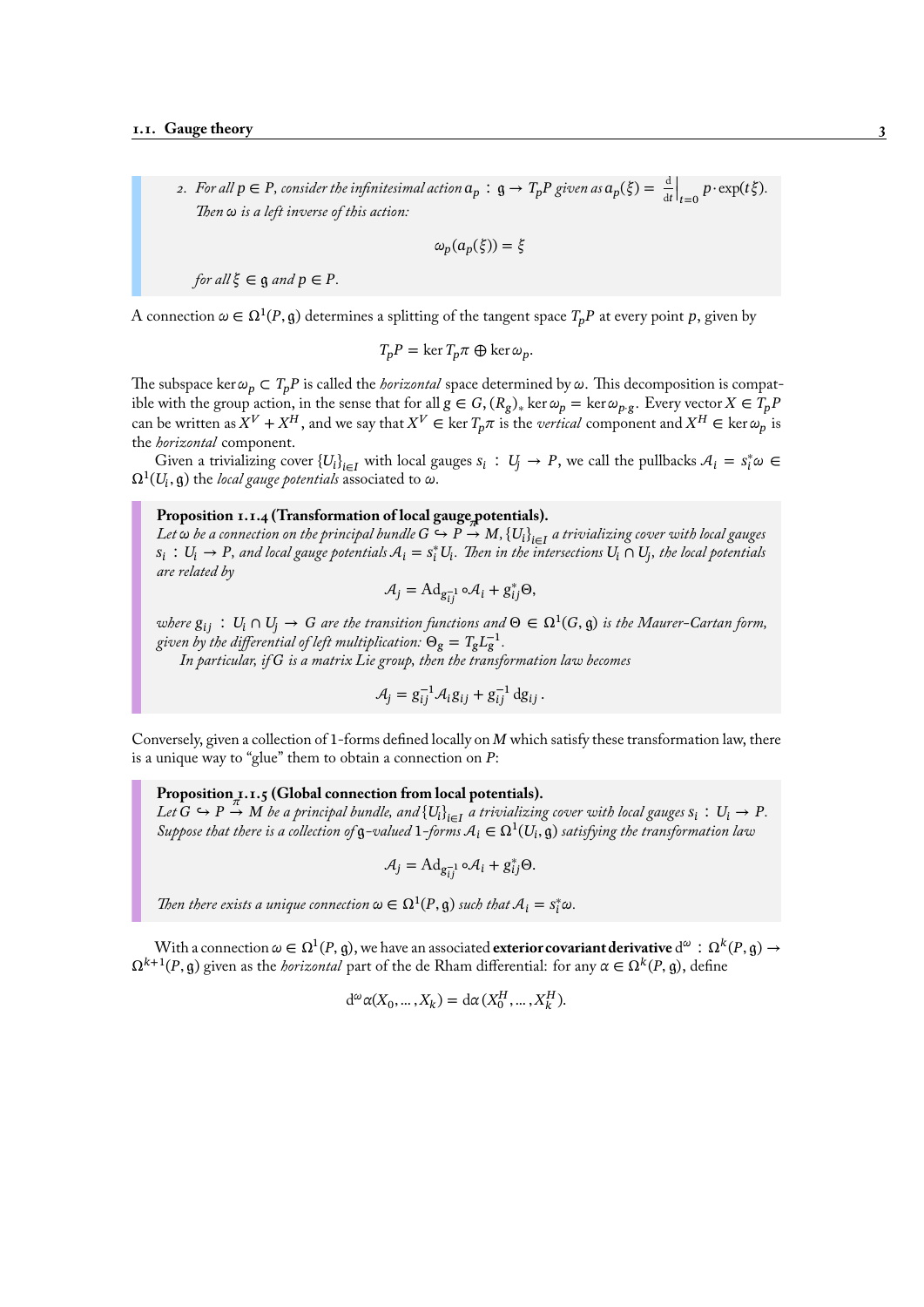**Definition 1.1.6 (Curvature of a connection).**  $Let \omega \in \Omega^1(P, \mathfrak{g})$  be a connection. The  $\textrm{curvature}$  of  $\omega$  is the 2-form  $\Omega \in \Omega^2(P, \mathfrak{g})$  given by

 $\Omega := d^{\omega} \omega.$ 

This definition is not very useful in practice, and we can find an alternative expression for  $\Omega$ . For this we will need to define the bracket<sup>2</sup> of valued forms. For every  $\alpha \in \Omega^k(P, \mathfrak{g})$  and  $\beta \in \Omega^l(P, \mathfrak{g})$ , choosing a basis { $e_a$ } of  $g$  we can write  $\alpha = \sum_a \alpha^a e_a$  and  $\beta = \sum_b \beta^b e_b$ , where  $\alpha_a \in \Omega^k(P)$  and  $\beta_b \in \Omega^l(P)$ . We define  $[\alpha, \beta] \in \Omega^{k+l}(P, \mathfrak{g})$  as

$$
[\alpha, \beta] = \sum_{a,b} \alpha^a \wedge \beta^b [e_a, e_b].
$$

It can be shown that this is a good definition, independent from the chosen basis of g. With this bracket of valued forms we can show:

**Proposition 1.1.7 (Cartan structure equation).**  $Let \, \omega \in \Omega^1(P, \mathfrak{g})$  be a connection and  $\Omega$  its curvature. Then

$$
\Omega = d\omega + \frac{1}{2} [\omega, \omega].
$$

Given connection  $\omega$  with curvature  $\Omega$  and a trivializing cover  $\{U_i\}_{i\in I}$  with associated sections  $s_i\,:\,U_i\to\Omega$ P, we define the *local field strengths*  $\mathcal{F}_i := s_i^* \Omega \in \Omega^2(U_i, \mathfrak{g})$ . Their behavior in the overlaps is much simpler than for the local potentials.

**Proposition 1.1.8 (Transformation of local field strengths).**

Let  $ω ∈ Ω<sup>1</sup>(P, θ)$  be a connection with curvature  $Ω$  and a trivializing cover  $\{U_i\}_{i \in I}$  with associated sections  $s_i\,:\,U_i\to P$ . The local field strengths  $\mathcal{F}_i\,:=\,s_i^*\Omega\in\Omega^2(U_i,\mathfrak{g})$  are related in the overlaps  $U_i\cap U_j$ *by the transformation law*

$$
\mathcal{F}_j = \mathrm{Ad}_{g_{ij}^{-1}} \circ \mathcal{F}_i,
$$

<span id="page-9-1"></span>*where*  $g_{ij}$ :  $U_i \cap U_j \rightarrow G$  are the transition functions of the trivialization.

# **1.1.2 Associated bundles and matter fields**

<span id="page-9-0"></span>Let  $G \hookrightarrow P \stackrel{\pi}{\to} M$  be a principal bundle,  $V$  a vector space and  $\rho\,:\,G \to \mathrm{GL}(V)$  a representation. The **associated bundle** to  $P$  and the representation  $\rho$  is the quotient

$$
P \times_{\rho} V = \frac{P \times V}{G},
$$

where the action of  $G$  on  $P \times V$  is given by

$$
(p,v)\cdot g=(p\cdot g,\rho(g^{-1})(v)).
$$

The set  $P \times_{\rho} V$  can be endowed with a smooth structure such that the map  $\pi_{\rho} : P \times_{\rho} V \to M$  given as  $\pi_{\rho}[p, v] = \pi(p)$  is a surjective submersion. We denote elements of  $P \times_{\rho} V$  as  $[p, v]$  with  $p \in P, v \in V$ .

<sup>2</sup>Also called a *twisted wedge product*, which is probably a better name.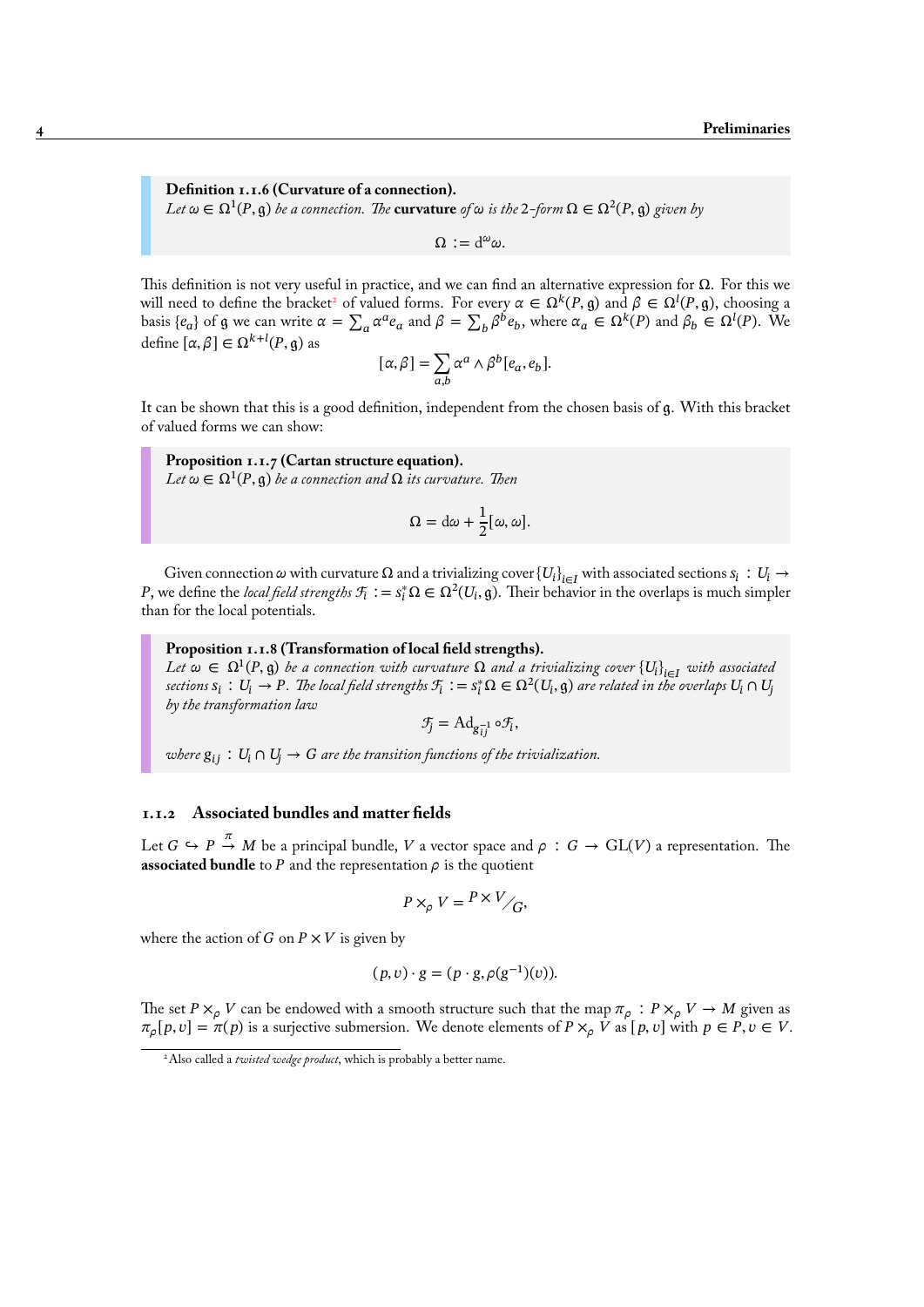Consider a cover  ${U_i}_{i\in I}$  of M which trivializes P, with local gauges  $s_i : U_i \to P$ . These determine a trivialization of  $P \times_{\rho} V$  as

$$
U_i \times V \to \pi_{\rho}^{-1}(U_i)
$$
  

$$
(x, v) \mapsto [s_i(x), v].
$$

This exhibits  $P \times_{\rho} V$  as a vector bundle over M.

Consider a section  $\Psi : M \to P \times_{\sigma} V$ . Then we can write  $\Psi(x) = [p, \psi(p)]$ , where  $\psi : P \to V$  and  $\pi(p) = x$ . For this to be well-defined and consistent,  $\psi$  must be  $\rho$ -equivariant:

$$
\psi(p \cdot g) = \rho(g)^{-1} \psi(p).
$$

This determines  $\psi$  uniquely, and conversely, Ψ is uniquely determined by  $\psi$ . In the physics literature, the sections of  $P \times_{\rho} V$  are called *matter fields*.

Given a connection  $\omega$  on P, we obtain a connection  $\nabla^{\omega}$ :  $\Gamma(P\times_{\rho}V)\times\mathfrak{X}(M)\to \Gamma(P\times_{\rho}V)$  as follows: For a section  $\Psi : M \to P \times_{\rho} V$ , which can be written as  $\Psi(p) = [p, \psi(p)]$ , and a vector field  $X \in \mathfrak{X}(M)$ , we define

$$
(\nabla_X^{\omega})\Psi(x) = [p, (d\psi)_p(\tilde{X}) + T_e \rho(\omega_p(\tilde{X}))\psi(p)],
$$

where  $\tilde{X} \in T_p P$  is a lift of X, i.e.  $T_p \pi(\tilde{X}) = X$ . We call  $\nabla^{\omega}$  the *covariant derivative* associated to  $\omega$ . If  ${U_i}_{i\in I}$  is a cover that trivializes P with local gauges  $s_i: U_i \to P$ , we obtain local representations of  $\Psi$  in terms of maps  $\psi_i : U_i \to V$ , such that  $\Psi(x) = [s_i(x), \psi_i(x)]$ . Then the covariant derivative has the local expression

$$
(\nabla_X^{\omega})\Psi(x) = [s_i(x), (\mathrm{d}\psi_i)_x(X) + T_e \rho(\mathcal{A}_{i,x}(X))\psi_i(x)].
$$

Conversely, given a K-vector bundle  $E \to M$  of rank k and a connection  $\nabla$  on it, we can obtain a connection  $\omega^\nabla$  on the frame bundle Fr(E). Let  $e_1,...,e_k\,:\,U\to E$  be a local frame of  $M.$  For every fixed  $e_i$ , we can think of  $\nabla e_i$  as a map  $\nabla e_i : \mathfrak{X} \to \Gamma(E)$ . We write

$$
\nabla e_i = \sum_j \Gamma_i^j e_i,
$$

where  $\Gamma_i^j$  $\mathfrak{X}_i^J$  :  $\mathfrak{X}(M) \to \mathbb{C}^\infty(M,\mathbb{K})$  are  $C^\infty$ -linear. We collect them together as matrices to obtain  $\mathfrak{gl}(k,\mathbb{K})$ valued 1-forms  $\Gamma \in \Omega^1(U, \mathfrak{gl}(k, \mathbb{K}))$ . It is straightforward to show that under a change of frame, the forms Γ transform according to the rule of Proposition 1.1.5, and therefore glue to a global connection  $\omega^{\nabla} \in \Omega^1(\mathrm{Fr}(E), \mathfrak{gl}(k, \mathbb{K})).$ 

#### **1.1.3 The space of connections**

Let  $\omega_2, \omega_2 \in \Omega^1(P, \mathfrak{g})$  be connections on a principal bundle  $G \hookrightarrow P \stackrel{\pi}{\to} M$ , and write  $\Delta = \omega_2 - \omega_1$ . This difference satisfies the following properties:

<span id="page-10-0"></span>1.  $\Delta$  is *horizontal*: If  $T_p \pi(X) = 0$ , then there is a  $\xi \in \mathfrak{g}$  satisfying  $a_p(\xi) = X$ . Therefore

$$
\Delta_p(X) = \omega_{2,p}(a_p(\xi)) - \omega_{1,p}(a_p(\xi)) = \xi - \xi = 0.
$$

2. Δ is Ad-equivariant:

$$
R_g^* \Delta = \mathrm{Ad}_{g^{-1}} \circ \Delta.
$$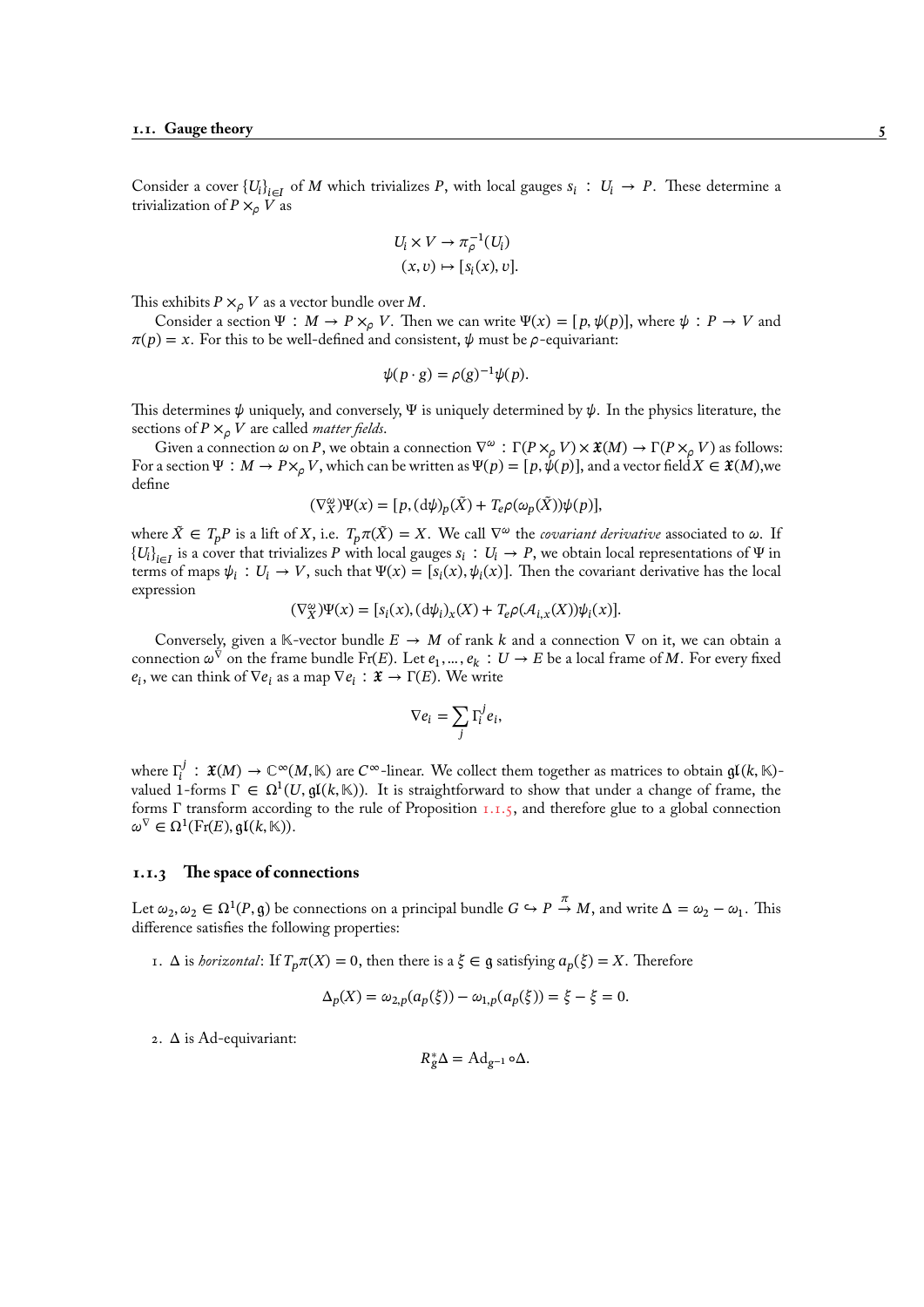We say that Δ is an Ad-**tensorial** or **basic**<sup>3</sup> form, and we denote the space of all such basic 1-forms by  $\Omega_{\rm Ad}^1(P,g)$ .

Conversely, given a connection  $\omega$  and an Ad-tensorial 1-form  $\Delta \in \Omega^1_{\text{Ad}}(P,g)$ , necessarily  $\omega + \Delta$  is also a connection. We conclude:

Proposition 1.1.9 (Connections form [a](#page-11-2)n affine space).  $Let$  Conn(P) ⊂  $\Omega^1(P, \mathfrak{g})$  *be the set of connections of the principal bundle*  $G \hookrightarrow P \to M$ . *Then* Conn(P) is an affine space modelled on the vector space of  $\operatorname{Ad}-$ tensorial  $1$ –forms  $\Omega^1_{\rm Ad}(P, \mathfrak{g}).$ 

Let's specialize to the case where  $G = U(1)$ , so  $g = i\mathbb{R}$ . Since  $U(1)$  is abelian, the adjoint representation is the trivial one, and thus Ad-equivariance is the same as *invariance* under the action of U(1). Let  $\omega, \omega' \in$ Conn(P) and let  $\Delta = \omega' - \omega$ . Consider a trivializing cover {U<sub>i</sub>} of P with local gauges  $s_i : U_i \to P$ , which determines local potentials  $A_i = s_i^* \omega$  and  $A' = s_i^* \omega'$ . Writing  $\Delta_i = s_i^* \Delta \in \Omega^1(U_i, i\mathbb{R})$  for the difference of the local gauge potentials, we find that in the overlaps,

$$
\Delta_j = \mathcal{A}'_j - \mathcal{A}_j = \mathcal{A}'_i + g_{ij}^{-1} dg_{ij} - \mathcal{A}'_i - g_{ij}^{-1} dg_{ij} = \mathcal{A}'_i - \mathcal{A}_i = \Delta_i.
$$

This tells us that the collection  $\{\Delta_i\}_{i\in I}$  glues to a one-form *on the base space*  $\delta\in\Omega^1(M,\mathrm{i}\mathbb{R}),$  which satisfies  $\pi^*\delta = \Delta$ . Conversely, given a one-form  $\delta$ , the pullback  $\Delta = \pi^*\delta$  is a U(1)-invariant 1-form. With this, we conclude that  $\Omega^1_{\rm Ad}(P,{\rm i}\mathbb{R})\cong \Omega^1(M,{\rm i}\mathbb{R}),$  and we often abuse the notation and do not distinguish between either.

# **1.2 Algebraic topology**

<span id="page-11-0"></span>The main tools we will need from algebraic topology are Stiefel-Whitney classes, Chern classes, and of course, the *intersection form* of four-manifolds. In this section we will quickly review the background that is necessary for stating and proving Donaldson's theorem on the intersection form. For this, we will have to use cohomology with coefficients in an abelian group (specifically,  $\mathbb{Z}_2$  and  $\mathbb{Z}$ ). The golden reference for this is Hatcher's Algebraic Topology<sup>4</sup> [Hat02]. We will also follow [Bre97].

## **1.2.1 Cohomology and cups**

Let  $G$  be an [abelian](#page-94-3) group<sup>5</sup>, and let  $(C_.,\partial)$  be a chain complex of free abelian groups. There is a canonically defined **cochain complex** (relative to  $G$ )  $(C_G^*, \delta)$  given as

$$
C_G^k := \mathrm{Hom}(C_k, G)
$$

<span id="page-11-1"></span>with coboundary operato[rs](#page-11-4)

$$
\delta: C_G^k \to C_G^{k+1},
$$

given as  $\delta(\varphi) = \partial^* \varphi = \varphi \circ \partial$ . It is straightforward to show that  $(C_G^*, \delta)$  is a complex as well, and therefore we can define the **cohomology** groups

$$
H^k(C, G) := \frac{\ker(\delta : C^k \to C^{k+1})}{\dim(\delta : C^{k-1} \to C^k)}
$$

<sup>&</sup>lt;sup>3</sup>This is a general definition. Let V a vector space and  $\rho : G \to GL(V)$  a representation. We say that a V-valued form  $\alpha \in \Omega^k(P, V)$  is **basic** or  $\rho$ -tensorial if  $\alpha$  is *horizontal*:  $\alpha_p(X_1,..., X_k) = 0$  if  $T_p\pi(X_j) = 0$  for *one* of the  $X_j$ ; and if  $\alpha$  is  $\rho$ -equivariant:  $R_g^*\alpha = \rho(g^{-1})\circ \alpha$ .

<sup>4</sup> It's grown on me, you know? I appreciate it now after years of disliking it.

<span id="page-11-4"></span><span id="page-11-3"></span><span id="page-11-2"></span><sup>&</sup>lt;sup>5</sup>In practice we will only use  $G = \mathbb{Z}$  or  $\mathbb{Z}_2$ .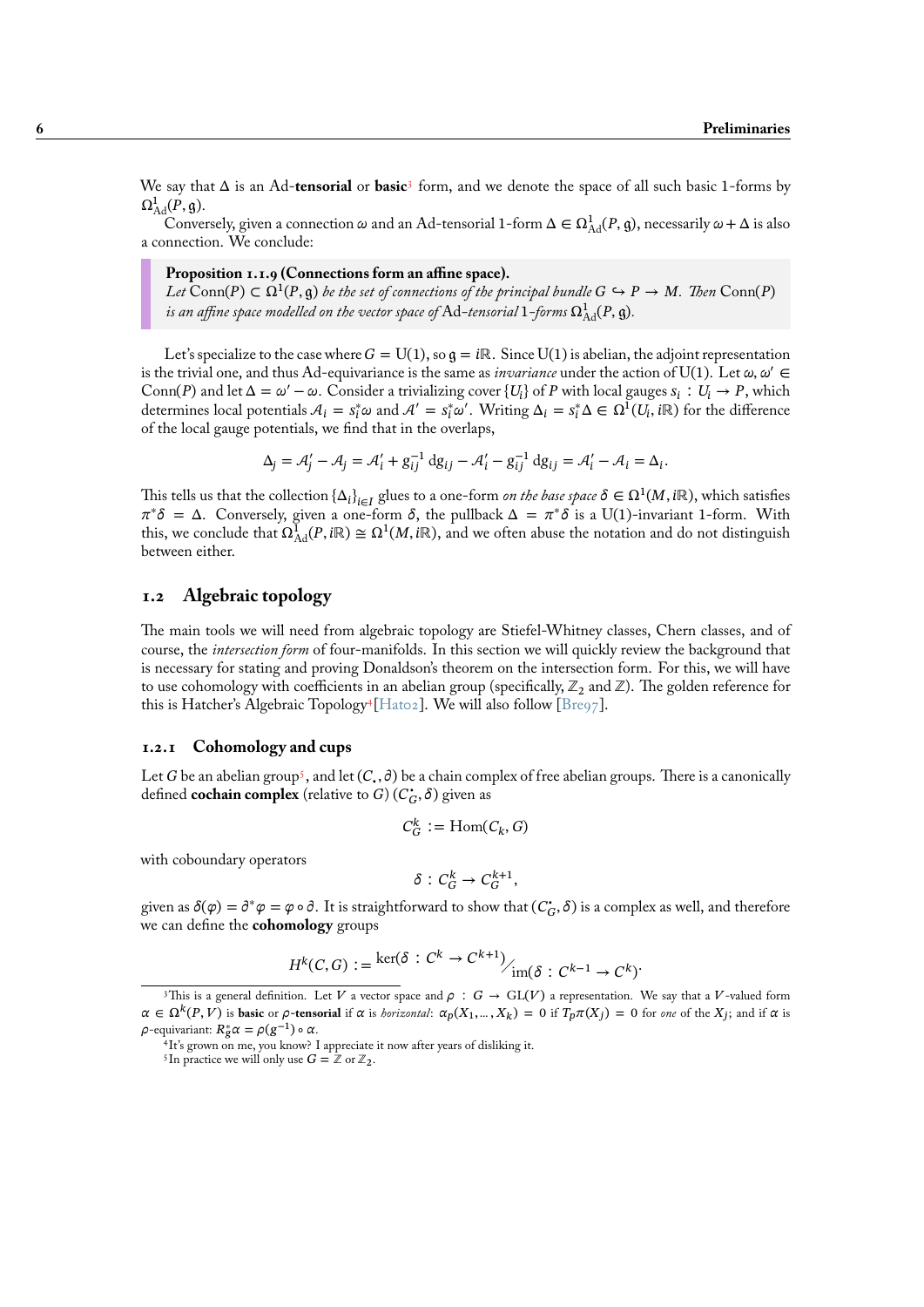How do we understand elements of  $H^k(C,G)$ ? We might be temped to think that  $H^k(C,G)$  is precisely  $\mathrm{Hom}(H_k(C), G)$ , but this is not exactly so. However, we can still interpret an element  $\hat{\varphi} \in H^k(C,G)$  as a morphism  $H_k(C) \to G$  as follows: Let  $\varphi \in \text{ker } \delta \subset C^k$  be a representative of  $\hat{\varphi}$ . This means that for all  $\alpha \in C_{k+1}$ ,

$$
(\delta\varphi)(\alpha)=\varphi(\partial\alpha)=0,
$$

and thus  $\varphi$  vanishes on im  $\partial \subseteq C_k$ . Therefore  $\varphi$ , when restricted to ker  $\partial \subseteq C_k$ , descends to a morphism in the quotient

$$
\overline{\varphi}: H_k \to G.
$$

The morphism  $\bar{\varphi}$  is independent of the representative of  $\hat{\varphi}$ , precisely since we restrict to ker  $\partial$  before descending to the quotient. Specifically, let  $\psi \in C^{k-1}$ . Then

$$
\varphi|_{\ker \partial} = (\varphi + \delta \psi)|_{\ker \partial},
$$

and so  $\overline{\varphi} = \varphi + \delta \psi$ . In conclusion, we have a well-defined morphism

$$
\hat{n}: H^k(C, G) \to \text{Hom}(H_k(C), G)
$$
  

$$
\hat{\varphi} \mapsto \hat{h}(\varphi) = \overline{\varphi}.
$$

If  $\hbar$  were an isomorphism, all would be great. As we will see,  $\hbar$  is surjective, but alas, it is generally not injective<sup>6</sup>.

Asking about the surjectivity of  $h$  is asking if every homomorphism  $\psi : H_k(C) \to G$  is given as  $\overline{\varphi}$  for some  $\varphi : C_k \to G$  which satisfies that  $\delta \varphi = 0$ . We *almost* have such a homomorphism. Given  $\psi$ , we can find a homomorphism  $\psi_0$ : ker  $\partial \to G$ , simply by pre-composing  $\psi$  with the quotient ker  $\partial \to H_k(C)$ :

$$
\psi_0(\sigma)=\psi(\hat{\sigma}),
$$

where  $\hat{\sigma} \in H_k(C)$  is the class of  $\sigma$ . Naturally,  $\psi_0$  vanishes on im  $\hat{\sigma}$ . However, it is only defined in ker  $\hat{\sigma}$ . Can we extend it to the entirety of  $C_k$ ? The answer is *yes* since  $C_k$  (and, consequently, ker  $\partial$  and im  $\partial$ ) is free: The sequence

$$
0 \longrightarrow \ker \partial \hookrightarrow C_k \stackrel{\partial}{\longrightarrow} \mathrm{im} \partial \longrightarrow 0
$$

is a short exact sequence of *free* abelian groups, and therefore it splits<sup>7</sup> . This means that we can find a retraction  $r: C_k \to \ker \partial$  such that  $r(\sigma)=\sigma$  for all  $\sigma\in\ker\partial.$  Thus, we can extend  $\psi_0$  to  $\varphi: C_k\to G$  as

$$
\varphi=\psi_0\circ r.
$$

By construction, we have that  $\overline{\varphi} = \psi$ , and [s](#page-12-0)o we have shown that  $\hbar$  is surjective. The following example shows that  $h$  is not an isomorphism.

**Example 1.2.1 (Non-isomorphism of**  $\hbar$ **).** 

Consider the following complex of free abelian groups:

$$
0 \longrightarrow \mathbb{Z} \xrightarrow{n} \mathbb{Z} \longrightarrow 0.
$$

<sup>6</sup>Like my mom says, *de eso tan bueno no dan tanto*.

<span id="page-12-0"></span><sup>7</sup>Mini-proof: Suppose  $0 \to A \to B \to C \to 0$  is a short exact sequence of free abelian groups, with  $f : A \to B$ . Let  $B \subset B$ be a set of generators of B, and define  $r : B \to A$  as follows: for all  $\beta \in B$ , define  $r(\beta) = f^{-1}(\beta)$  if  $\beta \in \text{im}(f)$ , and  $r(\beta) = 0$ otherwise. Extend r by "linearity" to all of B. By injectivity of f, this map is well-defined, and it satisfies  $r \circ f = id_A$ .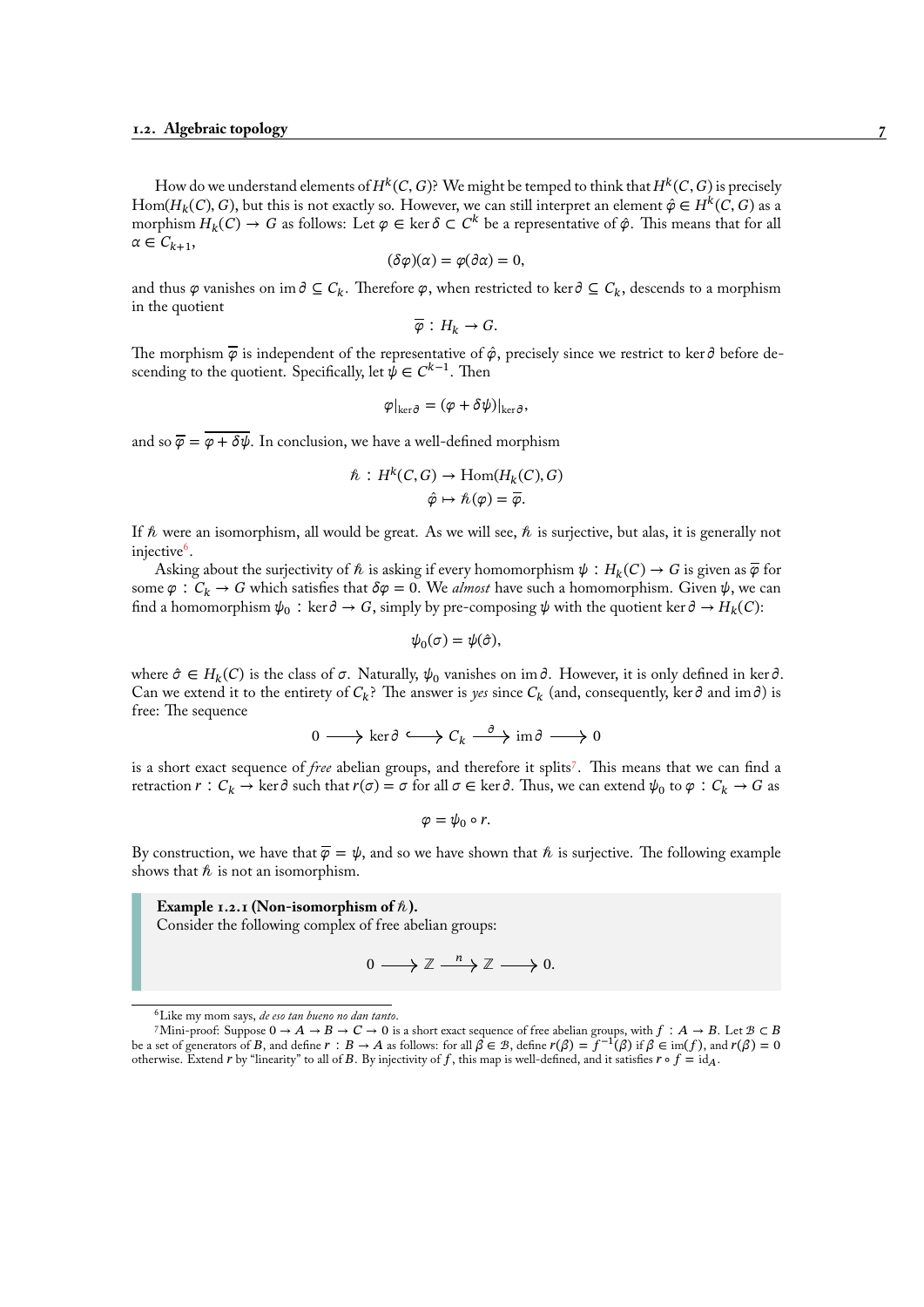Here,  $n$  denotes multiplication by  $n$ . The homology of this complex is

$$
H_0 = \mathbb{Z}_n,
$$
  

$$
H_1 = 0.
$$

When we take the dual with respect to  $\mathbb{Z}$ , we obtain the cochain complex

$$
0 \longleftarrow \mathbb{Z} \stackrel{n}{\longleftarrow} \mathbb{Z} \stackrel{n}{\longleftarrow} 0.
$$

This follows from the fact that a homomorphism  $f : \mathbb{Z} \to \mathbb{Z}$  is uniquely determined by the value  $f(1)$ . The cohomology of the cochain complex is

$$
H^0 = 0,
$$
  

$$
H^1 = \mathbb{Z}_n.
$$

Since the only homomorphism  $\mathbb{Z}_n \to \mathbb{Z}$  is the trivial one, we indeed have that  $H^0 \cong \text{Hom}(H_0, \mathbb{Z})$ . However, certainly  $\mathbb{Z}_m = H^1 \not\cong \text{Hom}(H_1, \mathbb{Z}) = 0$ . Therefore  $\hbar : H^k(C, G) \to \text{Hom}(H_k(C), G)$  is, in general, *not* an isomorphism.

Even though  $\hbar$  is not an isomorphism, we can still use it to define a way in which a cohomology class can be evaluated on homology classes:

**Definition 1.2.2 (Pairing of cohomology and homology).** *We define a* pairing *of cohomology and homology*  $\langle \bullet, \bullet \rangle : H^k(C, G) \otimes H_k(C) \to G$  as

 $\langle \varphi, \sigma \rangle = \hbar(\varphi)(\sigma).$ 

Now that we know that  $\hbar$  is not injective, it is but natural to ask oneself, "what is its kernel"? The answer is given to us by the Universal Coefficients Theorem, but first we must define<sup>8</sup> the (first) Ext group associated to an abelian group.

**Definition 1.2.3** ( $Ext(H, G)$ ). *Let be an abelian group. Take a set of generators* {ℎ}∈Λ *of and let* <sup>0</sup> *be thef[r](#page-13-0)ee abelian group on*  $\{h_{\alpha}\}_{\alpha\in \Lambda}$ . We have a natural morphism  $f_0\,:\, F_0\to H,$  which sends each generator of  $F_0$  to its counterpart *in* H. Let  $F_1 = \ker f_0$ , so that we have a short exact sequence

$$
0 \longrightarrow F_1 \stackrel{\iota}{\longrightarrow} F_0 \stackrel{f_0}{\longrightarrow} H \longrightarrow 0,
$$

*which we call a* free *resolution of . Let be an abelian group, and apply the functor* Hom(−, ) *to this sequence to obtain a sequence*

$$
0 \longleftarrow \text{Hom}(F_1, G) \stackrel{\iota^*}{\longleftarrow} \text{Hom}(F_0, G) \stackrel{f_0^*}{\longleftarrow} \text{Hom}(H, G) \longleftarrow 0 ,
$$

<span id="page-13-0"></span><sup>&</sup>lt;sup>8</sup>This definition we present is specialized to the case of free abelian groups and differs a bit from the standard, more general definition.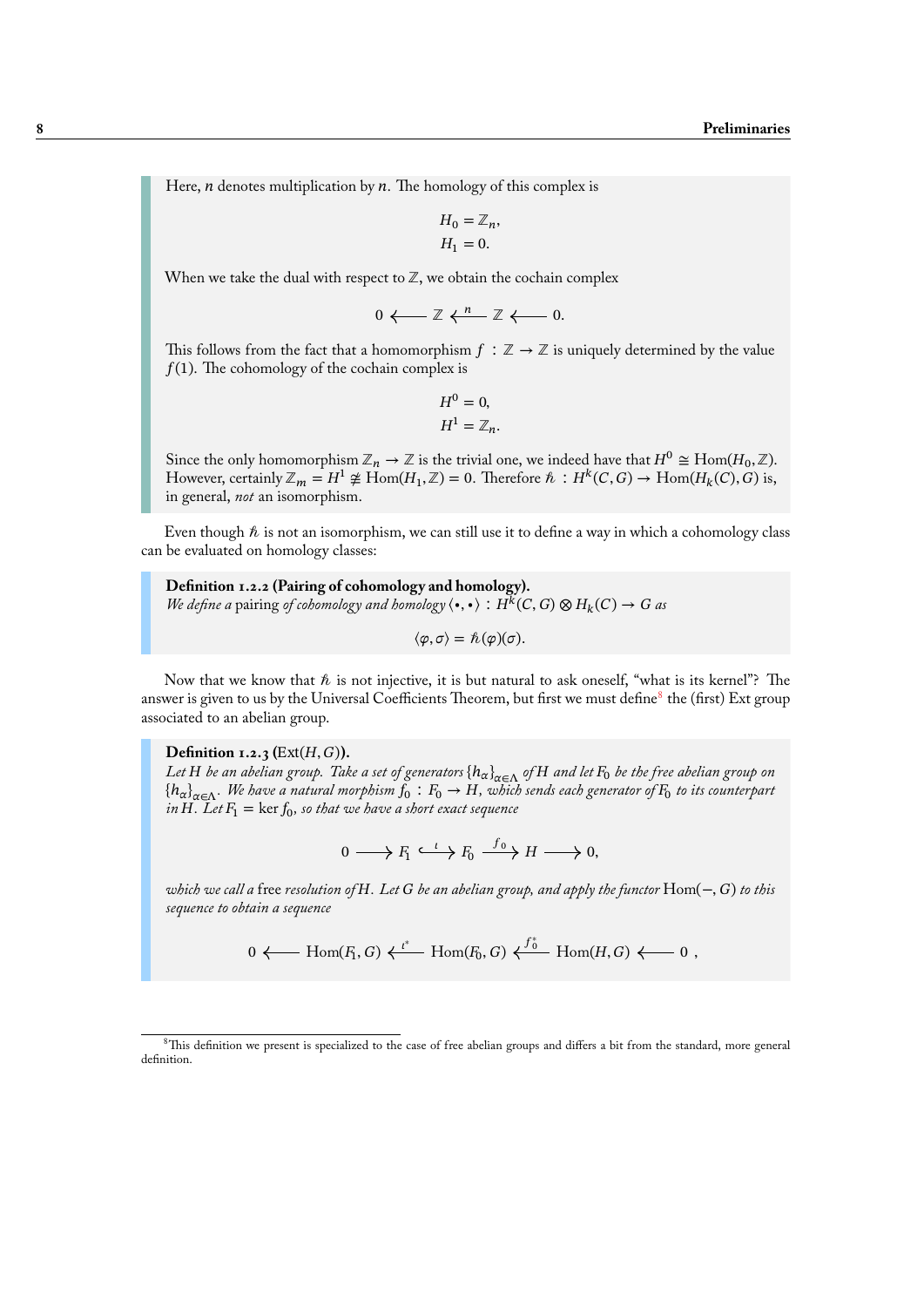*which is not necessarily exact. The (first)* Ext *group is defined as the cohomology in degree* 1 *of this sequence:*

 $\text{Ext}(H, G) = \text{coker } t^*$ .

It can be shown that  $Ext(H, G)$  is independent of the free resolution of H. Furthermore, it can be shown that  $\text{Ext}(H, G)$  satisfies the following properties [see Hato2, p. 195]:

- Ext( $H \oplus H', G$ )  $\cong$  Ext( $H, G$ )  $\oplus$  Ext( $H', G$ ),
- Ext $(H, G) = 0$  if H is free,
- Ext $(\mathbb{Z}_n, G) \cong G/nG$ .

With these results, we see that if  $H$  is finitely generated, then by the fundamental theorem of finitely generated abelian groups, we can write

$$
H \cong \mathbb{Z}^k \oplus \mathbb{Z}_{n_1} \oplus \cdots \oplus \mathbb{Z}_{n_r}
$$

And therefore,

$$
Ext(H,\mathbb{Z}) \cong \mathbb{Z}_{n_1} \oplus \cdots \oplus \mathbb{Z}_{n_r} \cong Torsion(H).
$$

Now we can present the Universal Coefficients Theorem[Hat02, Theorem 3.2]:

**Theorem 1.2.4 (Universal Coefficients for Cohomology).**

*Let* • *be a chain complex of free abelian groups and an abelian group. Then there is a* split *exact sequence*

$$
0 \longrightarrow \text{Ext}(H_{k-1}(C), G) \longrightarrow H^n(C, G) \stackrel{\hbar}{\longrightarrow} \text{Hom}(H_n(C), G) \longrightarrow 0.
$$

<span id="page-14-1"></span>*In particular,*

$$
H^n(C,G)\cong \operatorname{Hom}(H_n(C),G)\oplus \operatorname{Ext}(H_{n-1}(C),G).
$$

This theorem tells us that the cohomology groups are uniquely determined by the homology groups, albeit in a non-trivial way.

All this algebraic theory is meaningful to us when we apply it to the (singular, simplicial,  $CW$ )<sup>9</sup> homology groups over a topological space  $X$ , of course.

Taking cohomology is a *contravariant* functor: given a continuous map  $f : X \to Y$ , we have an induced chain map  $f_*: C_{\bullet}(X) \to C_{\bullet}(X)$ , and therefore an induced cochain map  $f^*: C^{\bullet}(Y, G) \to C^{\bullet}(X, G)$  given by precomposition,  $f^*\varphi = \varphi \circ f_*$ . This induced map commutes with the coboundary operator, and [s](#page-14-0)o it descends to an induced map in cohomology

$$
f^*: H^{\bullet}(Y, G) \to H^{\bullet}(X, G),
$$

which we call the **pullback** by  $f$ . This assignment satisfies

$$
(g \circ f)^* = f^* \circ g^*
$$

for continuous maps  $f : X \to Y$  and  $g : Y \to Z$ .

<span id="page-14-0"></span><sup>9</sup>Since our interest is in manifolds, that beautiful realm where all your topological dreams are true, the choice between these three is essentially irrelevant.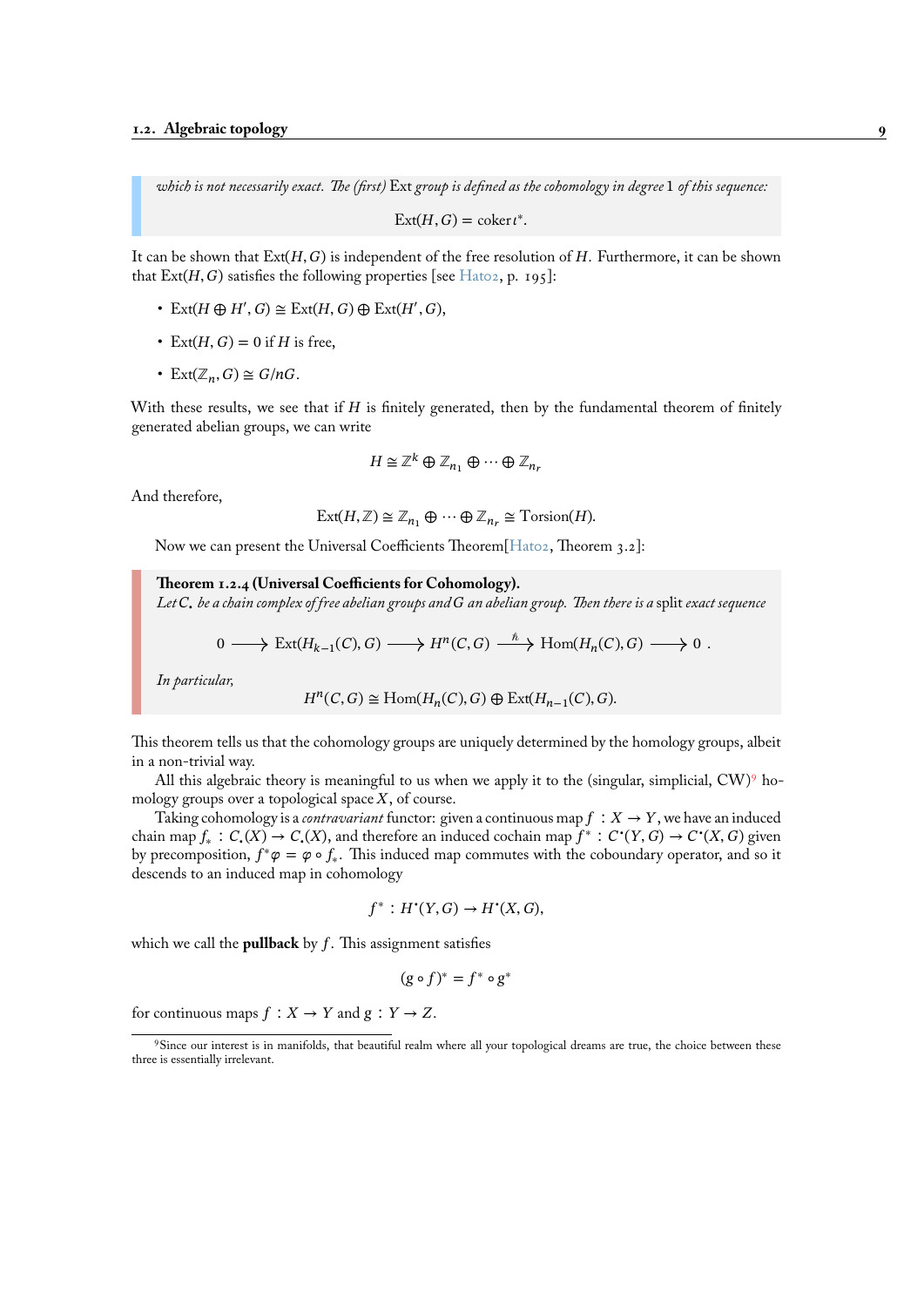One of the biggest differences between homology and cohomology is that we have a (sort of ) natural operation that turns the entire collection of cohomology groups of a space into a ring. This is the *cup product*, defined as follows:

Let X be a topological space and G a ring (in practice,  $\mathbb{Z}_2$ , Z or R). For  $\varphi\in C^k(X,R)$  and  $\psi\in C^l(X,R),$ define  $\varphi \smile \psi \in C^{k+l}(X,R)$  as

$$
(\varphi \smile \psi)(\sigma) = \varphi(\sigma|_{[v_0, \ldots, v_k]}) \psi(\sigma|_{[v_{k+1}, \ldots, v_{k+1}]}), \tag{1.1}
$$

for every singular (k + l)-simplex  $\sigma:\Delta^{k+l}\to X.$  Here  $[\upsilon_0,...,\upsilon_j]$  denotes the convex hull of the points  $v_0,...,v_j$  with  $v_0,...,v_{k+l}$  the canonical basis of  $\mathbb{R}^{k+l+1}$ , and  $\Delta^{k+l}=[v_0,...,v_{k+l}]$ . It is a straightforward exercise in tedious bookkeeping to show that

<span id="page-15-1"></span>
$$
\delta(\varphi \smile \psi) = \delta\varphi \smile \psi + (-1)^k \varphi \smile \delta\psi.
$$

In particular,  $\delta(\varphi \smile \psi) = 0$  if  $\delta\varphi = 0$  and  $\delta\psi = 0$ . Therefore the cup product descends to cohomology:

$$
\smile: H^k(X,R) \times H^l(X,R) \to H^{k+l}(X,R).
$$

In fact, the defining formula in equation Equation  $(I, I)$  defines relative cap products:

$$
H^k(X;R) \times H^l(X,A;R) \to H^{k+l}(X,A;R),
$$
  

$$
H^k(X,A;R) \times H^l(X;R) \to H^{k+l}(X,A;R),
$$
  

$$
H^k(X,A;R) \times H^l(X,A;R) \to H^{k+l}(X,A;R).
$$

This cup product behaves well with pullbacks: for a map  $f : X \to Y$ , the pullback satisfies

$$
f^*(\varphi \smile \psi) = f^*\varphi \smile f^*\psi.
$$

Furthermore, if  $R$  is commutative, we can show that

$$
\varphi \smile \psi = (-1)^{kl}\psi \smile \varphi.
$$

If this is reminiscent of the wedge product in differential forms, it's because it basically is the same thing! Under the isomorphism of (smooth) singular cohomology with real coefficients with de Rham cohomology, cup products pass over to wedge products<sup>10</sup>.

#### **1.2.2 Orientations and caps**

From here on we specialize to the case of topologic[al m](#page-15-2)anifolds. Here we will introduce an *algebraic* notion of orientation, and with it the *Poincaré duality*. Again, the golden standard here is [Hat02, Section 3.3].

<span id="page-15-0"></span>**Remark.** Throughout this section we will consider (co)homology with *integer* coefficients.

First, let's tackle orientation. Let M be a topological manifold of dimension *n*. For any point  $x \in M$ , there is a neighborhood  $U \subseteq M$  which is homeomorphic to  $\mathbb{R}^n$ . Consider the relative homology groups with *integer* coefficients  $H_k(M, M - \{x\})$ . By excision (namely, excising  $M - U$ ), we have

$$
H_k(M, M - \{x\}) \cong H_k(U, U - \{x\}) \cong H_k(\mathbb{R}^n, \mathbb{R}^n - \{\tilde{x}\}),
$$

<span id="page-15-2"></span><sup>&</sup>lt;sup>10</sup>An indirect proof can be found in [BT95]. Specifically, [BT95, Theorem 14.28] exhibits a ring isomorphism to *Čech* cohomology. Then in [BT95, p. 192] they explain that Čech cohomology is isomorphic to singular cohomology.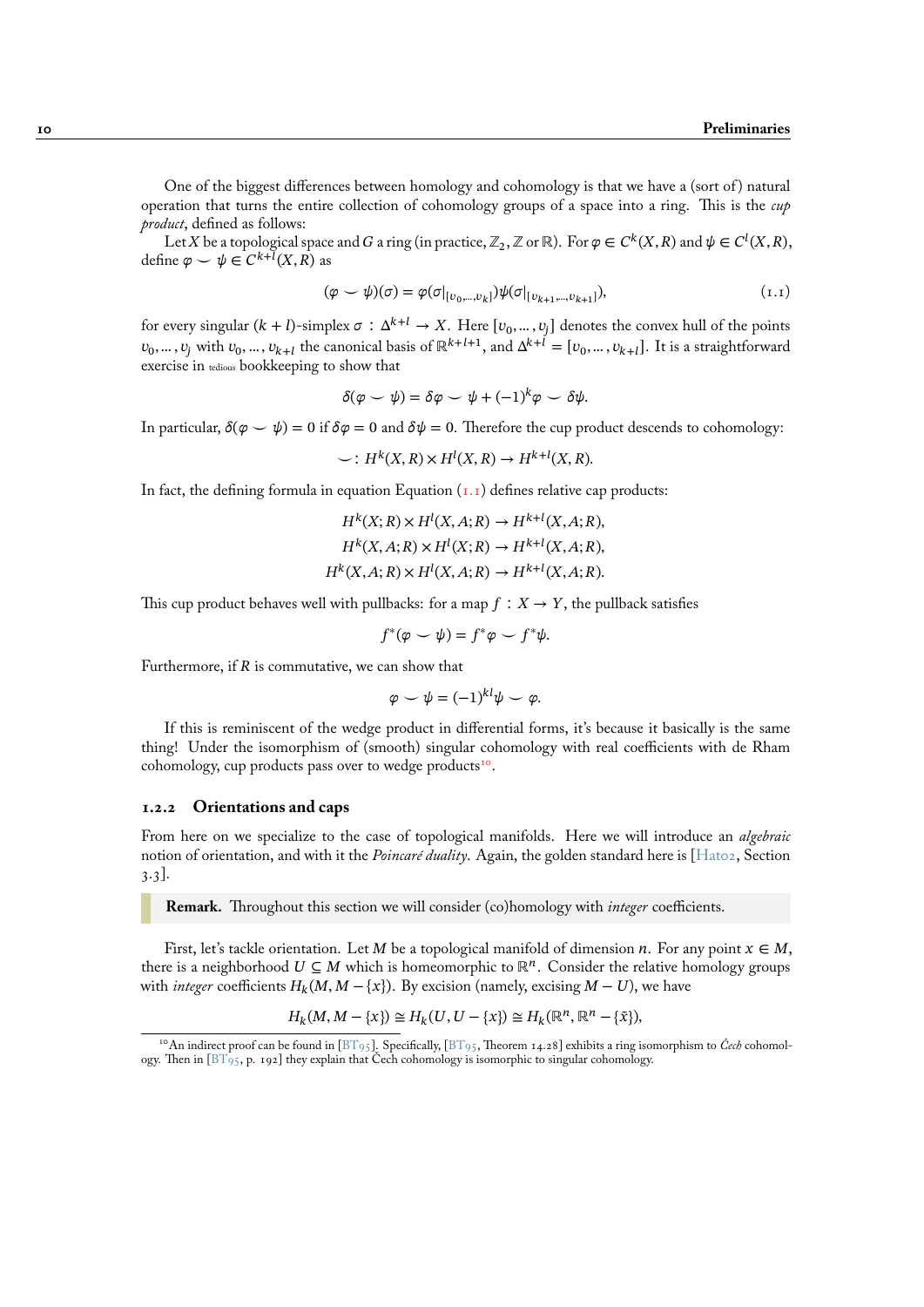where  $\tilde{x} \in \mathbb{R}^n$  is the image under the homeomorphism  $U \cong \mathbb{R}^n$ . The isomorphism  $H_k(M, M - \{x\}) \cong$  $H_k(U, U - \{x\})$  tells us that  $H_k(M, M - \{x\})$  depends only on the local topology around x. We call these the *local homology groups* at x.

Now we consider the (beginning of the) long, exact sequence induced by the pair (ℝ<sup>n</sup>, ℝ<sup>n</sup> – { $\tilde{x}$ }):

$$
0 \longrightarrow H_n(\mathbb{R}^n - \{\tilde{x}\}) \longrightarrow H_n(\mathbb{R}^n) \longrightarrow H_n(\mathbb{R}^n, \mathbb{R}^n - \{\tilde{x}\}) \longrightarrow H_{n-1}(\mathbb{R}^n - \{\tilde{x}\}) \longrightarrow \cdots,
$$

We have  $H_k(\mathbb{R}^n) = 0$  if  $k \neq 0$ , and since  $\mathbb{R}^n - {\tilde{x}}$  retracts to  $S^{n-1}$ , we have  $H_k(\mathbb{R}^n - {\tilde{x}}) \cong H_k(S^{n-1}) = \mathbb{Z}$ if  $k = 0$  or  $k = n - 1$ , and it is zero otherwise. Therefore this sequence reduces to

$$
0 \longrightarrow H_n(\mathbb{R}^n, \mathbb{R}^n - {\tilde{x}}) \longrightarrow \mathbb{Z} \longrightarrow 0 ,
$$

which implies that

$$
H_n(M, M - \{x\}) \cong H_n(\mathbb{R}^n, \mathbb{R}^n - \{\tilde{x}\}) \cong \mathbb{Z}.
$$

This holds for *all* points  $x \in M!$ 

A **local orientation** at  $x \in M$  is a choice of a generator  $\mu_x \in H_n(M, M - \{x\})$ . Suppose that we have a collection of local orientations  $\{\mu_x\}_{x\in M}$ . Take  $x_0 \in M$  and consider an open neighborhood  $U \subseteq M$  which is homeomorphic to  $\mathbb{R}^n$ . We can find a (closed) subset  $B \subset U$  containing  $x_0$  which is homeomorphic to a closed ball in  $\mathbb{R}^n$ . By the same procedure we did above, we find that  $H_n(M, M - B) \cong \mathbb{Z}$ . For every  $x \in B$ , the inclusion  $(M, M - B) \subseteq (M, M - \{x\})$  induces a morphism

$$
H_n(M, M - B) \to H_n(M, M - \{x\}).
$$

We say that the family of orientations  $\{\mu_x\}_{x \in M}$  is **locally consistent** at  $x_0$  if for all  $x \in B$ , every  $\mu_x$  is the image of a single chosen generator of  $H_n(M, M - B)$  under this morphism.

#### **Definition 1.2.5 (Orientation of a manifold).**

*An orientation of a manifold is a collection* {µ<sub>x</sub>}<sub>*x∈M</sub> of local orientations which is locally consistent at every</sub> point*  $x \in M$ *. If*  $M$  *admits an orientation, we say that it is orientable.* 

We have the following result on the orientability of a *closed* manifold:

#### **Theorem 1.2.6 (Orientability of closed manifolds).**

*Let*  $M$  *is a closed, connected manifold of dimension*  $n$ . If  $M$  *is oriented, then for all*  $x \in M$ *, the morphism arising from the long exact sequence of the pair*  $(M, M - \{x\})$ *,* 

$$
H_n(M) \to H_n(M, M - \{x\})
$$

*is an isomorphism.*

For a proof, see [Hato2, pp. 236-237]. A generator of  $H_n(M)$  whose image is a generator of  $H_n(M, M-\{x\})$ for all  $x \in M$  is called a **fundamental class** of M. We write it as  $[M] \in H_n(M)$ . Conversely, the existence of a fundamental class implies the existence of an orientation of  $M$ .

Let M be a closed, connected, oriented  $n$ -dimensional manifold. Given  $\varphi \in C^k (X, \mathbb{Z})$  and a singular simplex  $\sigma : \Delta^l \to X$ , define  $\varphi \frown \sigma : C_{l-k}(X)$  as

$$
\varphi \frown \sigma = \varphi(\sigma|_{[v_0,\ldots,v_l]})\sigma|_{[v_l,\ldots,v_k]}.
$$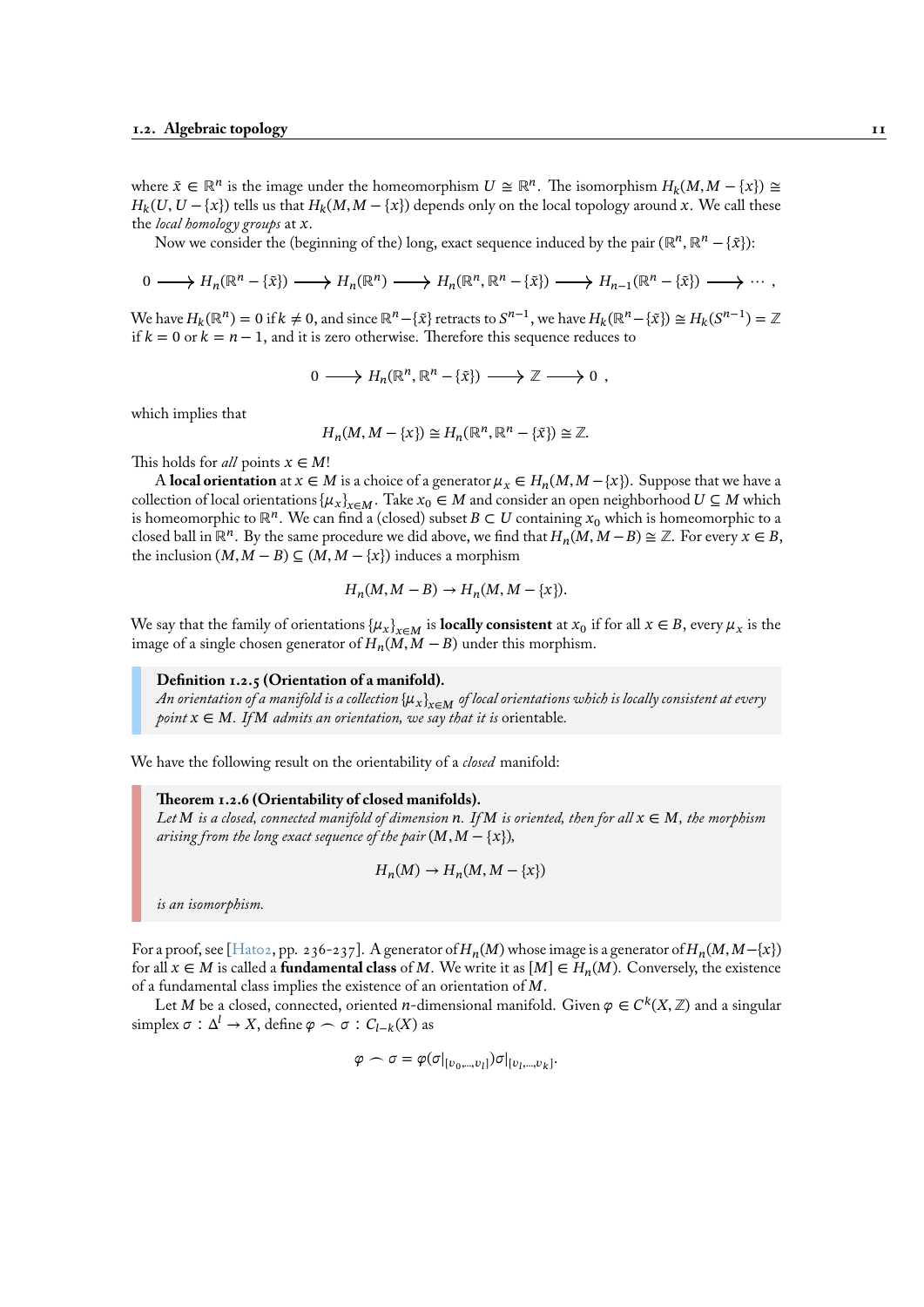Extending this to  $C_l(X)$ , we obtain a map •  $\frown \bullet : C^k(X,\mathbb{Z}) \times C_l(X) \to C_{l-k}(X)$ . Once again, it is a straightforward exercise to show that  $\frown$  behaves well with the boundary operator:

$$
\partial(\varphi\frown \sigma) = (-1)^{l+1} (\delta\varphi\frown \sigma - \varphi\frown \partial\sigma).
$$

Therefore, this operation descends to cohomology and homology, and we call it the **cap product**:

$$
\bullet \frown \bullet : H^k(X,\mathbb{Z}) \times H_l(X) \to H_{k-l}(X).
$$

The cap and cup products enjoy a *duality* of sorts: for all  $\varphi \in H^{k-l}(X, \mathbb{Z})$ ,  $\psi \in H^l(X, \mathbb{Z})$  and  $\sigma \in H_k(X)$ , we have

$$
\langle \varphi, \psi \frown \sigma \rangle = \langle \psi \frown \varphi, \sigma \rangle.
$$

Let [M] be the (a) fundamental class of M. Then for every  $\varphi \in H^k(M,{\mathbb Z}),$  we have an element  $\varphi \frown [M] \in H_{n-k}(M)$ . The map  $H^k(M,\mathbb{Z}) \to H_{n-k}(M)$  is an isomorphism:

# **Theorem 1.2.7 (Poincaré Duality).**

Let M be a closed, connected, oriented **n**-dimensional manifold and [M] a fundamental class. Then the map  $H^k(M,\mathbb{Z}) \to H_{n-k}(M,\mathbb{Z})$  given by

$$
\varphi\mapsto\varphi\frown [M]
$$

*is an isomorphism.*

The proof of this theorem is a little bit laborious. The curious reader can check  $[Hato2, pp. 245-249]$ .

Suppose that M is a compact manifold with boundary. We say that M is orientable if  $M - \partial M$  is orientable. In this case, there exists a *unique* class  $[M] \in H_n(M, \partial M)$  which restricts to the choice of generator  $\mu_x \in H_n(M, M - \{x\})$  for all  $x \in M - \partial M$  [see Hato2, Lemma 3.27]. We call [M] the fundamental class of M. Similarly to manifolds without boundary, we have a v[ersion o](#page-95-1)f Poincaré duality for manifolds with boundary  $[{\text{Hato2}, \text{Theorem 3.43}}]$ :

**Theorem 1.2.8 (Poincaré Duality for manifolds with bou[ndary\).](#page-95-1)** Let  $M$  be a compact manifold with boundary. Then the map  $H^k(M, \partial M) \to H_{n-k}(M)$  given by

$$
\varphi \mapsto \varphi \frown [M]
$$

*is an isomorphism.*

#### **1.2.3 The intersection pairing**

<span id="page-17-0"></span>Let M be a closed, connected n-dimensional topological manifold with an orientation over  $\mathbb{Z}$ . We define the **intersection pairing**  $H^k(M,\mathbb{Z}) \times H^{n-k}(M,\mathbb{Z}) \to \mathbb{Z}$  as

$$
\varphi\bullet\psi:=\langle\varphi\smile\psi,[M]\rangle
$$

where  $\sim$  is the cup product and [M] is the fundamental class of M, induced by its orientation. This pairing vanishes on the torsion subgroups  $T^m\subseteq H^m(M,\mathbb{Z}),$  and thus it descends to quotients  $H^k(M,\mathbb{Z})/T^k$  and  $H^{n-k}(M,\mathbb{Z})/T^{n-k}$ . Once we have quotiented the torsion out, the intersection pairing is non-degenerate.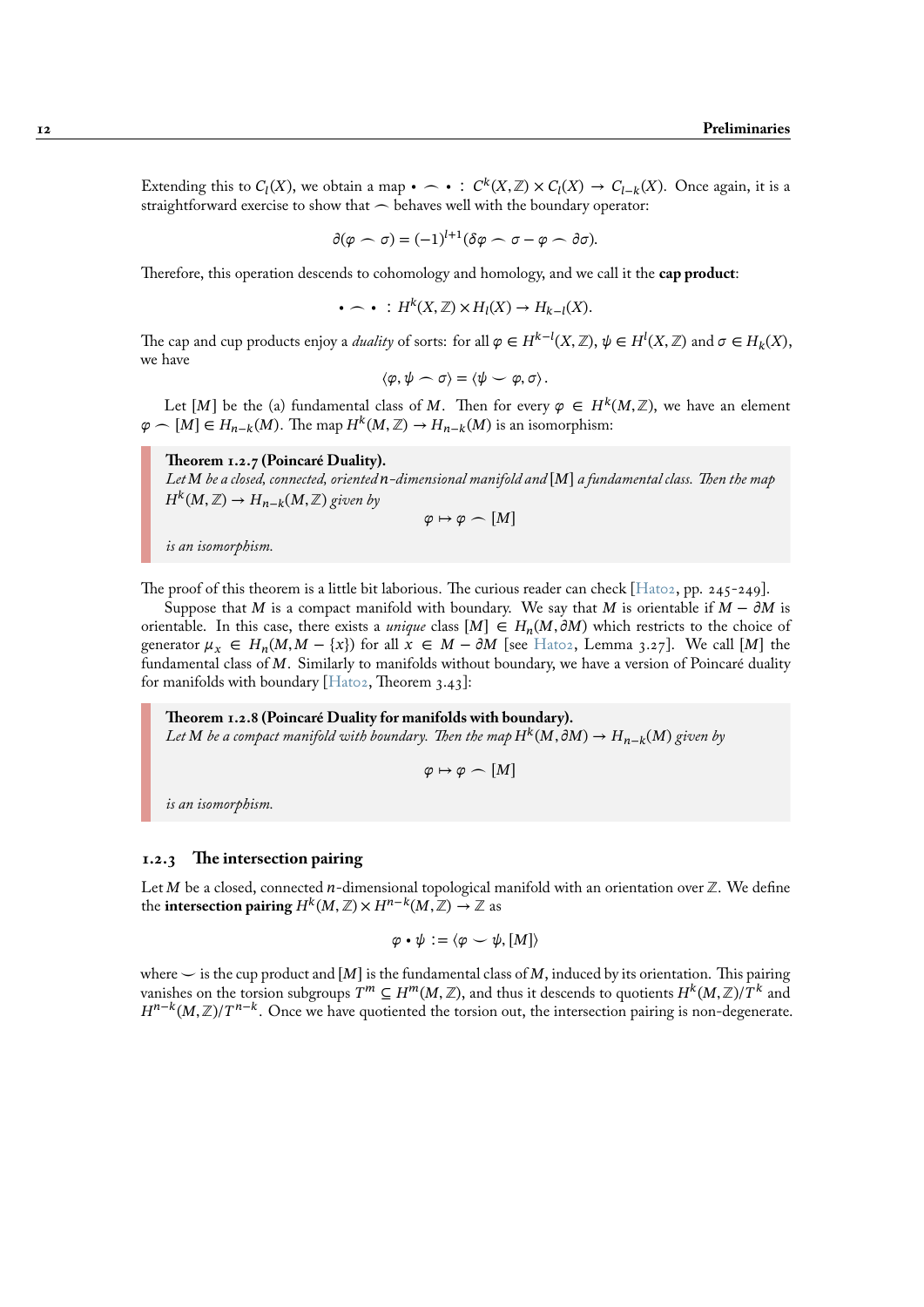**Proposition 1.2.9 (Intersection pairing is non-degenerate).** For each  $\varphi \in H^k(M,\mathbb{Z})$ /T $^k$  and  $\psi \in H^{n-k}(M,\mathbb{Z})$ /T $^{n-k},$  the maps

$$
H^{k}(M, \mathbb{Z})/T^{k} \to \text{Hom}(H^{n-k}(M, \mathbb{Z})/T^{n-k}, \mathbb{Z})
$$

$$
[\varphi] \mapsto \varphi \bullet (-)
$$

<span id="page-18-1"></span>*and*

$$
H^{n-k}(M,\mathbb{Z})/T^{n-k} \to \text{Hom}(H^k(M,\mathbb{Z})/T^k,\mathbb{Z})
$$

$$
[\psi] \mapsto (-) \cdot \psi
$$

*are isomorphisms of abelian groups.*

*Proof.* — Consider the a natural surjective map  $\hbar\, : H^k(M,\mathbb{Z}) \to \mathrm{Hom}(H_k(M,\mathbb{Z}),\mathbb{Z})$  given as

$$
\hbar(\varphi)(\sigma)=\langle\varphi,\sigma\rangle
$$

Therefore, we can rewrite the intersection pairing as

$$
\varphi \cdot \psi = \langle \varphi \smile \psi, [M] \rangle = \pm \langle \varphi, \psi \frown [M] \rangle = \pm \langle \varphi, PD(\psi) \rangle = \pm (PD^* \circ \hbar)(\varphi)(\psi),
$$

where  $PD : H^{n-k}(M, \mathbb{Z}) \to H_k(M, \mathbb{Z})$  is the Poincaré Duality map,  $PD(\psi) = \psi \frown [M]$ . Therefore, the map  $\varphi \mapsto \varphi \bullet (-)$  is precisely  $\pm (PD^* \circ \hbar)$ .

From the Universal Coefficients Theorem (1.2.4), we find that in general  $\hbar$  is not injective and its kernel is precisely the torsion  $T^k \subseteq H^k(M,\mathbb{Z}).$  Therefore if we quotient out  $T^k,$  there is an induced isomorphism

$$
\hat{\hbar}: H^k(M,\mathbb{Z})/T^k \to \text{Hom}(H_k(M,\mathbb{Z}),\mathbb{Z}).
$$

Similarly, the Poincaré duality isomorphism des[cends](#page-14-1) to an isomorphism

$$
\hat{PD}: H_k(M, \mathbb{Z})/T_k \to H^{n-k}(M, \mathbb{Z})/T^{n-k},
$$

and thus we find that

$$
\hat{PD}^* \circ \hat{\mathcal{h}} : H^k(M, \mathbb{Z})/T^k \to \text{Hom}(H^{n-k}(M, \mathbb{Z})/T^{n-k}, \mathbb{Z})
$$

is an isomorphism. Since  $\varphi \mapsto \varphi \bullet (-)$  is precisely  $\pm PD^* \circ \hbar$ , the result follows once we pass to the  $\blacksquare$  quotient.

The name "intersection pairing" seems gratuitous at this point. What does it have to do with intersections? R. Thom [TM07, Corollary II.28] proved that for compact, orientable manifolds, if  $\alpha \in H_k(M,\mathbb{Z})$ with  $k \leq 8$ , then there is an embedded orientable submanifold  $i : V_\alpha \hookrightarrow M$  such that  $i_*[V_\alpha] = \alpha$ . We say that  $V_{\alpha}$  represents the class  $\alpha^{11}$ . We will see this in Theorem 1.3.5 for homology in codegree 2.

With Thom's result, assuming  $\dim(M) \leq 8$ , the name of the intersection pairing is justified: via Poincaré duality, [the int](#page-96-8)ersection pairing passes to a pairing in *homology*,  $H_k(M,\mathbb{Z}) \times H_{n-k}(M,\mathbb{Z}) \to \mathbb{Z}$ . For any  $\alpha \in H_k(M, \mathbb{Z})$  and  $\beta \in H_{n-k}(M, \mathbb{Z})$ , let  $V_\alpha$  and  $V_\beta$  be embedded submanifolds which represent them. Then  $PD(\alpha) \cdot PD(\beta)$  [i](#page-18-0)s precisely the oriented inters[ection](#page-22-0) number of  $V_\alpha$  and  $V_\beta$ . We will see this explicitly for degree 2 (co)in 4-manifolds in Section 4.1.

<span id="page-18-0"></span><sup>&</sup>lt;sup>11</sup> Lifting the restriction of dimension leaves us with a weaker result: any integral homology class has a *multiple* is representable by a submanifold. The adventurous reader can check [TM07] for the general proof.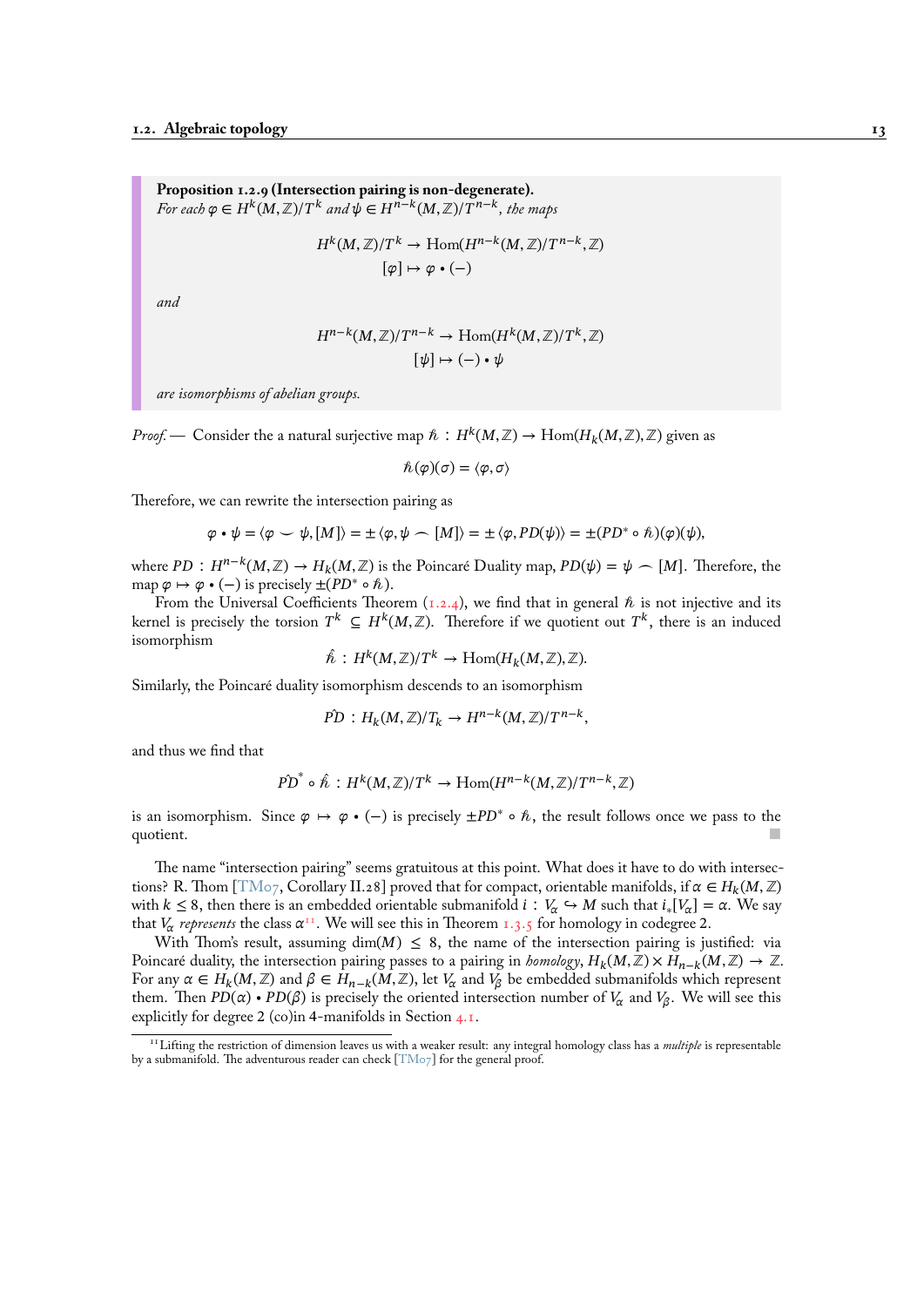### **1.3 Characteristic classes**

Some of the most important tools in algebraic topology are characteristic classes, which are used to classify vector bundles. In this work we will use the first Chern class, which is a classifying tool for complex line bundles, and the first and second Stiefel-Whitney class, which are used to study real vector bundles.

<span id="page-19-0"></span>At the outset, We will consider vector bundles over paracompact spaces<sup>12</sup>. The golden standard here is [MS<sub>74</sub>], but we also take some things from [May99] and [Hat17].

#### **1.3.1 Classifing spaces for line bundles and the first Chern class**

<span id="page-19-1"></span>Fir[st, let's](#page-96-9) review some definitions. Recall that [a topolo](#page-95-2)gicals[pace](#page-95-3)  $E$  is a  $K$ -vector bundle of rank  $k$  over a paracompact space X if there is a surjective map  $\pi : E \to X$  which is locally trivial: for every point  $x \in M$ there is a neighborhood  $U$  of  $x$  and a homeomorphism  $\Psi$   $:\; \pi^{-1}(U) \to U \times \mathbb{K}^k,$  which is linear on the fibers:  $\Psi|_{\pi^{-1}(x)}$  :  $\pi^{-1}(x) \to \{x\} \times \mathbb{K}^k$  is a linear isomorphism. We call E the *total space* and X the *base space*. We compress all this and say that  $\pi : E \to X$  is a vector bundle.

If  $\pi : E \to X$  and  $\pi' : E' \to X'$  are vector bundles, a **morphism** between them is a pair  $(f_E, f_X)$  of continuous maps  $f_E : E \to E'$  and  $f_X : X \to X'$  for which the diagram

$$
E \xrightarrow{f_E} E'
$$
  
\n
$$
\downarrow \pi
$$
  
\n
$$
X \xrightarrow{f_X} X'
$$

commutes<sup>13</sup>, and for all  $x \in X$ ,  $f_E$  is fiberwise a linear map; i.e.  $f_E|_{\pi^{-1}(x)} : \pi^{-1}(x) \to \pi^{-1}(f_X(x))$  is linear. Naturally, we say that  $(f_E, f_X)$  is an isomorphism if there exists an inverse morphism  $(g'_E, g'_X)$ , in which case we say that  $E \to X$  and  $E' \to X'$  are isomorphic. Note that this implies that the base spaces are homeomorphic. Furthermore,  $(f_E, f_X)$  is an isomorphism if and only if  $f_X$  is a homeomorphism and  $|f_E|_{\pi^{-1}(x)}$  i[s a](#page-19-2) linear isomorphism on each fiber.

Particularly, we are interested in equivalence classes of vector bundles over a same space. We say that two vector bundles  $E \to X$  and  $E' \to X$  are **equivalent** if there is an isomorphism  $(f_E, \text{id})$  between them which *lifts the identity*. We denote the set of equivalence classes of K-vector bundles of rank *k* over *X* by

$$
\mathrm{VB}_k(X,\mathbb{K})
$$

and we drop the  $K$  if there is no confusion on the field.

Now we introduce a construction that is essential for the discussion of characteristic classes. Let  $\pi$ :  $E \to X$  be a vector bundle and  $f : Y \to X$  a continuous map. We can construct a vector bundle  $f^*(E)$ over Y, called the **pullback** of E by f, as the subspace of the product  $Y \times E$  given by

$$
f^*(E) = \{(x, e) \in Y \times E \mid f(x) = \pi(e)\}.
$$

The projection  $f^*(E) \to Y$  is the projection on the first component. It is straightforward to check that  $f^*(E)$  is indeed a vector bundle over Y which has the same rank as E. It turns out that this construction is only dependent on the homotopy type of  $f$  [see May99, section 23.1]:

 $^{12}A$  topological space X is *paracompact* if any open cover has an open refinement which is *locally finite*. That is, every point has a neighborhood which intersects only finitely many sets in the r[efinement](#page-95-2) of the cover.

<span id="page-19-2"></span><sup>&</sup>lt;sup>13</sup>That is,  $f_E$  maps fibers into fibers.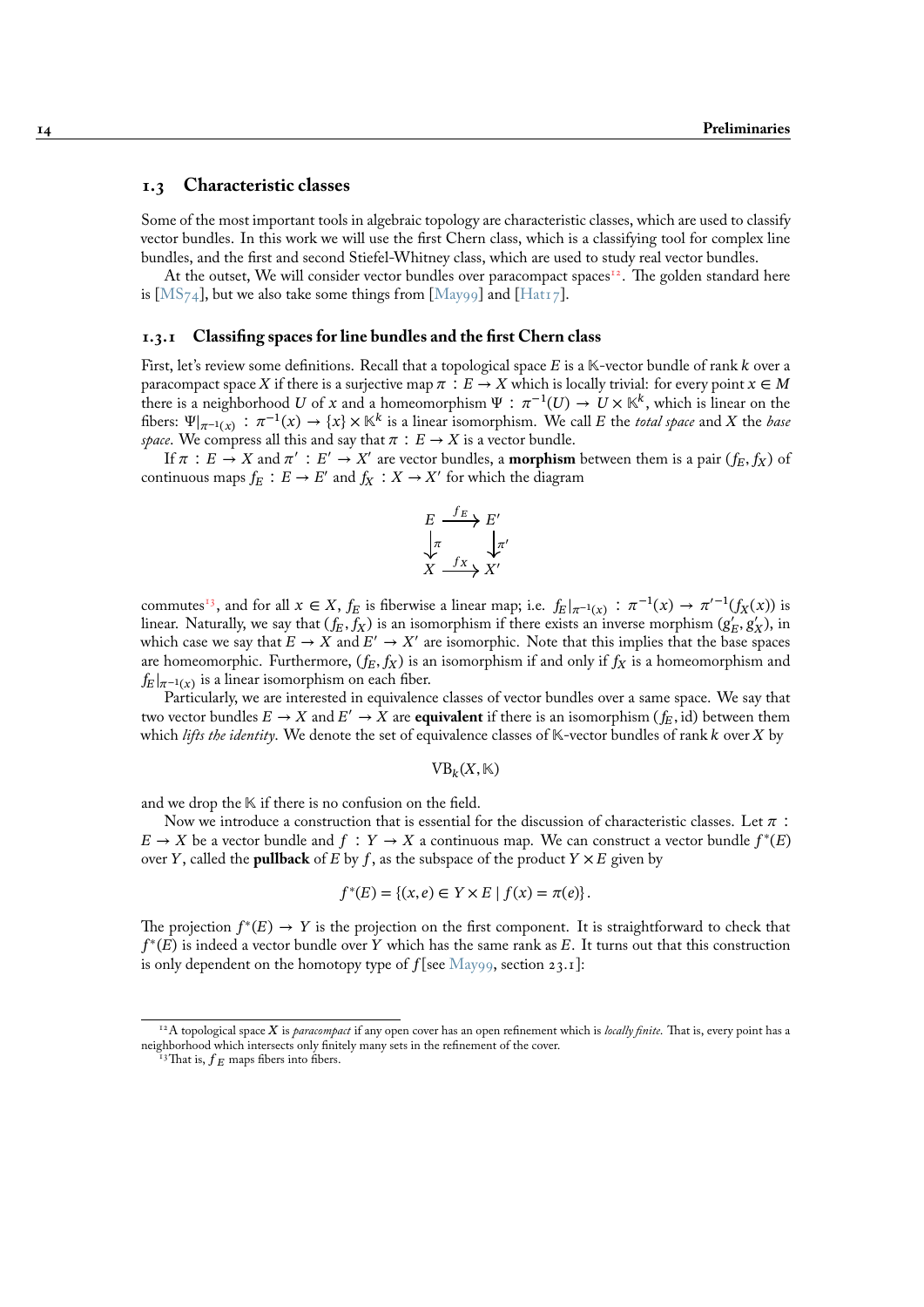# **Proposition 1.3.1 (Pullback bundle is homotopy-invariant).**

Let  $\overline{E}\to X$  be a vector bundle and  $f_0, f_1:Y\to X$  homotopic maps. Then  $f_0^*E$  and  $f_1^*E$  are equivalent.

This tells us that the assignment  $X \leadsto \text{VB}_k(X, \mathbb{K})$  is a *contravariant* functor between the category of homotopy classes of manifolds to the category of sets. The surprising fact is that this is a *representable* functor! That is, there is a space  $BO_{\mathbb{K}}(K)$  such that there is a natural bijection between  $VB_k(X, \mathbb{K})$  and the set of homotopy classes of maps from X to  $BO_{\mathbb{K}}(k)$ , which we denote by  $[X, BO_{\mathbb{K}}(k)]$ . This is to say, there is a natural isomorphism between the functors  $VB_{\mathbb{K}}(-, k)$  and  $[-, BO_{\mathbb{K}}(k)]$ . We call  $BO_{\mathbb{K}}(k)$  a **classifying space** for K-vector bundles of rank k.

The representability of the functor can be proved in purely categorical terms<sup>14</sup>. However we will give an explicit construction of  $BO_{\mathbb{k}}(n)$ .

Assume  $K = \mathbb{R}$  or C. Let  $G_k(\mathbb{K}^n)$  be the Grassmannian space of k-subspaces of  $\mathbb{K}^n$ , whose points are  $\mathbb{K}$ vector subspaces of dimension  $k$  of  $\mathbb{K}^n$ . These can be given a natural topology (a manifold structure, even) inherited from  $\mathbb{K}^{nk}$ . For  $k = 1$ , the Grassmannians are no more than the pr[oje](#page-20-0)ctive spaces  $G_1(\mathbb{K}^n)$  =  $\mathbb{K}\mathbb{P}^{n-1}$ . We construct a **tautological** or **canonical** bundle of rank *k* over  $G_k(\mathbb{K}^n)$ , denoted by  $\gamma_k^n$ , as a subbundle of the product  $G_k(\mathbb{K}^n) \times \mathbb{K}^n$  given by

$$
\gamma_k^n = \{(V, v) \in G_k(\mathbb{K}^n) \times \mathbb{K}^n \mid v \in V\}.
$$

The projection  $\gamma_k^n \to G_k(\mathbb{K}^n)$  is the projection on the first component. The name "tautological" comes from the fact that the fiber above a point  $V \in G_k(\mathbb{K}^n)$  is precisely the subspace that V represents.

The natural inclusion  $\mathbb{K}^n \hookrightarrow \mathbb{K}^n \times \{0\} \subset \mathbb{K}^{n+1}$  induces inclusions  $G_k(\mathbb{K}^n) \hookrightarrow G_k(\mathbb{K}^{n+1})$  and  $\gamma_k^n \hookrightarrow \gamma_k^{n+1}$ for all *n*. Then we can take the union over all  $n \in \mathbb{N}$  and consider the *infinite Grassmannian*  $G_k(\mathbb{K}^\infty)$  and its tautological bundle  $\gamma_k^\infty$ . This is precisely the space that represents the functor VB<sub>k</sub>(−, K) [May99, Section 23.2]:

#### **Theorem 1.3.2 (Infinite Grassmanian represents functor**  $VB_k(-, \mathbb{K})$ ).

*Given a*  $K$ -vector bundle of rank  $k \in \mathcal{A}$  *x*, there is a continuous  $f : X \to G_k(\mathbb{K}^\infty)$  whi[ch is uniq](#page-95-2)ue up *to homotopy, such that*

 $E \cong f^* \gamma_k^{\infty}$ .

*Furthermore, the assignment of a homotopy class of a function*  $f : X \to G_k(\mathbb{K}^\infty)$  to the equivalence class *of f* \* $\gamma_k^\infty$  is a natural isomorphism between the functors  $[-,G_k(\mathbb{K}^\infty)]$  and  $\mathrm{VB}_k(-,\mathbb{K})$ . This is to say that  $G_k(\mathbb{K}^\infty)$  *is a classifying space for*  $\mathbb{K}\text{-}vector bundles of rank  $k$ .$ 

Let R be a ring<sup>15</sup>. A **characteristic class** of degree  $n$  for  $K$ -vector bundles of rank  $k$  is an assignment  $c_n$ : VB<sub>k</sub>(X, K)  $\rightarrow$  H<sup>n</sup>(X, R) which is natural with respect to pullbacks:

$$
f^*(c_n(E)) = c_n(f^*E),
$$

for vector bundles  $E \to X$  and maps  $f : Y \to X$ . This naturality property implies that it suffices to define characteristic classes on the classifying spaces. In the rest of this section we will focus only on the *first* Chern class, which is defined for complex line bundles. Therefore we need to study the cohomology ring of the classifying space  $G_1(\mathbb{C}^{\infty}) = \mathbb{CP}^{\infty}$ .

<sup>14</sup>As May[May99] puts it, "on general abstract nonsense grounds, using Brown's representability theorem".

<span id="page-20-0"></span><sup>&</sup>lt;sup>15</sup> For our purposes either  $\mathbb{Z}_2$ ,  $\mathbb{Z}$  or  $\mathbb{R}$ .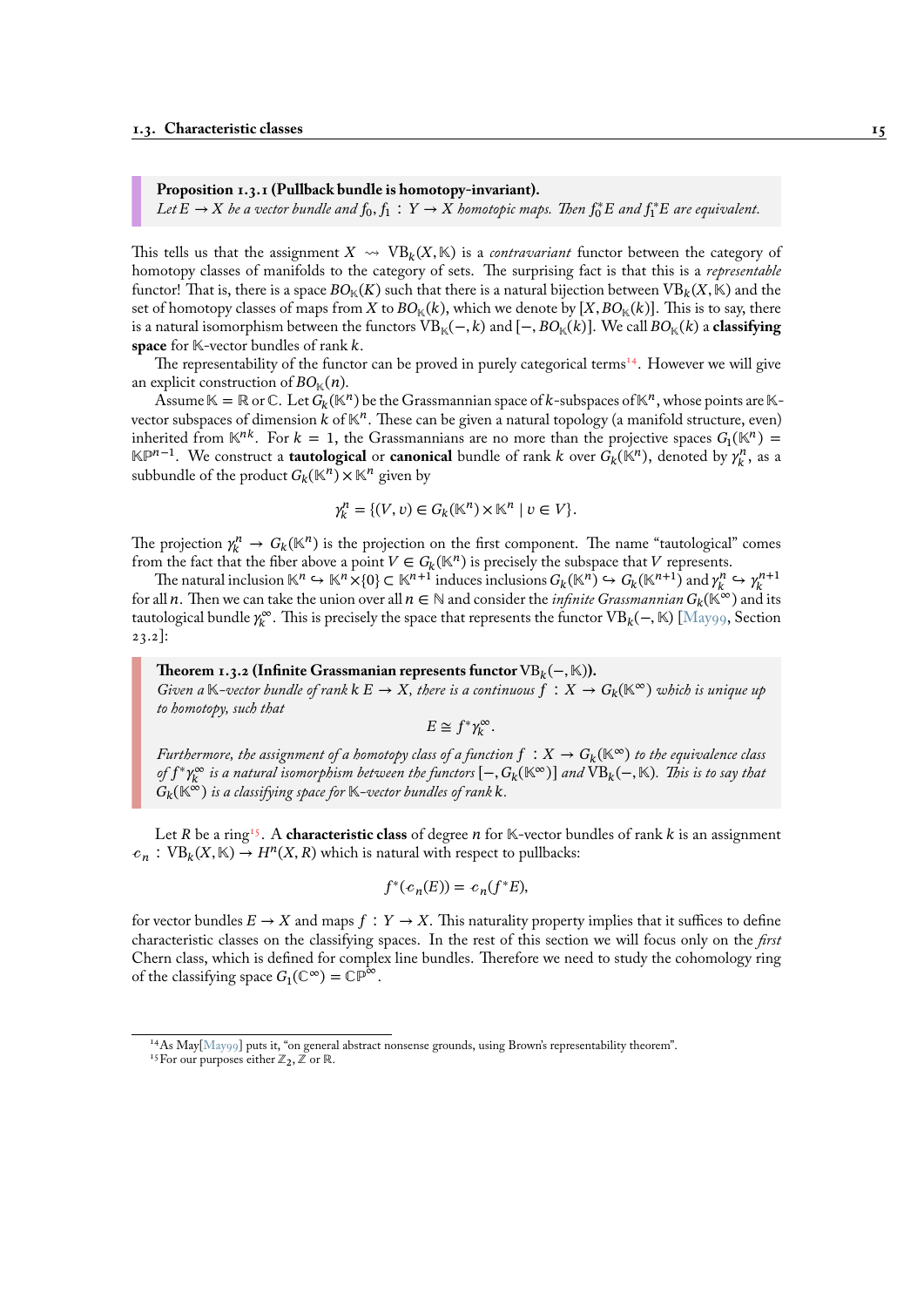**Proposition 1.3.3 (Cohomology ring of** ℂℙ **).** *The cohomology ring of* ℂℙ *is the polynomial ring*

$$
H^{\bullet}(\mathbb{CP}^n, \mathbb{Z}) \cong \mathbb{Z}[\mu] / \mu^{n+1}
$$

<span id="page-21-0"></span>where  $\mu\in H^2(\mathbb{CP}^n,\mathbb{Z})$  is a generator, which can be chosen as the Poincaré dual to the fundamental class  $[\mathbb{CP}^{n-1}] \in H_{2n-2}(\mathbb{CP}^n, \mathbb{Z}).$ 

*Proof.* — It is a standard result from algebraic topology<sup>16</sup> that the homology of  $\mathbb{CP}^n$  is

$$
H_k(\mathbb{CP}^n, \mathbb{Z}) \cong \begin{cases} \mathbb{Z} & \text{if } k \le 2n \text{ is even,} \\ 0 & \text{if } k > 2n \text{ or } k \text{ is odd} \end{cases}.
$$

From the Universal Coefficients Theorem  $(1.2.4)$ , we see that

$$
H^{k}(\mathbb{CP}^{n}, \mathbb{Z}) \cong \begin{cases} \mathbb{Z} & \text{if } k \leq 2n \text{ is even,} \\ 0 & \text{if } k > 2n \text{ or } k \text{ is odd} \end{cases}.
$$

Furthermore, the standard inclusion of  $\mathbb{CP}^n \hookrightarrow \mathbb{CP}^{n+1}$  induces isomorphisms<sup>17</sup>

$$
H_k(\mathbb{CP}^n, \mathbb{Z}) \stackrel{\sim}{\to} H_k(\mathbb{CP}^{n+1}, \mathbb{Z}),
$$
  

$$
H^k(\mathbb{CP}^n, \mathbb{Z}) \stackrel{\sim}{\to} H^k(\mathbb{CP}^{n+1}, \mathbb{Z}),
$$

for all  $k \leq 2n$ .

Let's proceed by induction on  $n$ . For  $n = 1$  the statement is trivially true. Now assume it holds for  $\mathbb{CP}^1,\dots,\mathbb{CP}^n$ . Since  $H^k(\mathbb{CP}^n,Z)\cong H^k(\mathbb{CP}^{n+1},Z)$  for all  $k\leq 2n,$  then have that if  $\mu$  is a generator of  $H^2(\mathbb{CP}^{n+1},Z)$ , then  $\mu^k$  is a generator of  $H^k(\mathbb{CP}^{n+1},Z)$  for all  $k\leq 2n.$  Let's see that  $\mu^{n+1}$  indeed generates  $H^{n+1}(\mathbb{CP}^{n+1},Z)$ .

Since  $\mu^n$  generates  $H^n(\mathbb{CP}^{n+1},Z)$ , then there is a morphism  $\varphi : H^n(\mathbb{CP}^n,\mathbb{Z}) \to \mathbb{Z}$  such that  $\varphi(\mu^n)=0$ 1. However, the intersection pairing is non-degenerate (Proposition 1.2.9), which implies that there is a (unique) 2-form  $\beta \in H^2(\mathbb{CP}^{n+1}, \mathbb{Z})$  such that  $\varphi(\alpha) = \alpha \cdot \beta$  for all  $\alpha \in H^n(\mathbb{CP}^{n+1}, \mathbb{Z})$ . However,  $\mu$ generates  $H^2(\mathbb{CP}^{n+1},\mathbb Z)$ , so  $\beta=m\mu$  for some  $m.$  Therefore,

$$
1 = \varphi(\mu^n) = \mu^n \cdot m\mu = m\left\langle \mu^{n+1}, [\mathbb{CP}^{n+1}]\right\rangle.
$$

This implies that  $m=\pm 1$  and  $\langle \mu^{n+1}, [\mathbb{CP}^{n+1}]\rangle=\pm 1$ . Finally, since evaluation on the fundamental class  $[\mathbb{CP}^{n+1}]$  is a morphism  $H^{n+1}(\mathbb{CP}^{n+1},\mathbb{Z})\to\mathbb{Z}$ , necessarily  $\mu^{n+1}$  has to be a generator.

Finally, we have that  $[\mathbb{CP}^k]\in H_k(\mathbb{CP}^n,\mathbb{Z})$  is a generator because the inclusion  $\mathbb{CP}^k\hookrightarrow\mathbb{CP}^n$  induces isomorphisms in homology of degrees up to 2 $k$ . Therefore, the Poincaré dual of [C $\mathbb{P}^{n-1}]\in H_{2n-2}(\mathbb{CP}^n,\mathbb{Z})$ is a generator of  $H^2({\mathbb{CP}}^k,{\mathbb Z}),$  which we can choose for  $\mu.$ 

With this definition, we can define the first Chern class of a line bundle.

<sup>&</sup>lt;sup>16</sup>Easily computed using cellular homology [see Hat02, p. 140].

<sup>&</sup>lt;sup>17</sup>This can be seen by looking at the standard CW decomposition of  $\mathbb{CP}^n$ .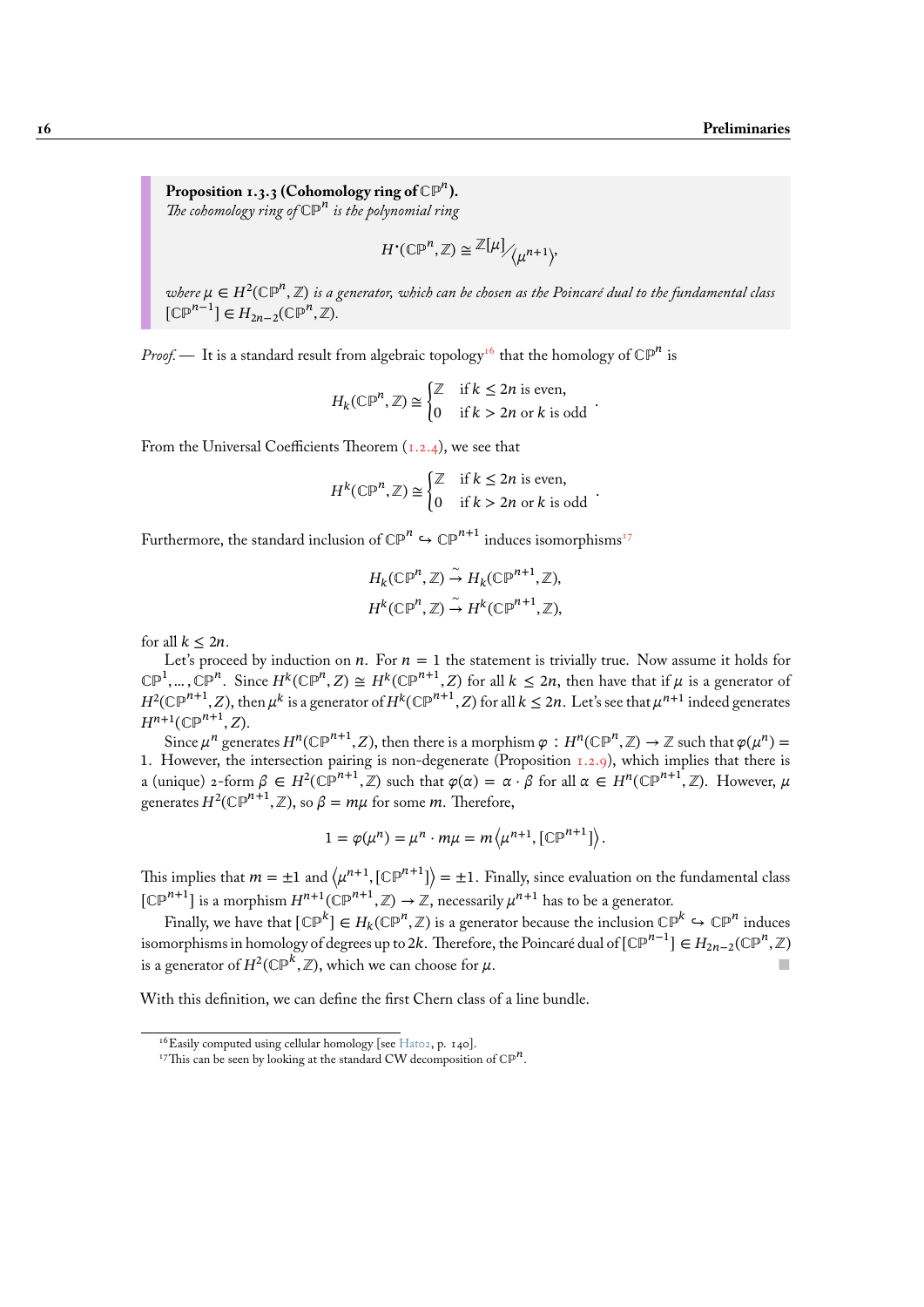**Definition 1.3.4 (First Chern class).**

 $Let L \to M$  be a complex line bundle. There exists a map  $f\,:\, M \to \mathbb{CP}^\infty$  such that  $L \cong f^*(E).$  We define *the* first Chern class *of L*,  $c_1(L) \in H^2(M, \mathbb{Z})$ , as

$$
c_1(L) = f^*(\mu),
$$

where  $\mu$  is the generator of  $H^2({\mathbb{CP}}^\infty,{\mathbb Z})$  that we found in Proposition 1.3.3.

This definition of the Chern class, and the characterization of the cohomology ring of  $\mathbb{CP}^n$ , lets us prove the representability of homology classes of codegree 2 with sub[manifo](#page-21-0)lds.

#### **Theorem 1.3.5 (Thom representability).**

*Let* M be a closed, connected, oriented manifold and  $\alpha \in H_{n-2}(M, \mathbb{Z})$  a homology class. Then there exists *an embedded submanifold*  $V_\alpha \subset M$  *such that*  $[V_\alpha] = \alpha$ .

<span id="page-22-0"></span>*Proof (Sketch).* — Let  $\hat{\alpha} \in H^2(M, \mathbb{Z})$  be the Poincaré dual of  $\alpha$ . There exists a complex line bundle  $L \to$ M such that  $\hat{\alpha} = c_1(L)$ . Since  $\mathbb{CP}^{\infty}$  is the classifying bundle for complex line bundles, there is a map  $f: M \to \mathbb{CP}^{\infty}$  such that  $L \cong f^*(\gamma_1^{\infty})$ . By the cellular approximation theorem, we can choose f to be a *cellular map*, so that  $f(M) \subseteq \overline{CP}^{n}$  for some large enough *n*. Furthermore, we can take f to be smooth and transverse to CP<sup>n−1</sup> ⊂ CP<sup>n</sup>. This implies that  $V=f^{-1}(\mathbb{CP}^{n-1})$  is an embedded submanifold of  $M,$ which is our candidate for the representing  $\alpha$ .

Using the Thom isomorphism theorem, it can be shown that indeed  $[V] = \alpha$  [see Bre97, Theorem  $11.16$ ].

An additional characterization of the first Chern class comes from considering connections on a U(1)- bundle.Let  $L \rightarrow M$  be a complex line bundle. Given a Hermitian metric on it, we c[an con](#page-94-3)struct the unitary frame bundle  $U(1) \hookrightarrow \overline{U}(L) \to M$ . Choose a connection  $\omega \in \Omega^1(U(L), i\mathbb{R})$ , whose curvature is  $\Omega = d\omega$  since U(1) is abelian. Given a cover  $\{U_i\}_{i\in I}$  which trivializes L (and therefore U(L)), consider the local field strengths  $\mathcal{F}_i \in \Omega^2(U_i, i\mathbb{R})$ . According to Proposition 1.1.8, on the overlaps  $U_i \cap U_j$ , the fields strengths are related by

$$
\mathcal{F}_i = \mathrm{Ad}_{g_{ij}^{-1}} \mathcal{F}_j = \mathcal{F}_j.
$$

This is because U(1) is abelian, so  $Ad_g = id$  for all  $g \in U(1)$ . [This te](#page-9-1)lls us that the collection of 2-forms  $\{\mathcal{F}_i\}_{i\in I}$  "glues" together into a unique 2-form  $\mathcal{F}\in \Omega^2(M, i\mathbb{R})$ . Clearly,  $\mathcal{F}$  is closed, so it determines a de Rham cohomology class  $[\mathcal{F}] \in H^2_{dR}(M) \otimes i\mathbb{R}$ .

Even though we started with a choice of a connection, the class  $\mathcal{F}$  is independent of it: any other connection  $\omega'$  is of the form  $\omega' = \omega + \pi^* \delta$ , where  $\delta \in \Omega^1(M, i\mathbb{R})$ . Therefore its curvature is  $\Omega' =$  $\Omega + d(\pi^*\delta)$ , and so the local field strength satisfies

$$
\mathcal{F}' = \mathcal{F} + d\delta.
$$

This implies that  $[\mathcal{F}'] = [\mathcal{F}] \in H^2_{dR}(M) \otimes i\mathbb{R}$ . In fact, this class is also independent of the choice of Hermitian metric, it is *characteristic*, and more specifically, it satisfies

$$
c_1(L) = \frac{-1}{2\pi i} [\mathcal{F}].
$$

For proof of these statements, see [MS<sub>74</sub>, Appendix C, p. 305].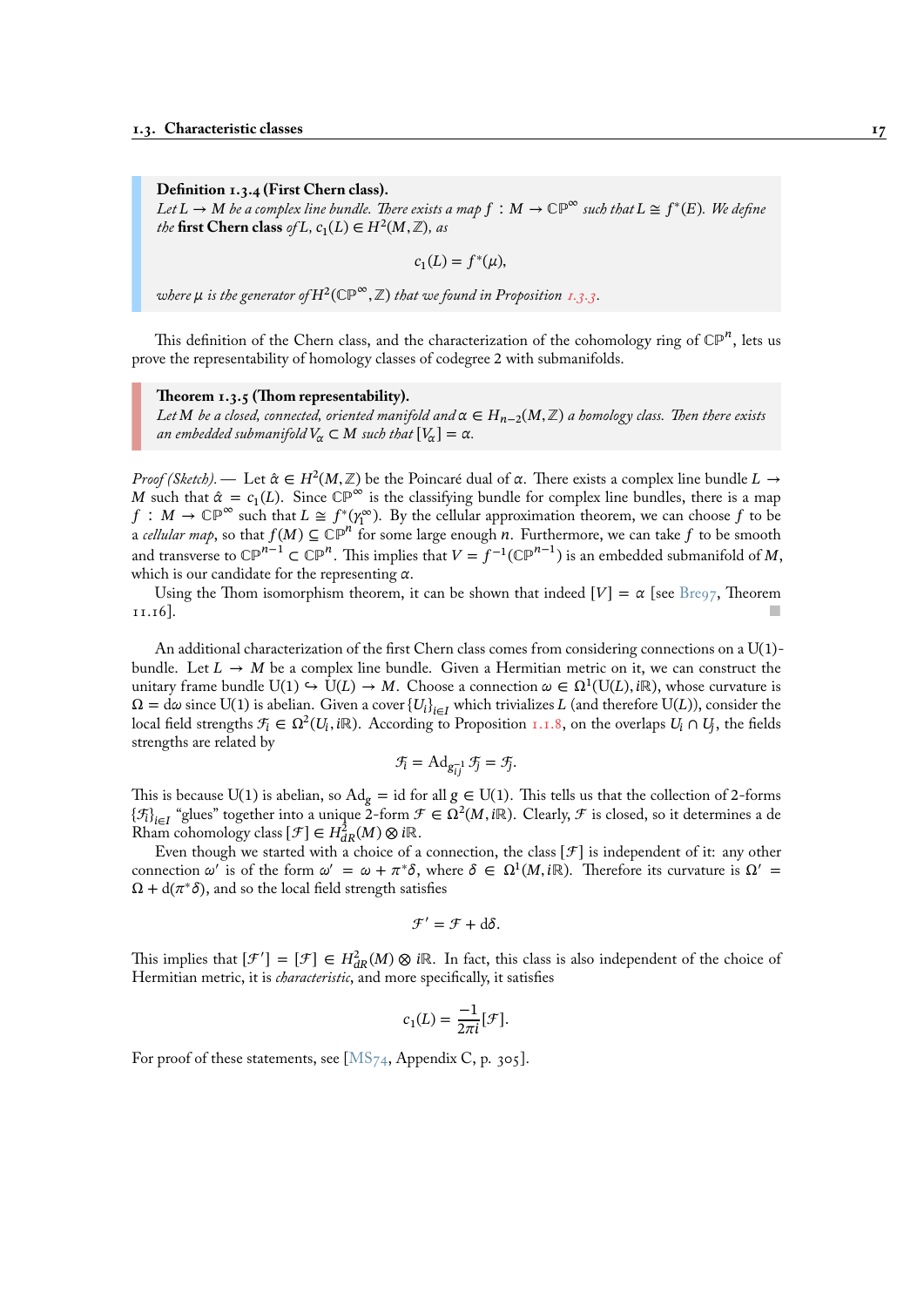### **1.3.2 Čech cohomology and the first Stiefel-Whitney class**

<span id="page-23-0"></span>The other characteristic classes we will use are the Stiefel-Whitney classes. These can be defined similarly to the Chern classes; that is, in terms of the classifying space of *real* vector bundles. However, we will present another face of the first Stiefel-Whitney class, in terms of *Čech* cocycles. Therefore, we will very briefly describe Cech cohomology with coefficients in  $\mathbb{Z}_2.$  Later, when we discuss Spin structures, we will see the *second* Stiefel-Whitney class show up as an obstruction to their existence over a manifold.

Let X be a topological space and  $\mathcal{U} = \{U_i\}_{i \in I}$  be an open cover of X. Given a indices  $i_0, ..., i_k \in I$ , write  $U_{i_0 \cdots i_k} = U_{i_0} \cap \cdots \cap U_{i_k}$ . For  $j = 0, \ldots, k$ , we have inclusions

$$
i_j^k: U_{i_0\cdots i_k} \hookrightarrow U_{i_0\cdots \hat{i_j}\cdots i_k},
$$

where  $\hat{i}_j$  means that the index is omitted. Let G be an abelian group<sup>18</sup>. The set of **Cech** *k*-cochains, denoted by  $\check{C}^k(\mathcal{U},G)$ , is defined as follows: For every tuple of indices  $(i_0,...,i_k),$  consider locally constant function  $f_{i_0, \dots, i_k}: U_{i_0 \cdots i_k} \to G$ . This defines a map

$$
\begin{aligned} \n\ell: I^{k+1} &\to \text{LocConst}(U_{i_0\cdots i_k}, G), \\ \n(i_0, \ldots, i_k) &\mapsto \ell(i_0, \ldots, i_k) = f_{i_0, \ldots, i_k} \n\end{aligned}
$$

The set of  $k$ -cochains is the set of all such maps, that is,

$$
\check{C}^k(\mathcal{U}, G) = \prod_{(i_0, \ldots, i_k) \in I^{k+1}} \text{LocConst}(U_{i_0 \cdots i_k}, G).
$$

There is a codifferential  $\delta^k$  :  $\check{C}^k(\mathcal{U},G) \to \check{C}^{k+1}(\mathcal{U},G)$  given by

$$
(\delta^k\ell)(i_0,\ldots,i_{k+1})=\sum_{j=0}^{k+1}(-1)^j\left.f_{i_0,\ldots,\hat{i_j},\ldots,i_{k+1}}\right|_{U_{i_0\cdots\hat{i_j}\cdots i_{k+1}}}
$$

.

It is a straightforward bookkeeping exercise to show that this codifferential is indeed nilpotent, so that  $(\check{C}^\bullet(\mathcal{U}, G), \delta)$  is a cochain complex. The **Čech cohomology** groups are the cohomology groups of the Cech complex:

$$
\check{H}^k(\mathcal{U}, G) := \frac{\ker \delta^k}{\mathrm{im } \,\delta^{k-1}}.
$$

Of course, this complex, and therefore its cohomology, depend on the choice of cover of  $X$ . We can fix this if we restrict ourselves to covers  $\mathcal U$  for which all intersections  $U_{i_0\cdots i_k}$  are either empty or contractible<sup>19</sup>. We call these **good covers**, and it can be shown that if X is a paracompact topological manifold, then Čech cohomology groups are independent of the choice of *good* cover, and in fact they are isomorphic to the singular cohomology groups with coefficients in  $G=\mathbb{Z}_2,\mathbb{Z}$  or  $\mathbb{R}[\text{see GQ19},\text{Theorem 10.5}].$ 

Nowconsider a vector bundle  $E \to X$  of rank k, and let  $\mathcal U$  be a good cover. Since each element  $U_i \in \mathcal U$ is contractible, then necessarily the cover trivializes the bundle. This trivialization has associated transition functions

$$
g_{ij}: U_{ij} \to \mathrm{GL}(k,\mathbb{R})
$$

<sup>&</sup>lt;sup>18</sup>In practice,  $\mathbb{Z}_2$ ,  $\mathbb{Z}$  or  $\mathbb{R}$ .

<span id="page-23-1"></span><sup>&</sup>lt;sup>19</sup>Another way to fix it is to see that a refinement  $\mathcal{U}'$  of the cover  $\mathcal{U}$  induces a morphism  $\check{H}^k(\mathcal{U},G) \to \check{H}^k(\mathcal{U}',G).$  We can then define  $\check{H}^k(X, G)$  as the colimit over all covers with respect to the partial order of refinements.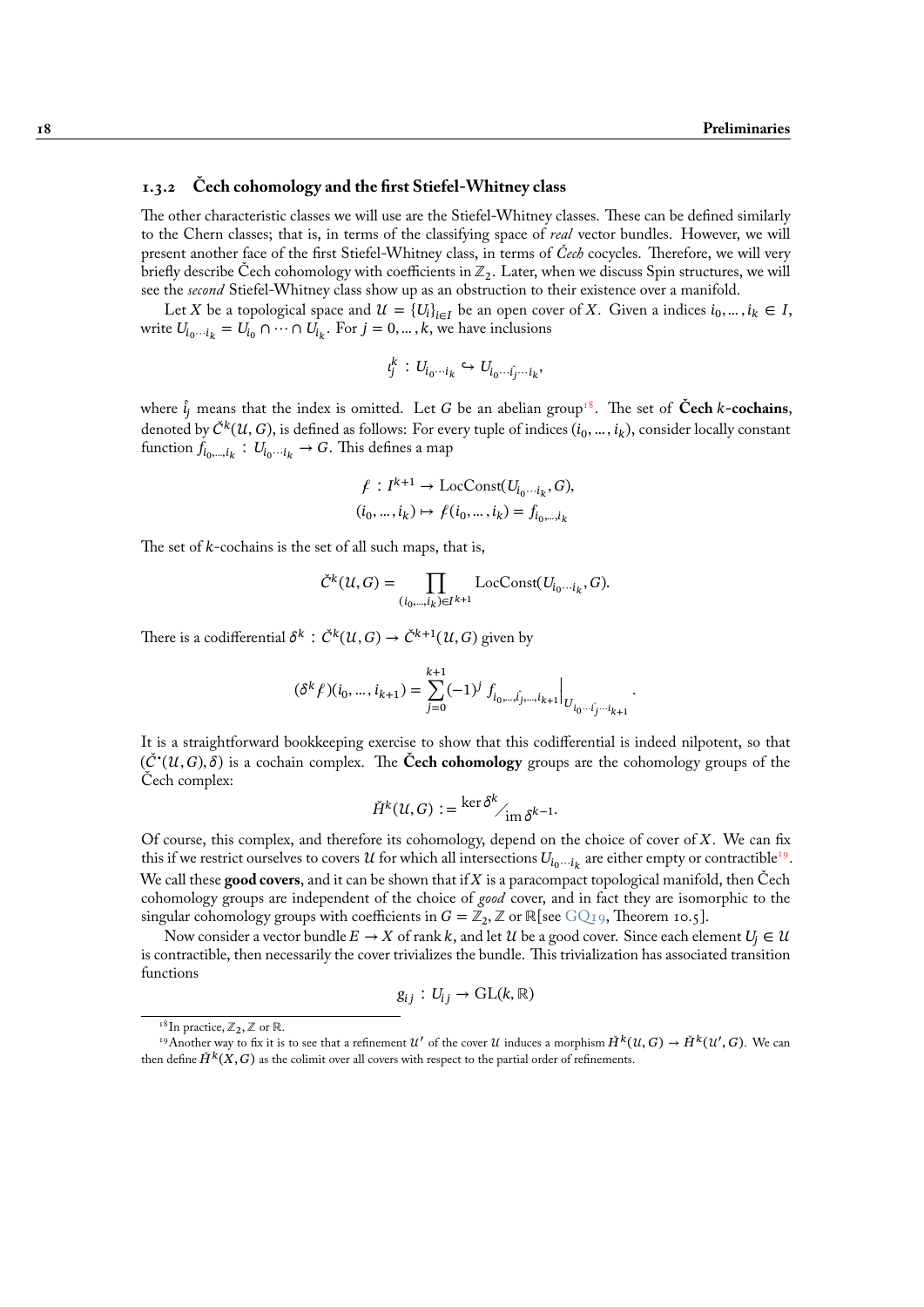satisfying the cocycle conditions:

$$
g_{ji}(x) = g_{ij}(x)^{-1}
$$

$$
g_{ij}(x)g_{jk}(x)g_{ki}(x) = id
$$

for all  $x$  in the appropriate domains. Two sets of cocycles  $\{g_{ij}\},$   $\{g'_{ij}\}$  over the trivialization  $u$  determine the *same* bundle if and only if there is a collection of maps  $f_i : U_i \to GL(k, \mathbb{R})$  such that

$$
g'_{ij}(x) = f_i^{-1}(x)g_{ij}(x)f_j(x).
$$

In particular, for a line bundle, choosing a metric we can obtain transition functions  $g_{ij}:U_{ij}\to\mathbb{Z}_2.$ Then two sets of transition functions determine the same line bundle if and only if there is a collection of maps  $\{f_{\hat{t}}\}$  such that

$$
g'_{ij} = g_{ij} f_i^{-1} f_j.
$$

Note that the collections  $q=\{g_{ij}\}$  and  $q'=\{g_{ij}'\}$  determine Čech 1-cocycles  $q,q'\in\check{C}^1(\mathcal{U},\mathbb{Z}_2),$  whereas the collection  $f = \{f_j\}$  determines a Čech 0-cocycle  $f \in \check{C}^0(\mathcal{U},\mathbb{Z}_2).$  The equivalence condition is precisely

$$
q'=q\cdot \delta \mathbf{f},
$$

written in multiplicative notation. This implies that, in cohomology,

$$
[q] = [q'] \in \check{H}^1(\mathcal{U}, \mathbb{Z}_2).
$$

# **Definition 1.3.6 (First Stiefel-Whitney class).**

Let  $E \to M$  be a real line bundle of rank  $k$ . Choosing a Riemannian metric on  $E$  and a good cover  $\mathcal U$  on *M*, we can find transition functions  $q = \{g_{ij} : U_{ij} \to O(k)\}$  for the bundle. The **first Stiefel-Whitney class** of the bundle is the Čech cohomology class  $w_1(E) \in \check{H}^1(\mathcal{U}, \mathbb{Z}_2)$  of the determinant of the cocycle:

$$
\det(g_{ij}): U_{ij} \to \mathbb{Z}_2.
$$

*That is,*  $w_1(E) = [\det(g)]$ *.* 

From this definition, we see that E is orientable if and only if  $w_1(E) = 0$ .

# <span id="page-24-0"></span>**1.4 hodge-theory.zip**

Let  $M$  be a closed, oriented,  $n$ -dimensional Riemannian manifold. The metric on  $M$  induces a metric on differential forms, which is defined in terms of wedge products of 1-forms as

$$
\langle \alpha_1 \wedge \cdots \wedge \alpha_k, \beta_1 \wedge \cdots \wedge \beta_k \rangle = \det(\langle \alpha_i, \beta_j \rangle),
$$

where on the right-hand side we mean the determinant of the matrix whose  $i$ ,  $j$ -th entry is  $\langle\alpha_1,\beta_j\rangle.$  There exists an isomorphism  $\star\,:\,\Omega^k(M)\to\Omega^{n-k}(M),$  called the **Hodge star**, such that for all  $\alpha,\beta\in\Omega^k(M),$ 

$$
\alpha \wedge \star \beta = \langle \alpha, \beta \rangle \text{vol}.
$$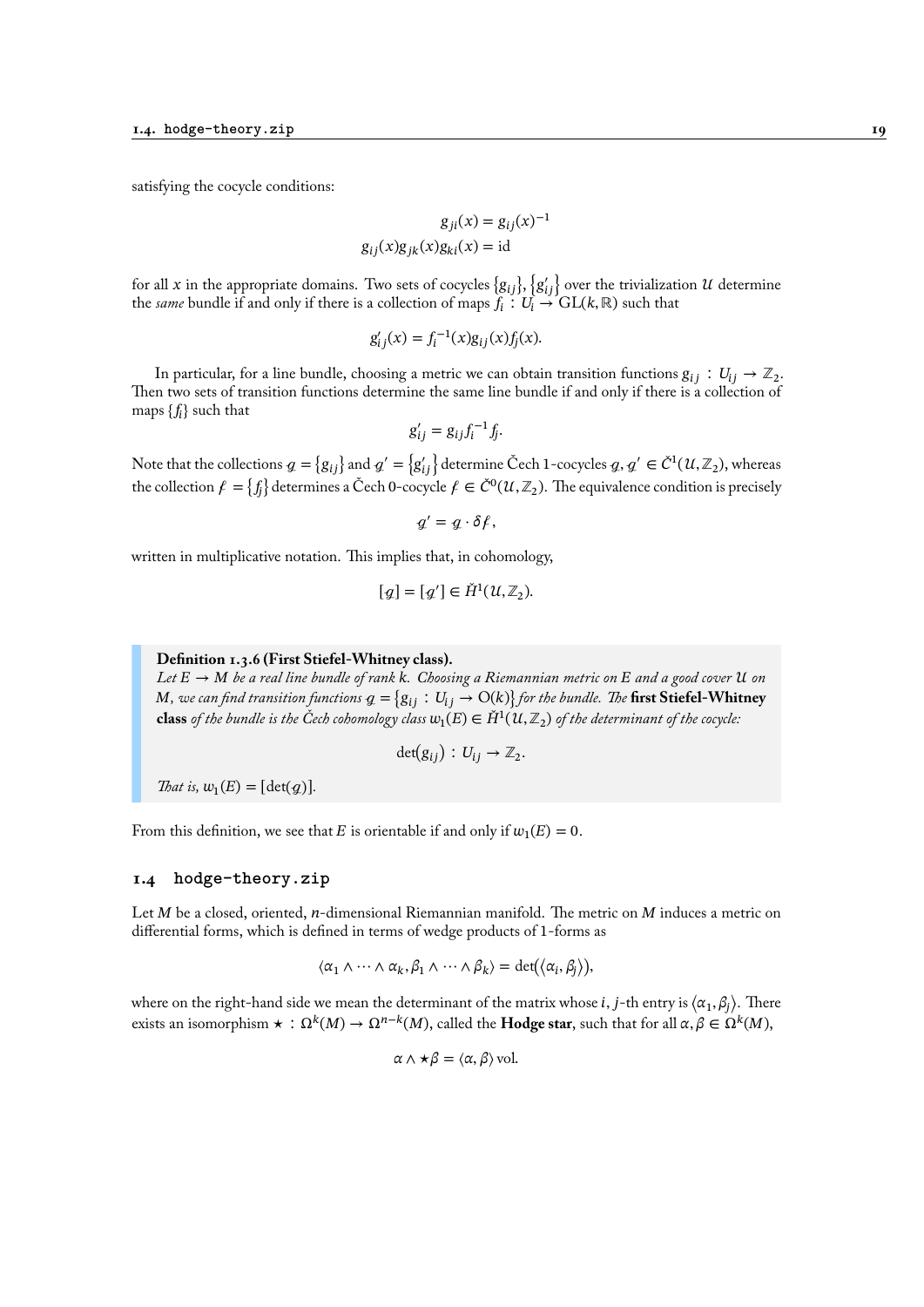The  $\star$  operator satisfies

$$
\star \star \alpha = (-1)^{k(n-k)}\alpha,
$$

for all  $\alpha \in \Omega^k(M)$ .

If M is compact, then we have an  $L^2$ -inner product on forms:

$$
\langle \alpha, \beta \rangle_{L^2} := \int_M \alpha \wedge \star \beta = \int_M \langle \alpha, \beta \rangle \text{vol}.
$$

Under this inner product, the adjoint of the de Rham differential is d\* ∶  $\Omega^k(M)\to \Omega^{k-1}(M),$  given by

$$
d^*\alpha = (-1)^{n(k+1)+1} \star d \star \alpha,
$$

for all  $\alpha \in \Omega^k(M)$ .

Consider the **Hodge Laplacian**  $\Delta_H = dd^* + d^*d$ . We say that a form  $\omega$  is **harmonic** if  $\Delta_H(\omega) = 0$ . Denote by  ${\mathcal H}^k(M)$  the set of harmonic  $k$ -forms. The key result of Hodge theory is that harmonics forms represent de Rham cohomology.

#### **Theorem 1.4.1 (Hodge).**

For all  $k \geq 0$ , the space of harmonic  $k$ -forms  $\mathcal{H}^k(M)$  is finite-dimensional, and there is an orthogonal *decomposition*

 $\Omega^k(M) = \mathrm{d}\Omega^{k-1}(M) \oplus \mathrm{d}^*\Omega^{k+1}(M) \oplus \mathcal{H}^k(M).$ 

*Furthermore, each de Rham cohomology class in* () *has a* unique *harmonic representative. That is,*  $H^k(M) \cong \mathcal{H}^k(M).$ 

For a proof, see [War83, Chapter 6].

# **1.5 Elliptic regularity**

<span id="page-25-0"></span>In order to prov[e that th](#page-97-2)e moduli space of the Seiberg-Witten equations is a smooth, compact manifold, we need to use the implicit function theorem. For this we have to use the *Sobolev* completions of spaces of sections of a bundle.

## **1.5.1 Sobolev spaces**

<span id="page-25-1"></span>Let  $U \subset \mathbb{R}^n$  be an open set. We say that  $f : U \to \mathbb{R}$  is locally p-integrable if every point  $p \in U$  has a neighborhood V such that  $f|_V \in L^p(V)$ . The set of all such functions is denoted by  $L^p_{loc}(U)$ . For any given multi-index  $\alpha = (\alpha_1, ..., \alpha_n)$ , we say that a function  $g \in L^p_{loc}(U)$  is a **weak**  $\alpha$ -th derivative of f if for all test functions  $\varphi \in C_0^{|\alpha|}(U),$ 

$$
\int_U \varphi g = (-1)^{|\alpha|} \int_U f \partial_\alpha \varphi.
$$

We write  $g = \partial_{\alpha} f$ . It is a standard result that g is determined uniquely almost everywhere.

For every integer  $k \ge 1$  and real  $1 \le p \le \infty$ , define

$$
W^{k,p} = \left\{ f \in L^p_{loc}(U) \mid f \text{ has weak } \alpha\text{-th derivatives in } L^p_{loc}(U) \text{ for all } |\alpha| \le k. \right\}
$$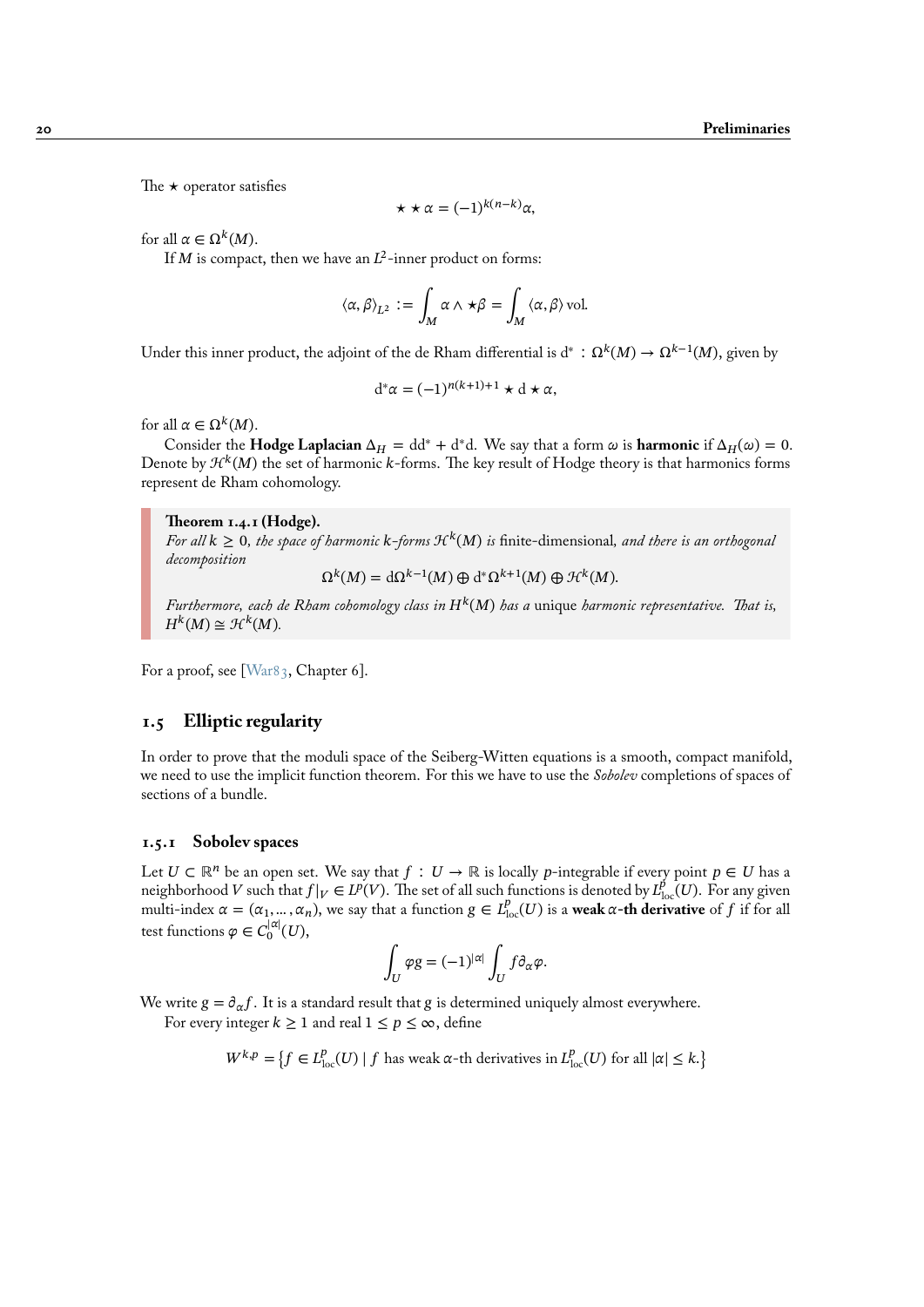It is straightforward to show that  $W^{k,p}$  is a vector space. Furthermore, defining the **Sobolev norm** 

$$
||f||_{k,p} = \left(\sum_{|\alpha| \leq k} \int_U |\partial_{\alpha} f|^p\right)^{\frac{1}{p}},
$$

we have that the space  $W^{k,p}$  is a *Banach* space, which we call a **Sobolev space**.

For our purposes, we will need to consider the Sobolev completions of *spaces of sections* of a vector bundle E over a manifold M. In this case, we say that a section  $s : M \to E$  is in  $W^{k,p}(M, E)$  if it is represented locally by functions in  $W^{k,p}.$ 

The Sobolev spaces satisfy some very useful properties. The adventurous reader can check [Bré11, Chapters 8 and 9],  $[\text{GToI}, \text{Chapters } 7 \text{ and } 8]$ ,  $[\text{DK97}, \text{Appendix II}]$ , or  $[\text{see } \text{Sal99}, \text{Appendix C.I}]$  for more details.

**Lemma 1.5.1 (Rellich's lemma).**

*For all*  $k > 1$ *, the [inclusi](#page-95-4)on* 

 $W^{k+1,p} \hookrightarrow W^{k,p}$  $W^{k+1,p} \hookrightarrow W^{k,p}$  $W^{k+1,p} \hookrightarrow W^{k,p}$ 

is compact. In particular, any bounded sequence in  $W^{k+1,p}$  has a subsequence that converges in  $W^{k,p}.$ 

**Proposition 1.5.2 (Sobolev embedding).**

Let  $n = \dim(M)$ . Then for all finite-dimensional vector bundles  $E$  over  $M$ , there is a continuous embedding

$$
W^{k,p}(M,E) \hookrightarrow C^m(M,E),
$$

*provided that*

$$
m \leq k - \frac{n}{p}.
$$

In particular, if  $s \in W^{k,p}(M, E)$  for all  $k \geq k_0$ , then  $s$  is smooth.

## **1.5.2 Elliptic operators**

<span id="page-26-0"></span>Let  $E, F$  be real or complex vector bundles of ranks  $p$  and  $q$ , respectively, over a manifold  $M$ . A **partial differential operator of order at most** k is a linear map  $L : \Gamma(E) \to \Gamma(F)$  that locally, given a choice of trivializations of  $E$  and  $F$  and coordinates on  $M$ , is given by

$$
L = \sum_{|\alpha| \leq k} A^{\alpha} \frac{\partial^{|\alpha|}}{\partial x^{\alpha}},
$$

where  $\alpha$  is a multi-index, and each  $A^\alpha$  is a  $q\times p$  matrix-valued function on the local chart.

For each  $m \leq k$ , let  $L_m$  be the "homogeneous" component of order  $m$  of  $L$ , that is

$$
L_m = \sum_{|\alpha|=m} A^{\alpha} \frac{\partial^{|\alpha|}}{\partial x^{\alpha}} = \sum_{\alpha_1, \dots, \alpha_m} A^{\alpha_1 \dots \alpha_m} \frac{\partial}{\partial x^{\alpha_1}} \dots \frac{\partial}{\partial x^{\alpha_m}}.
$$

If we change coordinates to  $x'^\beta,$  but *not the trivialization* of the bundles, then we must have

$$
L_m = \sum_{\alpha_1, \dots, \alpha_m} \sum_{\beta_1, \dots, \beta_m} A^{\alpha_1 \dots \alpha_m} \frac{\partial x'^{\beta_1}}{\partial x^{\alpha_1}} \dots \frac{\partial x'^{\beta_m}}{\partial x^{\alpha_m}} \frac{\partial}{\partial x'^{\beta_1}} \dots \frac{\partial}{\partial x'^{\beta_m}} = \sum_{\beta_1, \dots, \beta_m} A'^{\beta_1 \dots \beta_m} \frac{\partial}{\partial x'^{\beta_1}} \dots \frac{\partial}{\partial x'^{\beta_m}}
$$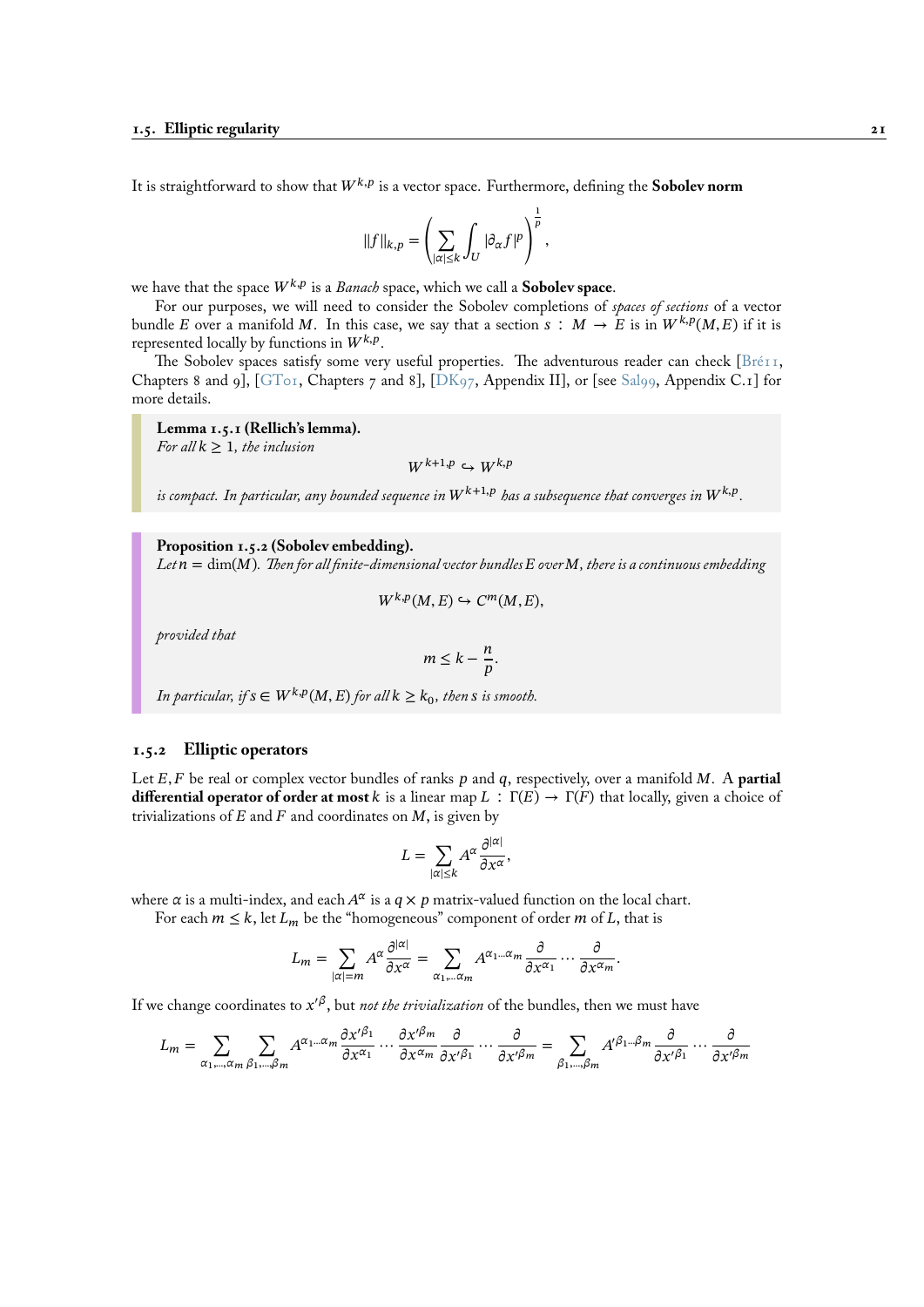and therefore, the coefficients of  $L$  transform as

$$
A'^{\beta_1\dots\beta_m} = \sum_{\alpha_1,\dots,\alpha_m} A^{\alpha_1\dots\alpha_m} \frac{\partial x'^{\beta_1}}{\partial x^{\alpha_1}} \dots \frac{\partial x'^{\beta_m}}{\partial x^{\alpha_m}}.
$$

This tells us that the coefficients  $A^\alpha$  glue well to form  $p\times q$ -matrix-valued symmetric tensor field. Even more, following a similar procedure, we can see that these matrices transform well under a change of trivialization, so that  $L_m$  has an associated section

$$
\tilde{\sigma}_m(L) \in \Gamma(S^mTM \otimes \text{End}(E,F)),
$$

whose components are precisely the  $A^\alpha$  of above. We interpret it instead as a map

$$
\tilde{\sigma}_m(L)\,:\,\Gamma(S^mT^*M)\rightarrow\Gamma(\mathrm{End}(E,F)).
$$

We define the **symbol of order**  $m$  of  $L$  as the map<sup>20</sup>

$$
\sigma_m(L) : \Omega^1(M) \to \Gamma(\text{End}(E, F))
$$
  

$$
\xi \mapsto \tilde{\sigma}_m(L)(\xi, \xi, \dots, \xi).
$$

If L is a partial differential operator of order at most k, then we call  $\sigma_k(L)$  the **principal symbol** of L. We denote it as  $\sigma(L)$  whenever there is no chance of confusion. In local coordinates, for  $x \in M$  and  $\xi \in T_x^*M$ , if we write  $\xi = \xi_\mu dx^\mu$ , then the symbol  $\sigma_m(L)$  becomes<sup>21</sup>

$$
\sigma_m(L) = \sum_{\alpha_1, \dots, \alpha_m} A^{\alpha_1 \dots \alpha_m} \xi_{\alpha_1} \dots \xi_{\alpha_m}.
$$
\n(1.2)

Sometimes, the coordinate expression of a partial di[ffe](#page-27-0)rential operator is cumbersome, and it makes it difficult to compute its symbol. Luckily, there is an alternative way to find the symbol in a coordinate-free way. For the sake of simplicity (and since it's our main interest), assume that  $L$  is a partial differential operator of order at most 2. Then we can write

$$
L = L_2 + L_1 + L_0 = \sum_{\alpha_1, \alpha_2} A^{\alpha_1 \alpha_2} \frac{\partial^2}{\partial x^{\alpha_1} \partial x^{\alpha_2}} + \sum_{\beta} B^{\beta} \frac{\partial}{\partial x^{\beta}} + C,
$$

where  $A^{\alpha_1\alpha_2}, B^\beta$  and C are  $q \times p$ -matrix-valued functions. For an arbitrary  $f \in C^\infty(M)$ , define the map  $[L, f] : \Gamma(E) \to \Gamma(F)$  as

$$
[L, f](s) = L(fs) + fL(s)
$$

for all  $s \in \Gamma(E)$ . A straightforward computation shows that

$$
[[L, f], f](s) = 2 \sum_{\alpha_1, \alpha_2} \frac{\partial f}{\partial x^{\alpha_1}} \frac{\partial f}{\partial x^{\alpha_2}} A^{\alpha_1 \alpha_2}(s).
$$

Note that this expression is precisely Equation  $(1.2)$  with a leading factor of 2 and with the components of  $\xi$  replaced by  $\partial_{\alpha_j}f.$  Therefore, a way to compute  $\sigma(L)$  is by computing  $[[L, f], f]$  for an arbitrary function, substituting df with an arbitrary form  $\xi$ , and dividing by k!.

<sup>&</sup>lt;sup>20</sup>Note that  $\sigma$  and  $\tilde{\sigma}$  are equivalent by polarization.

<span id="page-27-0"></span><sup>&</sup>lt;sup>21</sup>This follows by writing  $\hat{\xi}$  as  $df_x$  for some function, and by interpreting the  $\partial_{\alpha_j}$  in  $L_m$  as the dual basis to the basis  $dx_j^{\alpha}$ .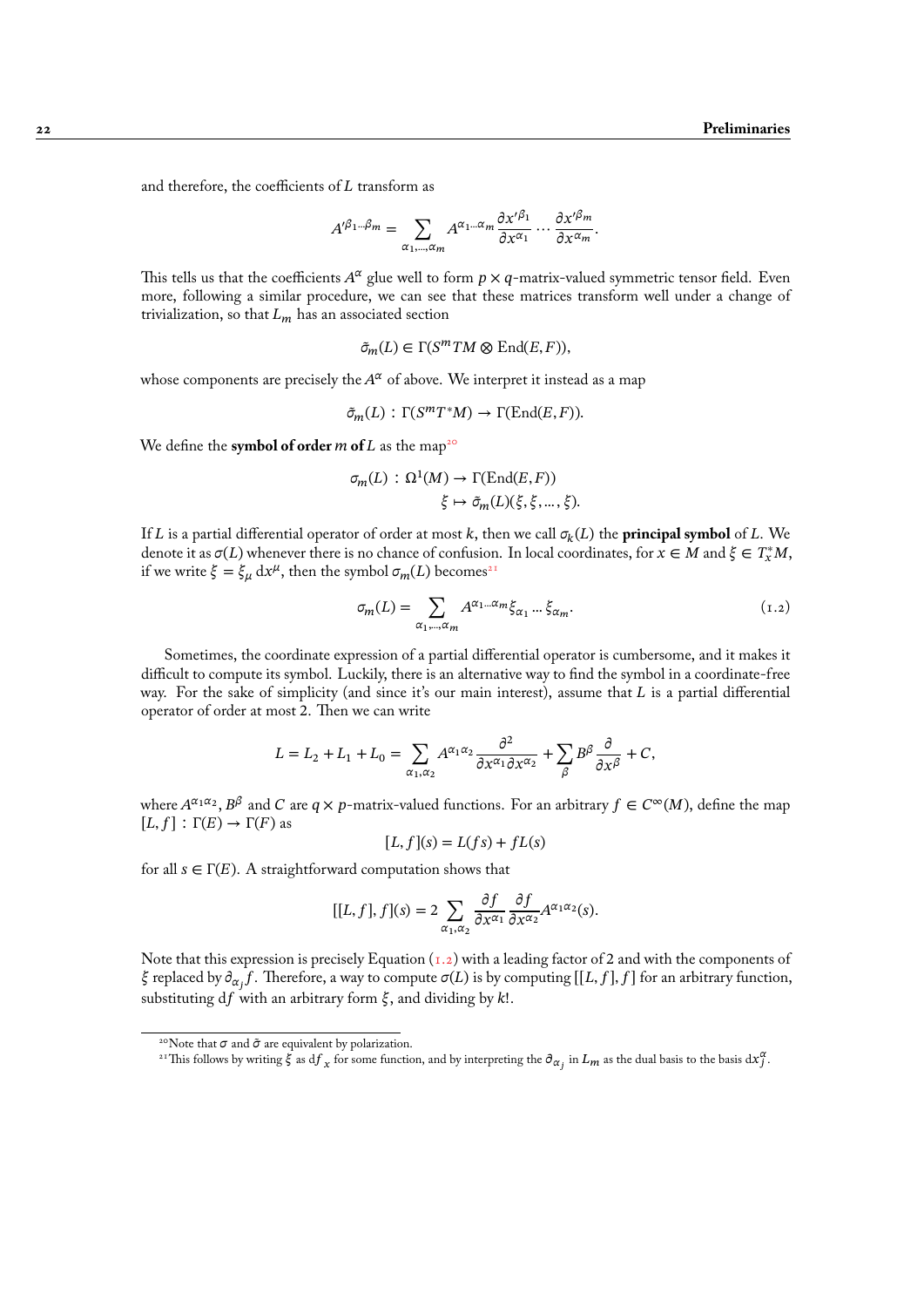**Example 1.5.3 (Symbol of the Lie derivative).**

Let  $X \in \mathfrak{X}(M)$  be a vector field, and consider the Lie derivative  $\mathcal{L}_X : \mathfrak{X}(M) \to \mathfrak{X}(M)$ . In local coordinates  $x^{\mu}$ , write  $X = X^{\mu} \partial_{\mu}$ . For any vector field  $Y = Y^{\nu} \partial_{\nu}$ , we have

$$
\mathcal{L}_X(Y) = (X^{\nu} \partial_{\nu} Y^{\mu} - Y^{\nu} \partial_{\nu} X^{\mu}) \frac{\partial}{\partial x^{\mu}}.
$$

Here we identify the first- and zeroth-order terms

$$
\mathcal{L}_{X,0}(Y) = -Y^{\nu} \partial_{\nu} X^{\mu} \frac{\partial}{\partial x^{\mu}} \qquad \mathcal{L}_{X,1}(Y) = X^{\nu} \partial_{\nu} Y^{\mu} \frac{\partial}{\partial x^{\mu}}.
$$

Here, even though the zeroth-order term has a partial derivative, it is *not* acting on the components of Y. From this expression, we see at once that the principal symbol of  $\mathcal{L}_X$  is

$$
\sigma(\mathcal{L}_X)(\xi) = X^{\nu} \xi_{\nu}.
$$

Equivalently, fix  $f \in C^{\infty}(M)$ . Then

$$
[\mathcal{L}_X, f](Y) = \mathcal{L}_X(fY) - f\mathcal{L}_XY = \mathcal{L}_X(f)Y = df(X) \cdot Y,
$$

and thus, with the rule "substitute df with an arbitrary form  $\xi$ ", we see that

$$
\sigma(\mathcal{L}_X)(\xi) = \xi(X) \cdot .
$$

The principal symbols of operators behave well under composition:

# **Proposition 1.5.4 (Symbol of composition).**

*Let*  $L : \Gamma(E) \to \Gamma(F)$  and  $D : \Gamma(F) \to \Gamma(G)$  *be partial differential operators of order at most* k and *l*, *respectively. Then*

$$
\sigma_{l+k}(D \circ L) = \sigma_l(D) \circ \sigma_k(L).
$$

We are interested in a very specific class of operators:

# **Definition 1.5.5 (Elliptic operator).**

*A partial differential operator is* **elliptic** *if its principal symbol is a fiberwise isomorphism for all nonzero forms*  $\xi$ . That is, if for all  $x \in M$  and all  $\xi \in T^*M$ , the map  $\sigma(L)(\xi) : E_x \to F_x$  is an isomorphism. *Furthermore, if M is a Riemannian manifold and*  $L : \Gamma(E) \rightarrow \Gamma(E)$ *, we say that L is a* **generalized Laplacian** *if its symbol is*

$$
\sigma(L)(\xi) = \pm |\xi|^2 \mathrm{id}.
$$

The importance of elliptic operators comes from the fact that the elements of their kernels enjoy a lot of regularity. We will constantly make use of this fact to "recover" lost regularity of spinors when we take derivatives of them, or use Rellich's lemma to find convergent subsequences.

## **Theorem 1.5.6 (Elliptic regularity).**

Let M be a closed, oriented Riemannian manifold, E, F Riemannian vector bundles, and L:  $\Gamma(E) \rightarrow$ Γ(*F*) an *r*-th order elliptic operator.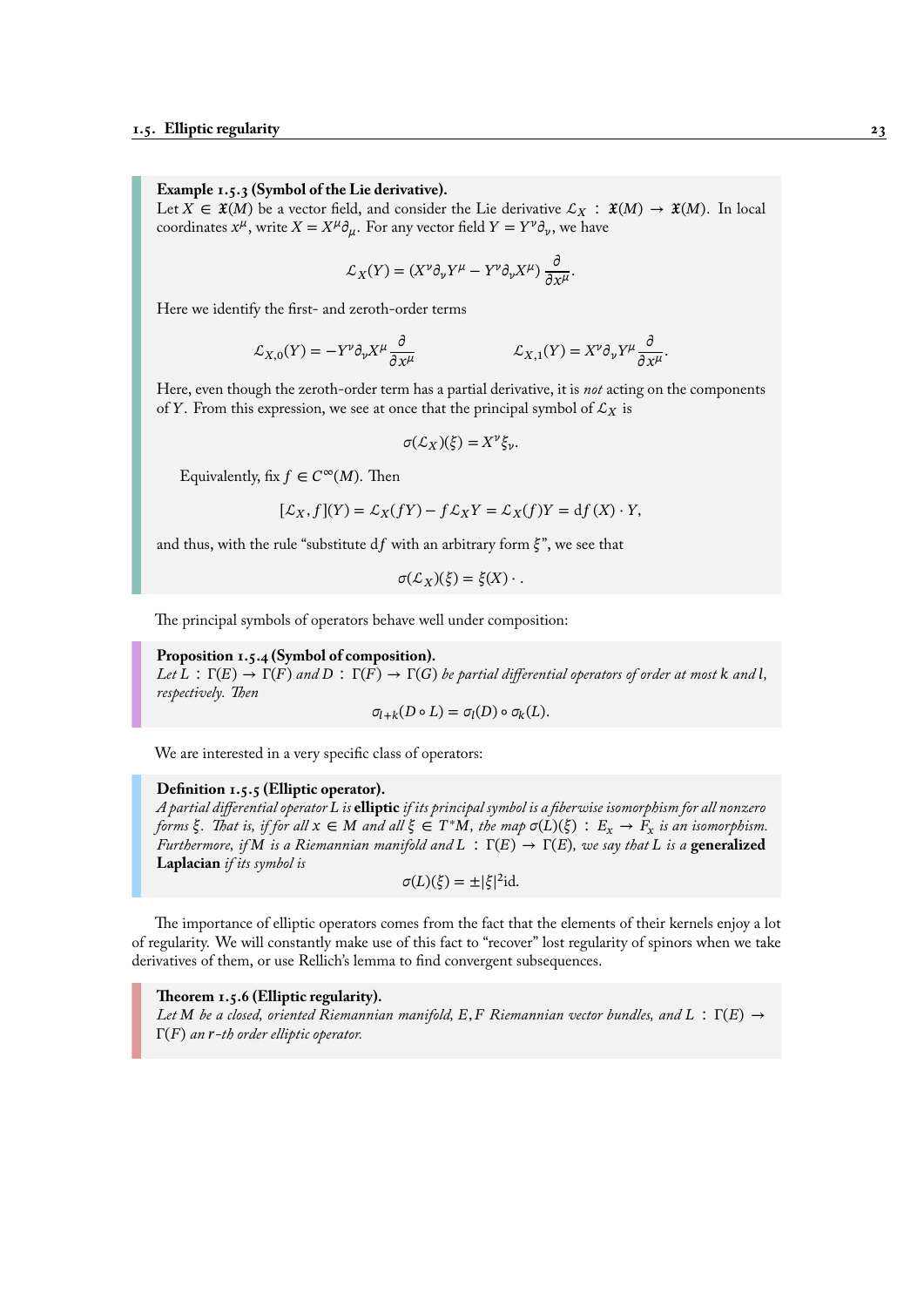*1.* For all  $1 < p < \infty$  and  $k \ge 1$ , there are constants (depending on k, p) such that if  $u \in W^1(E)$  is *a weak -solution of*

 $Lu \overset{wk}{=} v,$ 

 $with v \in W^{k,p}(F), then$ 

 $u \in W^{k+r,p}(E)$ 

*and*

$$
||u||_{k+r,p} \leq C(||u||_p + ||v||_{k,p}).
$$

2. If E, F are Hermitian, and  $P: L^2(E) \to L^2(E)$  is the orthogonal projection to ker(L), then for all  $1 < p < \infty$  and  $k \geq 1$  there is a constant  $C$  such that

$$
||u - Pu||_{r+k,p} \le C||Lu||_{k,p}
$$

*for all*  $u \in W^{r+k,p}(E)$ *.*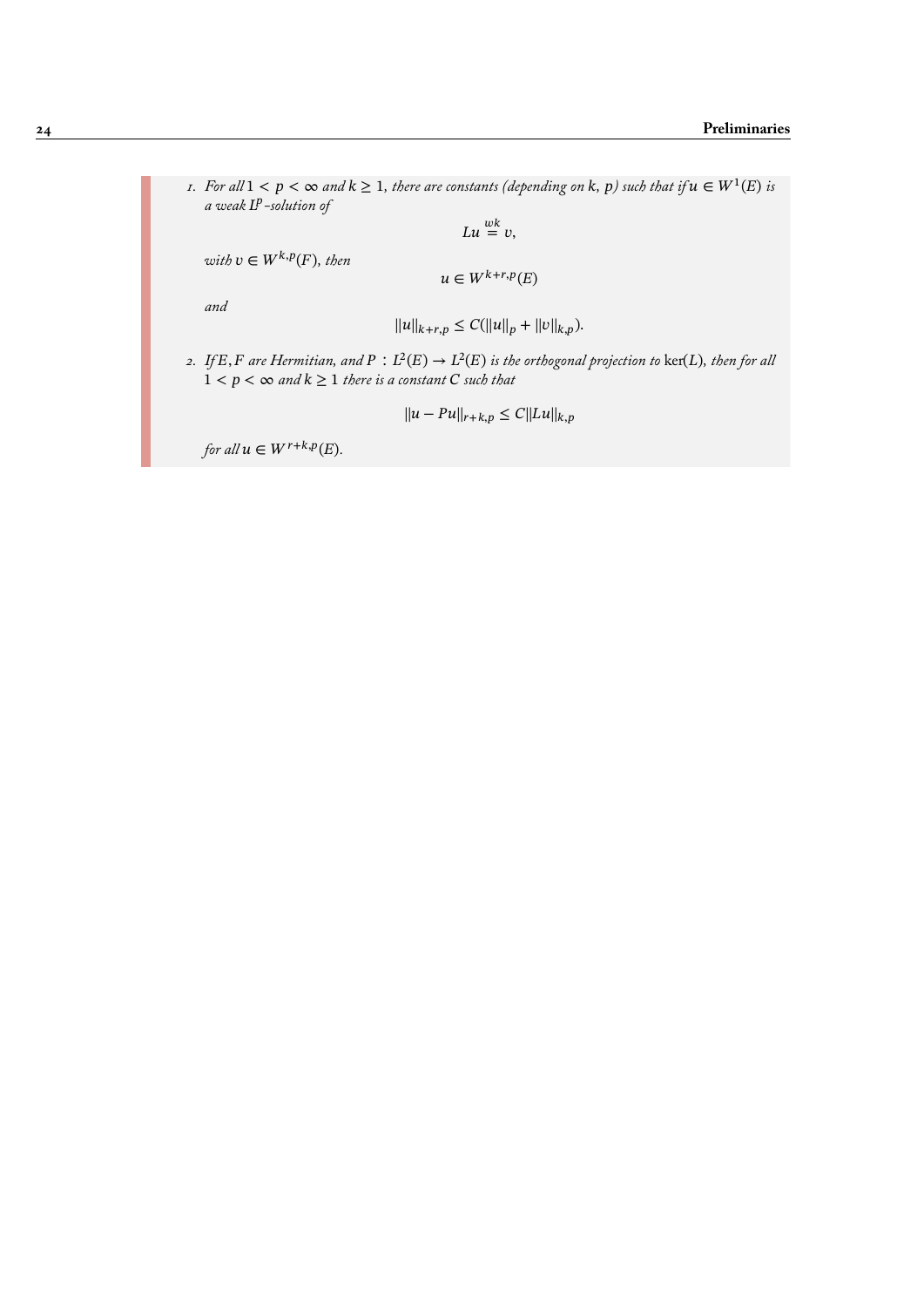# CHAPTER 2

# **Spin Geometry**

<span id="page-30-0"></span>THE SEIBERG-WITTEN equations are, above all, equations about *spinor fields* on manifolds spinors have their origin in physics, from the *Dirac* equation, which comes from relativist tum mechanics. In a naïve relativistic he Seiberg-Witten equations are, above all, equations about *spinor fields* on manifolds. These spinors have their origin in physics, from the *Dirac* equation, which comes from relativistic quantum mechanics. In a naïve relativistic generalization of quantum mechanics, the evolution of the

$$
\frac{\partial^2 \psi}{\partial t^2} - \nabla^2 \psi + m^2 \psi = 0.
$$

Where  $\psi : \mathbb{R}^4 \to \mathbb{C}$  is a scalar field, and  $m \ge 0$  is the mass of the particle. On physical grounds, Paul Dirac found this equation unsatisfactory, specifically because it was of second order in time<sup>1</sup>. He set out to find a "square root" of the D'Alambertian operator  $\partial_t^2 - \nabla^2 + m^2$  which was of first order in time as well. He quickly discovered that such a square root cannot exist as an operator acting on *scalar* functions. However, if he allowed for vector-valued wavefunctions, then by choosing matrices  $\gamma^0,...$  ,  $\gamma^3$  satisfying the relations

$$
\gamma^{\mu}\gamma^{\nu} + \gamma^{\nu}\gamma^{\mu} = 2\eta^{\mu\nu},\tag{2.1}
$$

where  $\eta^{\mu\nu}$  is the Minkowski metric<sup>2</sup>, he proved that the operator

<span id="page-30-1"></span>
$$
\partial \psi = i \sum_{\mu} \gamma^{\mu} \frac{\partial \psi}{\partial x^{\mu}} - m\psi,
$$
\n(2.2)

does indeed square to the D'Alambertian.

In general, the  $\gamma^{\mu}$  form a (faithful) representation of a **Clifford algebra** on a vector space S. This Clifford algebra is defined *precisely* as a real algebra with relations given by the anti-commutation relations of Equation (2.1)<sup>3</sup>. Therefore, the wavefunction  $\psi$  can no longer be a complex function, but rather a

<sup>&</sup>lt;sup>1</sup>This leads to a failure in a conservation law that ruins the standard interpretation that the square norm of the wave-function  $|\psi|^2$  represents a *probability* distribution in space.

<sup>&</sup>lt;sup>2</sup>Defined as  $\eta^{00} = 1$ ,  $\eta^{li} = -1$  for  $i \ge 1$ , and  $\eta^{\mu\nu} = 0$  in all other cases.

<span id="page-30-2"></span><sup>3</sup>Clifford hi[mself](#page-30-1) [de](#page-30-2)fined these algebras (which he called *geometric algebras*) as an alternative to the Grassmann algebras, generated by anti-commuting objects but whose squares are 1 or −1. Dirac's rediscovery of them is a nice case of serendipity.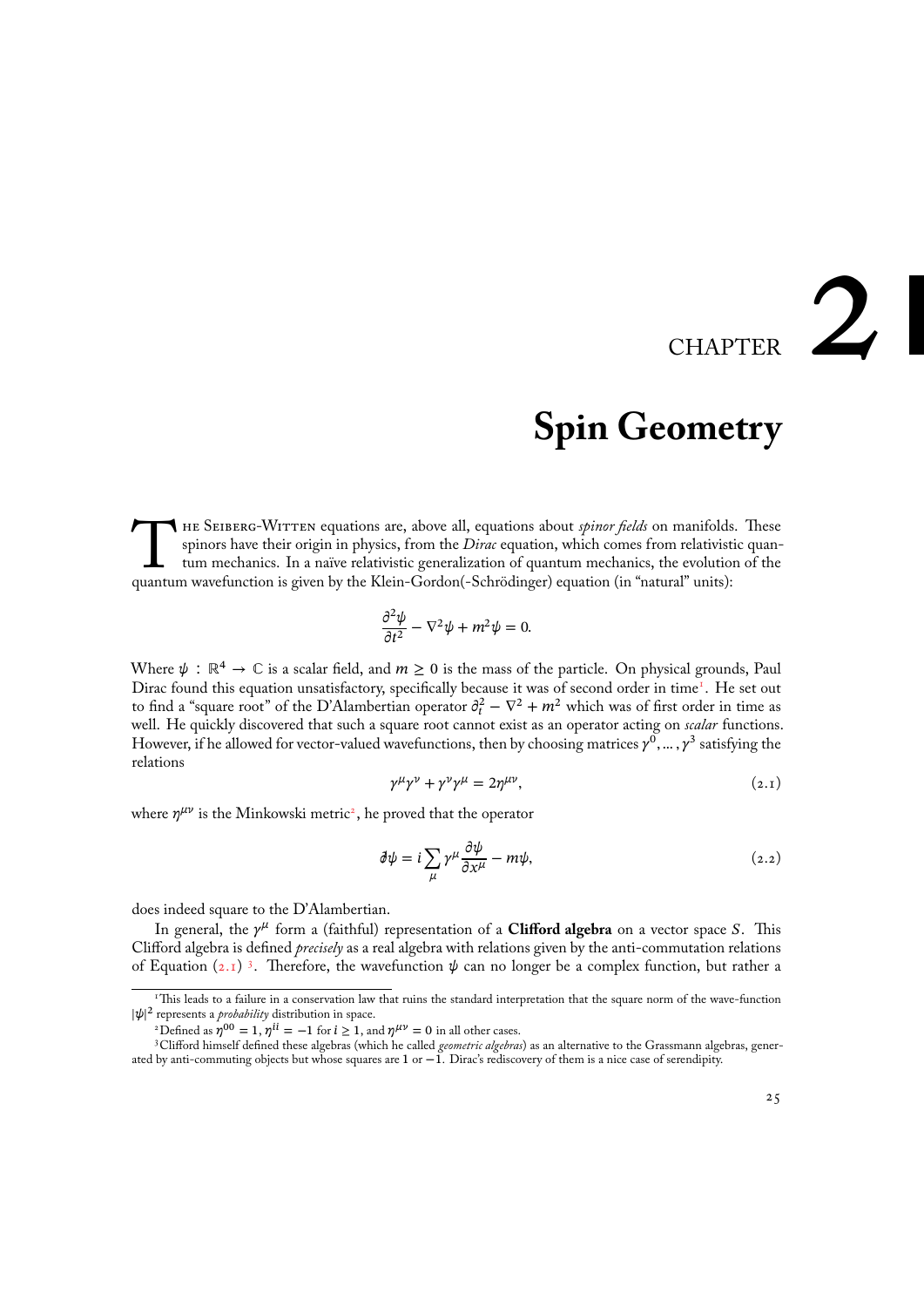S-valued field on the space-time  $\mathbb{R}^3 \times \mathbb{R}$ . Such fields we call **spinor<sup>4</sup>** fields. In order to generalize this operator to manifolds, we need an additional structure on the manifold, called a *Spin* structure.

Not all 4-manifolds admit a Spin structure (for example, ℂℙ<sup>2</sup> does not). However, if we *twist* the structure locally with an additional complex line bundle, we obtain a Spin<sup>c</sup>-structure, and these *always* exist for 4-manifolds. Physically speaking, the addition of a complex [lin](#page-31-2)e bundle is coupling the evolution of the relativistic particle to an electromagnetic field.

# **Overview of this chapter**

This chapter can be roughly divided in two parts. The first is *algebraic*: We define Clifford algebras, review some of their properties, and study their representations. Then we introduce the *Spin groups*, which are subgroups of the Clifford algebras that can be seen as the universal covers of the orthogonal groups. The second part is *geometric*: we promote all these algebraic structures to geometric structures on manifolds, and define the Dirac operator. Finally, we add a  $U(1)$  term to everything and study the Spin<sup>c</sup> groups, Spin<sup>c</sup>-structures, and the coupled Dirac operator. This U(1) term is physically interpreted as coupling an electromagnetic field to the relativistic particle. Topologically, this extends and adds flexibility to the notion of a spin structure.

# **2.1 Clifford algebras**

This section follows [Fig17] and [LM89], with a dash of [Nab05]. Let V be a finite-dimensional vector space over<sup>5</sup>  $\mathbb{K} = \mathbb{R}$  or  $\mathbb{C}$ , and  $g : V \times V \to \mathbb{K}$  a symmetric bilinear form. We are mostly interested on *non-degenerate* forms, which we call semi-Riemannian metrics, or Riemannian if they are positive definite.

<span id="page-31-0"></span>We want to mimic the behaviour of the Dirac  $\gamma$  matrices, which satisfy

$$
\gamma^{\mu}\gamma^{\nu} + \gamma^{\nu}\gamma^{\mu} = 2\eta^{\mu\nu},
$$

so we want to make a  $K$ -algebra that contains V and satisfies

$$
xy + yx = -g(x, y)1.
$$

**Remark.** Here is the first example of slightly different conventions between mathematicians and physicists (which sometimes lead to not-so-slight annoyances). The physics convention is to define the Clifford algebras such that  $xy + yx = g(x, y)1$ . This follows the behavior of the Dirac  $\gamma$  matrices and the Minkowski metric. This does not change anything in the theory, only the names of things.

## **2.1.1 Definition and basic properties**

We proceed as usual when we want to construct objects that satisfy certain relations: find a larger object of the "same type" and take the quotient over a subset of elements that we need to be identified with zero.

<span id="page-31-1"></span>Thus, if  $V$  is a vector space with a symmetric, bilinear form  $g$ , we construct the Clifford algebra from its tensor algebra T V quotienting out the ideal I generated by elements of the form  $v \otimes v + g(v, v)$ .

<sup>4</sup>Pronounced "spinner", like those fidget toys that were quite popular a few years ago.

<span id="page-31-2"></span><sup>5</sup>Most of the theory, up until the definition of the Spin group, works for *any* field.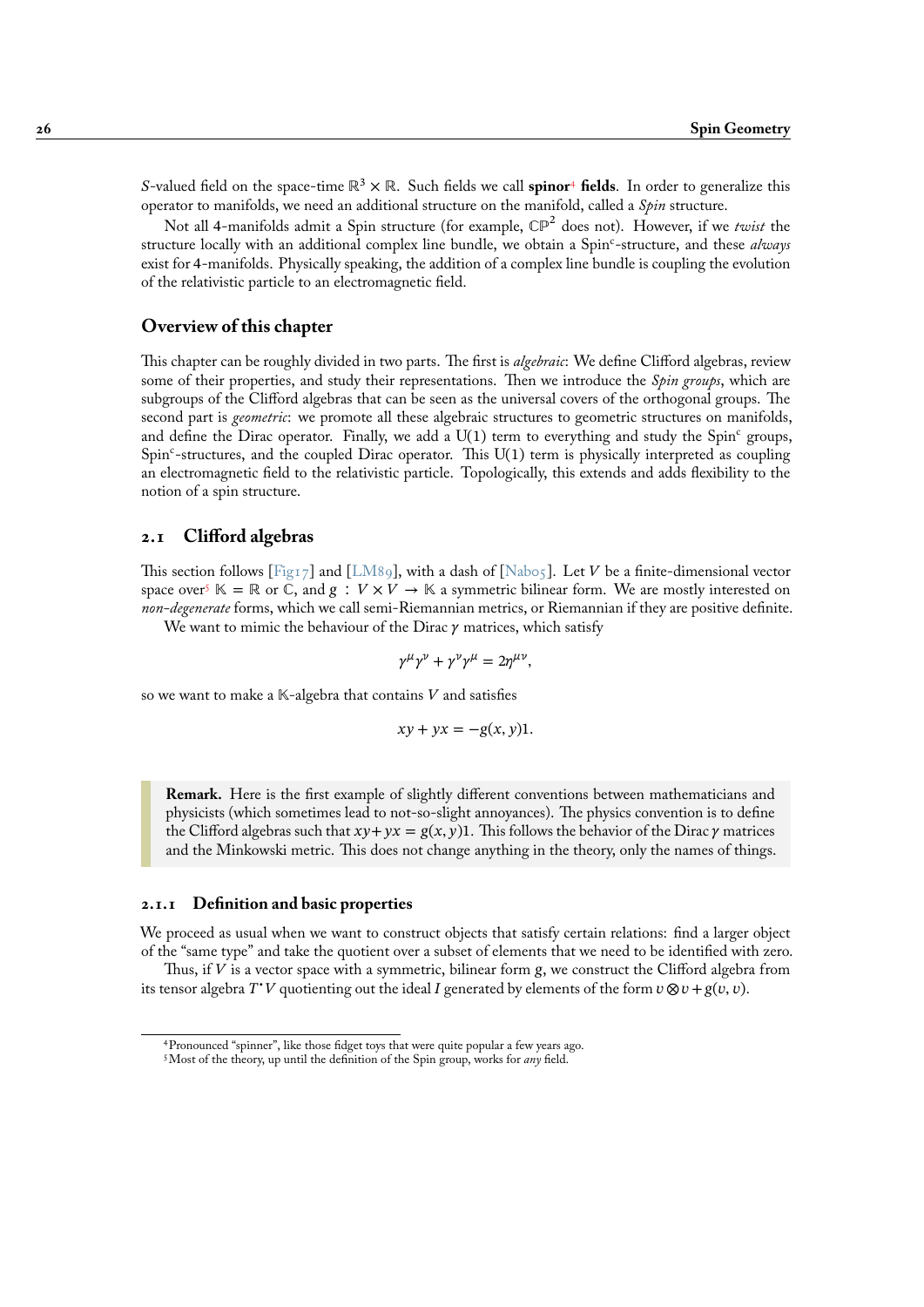**Definition 2.1.1 (Clifford algebra).**

*The* **Clifford algebra** *associated to a vector space*  $(V, g)$  *with a symmetric, bilinear form is* 

$$
\mathrm{Cl}(V,g) := T^*V /_{I},
$$

*where is the ideal generated by*

 ${v \otimes v + g(v, v) | v \in V}.$ 

Note that the ideal I contains only only elements of even degree of  $T^*V$ , and hence  $V \cap I = \{0\}$ . Therefore the map  $V \to Cl(V, g)$  which maps v to its class in  $Cl(V, g)$  is injective, and so we simply think of V as sitting in Cl(V, g). Furthermore, since I contains only even elements, the quotient Cl(V, g) inherits a  $\mathbb{Z}_2$  grading (which we will view in more detail below).

Therefore, in Cl(V, g), by definition we have for all  $v \in V$ , denoting the class of v by the same symbol,

$$
v \cdot v = -g(v, v)1.
$$

More generally, for all  $v, u \in V \subset Cl(V, g)$ :

$$
u \cdot v + v \cdot u = -2g(u, v)1.
$$

Suppose that we have a linear map  $\varphi : V \to A$  into a unital K-algebra A. When can we extend it to a morphism of algebras from Cl(V, g)? Certainly, any extension  $\overline{\varphi}$  : Cl(V, g)  $\rightarrow$  A must satisfy

$$
\varphi(v)^2 = \overline{\varphi}(v)^2 = \overline{\varphi}(v^2) = \overline{\varphi}(-g(v,v)1) = -g(v,v)1
$$

for all  $v \in V$ . Conversely, since any map can be extended naturally to the tensor product, the condition for it to descend to the quotient  $Cl(V)$  is that it vanishes on the ideal I, which is precisely the condition  $\varphi(v)^2 = -g(v, v)$ 1. This property has its own name name:

#### **Definition 2.1.2 (Clifford map).**

Let V be a  $K$ -vector space,  $g$  a symmetric bilinear form on V, and A an associative, unital  $K$ -algebra. A  $K$ *-linear map*  $\varphi : V \to A$  *is a* **Clifford map** *if for all*  $v \in V$ *:* 

$$
\varphi(v)^2 = -g(v,v)1.
$$

In the discussion above, we have almost shown that the Clifford algebra  $Cl(V, g)$  satisfies the following universal property:

#### **Proposition 2.1.3 (Universal property of the Clifford algebra).**

*Let* (V, g) *be a vector space with a quadratic form g. There is a unique (up to isomorphism) associative unital*  $K$ -algebra  $Cl(V, g)$ , along with a linear injective morphism  $\iota : V \to Cl(V, g)$ , such that for every associative, unital  $K$ -algebra A, if  $\varphi : V \to A$  is a Clifford map then there exists a unique morphism of *algebras*  $\overline{\varphi}$  :  $Cl(V, g) \rightarrow A$  *such that the diagram commutes:* 

$$
\bigcup_{V} \frac{Cl(V,g) \xrightarrow{\overline{\varphi}} A}{\varphi}.
$$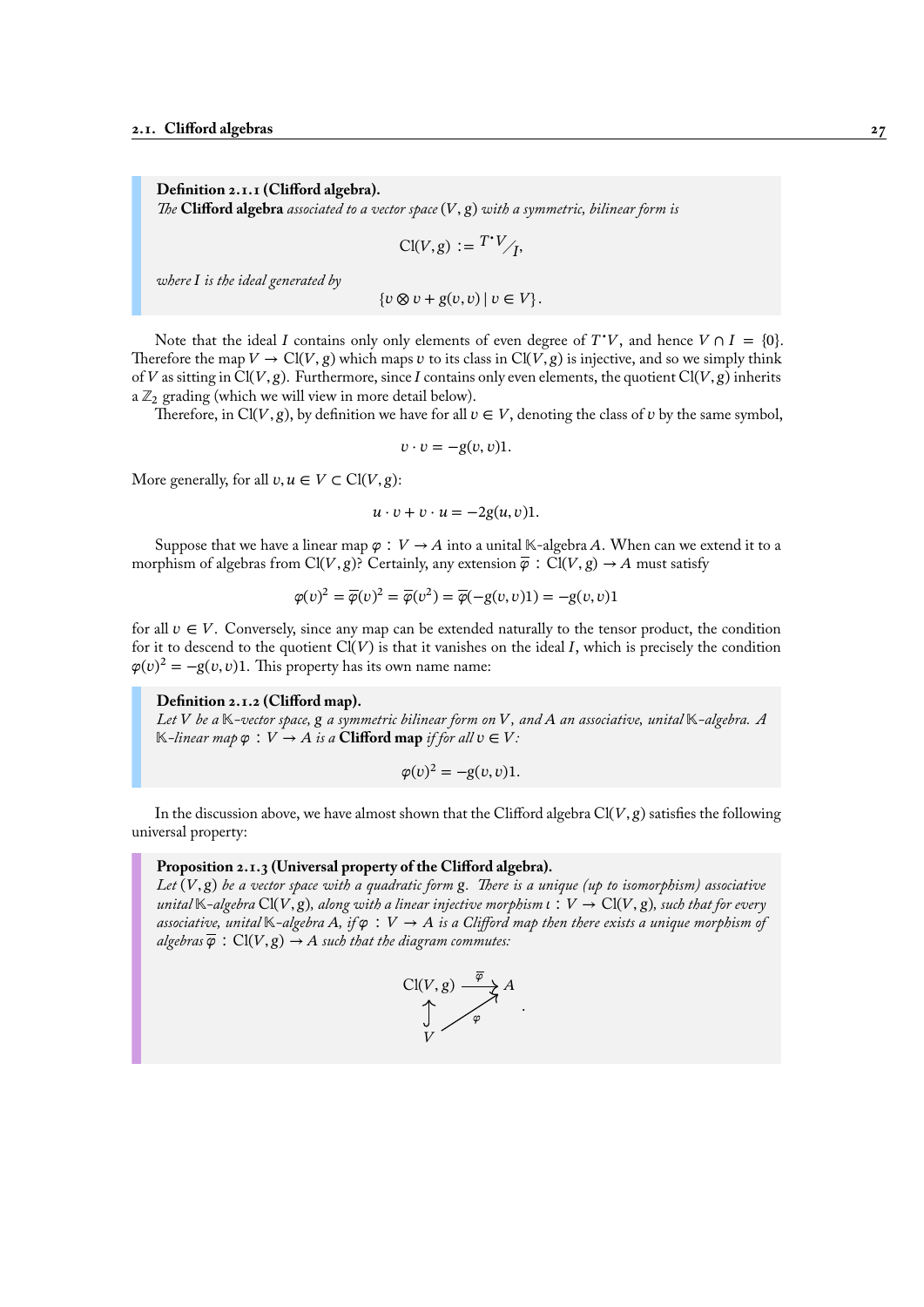We haven't shown uniqueness of  $Cl(V, g)$ , but it follows from the universal property itself.

This universal property also tells us that linear maps that are orthogonal with respect to the symmetric form can be extended as morphisms of Clifford algebras.

# <span id="page-33-0"></span>**Corollary 2.1.4 (Extension of orthogonal maps).**

Let  $(V, g)$  and  $(W, h)$  be  $K$ -vector spaces and  $g, h$  symmetric bilinear forms on  $V, W$  respectively. If  $\varphi: V \to W$  is a K-linear map such that  $h(\varphi(u), \varphi(v)) = g(u, v)$  for all  $u, v \in V$ , then  $\varphi$  extends to a *unique morphism*  $\overline{\varphi}$  :  $Cl(V, g) \rightarrow Cl(W, h)$ .

*Proof.* — This proof is an exercise in using the universal property. First, we have that  $\varphi$  itself can be considered as a map  $\varphi : V \to \mathrm{Cl}(W, h)$ . It is a Clifford map, since for all  $v \in V$ ,

$$
\varphi(v)^2 = -h(\varphi(v), \varphi(v))1 = -g(v, v)1.
$$

The first equality comes from the basic relation of  $Cl(W, h)$ . Therefore, by the universal property, there is a unique morphism  $\overline{\varphi}$ : Cl(V, g)  $\rightarrow$  Cl(W, h) which restricts to  $\varphi$  on V.

Universal properties and quotients of tensor algebras are not very pleasant to work with. Fortunately, we can be much more explicit with our description of Cl(V, g). If we choose a basis  $e_1, ..., e_n$  of V, then the Clifford algebra Cl(V, g) is the K-algebra generated by  $e_1, ..., e_n$  subject to the relations

$$
e_i e_j + e_j e_i = -2g(e_i, e_j)1.
$$

**Notation.** We will denote by  $\mathbb{R}^{r,s}$  the semi-Riemannian vector space  $\mathbb{R}^{n=r+s}$  with the standard semi-Riemannian metric with  $r$  positive eigenvalues and  $s$  negative eigenvalues. We denote  $Cl(r, s) = Cl(\mathbb{R}^{r,s})$ ; and  $Cl(n) = Cl(\mathbb{R}^{n})$  with the standard euclidean metric.

Let's see a few examples:

**Example 2.1.5 (**Cl(1)**,** Cl(2)**).** For  $n = 1$ , we have that Cl(1) is the real associative algebra generated by the elements 1, e with the relation  $e^2 = -1$ . This is precisely C, seen as an ℝ-algebra. Thus,

 $Cl(1) \cong \mathbb{C}$ .

Note that the inclusion of ℝ into Cl(1)  $\cong \mathbb{C}$  is *not* the obvious one: we have

$$
\mathbb{R} \hookrightarrow i\mathbb{R} \subseteq \text{Cl}(1) \cong \mathbb{C}
$$

$$
1 \mapsto i.
$$

Now let's go to the case Cl(2). This is generated by elements 1,  $e_1, e_2$  subject to the conditions  $e_1^2 = e_2^2 = -1$ , and  $e_1e_j = -e_je_i$ . A little bit of playing around with it lets us see that the identification  $e_1 = i$ ,  $e_2 = j$ ,  $e_1e_2 = k$  induces an isomorphism between Cl(2) and the quaternions ℍ:

 $Cl(2) \cong H$ .

m.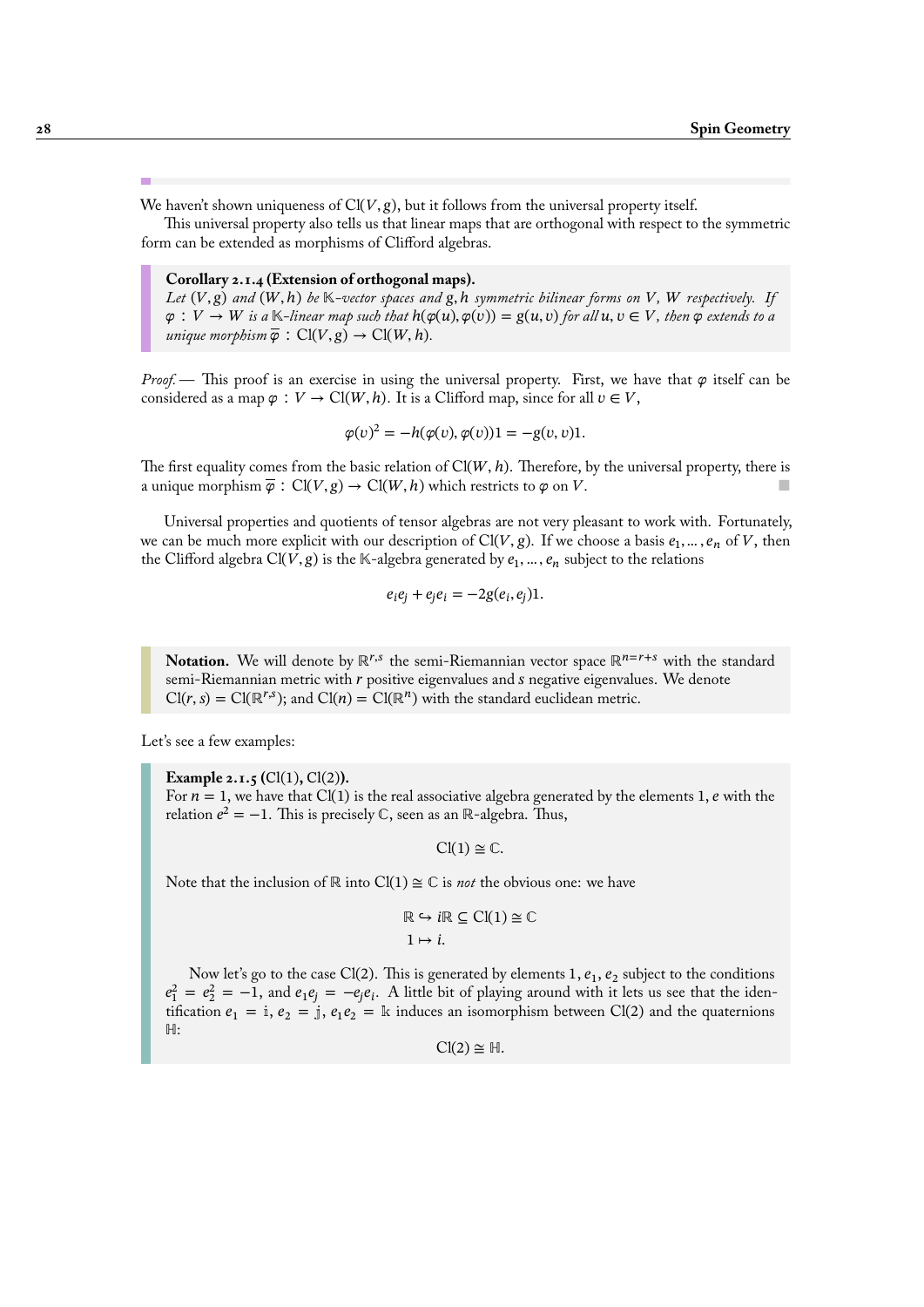What is the dimension of the Clifford algebra Cl(V, g)? If  $e_1, ..., e_n$  is an orthonormal basis of V, then the elements

1,  
\n
$$
e_1, ..., e_n,
$$
  
\n $e_1e_2, ..., e_1e_n, e_2e_3, ..., e_{n-1}e_n$   
\n:  
\n $e_1...e_n$ 

are all linearly independent and they span  $Cl(V)$ , and so dim  $Cl(V) = 2^{\dim V}$ . We have proved, then:

**Proposition 2.1.6 (Dimension of the Clifford algebra).** *Let*  $(V, g)$  *be a finite-dimensional vector space with a symmetric bilinear form. Then* dim Cl( $V, g$ ) =  $2^{\dim V}$ .

It is time to revisit the  $\mathbb{Z}_2$  grading of the Clifford algebra. We have a natural decomposition of Cl(V) into even and odd components

> $Cl(V) = Cl(V)_0 \oplus Cl(V)_1$ (Only as vector spaces!)

where Cl(V)<sub>0</sub> is the set of even elements, and Cl(V)<sub>1</sub> is the set of odd ones. Note that Cl(V)<sub>0</sub> is a subalgebra of Cl(V), but Cl(V)<sub>1</sub> is *not*. This decomposition turns Cl(V) into a  $\mathbb{Z}_2$ -*graded* algebra, since if  $a \in \mathrm{Cl}(V)_i$  and  $b \in \mathrm{Cl}(V)_j$ , then  $ab \in \mathrm{Cl}(V)_{i+j}$  (the sum taken modulo 2).

Consider the orthogonal map  $v \mapsto -v$  on  $(V, g)$ . By Corollary 2.1.4, it induces an automorphism, the **parity** map, which we denote by  $p : Cl(V, g) \to Cl(V, g)$ . Explicitly, for  $v_1, ..., v_k \in V$ , this map is

$$
p(v_1 \dots v_k) = (-v_1) \dots (-v_k) = (-1)^k v_1 \dots v_k.
$$

Therefore, for all  $a \in \mathrm{Cl}(V)$ , if we write  $a = a_0 + a_1$  with  $a_0 \in \mathrm{Cl}(V)_0$  and  $a_1 \in \mathrm{Cl}(V)_1$ , then

$$
p(a) = p(a_0 + a_1) = a_0 - a_1.
$$

Namely, Cl(V)<sub>0</sub> (resp. Cl(V)<sub>1</sub>) is the eigenspace associated to the eigenvalue 1 (resp. –1) of p.

#### **2.1.2 Complex(ified) Clifford algebras**

<span id="page-34-0"></span>There is a rich theory of real Clifford algebras (see e.g.[LM89]), but we will study their complexified flavours, basically since in the global case we consider *complex* spinors. Given a real vector space V, with a symmetric bilinear form g, we define

$$
\mathrm{Cl}_{\mathbb{C}}(V,g) := \mathrm{Cl}(V,g) \otimes_{\mathbb{R}} \mathbb{C}.
$$

Note that  $\text{Cl}_{\mathbb{C}}(V, g)$  is a C-algebra with scalar multiplication

$$
z\cdot (a\otimes w)=a\otimes zw,
$$

for all  $a \in \text{Cl}(V, g)$  and  $z, w \in \mathbb{C}$ .

The complexified Clifford algebra is precisely the Clifford algebra of the complexified  $V_{\mathbb{C}} = V \otimes \mathbb{C}$ . This is a straightforward application of the universal property.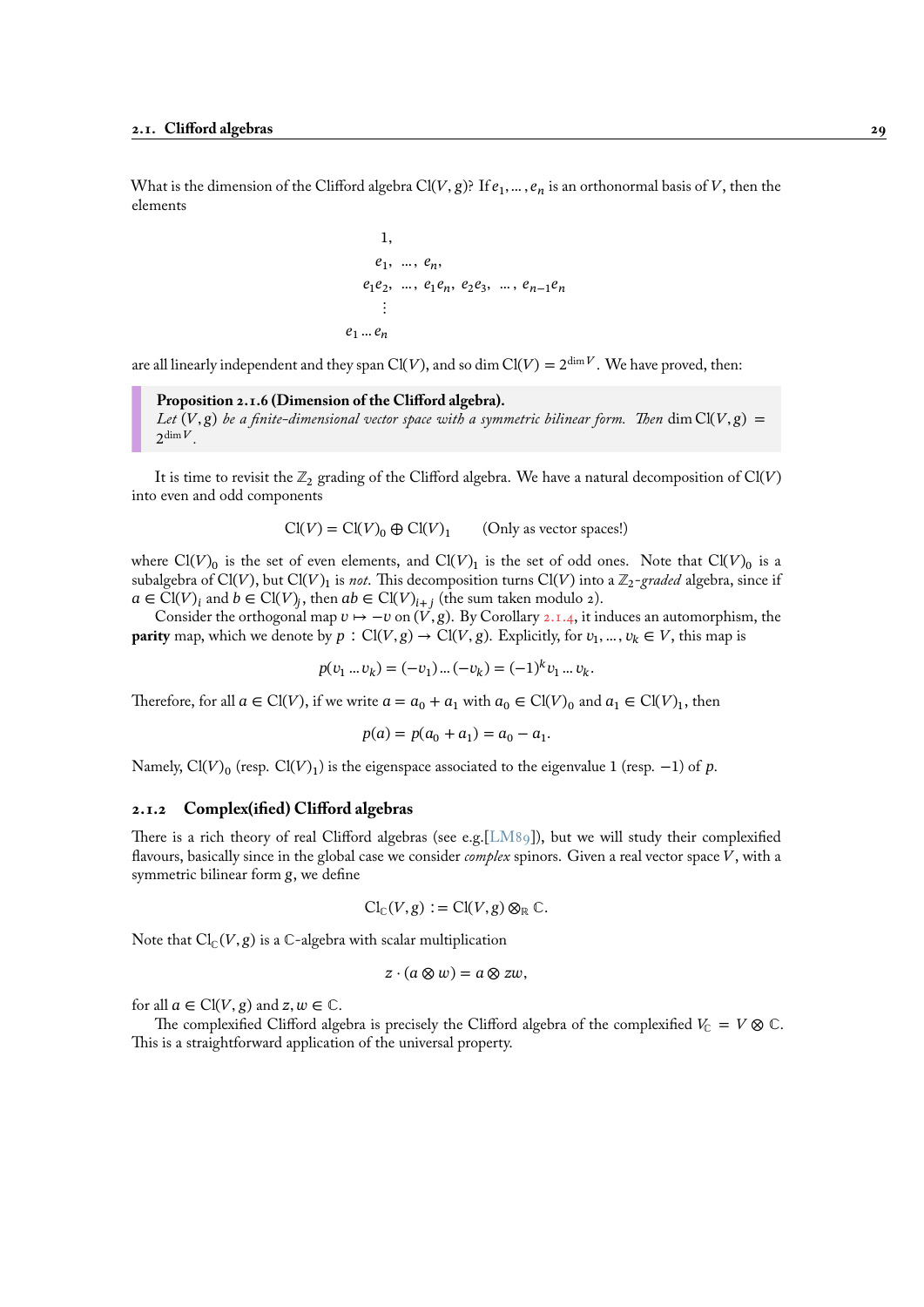**Proposition 2.1.7 (Complexification and Cliffordization commute).** *Let be a real vector space and a semi-Riemannian metric on . Then there is an isomorphism*

$$
\mathrm{Cl}_{\mathbb{C}}(V,g)\cong \mathrm{Cl}(V_{\mathbb{C}},g_{\mathbb{C}}),
$$

*where*  $g_{\text{C}}$  *is the metric*  $g$ *, extended complex-bilinearly to*  $V_{\text{C}}$ *.* 

**Remark.** Note that the complex bilinear form  $g_C$  is *not* an inner product. Complex inner products (or Hermitian metrics) are sesquilinear, not bilinear.

Furthermore, note that complexifying a bilinear form destroys any definiteness: Suppose that  $v \in V$  is such that  $g(v, v) > 0$ . Then *iv* is *C*-linearly dependent with *v*, but it satisfies

$$
g_{\mathbb{C}}(iv, iv) = -g(v, v) < 0.
$$

This means that if  $e_1, \dots, e_n$  is a g-orthonormal basis of  $V,$  we can multiply some of those elements with *i* to obtain a basis  $\varepsilon_1, ..., \varepsilon_n$  with  $g_{\mathbb{C}}(\varepsilon_j, \varepsilon_j) = 1$  for all *j*. This way, we conclude that for all  $r, s \geq 0$ ,

$$
\mathrm{Cl}_{\mathbb{C}}(\mathbb{R}^{r,s})=\mathrm{Cl}_{\mathbb{C}}(\mathbb{R}^{r+s}).
$$

**Remark.** We will be interested in *complex* representations of Clifford algebras. Since these are in bijection with representations of the complexified algebras (see the discussion below Definition 2.3.2), from now on we will only consider *Riemannian* metrics.

Let  $Cl_{\mathbb{C}}(n) = Cl(n)_{\mathbb{C}} = Cl(\mathbb{C}^n)$ . We consider  $Cl(\mathbb{C}^n)$  as taken with respect to the standard [quadr](#page-41-0)atic form

$$
q_{\rm st}(z) = \sum_{i=1}^n z_i^2.
$$

These complexified Clifford algebras have a *very* simple classification[LM89, Theorem I.4.3]:

**Theorem 2.1.8 (Classification of complex Clifford algebras).**  $For n > 0, we have$ 

$$
\mathrm{Cl}_{\mathbb{C}}(2n) \cong \mathbb{C}(2^n), \text{ and } \mathrm{Cl}_{\mathbb{C}}(2n+1) \cong \mathbb{C}(2^n) \oplus \mathbb{C}(2^n).
$$

This classification will help us with the classification of their irreducible representations.

# **2.2 The Spin group**

<span id="page-35-0"></span>The next algebraic ingredients are the *spin groups*. In a pinch, one can define them as the universal covers of the orthogonal groups. However, with this definition, their relation to the Clifford algebras are somewhat obscure. In this section, we will see that the spin groups are the subgroups of the Clifford algebras which are "most like" the orthogonal groups.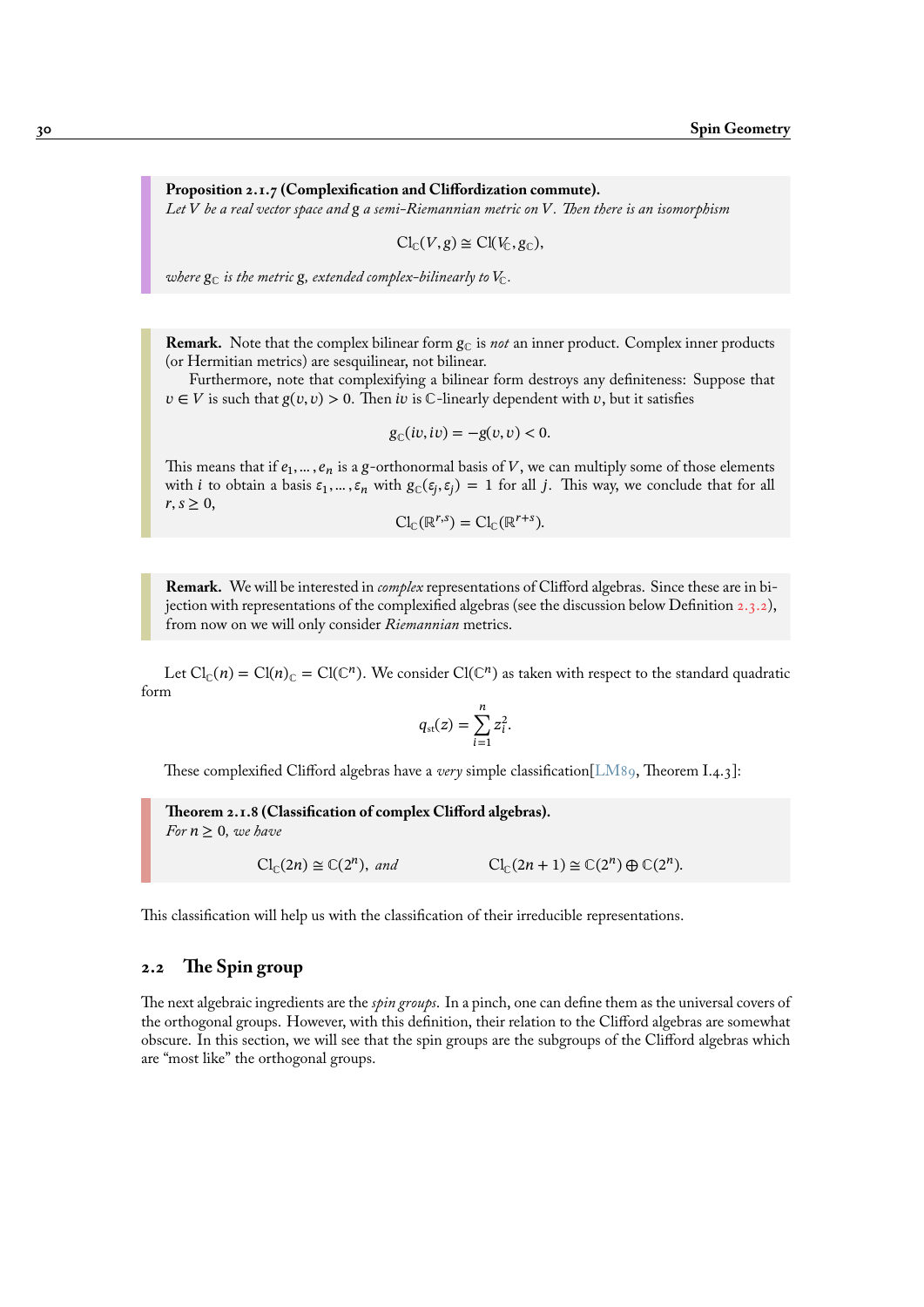# **2.2.1 Definition and examples**

Let V be a Riemannian  $\mathbb{K}\text{-vector space}$ . We denote the inner product as  $\langle u, v \rangle$ . For every invertible element  $a \in \text{Cl}(V)^{\times}$ , we have the **adjoint action** Ad<sub>a</sub> ∶ Cl(V) → Cl(V), given as

$$
Ad_a(b) = aba^{-1},
$$

for all  $b \in \mathrm{Cl}(V)$ . This action is an automorphism of  $\mathrm{Cl}(V)$ , with inverse  $\mathrm{Ad}_{a}^{-1} = \mathrm{Ad}_{a^{-1}}$ .

Note that if  $v \in V$  is nonzero, then the Clifford condition

$$
v^2 = vv = -||v||^2 1,
$$

implies that  $v$  is invertible as an element of Cl(V), with inverse  $v^{-1} = -v/\|v\|^2$ . Therefore we can consider the adjoint action of nonzero vectors of V. In particular, if  $v \in V$  is nonzero, then for any  $u \in V$ , we have

$$
Ad_v(u) = vuv^{-1} = -\frac{1}{\|v\|^2} vuv = -\frac{1}{\|v\|^2} v(-vu - 2\langle u, v\rangle) = -\left(u - 2\langle u, v\rangle \frac{v}{\|v\|^2}\right) = -\text{Refl}_v(u),
$$

that is,  $\mathrm{Ad}_v(u)$  is (minus) the reflection of  $u$  across the plane normal to  $v.$  This tells us that restricting  $\mathrm{Ad}_v$ to  $V$  gives us an orthogonal map. In fact, for any element of multiplicative subgroup of  $Cl(V)$  generated by  $V$ , which we denote by  $V^{\times}$ , the adjoint action is still an orthogonal map on  $V$ , since

$$
\mathrm{Ad}_{v_1\ldots v_k}(u)=(\mathrm{Ad}_{v_1}\circ\ldots\circ\mathrm{Ad}_{v_k})(u)=(-1)^k(\mathrm{Refl}_{v_1}\circ\cdots\circ\mathrm{Refl}_{v_k})(u).
$$

for all  $u \in V$ . Therefore, we have a *group* homomorphism, which we call the **spinor map** s, given as

$$
3: V^{\times} \to \mathcal{O}(V, g)
$$

$$
v \mapsto 3(v) = \mathrm{Ad}_{v}|_{V}
$$

This morphism is surjective, since every orthogonal map can be decomposed as a set of reflections (this is the **Cartan-Dieudonné theorem** [see Car81, section 10 for an elementary proof ]). Any *rotation* can be decomposed as an *even* number of reflections, so if we write  $V_0^{\times} = V^{\times} \cap Cl(V)_0$  for the subgroup of *even* elements generated by nonzero vectors, we have a surjective homomorphism

$$
\vartheta: V_0^\times \to \mathrm{SO}(V).
$$

In *neither* case s is injective, since conjugation is invariant under scalar multiplication: if  $a' = \lambda a$  for some nonzero  $\lambda \in \mathbb{K}$ , then  $\text{Ad}_{a} = \text{Ad}_{a'}$ . However, for the even case, this is indeed precisely the kernel [LM89, Proposition I.2.4]:

**Lemma 2.2.1 (Kernel of ).** Let V, g be as above. Then

$$
\ker \mathfrak{z}|_{V_0^\times} = \mathbb{K}^\times.
$$

<span id="page-36-0"></span>This tells us that the map 3 does not identify a copy of  $SO(n)$  inside  $Cl(V)^{\times}$ . However, if we restrict 3 to the subgroup of even elements generated by *unit* vectors, we find an object that is *very similar* to SO(n). This is what we call the Spin group: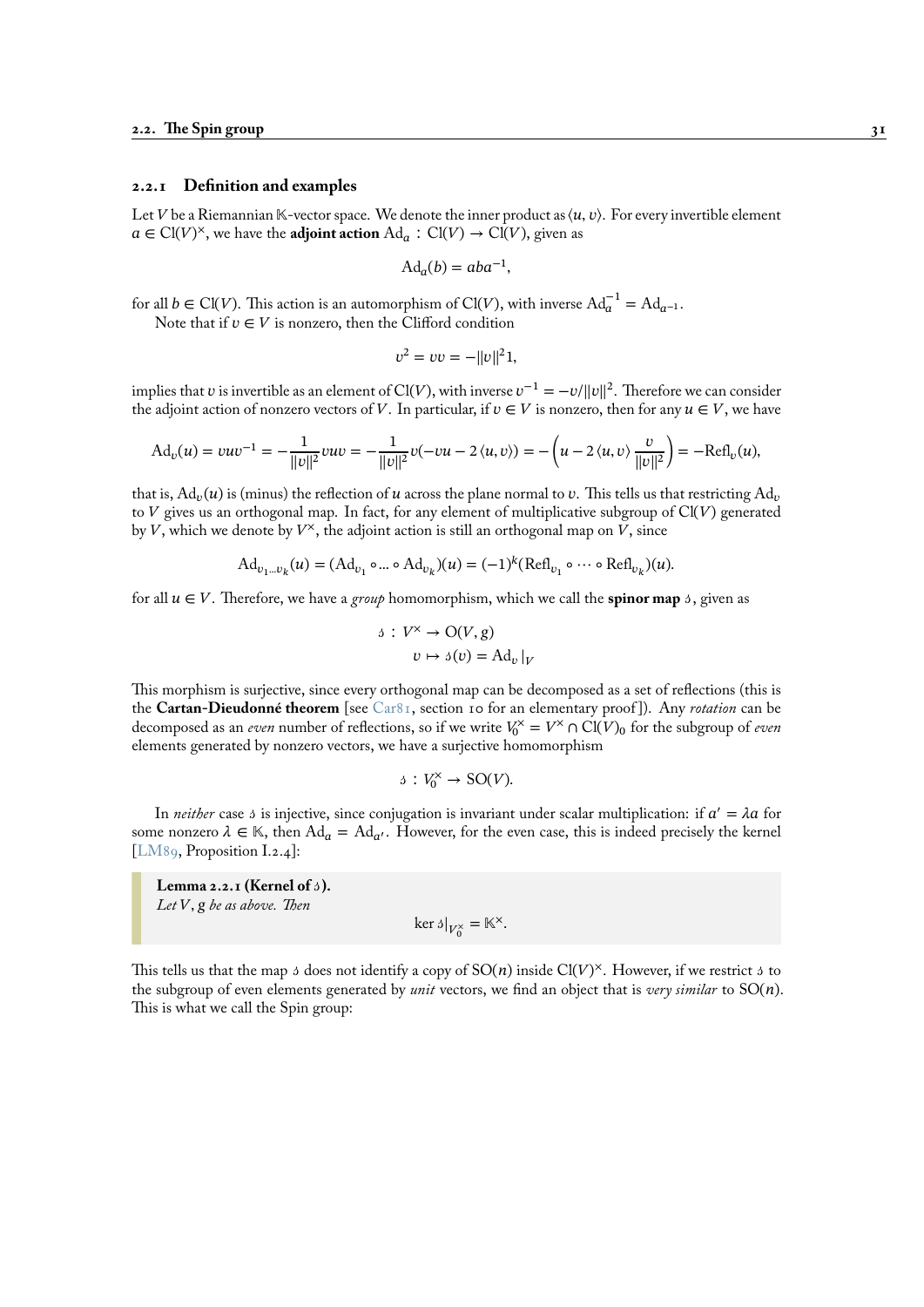**Definition 2.2.2** ( $Spin(V)$ ). Let V be a Riemannian vector space. The spin group  $Spin(V)$  is the even *multiplicative subgroup generated by vectors of unit length in :*

$$
Spin(V) := \left\{ v_1 \dots v_{2k} \in \text{Cl}(V) \middle| \langle v_i, v_i \rangle^2 = 1 \text{ for all } k \right\}.
$$

*We write*  $Spin(n) = Spin(\mathbb{R}^n)$  *with the standard euclidean inner product.* 

Since Spin(V)  $\subseteq V_0^{\times}$  and s is invariant under rescaling, we have that s restricted to Spin(V) is also surjective. This is because a rotation can be decomposed as a series of reflections perpendicular to *unit* vectors<sup>6</sup>. From all our work above with the map 3, we obtain:

**Theorem 2.2.3 (Short Exact Sequence of Spin).** *Let be a* **real***, finite-dimensional Riemannian vector space. The short sequence*

 $1 \longrightarrow \{-1, 1\} \longrightarrow Spin(V) \stackrel{\delta}{\longrightarrow} SO(V) \longrightarrow 1$ 

<span id="page-37-0"></span>*is exact.* For  $V = \mathbb{R}^n$  with  $n \geq 2$ , the spinor map s is a non-trivial two-sheeted covering. Furthermore, *if*  $n \geq 3$ *, then*  $Spin(n)$  *is the universal cover of*  $SO(n)$ *.* 

*Proof.* — Suppose that  $x \in Spin(V)$  is in ker 3. By Lemma 2.2.1, since  $Spin(V) \subset V_0^{\times}$ , then  $x \in \mathbb{R}^{\times}$ . However, x is a product of elements of unit norm, so  $x = \pm 1$ .

Finally, we have that  $\beta$ : Spin( $V$ )  $\rightarrow$  SO( $V$ ) is surjective by the Cartan-Dieudonné theorem (and the fact that we can normalize vectors in ℝ). Therefore the sequence is exact.

Now let's show that Spin(n) is the universal cover of SO(n)[. F](#page-36-0)irst, note that  $\delta : Spin(n) \to SO(n)$ is indeed a covering map. Since  $\pi_1(SO(n)) = \mathbb{Z}/2\mathbb{Z}$  for  $n \geq 3$  [see Hal15, proposition 13.10], if we can show that  $Spin(n)$  is connected, we will be able to conclude that it is the universal cover<sup>7</sup> of  $SO(n)$ .

We can construct a path connecting 1 to  $-1$  in Spin(n), assuming  $n \geq 2$  as follows: let  $e_1, e_2 \in V$  be orthonormal. Consider the curve

$$
t \mapsto \pm(\cos(t)e_1 + \sin(t)e_2)(\sin(t)e_2 - \cos(t)e_1).
$$

Clearly this curve lies entirely in Spin(n) and connects 1 to  $-1$ .

**Remark.** Many references *define* the Spin groups as the universal covers of the respective special orthogonal groups. Such a definition avoids all the Clifford algebra stuff. However, we *do* need the Clifford algebra stuff to define the Dirac operator that comes in the Seiberg-Witten equations.

$$
\langle \lambda v, \lambda v \rangle = \lambda^2 \langle v, v \rangle = \pm 1
$$

can be solved for  $\lambda$ , which is *not* the case for all fields  $\mathbb{K}$ .

<sup>&</sup>lt;sup>6</sup>This is where we need more conditions on the field K. Since the Cartan-Dieudonné theorem states that rotations can be decomposed into an even number of reflections along planes; just could choose a vector  $v$  orthogonal to the plane and normalize it. However, this assumes that the equation

This follows from the following fact: if  $\rho : \tilde{X} \to X$  is a covering, then for  $x \in X,$  the cardinality of the fiber  $\rho^{-1}(x)$  is the index of  $[\pi_1(X, x) : \rho_* \pi_1(\hat{X}, \hat{X})]$  [Rotg3, Theorem 10.9]. In our case, since  $|\mathcal{I}^{-1}(1)| = |\pi_1(SO(n))|$ , then  $\mathcal{I}^*_{*}(\text{Spin}(n), 1) = \{1\}$ . However,  $\delta_* : \pi_1(\text{Spin}(n), 1) \to \pi_1(\text{SO}(n), 1)$  is an injection [Rot93, Theorem 10.7], so necessarily  $\pi_1(\text{Spin}(n), 1) = \{1\}$ , i.e.  $Spin(n)$  is simply connected, and thus the universal cover of  $SO(n)$ .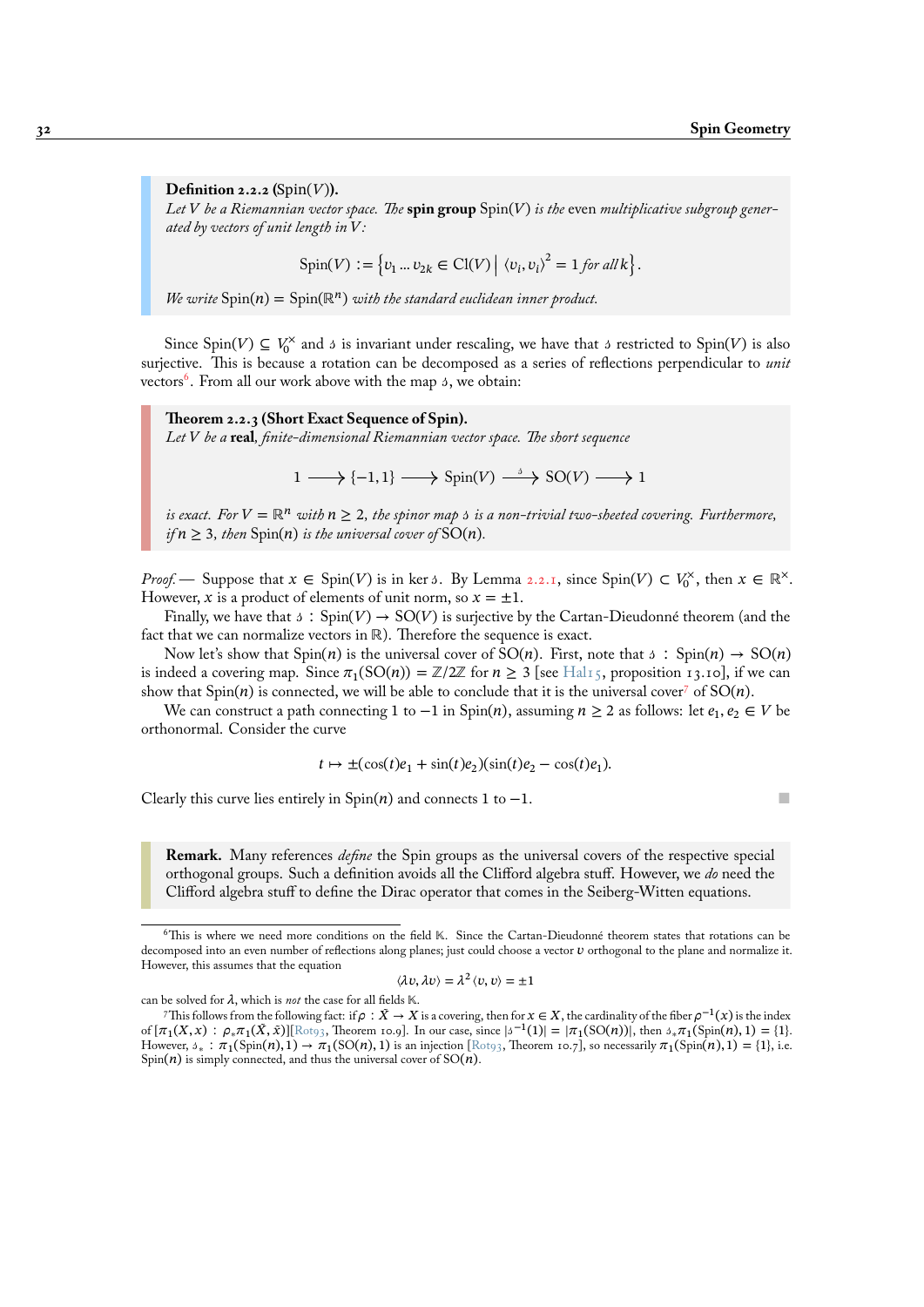#### **2.2.2** When  $n = 4$

<span id="page-38-0"></span>We are building up towards the Seiberg-Witten equations, which are on 4-manifolds. Our main interest is then in the  $n = 4$  case. While we can obtain a characterization of Cl(4) via [LM89, Theorem 4.3], namely that  $Cl(4) \cong H(2)$ , this is not good enough for our purposes and does not help us with the computations that we want. The embedding of  $\mathbb{R}^4 \hookrightarrow \text{Cl}(4)$  is needed in order to determine the Spin(4) group, and following the proof of [LM89, Theorem 4.3] (which is constructive) gives us a very complicated embedding. Fortunately, we can express Cl(4) explicitly.

This example follows [Nab05, pp. 32-37]. Denote by i, j,  $\Bbbk$  the complex units of  $\Bbb H.$  Let  $e_0, e_1, e_2, e_3$ be the standard orthonormal basis of  $\mathbb{R}^4,$  and consider the map  $\mathbb{R}^4 \to \mathbb{H}(2)$  given as

$$
\begin{array}{ccc} e_0 \mapsto \begin{pmatrix} 0 & 1 \\ -1 & 0 \end{pmatrix} & & e_1 \mapsto \begin{pmatrix} 0 & \mathbb{i} \\ \mathbb{i} & 0 \end{pmatrix} \\ e_2 \mapsto \begin{pmatrix} 0 & \mathbb{j} \\ \mathbb{j} & 0 \end{pmatrix} & & e_3 \mapsto \begin{pmatrix} 0 & \mathbb{k} \\ \mathbb{k} & 0 \end{pmatrix}. \end{array}
$$

It is straightforward to show that this is a Clifford map, which induces an isomorphism of *real* algebras Cl(4)  $\cong$  H(2). This is called the **Weyl** or **chiral** representation of Cl(4). In this representation,  $\mathbb{R}^4$  is embedded as

$$
v \mapsto \begin{pmatrix} 0 & v_0 + v_1 \mathbf{i} + v_2 \mathbf{j} + v_3 \mathbf{k} \\ -v_0 + v_1 \mathbf{i} + v_2 \mathbf{j} + v_3 \mathbf{k} & 0 \end{pmatrix}.
$$

For every  $v \in \mathbb{R}^4$ , let  $q(v) = v_0 + v_1 \mathbb{i} + v_2 \mathbb{j} + v_3 \mathbb{k} \in \mathbb{H}$ . Then this embedding is simply

$$
v \mapsto \begin{pmatrix} 0 & q(v) \\ -\overline{q(v)} & 0 \end{pmatrix}.
$$

In particular, products of pairs of vectors go to

$$
uv \mapsto \begin{pmatrix} -q(u)\overline{q(v)} & \\ 0 & -\overline{q(u)}q(v) \end{pmatrix}.
$$

Thus the even and odd components are the diagonal and antidiagonal matrices:

$$
Cl(4)0 = \left\{ \begin{pmatrix} q_1 & 0 \\ 0 & q_2 \end{pmatrix} : q_1, q_2 \in \mathbb{H} \right\},
$$
  
\n
$$
Cl(4)1 = \left\{ \begin{pmatrix} 0 & q_1 \\ q_2 & 0 \end{pmatrix} : q_1, q_2 \in \mathbb{H} \right\}.
$$

The spin group Spin(4) is the subgroup of Cl(4)<sub>0</sub> which is generated by vectors of unit norm. If  $v \in \mathbb{R}^4$  has unit norm, then the corresponding quaternion  $q(v)$  also has unit norm, and the product of such elements is again a unit quaternion. Therefore, identifying the unit quaternions<sup>8</sup> with  $SU(2)$ , we have

$$
\text{Spin}(4) \subseteq \left\{ \begin{pmatrix} q_1 & 0 \\ 0 & q_2 \end{pmatrix} : q_1, q_2 \in \mathbb{H} \text{ and } ||q_1|| = ||q_2|| = 1 \right\} \cong \text{SU}(2) \times \text{SU}(2).
$$
\n
$$
{}^8 \text{The identification is given by } \mathbb{I} \mapsto \begin{pmatrix} 1 & 0 \\ 0 & 1 \end{pmatrix}, \mathbb{i} \mapsto \begin{pmatrix} i & 0 \\ 0 & -i \end{pmatrix}, \mathbb{j} \mapsto \begin{pmatrix} 0 & 1 \\ -1 & 0 \end{pmatrix}, \mathbb{k} \mapsto \begin{pmatrix} 0 & i \\ i & 0 \end{pmatrix}.
$$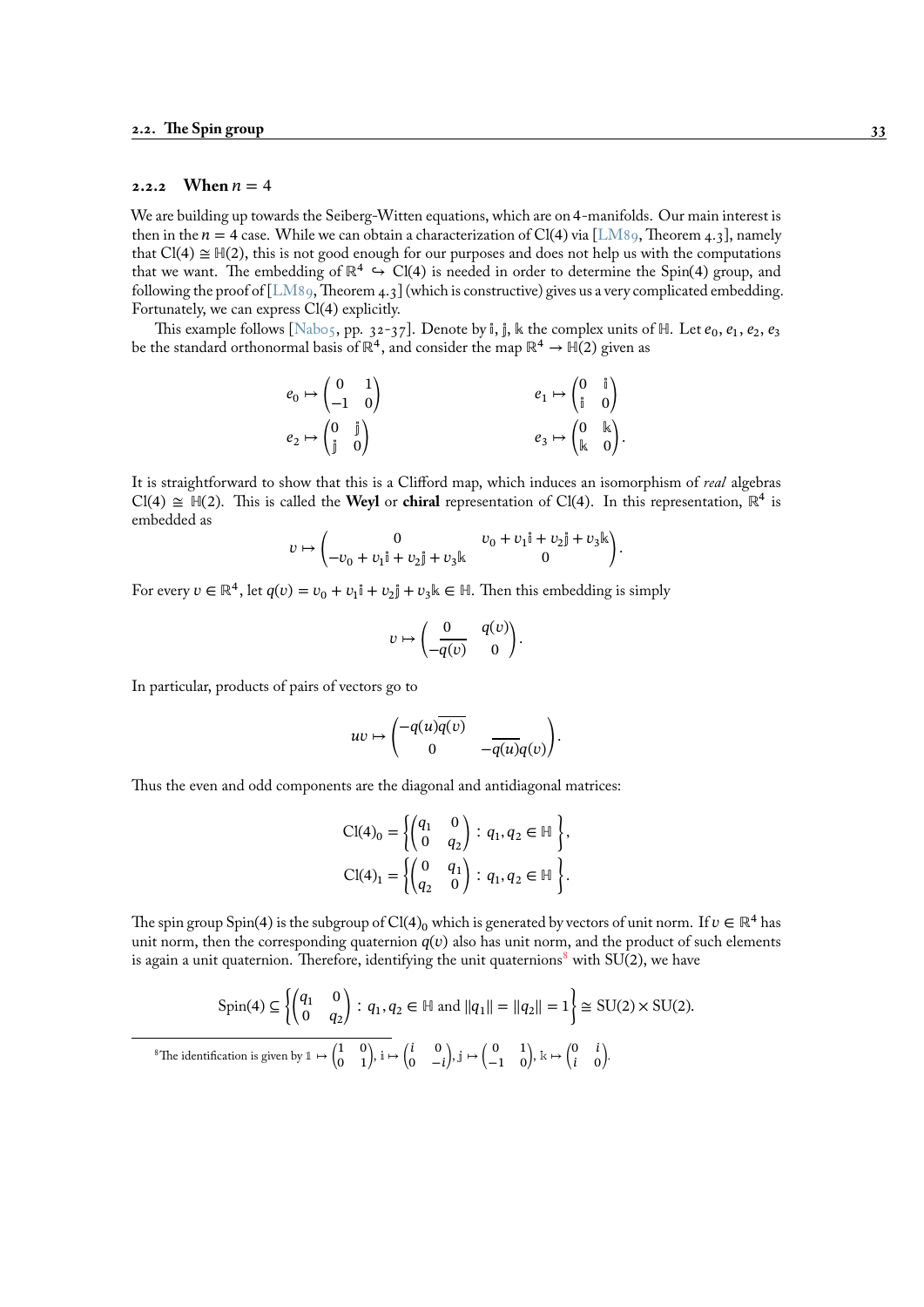In fact, this is an equality. This can be seen by explicitly computing the even products of the basis vectors [see Nab05, equation 7.33] and seeing that any pair of unit quaternions can be obtained from an even product of unit vectors<sup>9</sup>. Therefore

$$
Spin(4) = \left\{ \begin{pmatrix} q_1 & 0 \\ 0 & q_2 \end{pmatrix} : q_1, q_2 \in \mathbb{H} \text{ and } ||q_1|| = ||q_2|| = 1 \right\} \cong SU(2) \times SU(2).
$$

#### **2.2.3 Lie algebra structures**

For any finite-dimensional real or complex vector space  $V$  and symmetric bilinear form  $g$  on  $V$ , the Clifford algebra  $Cl(V, g)$  has a natural smooth structure, arising from its vector space structure. The group of units  $Cl(V)^{\times}$  is an open subset of  $Cl(V)$ , so it is an open smooth submanifold of  $Cl(V)$ . Furthermore, the multiplication map  $m : Cl(V) \times Cl(V) \rightarrow Cl(V)$  is bilinear, which automatically grants it smoothness in the finite-dimensional case<sup>10</sup>. The inversion map inv :  $a \mapsto a^{-1}$  is also smooth, and its derivative is  $T_a$ inv(b) =  $-a^{-1}ba^{-1}$  but proving that requires a bit more work [see Mur90, Theorem 1.2.3]. With these two remarks we conclude that  $Cl(V)^{\times}$  is a Lie group.

We can easily find what the Lie algebra of Cl(V)<sup>×</sup> is. For all  $a \in Cl(V)$ , there is a small enough  $\varepsilon > 0$ such that for all  $t \in (-\epsilon, \epsilon)$ , th[e c](#page-39-0)urve  $t \mapsto 1+t\epsilon$  lies entirely in Cl(V)<sup>×</sup> [Mur90, Theorem 1.2.2]. Then the curve  $t \mapsto 1 + ta$  is an integral curve of a, if we interpret a as a tange[nt vecto](#page-96-1)r at the identity 1. Therefore, the Lie bracket is<sup>11</sup>

$$
[a, b] = \frac{d}{dt}\Big|_{t=0} (1 + ta)b(1 + ta)^{-1} = ab - ba.
$$

We have shown, then:

# **Proposition 2.2.4 (Group of units is a Lie group).**

*Let be a real or complex finite-dimensional Riemannian vector space. Then the multiplicative group of*  $u$ nits  $\text{Cl}(V)^\times$  is a Lie group of dimension  $2^{\dim(V)},$  and its Lie algebra is  $\mathfrak{cl}(V)=(\text{Cl}(V),[\cdot,\cdot]),$  with the *commutator as the Lie bracket.*

*Consequently*,  $Spin(V)$  *is a Lie group as well.* 

Let's focus now on Spin(n) and its Lie algebra. If  $n \geq 2$  then Theorem 2.2.3 states that the spinor map  $\beta$ : Spin(n)  $\rightarrow$  SO(n) is a non-trivial double cover. This means that  $\beta$  is a local diffeomorphism, and so

$$
\dim \operatorname{Spin}(n) = \dim \operatorname{SO}(n) = \frac{(n)(n+1)}{2}.
$$

Let  $e_1, ..., e_n$  be an orthonormal basis of  $\mathbb{R}^n$ . Consider the curves  $\mathbb{R} \to \text{Spin}(n)$  [giv](#page-37-0)en by

 $t \mapsto (\cos(t)e_i + \sin(t)e_j)(-\cos(t)e_i + \sin(t)e_j) = \cos(2t) + \sin(2t)e_ie_j$ 

for  $i < j$ . These are all curves contained in Spin(n), passing through 1 at  $t = 0$ , with tangent vectors 2 $e_i e_j$ . These tangent vectors are elements of the Lie algebra  $\sin(n) = T_1$ Spin(n). They are linearly independent, and there is in total  $(n)(n + 1)/2$  of them, so they generate  $\sin(n)$ .

Let's collect this in a proposition:

 $||ab|| \le ||a||||b||$ 

for all  $a, b \in A$ .

<span id="page-39-0"></span><sup>11</sup>In fact, this is true of any Banach algebra.

<sup>9</sup>This straightforward but not fun.

 $^{10}$ In general case, for any real or complex algebra A, smoothness of the multiplication map  $A\times A\to A$  is guaranteed if  $A$  is a **Banach algebra**: That is,  $A$  is a Banach space and the multiplication satisfies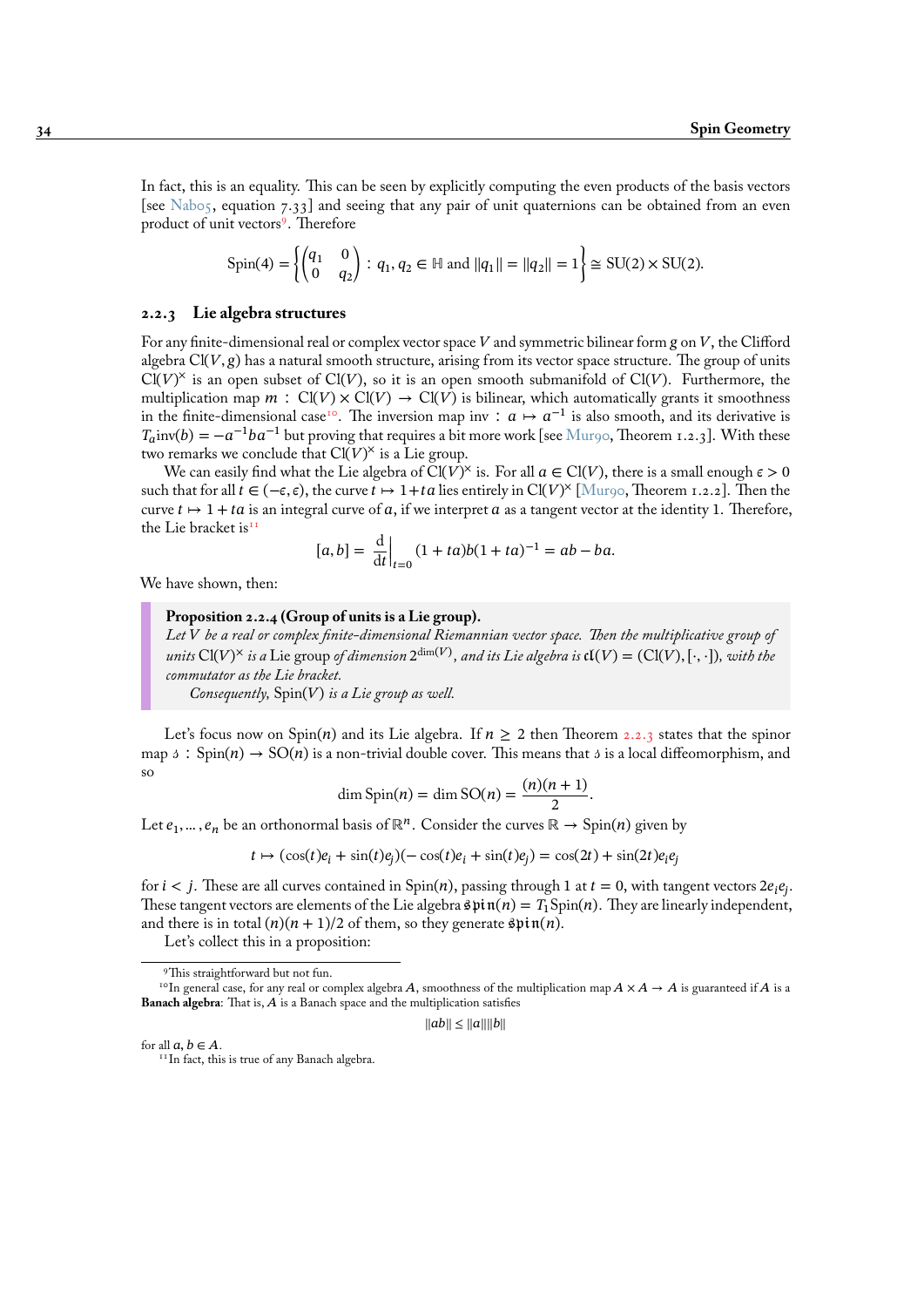**Proposition 2.2.5 (Lie algebra**  $\text{Spin}(n)$ ). For all  $n\geq 2$  the Lie group  $\mathrm{Spin}(n)$  has dimension  $(n)(n+1)/2$ . If  $e_1,...,e_n$  is an orthonormal basis of  $\mathbb{R}^n$ , then a basis of  $\mathfrak{spin}(r, s)$  is given by elements of the form

 $e_i e_i$ 

<span id="page-40-0"></span>*with*  $i < j$ .

The spinor map  $\beta$ : Spin(n) → SO(n) is a Lie group homomorphism, and so its derivative  $T_1 \beta$ :  $\sin(n) \to \sin(n)$  is a Lie algebra morphism. We can see what its explicit action is on the basis that we found in the previous Proposition 2.2.5. We interpret  $\mathfrak{so}(n)$  as a subset of End(ℝ<sup>n</sup>). Let  $e_1, ..., e_n$  be an orthonormal basis of  $\mathbb{R}^n$ , which induces a basis of  $\mathfrak{spin}(n)$  with elements  $e_ie_j$  with  $i < j$ . An integral curve of such elements is given by  $\gamma : \mathbb{R} \to \text{Spin}(n)$ , with  $\gamma(t) = \cos(t) + \sin(t)e_i e_j$ . A straightforward computation shows that  $\gamma(t)^{-1} = \gamma(-t)$  for all  $t \in \mathbb{R}$ .

Then for all  $v \in \mathbb{R}^n$ 

$$
T_1 \delta(e_i e_j)(v) = \left. \frac{d}{dt} \right|_{t=0} \delta(\gamma(t))(v) = \left. \frac{d}{dt} \right|_{t=0} \gamma(t)v\gamma(-t)
$$
  
\n
$$
= e_i e_j v - v e_i e_j
$$
  
\n
$$
= e_i(-v e_j - 2 \langle e_j, v \rangle) - (-e_i v - 2 \langle e_i, v \rangle) e_j
$$
  
\n
$$
= 2(\langle e_i, v \rangle e_j - \langle e_j, v \rangle e_i)
$$
  
\n
$$
= 2E_{ij}(v).
$$

Here,  $E_{ij}$  is represented by the anti-symmetric matrix with a 1 in the *i*, *j* entry,  $-1$  in the *j*, *i* entry, and zeros everywhere else. These matrices generate  $\mathfrak{so}(n)$ .

**Notation.** We denote the induced infinitesimal action of  $\mathfrak{spin}(n)$  as

 $\hat{\mathfrak{s}} := T_1 \mathfrak{s} : \hat{\mathfrak{s}} \text{pin}(n) \rightarrow \hat{\mathfrak{s}} \text{o}(n).$ 

# **2.3 Representations**

Let's go back for a moment to the Dirac equation (Equation  $(2.2)$ ). In it, we have a collection of objects  $\gamma^{\mu}$  which satisfy the anti-commutation relations of the Clifford algebra Cl(1,3), which act on the vector space where the wavefunction  $\psi$  lives. That is, they form a representation of Cl(1, 3).

We will only focus on the *complex* representations of the Clifford algebras, and as we will see below, this implies that the signature of the bilinear form on the vect[or sp](#page-30-0)ace becomes irrelevant.

# **2.3.1 Classification and examples**

**Definition 2.3.1 (Representation of an (associative) algebra).** *Let*  $A$  *be a unital, associative algebra over a field*  $K$ *, and*  $K \supseteq K$  *an extension.*  $A$   $K$ -**representation** of  $A$ is a  $\mathbb{K}\text{-}algebra \textit{ morphism }\rho\,:\,A\to\mathrm{End}_{\overline{\mathbb{K}}}(V), \textit{where }V \textit{ is a } \mathbb{K}\text{-}vector \textit{space}.$ *A* subspace  $W \subseteq V$  is and **invariant subspace** of the representation  $\rho$  if for all  $\alpha \in A$ ,

 $\rho(a)(W) \subseteq W$ .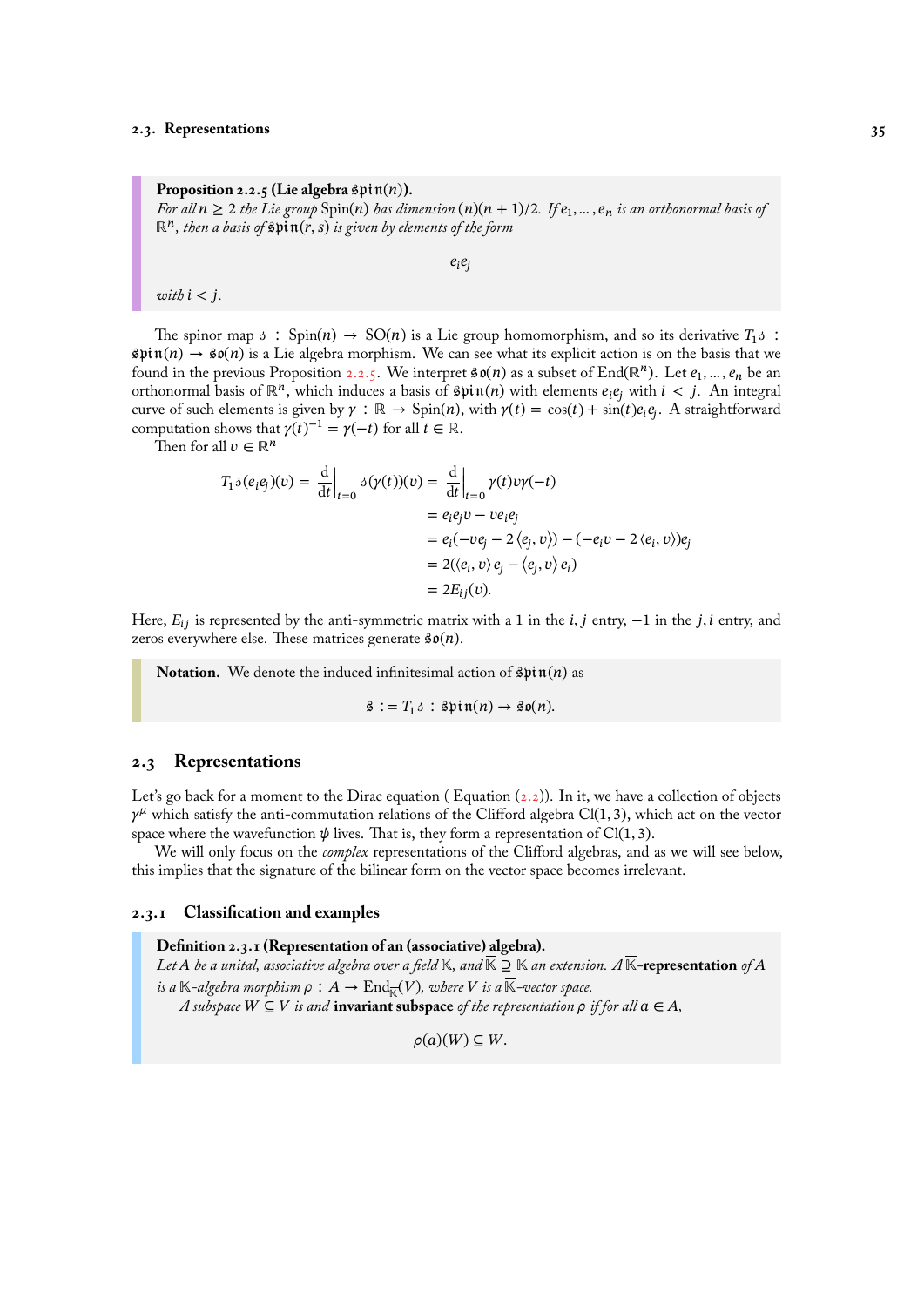*If admits a nontrivial invariant subspace, we say that it is* **reducible***. Otherwise, we say it is* **irreducible***.*

This is the general definition<sup>12</sup> but we will only consider *complex* representations of the real Clifford algebras and their complexifications. That is, for our purposes  $\mathbb{K} = \mathbb{R}$  or  $\mathbb{C}$  and  $\overline{\mathbb{K}} = \mathbb{C}$ . Furthermore, we are interested in the *irreducible* representations of the Clifford algebras.

#### **Definition 2.3.2 (Equi[val](#page-41-0)ence of representations).**

Let  $\rho : A \to \mathrm{End}(V)$  and  $\rho' : A \to \mathrm{End}(V')$  be two representations of the associative unital algebra A. *We say that the two representations are* **equivalent** *if there exists an isomorphism*  $\varphi : V \to V'$  *such that for all*  $a \in A$ *:* 

$$
\rho'(a) = \varphi \circ \rho(a) \circ \varphi^{-1}.
$$

We say that  $\varphi$  is an intertwining operator and that it intertwines  $\rho$  and  $\rho'$ .

**Note.** From now on, all representations are complex, unless otherwise stated. You'll thank me after you read the next paragraph.

Note that since we are considering *complex* representations, it doesn't really matter whether we are representing a real algebra or its complexification. Namely, if is a unital, associative *real* algebra and  $\rho: A \to \text{End}_{\mathbb{C}}(V)$  is a representation, then we can extend  $\rho$  to the complexification  $A_{\mathbb{C}}$  simply by requiring  $\rho$  to be complex-linear:

$$
\rho(a+ib) := \rho(a) + i\rho(b).
$$

The right-hand side makes sense since  $\text{End}_{\mathbb{C}}(V)$  is a complex algebra. Conversely, if we have a representation of the complexification  $A_c$ , i.e.  $\rho : A_c \to \text{End}_c(V)$ , then by restricting to the real form  $A \subseteq A_c$ , we obtain a representation of A. These two operations (extending to the complexification and restricting to the real form) are inverses of one another. Therefore, the representations of a real algebra are in *bijection* with representations of its complexification.

Furthermore, if  $\rho : A_{\mathbb{C}} \to \text{End}_{\mathbb{C}}(V)$  is irreducible, then the restriction  $\rho|_A : A \to \text{End}_{\mathbb{C}}(V)$  is irreducible as well. We can see this as follows: suppose that  $W \subseteq V$  is an invariant subspace of  $\rho|_A$ . Then  $\rho(a)(W) \subseteq W$  for all  $a \in A$ . However, W is a *complex* vector space so that

$$
(\rho(a) + i\rho(b))(W) \subseteq W
$$

as well for all  $a, b \in A$ . Therefore W is an invariant subspace of  $\rho$ , which implies that it is either zero or  $V_{\cdot}$ 

All in all, this means that if we want to find the irreducible representations of an algebra  $A$ , it suffices to find the irreducible representations of  $A_{\mathbb C}$ . Fortunately for us, we have a neat classification of the complexified Clifford algebras  $\text{Cl}_{\mathbb{C}}(n)$ , as we found in Theorem 2.1.8:

$$
\mathrm{Cl}_{\mathbb{C}}(2n) \cong \mathbb{C}(2^n)
$$

 $av := \rho(a)(v).$ 

<sup>&</sup>lt;sup>12</sup>In a few references, there is little or no mention of representations of associative algebras, and instead everything is discussed in terms of modules. This is because every representation  $\rho : A \to \text{End}(V)$  turns V into an A-module, with "scalar" multiplication defined by

<span id="page-41-0"></span>An invariant subspace  $W \subseteq V$  then corresponds to an  $A$ -*submodule* of V. Therefore, an irreducible representation induces an -module which has no non-trivial submodules. This is known as a **simple** module.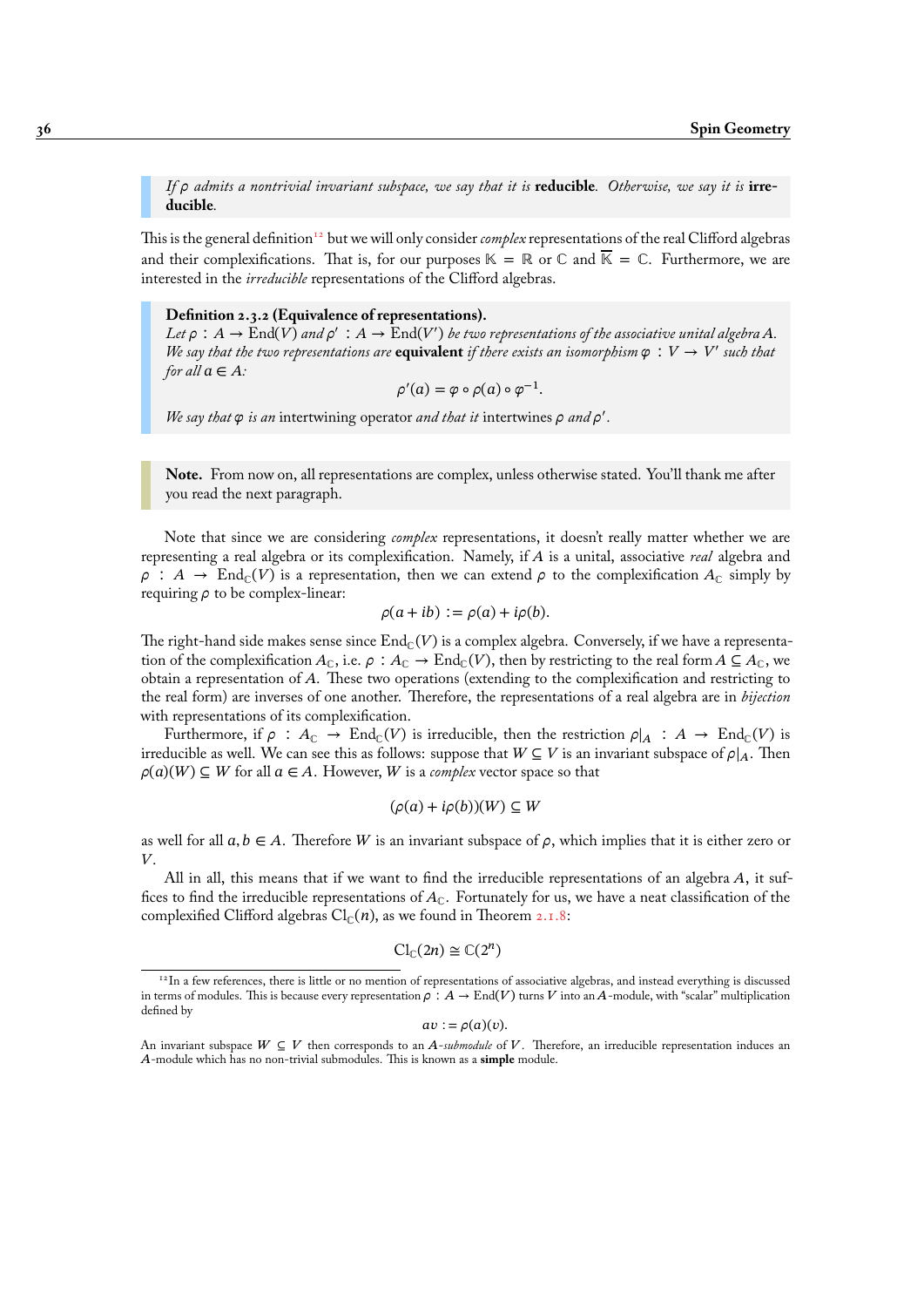$$
\mathrm{Cl}_{\mathbb{C}}(2n+1) \cong \mathbb{C}(2^n) \oplus \mathbb{C}(2^n).
$$

These are all (sums) of matrix algebras, and their irreducible representations are determined by the wise mages of algebra:

**Theorem 2.3.3 (Irreducible representations of matrix algebras).** *Let*  $K$  *be a field, and let*  $A$  *be a direct sum of matrix algebras over*  $K$ :

$$
A = \bigoplus_{i=1}^r \mathbb{K}(n_i).
$$

Then the only irreducible  $\mathbb{K}\text{-}representations$  of  $A$  are projections onto the components  $\mathbb{K}(n_\mathfrak{l})$ :

$$
\rho_i : A \to \mathbb{K}(n_i) \cong \mathrm{End}_{\mathbb{K}}(\mathbb{K}^{n_i}),
$$

*for*  $i = 1, ..., r$ .

For a reasonably elementary proof, see [Eti+11, Theorem 2.6]. As a corollary of this, we have all the irreducible representations of the complexified (and therefore of the real!) Clifford algebras:

#### **Corollary 2.3.4 (Irreducible representations of Clifford algebras).**

For all  $n \in \mathbb{N}$ , the Clifford algebra  $Cl(2n)$  [has a](#page-94-1) unique irreducible representation, which is  $2^n$  dimensional. *In the odd case,*  $Cl(2n + 1)$  *has exactly two inequivalent, irreducible representations, both of dimensions* 2 *.*

#### **2.3.2 The Spin representation**

We want to restrict these representations to obtain representations of the Spin groups. In the case of even dimension, there is only one irreducible representation to begin with. However, in the odd case where there are two inequivalent representations, both restrict to equivalent representations of Spin. Since Spin(n)  $\subseteq$  Cl(n)<sub>0</sub>, it suffices to see what happens to irreducible representations when we restrict to the even subalgebras.

#### **Lemma 2.3.5 (Restriction of irreducible representations).**

*Let*  $n \geq 0$  *be* **even** *and let*  $\rho$  *be the unique irreducible representation of*  $Cl(n)$ *. When restricted to the even*  $s$ ubalgebra Cl(n) $_{0}$ , the representation is reducible. *It can be decomposed into two summands*  $\rho=\rho_{+}\oplus\rho_{-}.$ *If*  $n \geq 1$  *is* **odd***, then both irreducible representations of*  $Cl(n)$  *become equivalent when restricted to*  $\mathrm{Cl}(n)_0$ , and the resulting representation is still irreducible.

The proof of this result is a bit laborious (although not too difficult). It can be found in [LM89, section I.5]. Even though we worked with  $Cl_{\mathbb{C}}(n)$ , these results hold in general for *complex* representations of all  $Cl(r, s)$ . This is because there is a bijection between representations of an algebra and representations of its complexification (see the discussion before Theorem 2.3.3), and because complexifying destroys definiteness, so  $\text{Cl}_{\mathbb{C}}(r, s) = \text{Cl}_{\mathbb{C}}(r + s)$  (see the remark after Proposition 2.1.7).

We define the (complex) spin representation as follows: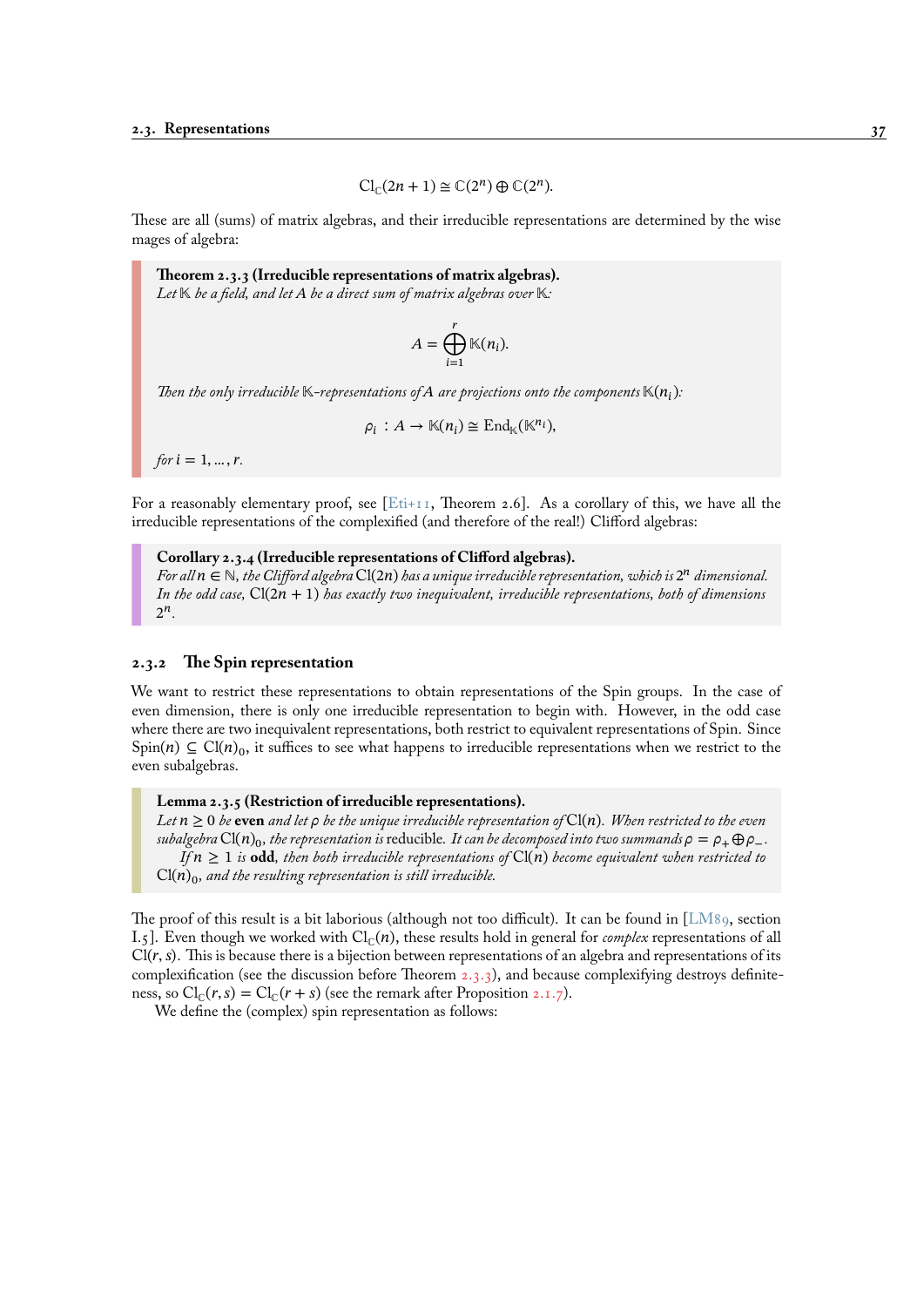# **Definition 2.3.6 (The Spin representation).**

*Let be a real, finite-dimensional vector space and a semi-Riemannian metric on . The (complex)* **spin representation** *is the unique representation*  $\Delta$  :  $Spin(V) \rightarrow End(S)$  *that is obtained by restricting an irreducible representation of*  $Cl(V)$  *to*  $Spin(V)$ *. If*  $dim(V)$  *is even, then*  $\Delta$  *is reducible, and can be*  $de{\theta}$  *decomposed into two summands*  $\Delta = \Delta_+ \oplus \Delta_-$ . If  $\dim(V)$  *is odd,*  $\Delta$  *is irreducible. We call an element of a* **spinor***.*

# **Example 2.3.7 (The spin representation:**  $n = 4$ ).

In Section 2.2.2, we saw that Cl(4) is isomorphic to  $H(2)$ , and the even subalgebra is

$$
\text{Cl}(4)_0 = \left\{ \begin{pmatrix} q_1 & 0 \\ 0 & q_2 \end{pmatrix} \in \mathbb{H}(2) : q_1, q_2 \in \mathbb{H} \right\}.
$$

<span id="page-43-0"></span>To comple[xify C](#page-38-0)l(4), we see each of the four entries of a matrix in  $H(4)$  as a complex  $2 \times 2$  matrix via the standard representation. All complex-linear combinations of these matrices generate the entire matrix algebra  $\mathbb{C}(4)$ , so that (as we expect from Theorem 2.1.8),  $\mathrm{Cl}_{\mathbb{C}}(4) \cong \mathbb{C}(4)$ . Therefore, the only irreducible representation is the identity. When we restrict to  $\mathrm{Cl}(4)_0,$  the representation is simply interpreting each element of  $H$  as a 2  $\times$  2 complex matrix:

$$
\begin{pmatrix} q_1 & 0 \\ 0 & q_2 \end{pmatrix} \in \mathbb{H}(2) \mapsto \begin{pmatrix} q_1 & 0 \\ 0 & q_2 \end{pmatrix} \in \mathbb{C}(4).
$$

This representation is clearly reducible.

Particularly, the spin representation  $\Delta$  : Spin(4)  $\rightarrow$  GL(4, C) splits as  $\Delta_{\pm}$  : Spin(4)  $\rightarrow$  SU(2) given by projections onto the first and second entries of the diagonal:

$$
\Delta_+\begin{pmatrix} q_1 & 0 \\ 0 & q_2 \end{pmatrix} = q_1
$$

$$
\Delta_-\begin{pmatrix} q_1 & 0 \\ 0 & q_2 \end{pmatrix} = q_2.
$$

# **2.3.3 Clifford multiplication and infinitesimal actions**

Let V be a Riemannian vector space, and let  $\rho$ : Cl(V)  $\rightarrow$  End(S) be a representation of the Clifford algebra. The representation induces a structure of a  $Cl(V)$ -module on S, with multiplication given by

$$
a\cdot v := \rho(a)(v)
$$

for all  $a \in A$  and  $v \in S$ . We call this multiplication **Clifford multiplication**.

If we restrict  $\rho$  to the group of units  $Cl(V)^{\times}$ , we obtain a *group* representation

$$
\rho : \text{Cl}(V)^{\times} \to \text{GL}(S).
$$

Thus, its differential is a representation the Lie algebra  $\mathfrak{cl}(V)$  on S. However, since  $\rho$  is linear, then  $T_1(\rho) = \rho$ , so the induced representation is again Clifford multiplication. Note that we have identified the Lie algebra  $cI(V)$  with  $Cl(V)$ , as in Section 2.2.3.

Similarly, restricting  $\rho$  to Spin(V) gives us a representation whose differential is a representation of the Lie algebra  $\sin(V)$ . Once again, this is just Clifford multiplication. We can see this explicitly: Let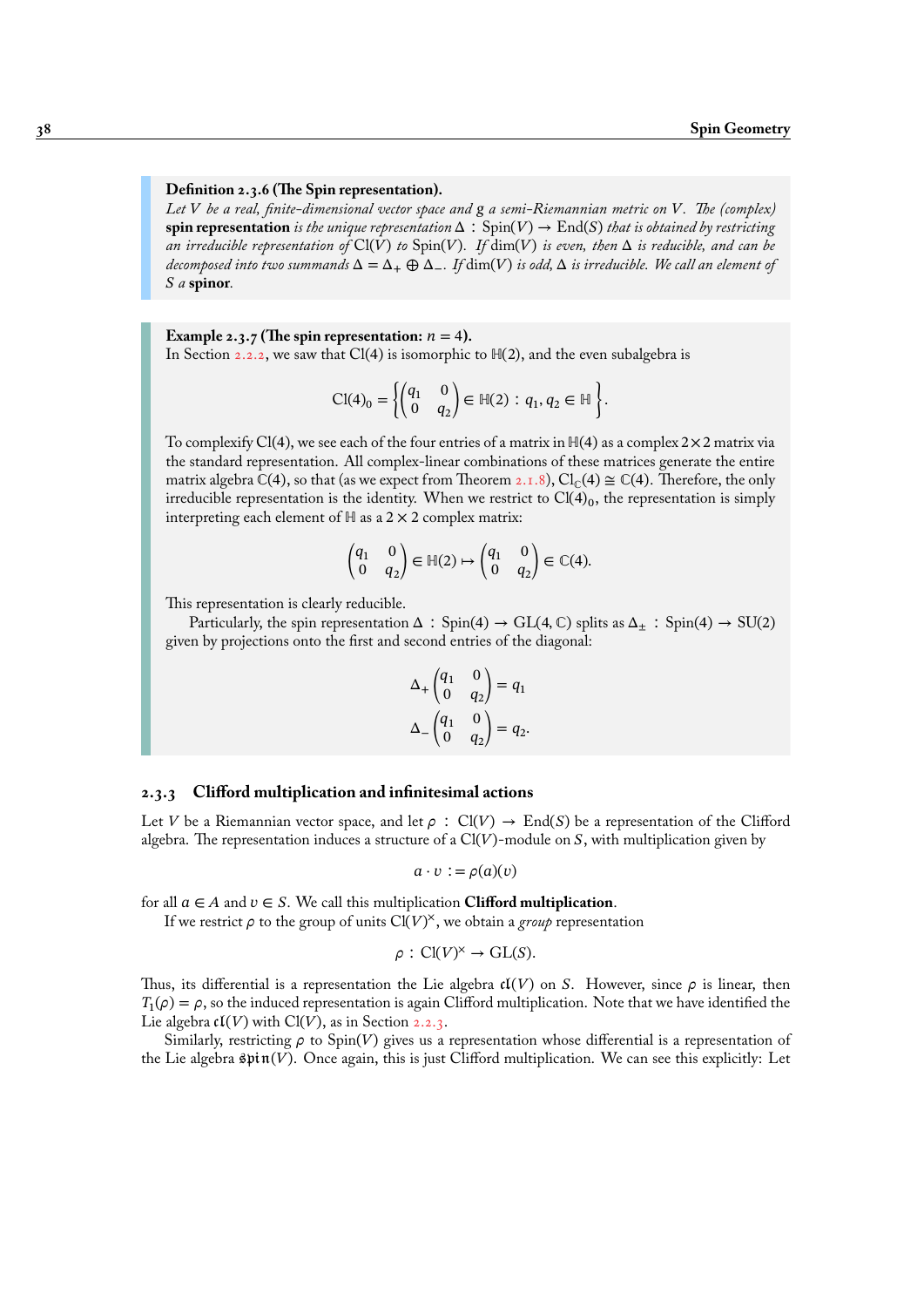$e_1, ..., e_n$  be an orthonormal basis of V. Then, as we saw in Proposition 2.2.5, the elements  $e_ie_j \in \mathrm{Cl}(n)$ with  $i < j$  are a basis of  $\mathfrak{spin}(n)$ , and the curve

$$
\gamma(t) = \cos(t) + \sin(t)e_i e_j
$$

is an integral curve of  $e_i e_j \in \mathfrak{spin}(r, s)$ . The action of the differential  $T_1 \rho$  [is, th](#page-40-0)en

$$
T_1 \rho(e_i e_j)(v) = \left. \frac{\mathrm{d}}{\mathrm{d}t} \right|_{t=0} \rho(\gamma(t)) = \left. \frac{\mathrm{d}}{\mathrm{d}t} \right|_{t=0} \cos(t)v + \sin(t)\rho(e_i e_j)(v) = \rho(e_i e_j)(v)
$$

so indeed  $T_1(\rho|_{\text{Spin}(n)}) = \rho|_{\text{Spin}(n)}.$ 

# **2.4 Spin structures**

<span id="page-44-0"></span>Think of what we have done so far as a local model that we want to push up to a global structure on a manifold. The basic ingredient in this global recipe will be a  $SO(n)$ -structure, which is to say that our manifold should have a Riemannian metric and be orientable. Then we want to lift the  $SO(n)$ -structure to a Spin(n) structure via a suitable globalization of the adjoint map Ad ∶ Spin(n)  $\rightarrow$  SO(n). Once we have the  $Spin(n)$ -structure, then we can construct the spinor bundle, which is the associated vector bundle to the spin representation.

This gives us half of the components of the Dirac equation: the spinor fields, which are sections of the spinor bundle. The second half is the Dirac operator, which is a suitable "globalization" of the operator  $i\gamma^{\mu}\partial_{\mu}$  that we saw in the introduction.

# **2.4.1 From local to global**

In the previous sections, we constructed the Clifford algebra and Spin group of a Riemannian vector space V. The global analog of V is an orientable vector bundle  $E \to M$  of rank n over a smooth manifold M, with a bundle metric on  $E$ . Since  $E$  has a metric and is orientable, its frame bundle reduces to an orthonormal frame bundle, which is a principal  $SO(n)$  bundle and is denoted by  $SO(E)$  (in the case where  $E = TM$  is the tangent bundle, we simply write  $SO(M) := SO(TM)$ .

Let's begin with the Clifford algebra. The fibers  $E_x$  of the bundle  $E$  are Riemannian vector spaces, so it makes sense to take the Clifford algebra Cl( $E_x$ ) for each  $x \in M$ . A choice of a frame  $e = (e_1, ..., e_n)$ of E in an open  $U \subseteq M$  is equivalent to choosing fiberwise isometries  $i_e(x) : E_x \to \mathbb{R}^n$  for all  $x \in U$ . These isometries, by Corollary 2.1.4, extend to unique isomorphisms  $i_e(x)$  : Cl( $E_x$ )  $\rightarrow$  Cl(n), which in turn can be interpreted as choices of bases of Cl( $E_x$ ). If we change frames to some other  $e' = (e'_1, ..., e'_n)$ , in another open V, then the frames are related by a transition function  $g : U \cap V \to SO(n)$ , such that  $i_{e'}(x) = g(x) \circ i_e(x)$  for all  $x \in U \cap V$ . Again, by Corollary 2.1.4, each  $g(x)$  extends to an automorphism  $c \ell_{g(x)} : Cl(n) \to Cl(n)$ , such [that t](#page-33-0)he following diagram commutes:



Therefore, a transition function  $g : U \cap V \to SO(n)$  of the orthonormal frame bundle  $SO(E)$  induces a change of frames  $c \ell_g : U \cap V \to \text{Aut}(\text{Cl}(n))$  of the collection of Clifford algebras in the fibers. This tells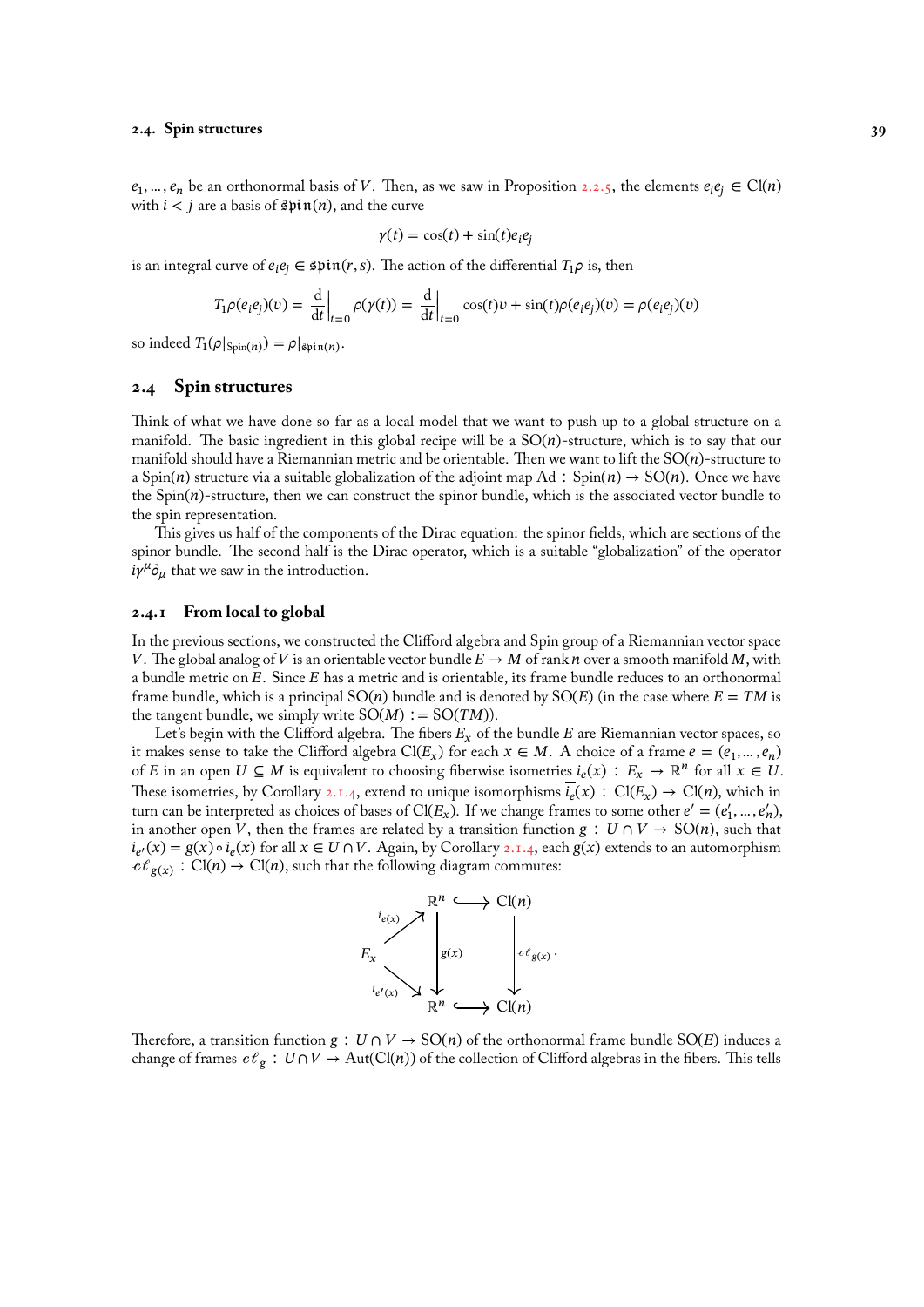us that we can glue together those fibers with transition maps  $e\ell_{\rm\,g}$ , to obtain a vector bundle. In particular, note that the map  $c\ell~:$   ${\rm SO}(n)\to {\rm Aut}({\rm Cl}(n)),$  sending  ${\rm g}\mapsto c\ell_{\rm g},$  is a representation of  ${\rm SO}(n)$  on  ${\rm Cl}(n).$ This tells us that the resulting bundle is precisely the associated bundle to  $SO(E)$  via the representation  $c\ell$  .

**Definition 2.4.1 (Clifford bundle).**

Let  $E \to M$  be an oriented Riemannian vector bundle of rank  $n$  and  $SO(E)$  its orthonormal frame bundle. *The* **Clifford bundle** *is the vector bundle*

$$
\text{Cl}(E) = \text{SO}(E) \times_{c\ell} \text{Cl}(n)
$$

associated to  $SO(E)$  via the representation  $c\ell : SO(n) \to Aut(Cl(n))$  which is obtained by extending *each element of*  $SO(n)$  *to an automorphism of*  $Cl(n)$ *.* 

*In the case where*  $E$  *is the tangent bundle*  $TM$ *, we write*  $Cl(M) := Cl(TM)$ *.* 

Note that, by construction, the fibers of  $Cl(E)$  satisfy

$$
\text{Cl}(E)_x \cong \text{Cl}(E_x)
$$

for all  $x \in M$ . This means that there is a well-defined inclusion  $E \hookrightarrow Cl(E)$ . However, in order to make this inclusion explicit, we need the isomorphism  $Cl(E)_x \cong Cl(E_x)$ , which requires a choice of frame for  $E_x$ . Of course, everything is *independent* of this frame, but it is necessary.

Spin structures are required for the existence of spinor fields, such as those that appear in the Dirac equation. They are bundles which are fiberwise lifts of the  $SO(n)$  structure that comes with the Riemannian vector bundle  $E$ .

# **Definition 2.4.2 (Spin structure).**

*A* **spin structure** *on E is a principal* Spin(n) *bundle* Spin(E)  $\rightarrow$  *M*, and a bundle morphism  $\Sigma$  :  $Spin(E) \to SO(E)$  which is fiberwise the spinor map  $\phi : Spin(n) \to SO(n)$ . That is, for all  $p \in Spin(E)$  $and g \in Spin(n)$ ,

$$
\Sigma(p \cdot g) = \Sigma(p) \cdot \mathfrak{s}(g).
$$

Let's consider the question of the *existence* of Spin structures. Let  $\mathcal{U} = \{U_i\}_{i \in I}$  be a cover of M that trivializes SO(E), and let  $\{g_{ij}:U_i\cap U_j\to {\rm SO}(n)\}_{i,j\in I}$  be the transition cocycle. We want to lift the cocyles  $g_{ij}$  to cocycles  $\{\tilde{g}_{ij} : U_i \cap U_j \to \text{Spin}(n)\}\)$ , following the condition

 $\delta \circ \tilde{g}_{ij} = g_{ij}.$ 

On triple overlaps  $U_i \cap U_j \cap U_k$ , the SO(E) cocycles satisfy

$$
1 = g_{ij}g_{jk}g_{kl} = \delta \left( \tilde{g}_{ij} \tilde{g}_{jk} \tilde{g}_{kl} \right).
$$

This implies that

$$
\tilde{g}_{ij}\tilde{g}_{jk}\tilde{g}_{kl} = \pm 1,
$$

which is *a priori* not enough to determine cocyles of a Spin-structure. If we write  $w_{ijk} = \tilde{g}_{ij}\tilde{g}_{jk}\tilde{g}_{kj}$ , the collection  $w = \{w_{ijk}\}$  determines a Čech 2-cochain  $w \in \check{C}^2(\mathcal{U},\mathbb{Z}_2)$ . Using the fact that  $w_{ijk} \in \mathbb{Z}_2$ , so  $w_{ijk} = w_{ijk}^{-1} = \omega_{ikj}$  it is a direct (but a bit tedious) computation to show that

$$
(\delta w)_{ijkl} = w_{jkl} w_{ikl} w_{ijl} w_{ijk} = 1.
$$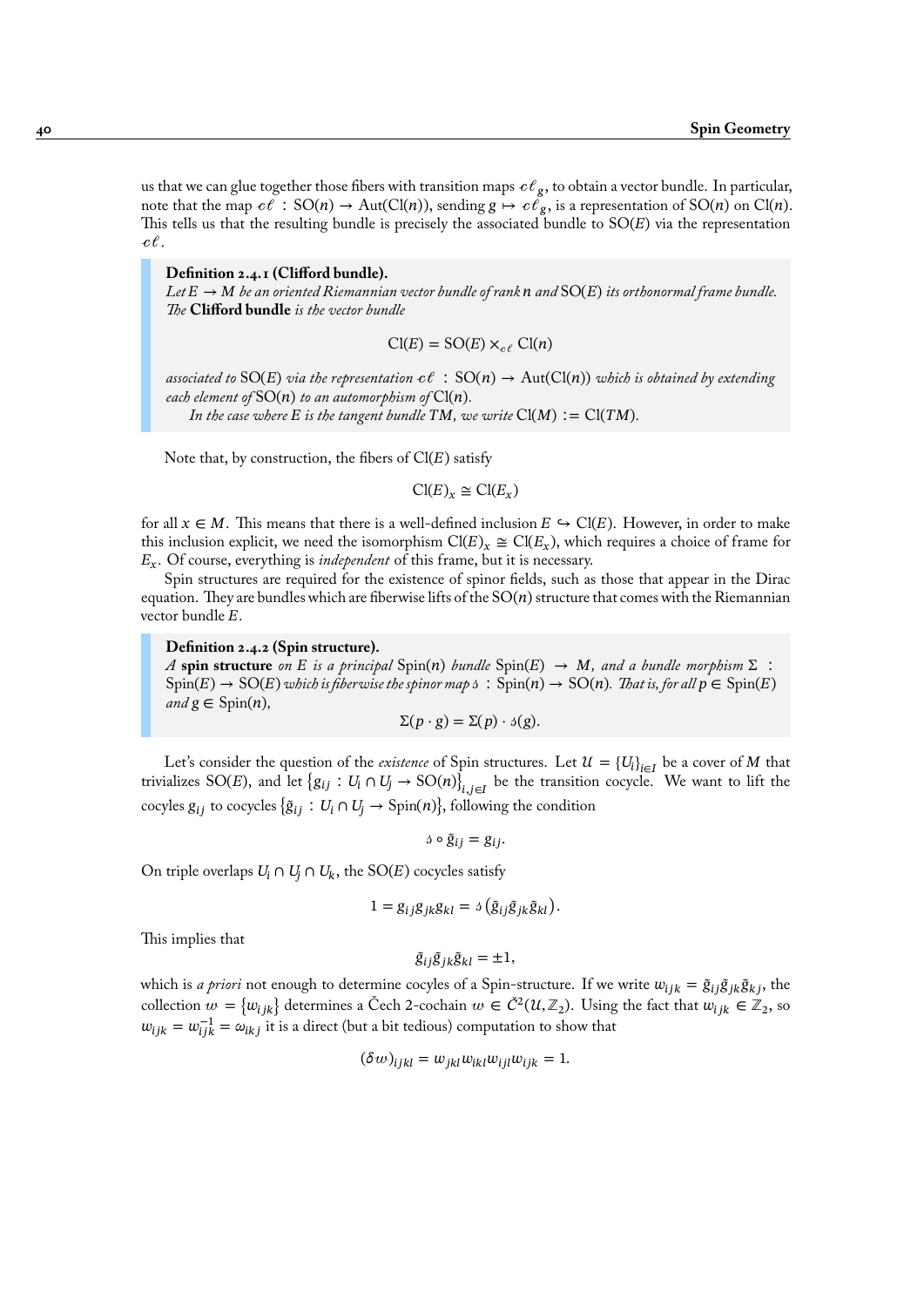Assuming that  $\mathcal U$  is a good cover,  $w$  defines a Čech cohomology class, which we call the *second* Stiefel-Whitney class:

$$
w_2(E) := [w] \in \check{H}^2(M, \mathbb{Z}_2).
$$

This class is independent of the choice of lifts  $\tilde{g}_{ij}$  of  $g_{ij}$ . Any two such lifts  $\tilde{g}_{ij}$  and  $\tilde{g}'_{ij}$  are related by

$$
\tilde{g}_{ij}' = \eta_{ij}\tilde{g}_{ij},
$$

with  $\eta_{ij} \in \mathbb{Z}_2$ . The collection of these  $\eta_{ij}$  determines a cochain  $\eta \in \check{C}^1(\mathcal{U}, \mathbb{Z}_2)$ , and the cocycles  $w'_{ijk} =$  $\tilde{\mathrm{g}}'_{ij}\tilde{\mathrm{g}}'_{jk}\tilde{\mathrm{g}}'_{ki}$  satisfy

$$
w'_{ijk} = w_{ijk} \eta_{ij} \eta_{jk} \eta_{ki} = w_{ijk} (\delta \eta)_{ijk}.
$$

Therefore  $w$  and  $w'$  differ by a closed Čech 2-cocycle, and thus they determine the same cohomology class. From all these considerations, we find:

# **Proposition 2.4.3 (Conditions for existence of Spin structure).**

Let  $E \to M$  be an oriented, Riemannian vector bundle. Then E admits a Spin structure if and only if  $w_2(E) = 0.$ 

# **2.4.2 Spinor bundles**

<span id="page-46-1"></span>In the physics literature, as spinor field is often defined as an "object"  $\psi$  (whatever that may be) which, under a Lorentz transformation<sup>13</sup>  $\Lambda$  of the underlying spacetime, transforms as

$$
\psi \mapsto \psi' = S(\Lambda)^{-1}(\psi \circ \Lambda),
$$

where S is a representation of  $Spin(1, 3)$  $Spin(1, 3)$  $Spin(1, 3)$  (equivalently, of  $Spin(4)$ ). In the general case, the Lorentz group acts on the *frame bundle*, so we should think of  $\psi$  as a map on the orthonormal frame bundle, which is Lorentz-equivariant, thus a section of the bundle associated to the frame bundle via S.

#### **Definition 2.4.4 (Spinor bundles and the spinor bundle).**

*Let*  $E \to M$  *be an orientable Riemannian vector bundle with a spin structure*  $Spin(E)$ *, and*  $\rho : Cl(n) \to Cl(n)$  $End(S)$  *a representation of the Clifford algebra. The* **spinor bundle**  $S(E, \rho)$  *is the associated bundle* 

$$
S(E,\rho) := \text{Spin}(E) \times_{\rho} S,
$$

*where we see as a representation of* Spin() *on . If we make no explicit reference to the representation*  $\rho$ , we talk of **the** *spinor bundle*  $S(E)$ , which is associated to  $Spin(E)$  *via the spin representation*  $\Delta$ :  $Spin(n) \rightarrow GL(S)$ :

$$
S(E) := S(E, \Delta) = \text{Spin}(E) \times_{\Delta} S.
$$

*A section of a spinor bundle is called a* **spinor field***.*

Since we have a representation  $\rho : Cl(n) \to End(S)$ , we can see S as a  $Cl(n)$ -module. The multiplication of elements of  $Cl(n)$  with elements of S is called **Clifford multiplication**. This operation  $m : Cl(n) \otimes S \rightarrow S$  exists at the level of linear algebra. Can we promote it to a global operation on  $Cl(E) \otimes S(E, \rho)$ ? Let's try to brute force it.

<span id="page-46-0"></span><sup>&</sup>lt;sup>13</sup>The *Lorentz* group is the group SO(1,3) of linear transformations that preserve the Minkowski metric, i.e. the standard semi-Riemannian metric of signature  $(1,3)$ .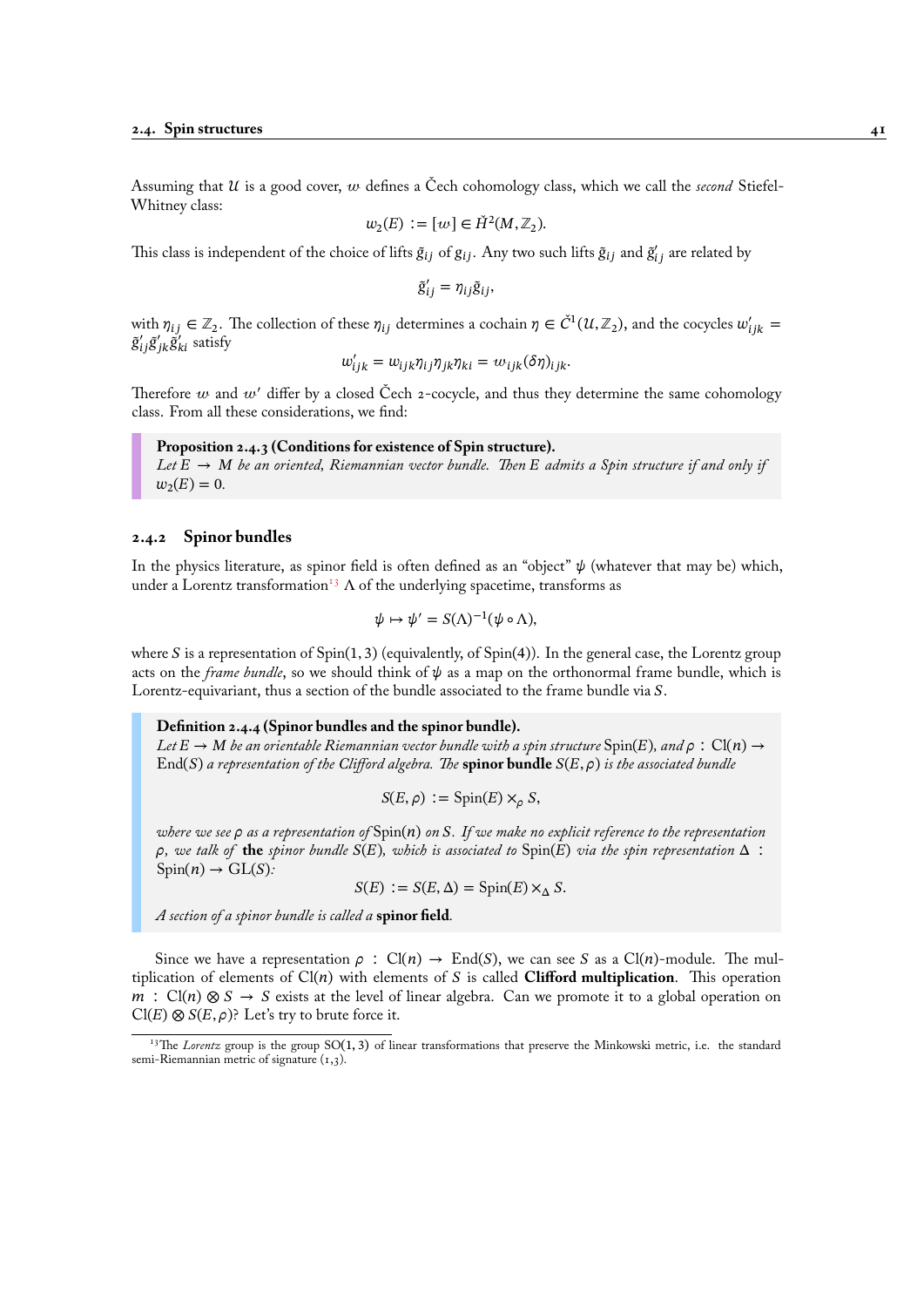Consider an open  $U \subseteq M$  which trivializes SO(E), with a canonical section  $s : U \to SO(E)_U$ , and choose a lift  $\tilde{s}$  :  $U \to \text{Spin}(E)_{U}$  (which exists by definition of the existence of a spin structure), such that  $\Sigma \circ \tilde{s} = s$ . For each  $x \in U$ , consider the elements in the fibers  $p = s(x) \in SO(E)_x$  and  $\tilde{p} = \tilde{s}(s) \in Spin(E)_x$ . Fixing these elements induce isomorphisms

$$
\begin{aligned}\n\text{Cl}(E)_x &\xrightarrow{\sim} \text{Cl}(n) && S(E,\rho)_x \xrightarrow{\sim} S \\
[p,a] &\mapsto a && [\tilde{p},v] \mapsto v,\n\end{aligned}
$$

which trivialize the bundles  $Cl(E)$  and  $S(E, \rho)$  over U.

Now suppose that we want to define, fiberwise, a Clifford multiplication map  $m : Cl(E)_x \otimes S(E, \rho)_x \to$  $S(E, \rho)_x$ . Naïvely, we can fix the trivialization above and let

$$
m(a\otimes v) := \rho(a)(v).
$$

This is equivalent to naïvely defining

$$
[p, a] \cdot [\tilde{p}, v] := [\tilde{p}, \rho(a)(v)].
$$

Of course, this definition should be robust under changes of trivialization. If  $s' : U \to SO(E)_U$  is another trivialization, then there is a transition map  $g : U \to SO(n)$  such that  $s' = s \cdot g$ . This map can be lifted to  $\tilde{g}$  :  $U \to \text{Spin}(n)$ , such that  $\beta(\tilde{g}) = g$  and we obtain another trivialization  $\tilde{s} \cdot \tilde{g}$  of  $\text{Spin}(E)_U$ . On the fibers above x, we change the point p to  $p \cdot g \in SO(E)_x$  and  $\tilde{p}$  to  $\tilde{p} \cdot \tilde{g} \in Spin(E)_x$  so that the frames in  $Cl(n)$  and S change as

$$
a \mapsto c\ell_g(a); \quad v \mapsto \rho(\tilde{g})(v);
$$
  

$$
a \otimes v \mapsto c\ell_g(a) \otimes \rho(\tilde{g})(v)
$$

for all  $a \in \text{Cl}(n)$  and  $v \in S$ . However, the resulting product  $\rho(a)(v)$  is still in S, so it changes as

$$
\rho(a)(v) \mapsto \rho(\tilde{g})\rho(a)(v) = \rho(\tilde{g}a)(v).
$$

Therefore, if we want  $m$  to be robust under changes of frames, it has to satisfy

$$
m(c\ell_g(a)\otimes \rho(\tilde{g})(v)) = \rho(\tilde{g}a)(v),
$$

or equivalently,

$$
[p, c\ell_g(a)] \cdot [\tilde{p}, \rho(\tilde{g})(v)] = [\tilde{p}, \rho(\tilde{g}a)(v)]
$$

that is,

$$
\rho(c\ell_g(a)\tilde{g}) = \rho(\tilde{g}a)
$$

for all  $a \in \mathrm{Cl}(n)$ . Now we recall that  $c \ell_g$  acts on homogeneous elements of  $\mathrm{Cl}(n)$  as

$$
c\ell_g(v_1\cdots v_k)=g(v_1)\cdots g(v_k).
$$

This, combined with the fact that  $g = \delta(\tilde{g})$ , implies that

$$
c\ell_{\delta(\tilde{g})}(a) = \tilde{g}a\tilde{g}^{-1} = \delta_{\tilde{g}}(a)
$$

for all  $a \in \text{Cl}(n)$  and  $\tilde{g} \in \text{Spin}(n)$ . This is independent of the choice of preimage of g under  $\delta : \text{Spin}(n) \rightarrow$  $SO(n)$ , since they differ by a sign, which disappears in conjugation. Therefore we have

$$
c\ell_g(a)\tilde{g} = \tilde{g}a\tilde{g}^{-1}\tilde{g} = \tilde{g}a,
$$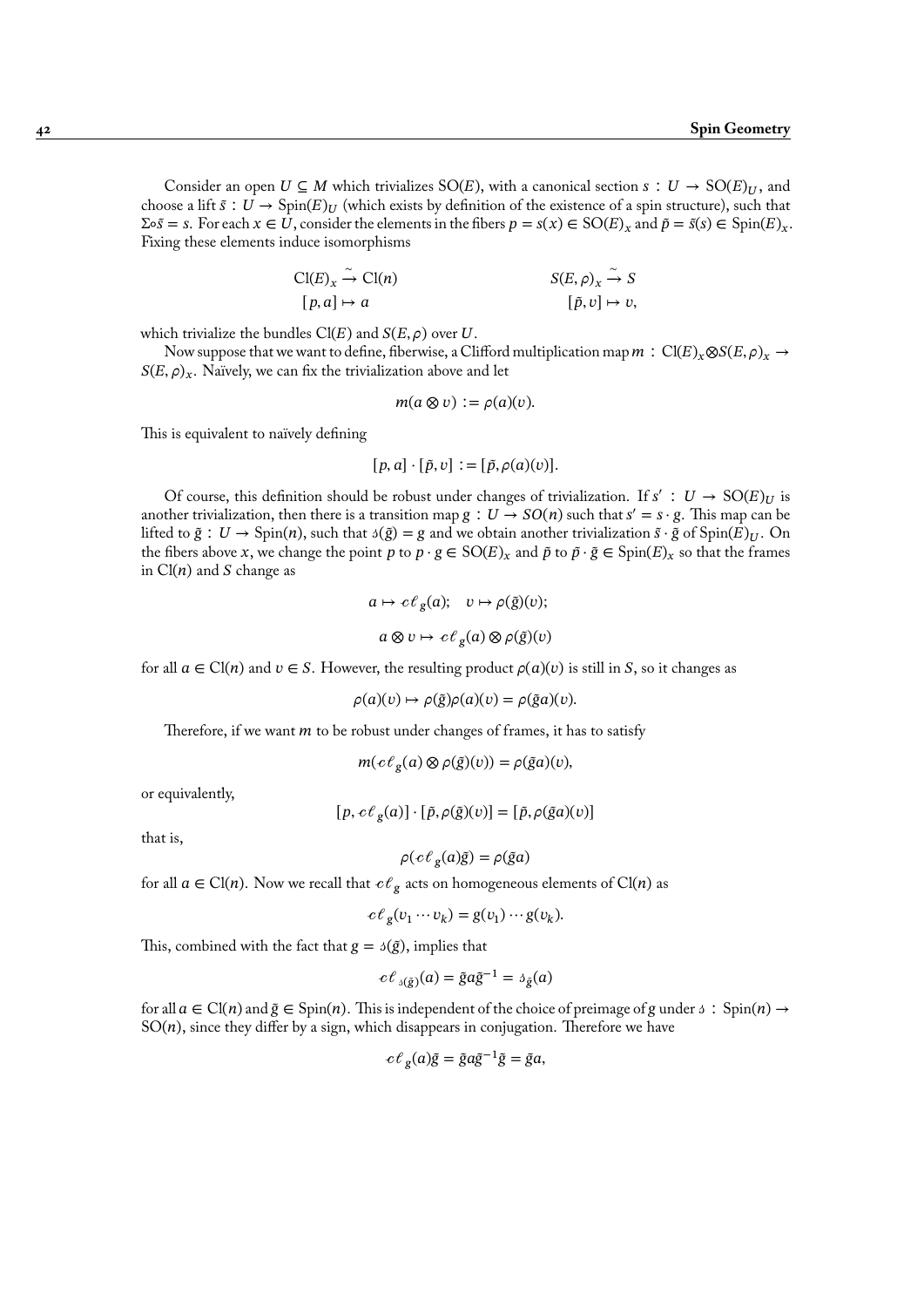which means that the fiberwise multiplication map  $m : Cl(E)_x \otimes S(E, \rho)_x \to S(E, \rho)_x$  is independent of the choice of trivialization, so indeed it can be extended to a bundle map

$$
m: Cl(E) \otimes S(E, \rho) \to S(E, \rho),
$$

which we call **Clifford multiplication**. The above discussion shows the following proposition:

#### **Proposition 2.4.5 (Clifford multiplication).**

*Let be an oriented, Riemannian vector bundle, which admits a spin structure* Spin()*,* Cl()*its Clifford bundle, and*  $S(E, \rho)$  *the spinor bundle associated to a representation*  $\rho : Cl(n) \to End(S)$ *. Then Clifford multiplication*  $m : Cl(E) \otimes S(E, \rho) \rightarrow S(E, \rho)$  *makes*  $S(E, \rho)$  *into a bundle of*  $Cl(n)$ *-modules. In particular, the sections of*  $S(E, \rho)$  *are a module over the sections of*  $Cl(E)$ *.* 

# **2.5 The Dirac operator**

We have spinors and a Clifford module structure on spinor fields. The only thing we need for the Dirac equation is the Dirac operator, for which we need a way to take derivatives of spinor fields. That is, we need a connection on the spinor bundles. Our fundamental structure is the orthonormal frame bundle, so we will begin with a connection on it and work our way to defining a connection on the spinor bundles with it.

# <span id="page-48-0"></span>**2.5.1 Spin connections**

Let  $E$  be an oriented, Riemannian vector bundle over  $M$  which admits a spin structure Spin( $E$ ). Let  $∇$  be a metric connection on E, which induces an Ehresmann connection  $ω<sup>∇</sup> ∈ Ω<sup>1</sup>(SO(E), §ø(n))$  on SO(E). If we pull back  $\omega^{\nabla}$  to Spin(E) via the morphism  $\Sigma$ : Spin(E)  $\rightarrow$  SO(E), we obtain an  $\mathfrak{so}(n)$ valued one-form  $\Sigma^*\omega^\nabla\in\Omega^1(\mathrm{Spin}(E),\mathfrak{so}(n)).$  Finally, composing this with the inverse of the Lie algebra isomorphism  $\hat{\mathfrak{s}}$  :  $\hat{\mathfrak{spin}}(n) \to \hat{\mathfrak{so}}(n)$ , induced by the spinor map  $\hat{\mathfrak{s}}$  :  $Spin(n) \to SO(n)$ , we obtain an Ehresmann connection  $\tilde{\omega}$  on Spin(E):

$$
\tilde{\omega}^{\nabla} := \hat{\mathbf{s}}^{-1} \circ (\Sigma^* \omega^{\nabla}) \in \Omega^1(\text{Spin}(E), \hat{\mathbf{s}} \text{pin}(n)).
$$

Explicitly, for a point  $\tilde{p} \in \text{Spin}(E)$  and a vector  $\tilde{X} \in T_{\tilde{p}}\text{Spin}(E)$ ,

$$
\tilde{\omega}_{\tilde{p}}^{\nabla}(\tilde{X}) = (\mathbf{\hat{s}}^{-1} \circ \omega_{\Sigma(\tilde{p})}^{\nabla})(T_{\tilde{p}}\Sigma(\tilde{X})).
$$

Finally, with the connection  $\tilde{\omega}^\nabla$ , we can define a connection on any associated vector bundle of Spin(E). In particular, for any representation  $\rho$ : Cl(n)  $\rightarrow$  End(S), we have the associated spinor bundle  $S(E, \rho)$ and thus a connection  $\tilde{\nabla}$  on it, which we call the **spin connection**. Schematically:

$$
\begin{array}{ccc}\n\tilde{\omega}^{\nabla} \text{ on } \text{Spin}(E) & \stackrel{\tilde{\mathbf{g}}^{-1} \circ \Sigma^*}{\sim} & \omega^{\nabla} \text{ on } \text{SO}(E) \\
& \diamondsuit & \diamondsuit \\
\tilde{\nabla} \text{ on } S(E, \rho) & \nabla \text{ on } E\n\end{array}.
$$

Let's see how  $\tilde{\nabla}$  acts on a section of  $S(E, \rho)$ . Note that  $\rho : Spin(n) \to GL(S)$  induces a representation  $\rho_*$ :  $\text{spin}(n) \rightarrow \text{gl}(S)$ .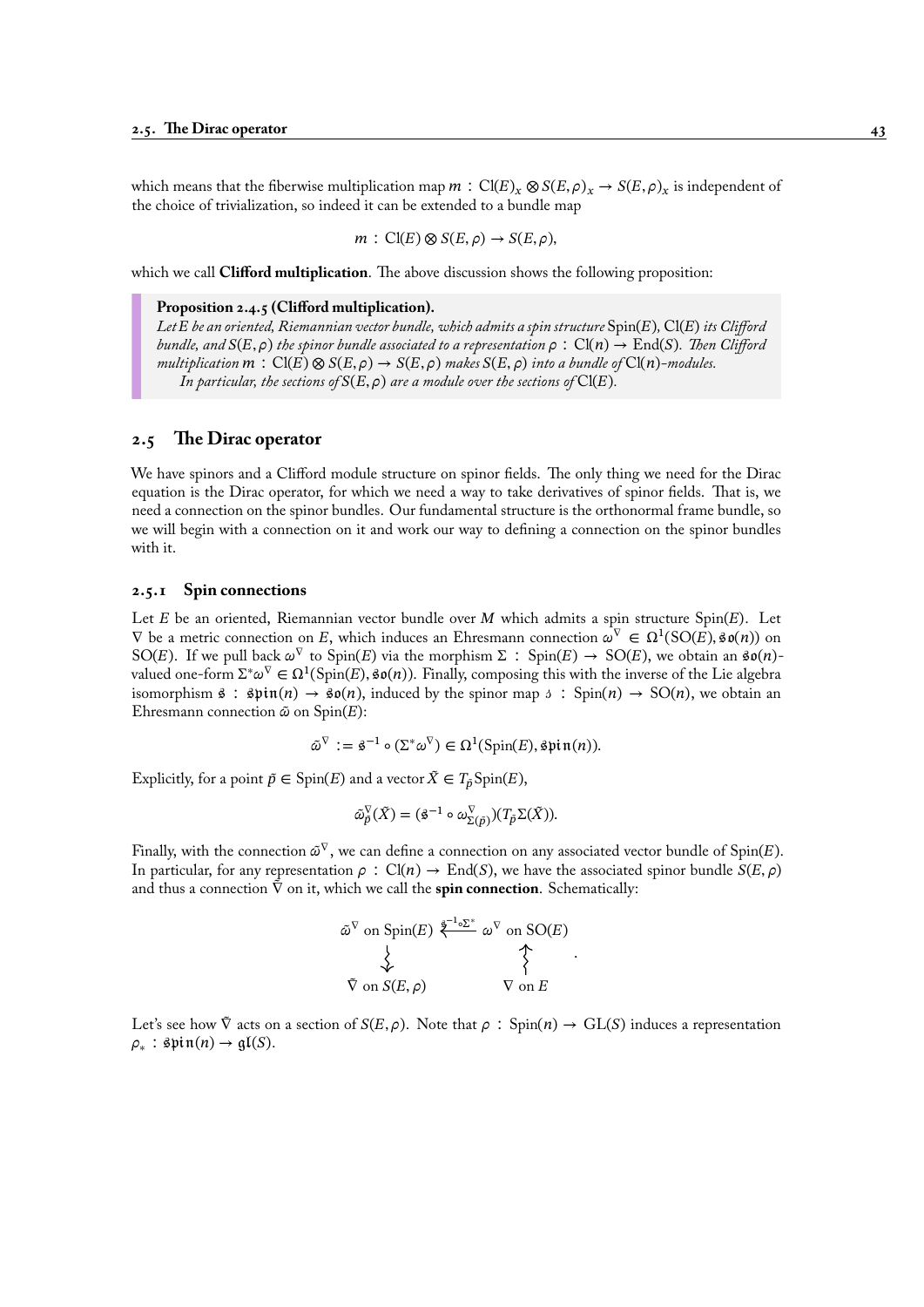**Notation.** To avoid cluttering of notation, we write the infinitesimal representation  $\rho_*$  as an action of  $\sin(n)$  on S:

$$
a\cdot v := \rho_*(a)(v),
$$

for all  $a \in \mathfrak{spin}(n)$  and  $v \in S$ .

Let  $\Psi \in \Gamma(S(e, \rho))$  be a section. There is a unique function  $\tilde{\psi}: P \to V$  such that for all  $x \in M$ ,

$$
\Psi(x) = [p, \psi(p)],
$$

where  $p \in \text{Spin}(E)_{\chi}$  is in the fiber above p. For this to be independent of the choice of representative,  $\psi$ must be  $Spin(n)$ -equivariant, that is

$$
\psi(p \cdot \tilde{g}) = \rho(\tilde{g})^{-1} \psi(p)
$$

for all  $\tilde{g} \in$  Spin(*n*). By definition, the connection  $\tilde{V}$  acts on  $\Psi$  as

$$
\tilde{\nabla}_X \Psi(x) = [p, d^{\tilde{\omega}} \psi_p(\tilde{X})] = [p, (d\tilde{\psi})_p(\tilde{X}) + \tilde{\omega}_p^{\nabla}(\tilde{X}) \cdot \tilde{\psi}(p)]
$$

for all vectors  $X \in T_xM$ , where  $\tilde{X} \in T_p$ Spin(E) is a vector which projects to X, i.e.  $T_p \pi_{Spin}(\tilde{X}) = X$ .

Let's go local now. Let  $e = (e_1, ..., e_n) : U \to SO(E)$  be a local orthonormal frame of E, which we interpret as a section of SO(E). This frame has associated connection coefficients  $\omega_{j,i} \in \Omega^1(U)$  such that

$$
\nabla e_i = \sum_j \omega_{j,i} e_j
$$

.

These connection coefficients glue together to form the Ehresmann connection  $\omega \in \Omega^1(\mathrm{SO}(E),\mathfrak{so}(n)),$ precisely in a way such that the pullback  $e^*\omega \in \Omega^1(U,\mathfrak{so}(n))$  is a matrix with entries  $\omega_{j,i}.$  If we write it in terms of the elementary matrices  $E_{i,j}$  which form a basis of  $\mathfrak{so}(n)$ , we have

$$
e^*\omega = \sum_{i < j} \omega_{j,i} E_{i,j}.
$$

Let  $\tilde{e}$  :  $U \to \text{Spin}(E)$  be a lift of  $e$ , such that  $\Sigma \circ \tilde{e} = e$ . The section  $\tilde{e}$  induces a trivialization of the spinor bundle by "fixing a gauge" everywhere above  $U$ . More specifically, for all  $x$  in  $U$ , there is a preferred element  $\tilde{p} = \tilde{e}(x) \in Spin(E)_x$  in the fiber above x, so we can write  $\Psi(x)$  as

$$
\Psi(x) = [\tilde{e}(x), \tilde{\psi}(\tilde{e}(x))] := [\tilde{e}(x), \psi(x)],
$$

where we have written  $\psi = \tilde{\psi} \circ \tilde{e}$ :  $U \to S$ .

Now we plug this into the expression of  $\tilde{\nabla}\Psi$ . For a tangent vector  $X \in T_xM$ , a lift to  $T_pSpin(E)$  is simply  $\tilde{X} = \tilde{e}_* X$ . Therefore, if  $\epsilon = (\epsilon_1, ..., \epsilon_n)$  is the standard orthonormal basis of  $\mathbb{R}^n$ , we have

$$
\tilde{\nabla}_{X}\Psi(x) = [\tilde{e}(x), d\tilde{\psi}_{\tilde{e}(x)}(e_{*}X) + \tilde{\omega}_{\tilde{e}(x)}^{\nabla}(\tilde{e}_{*}X) \cdot \psi(x)]
$$
\n
$$
= [\tilde{e}(x), \tilde{e}^{*}d\tilde{\psi}_{x}(X) + \tilde{s}^{-1}(\Sigma^{*}\omega_{\tilde{e}(x)}(\tilde{e}_{*}X)) \cdot \psi(x)]
$$
\n
$$
= [\tilde{e}(x), d\psi_{x}(X) + \tilde{s}^{-1}(e^{*}\omega_{x}(X)) \cdot \psi(x)]
$$
\n
$$
= [\tilde{e}(x), d\psi_{x}(X) + \sum_{i < j} (\omega_{j,i})_{x}(X)\tilde{s}^{-1}(E_{i,j}) \cdot \psi(x)]
$$
\n
$$
= [\tilde{e}(x), d\psi_{x}(X) + \sum_{i < j} (\omega_{j,i})_{x}(X)\tilde{s}^{-1}(E_{i,j}) \cdot \psi(x)]
$$
\n
$$
= [\tilde{e}(x), d\psi_{x}(X) + \frac{1}{2} \sum_{i < j} (\omega_{j,i})_{x}(X)\tilde{e}_{i}\tilde{\epsilon}_{j} \cdot \psi(x)].
$$

In the last line, the dot is the infinitesimal action of  $\mathfrak{spin}(n)$  on S which is induced by the representation  $\rho$ . However, as we saw in Section 2.3.3, this representation is just Clifford multiplication.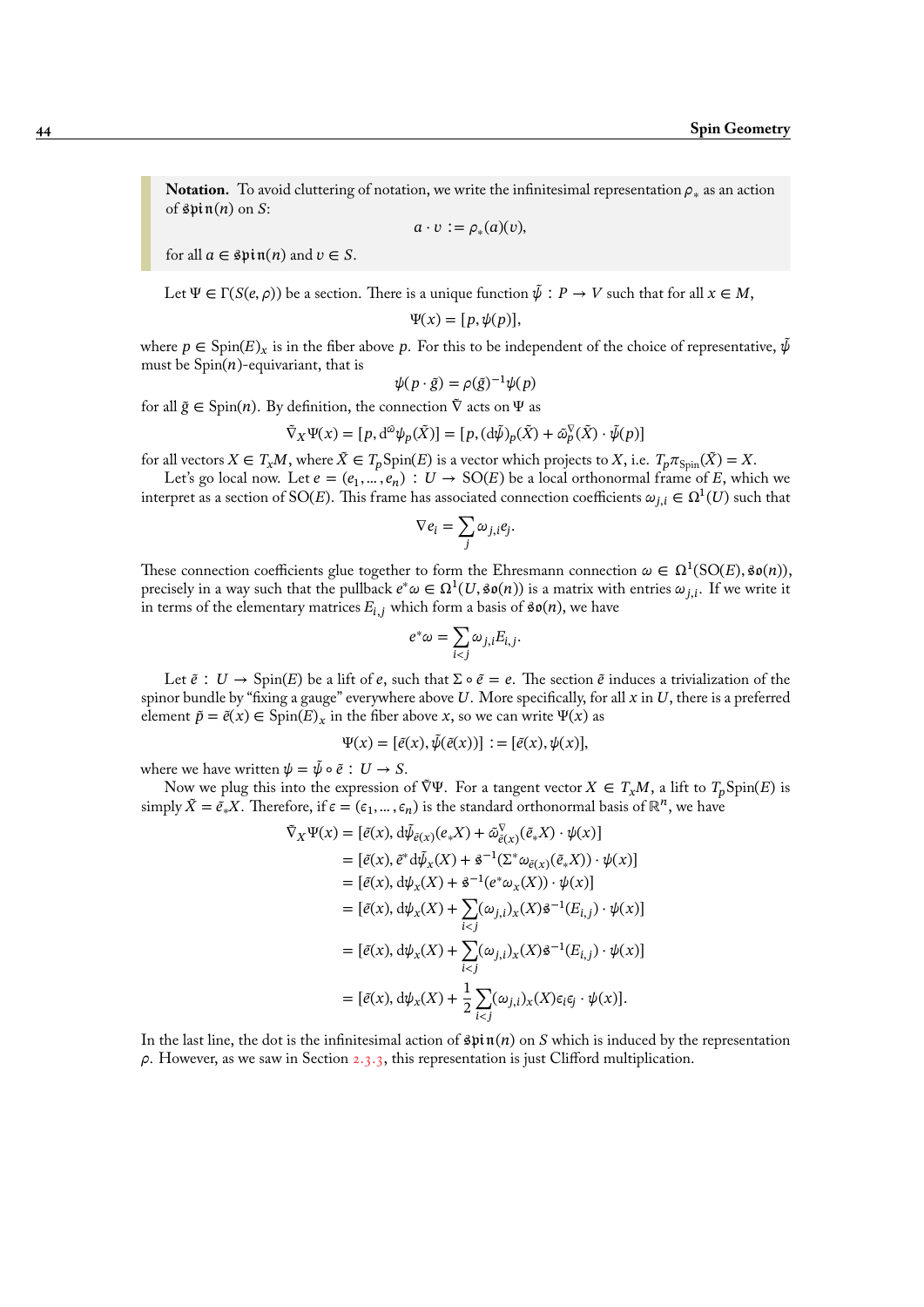# **2.5.2 The Dirac operator**

Now we specialize on the case where the vector bundle  $E$  is the tangent bundle  $TM$ . We therefore assume that  $M$  is an oriented Riemannian manifold. Furthermore, suppose that  $M$  admits a spin structure Spin( $M$ ) that lifts the orthonormal frame bundle  $SO(M)$ .

<span id="page-50-0"></span>Fix a representation  $\rho$ : Cl(n)  $\to$  End(S) of the Clifford algebra, and let  $S(M, \rho)$  its associated spinor bundle. If  $\nabla$  is the Levi-Civita connection, we have an induced spin connection  $\nabla$  on  $S(M, \rho)$ .

We define the **Dirac operator** in analogy to Equation  $(2.2)$ :

#### **Definition 2.5.1 (Dirac operator).**

*The Dirac operator*  $\phi$  :  $\Gamma(S(M,\rho)) \to \Gamma(S(M,\rho))$  *is defined* locally*, for an orthonormal frame*  $e =$  $(e_1, \ldots, e_m)$  :  $U \rightarrow SO(M)$ , as

$$
\partial \Psi = \sum_i e_i \cdot \tilde{\nabla}_{e_j} \Psi,
$$

*where we interpret*  $e_i$  as a section of  $Cl(M)$  *via the natural embedding*  $TM \hookrightarrow Cl(M)$ *, and the dot is Clifford multiplication.*

We need to check that this definition is independent of the choice of frame. Let  $e' : U' \rightarrow SO(M)$ be a frame of SO(M) which is related to *e* via a transition map  $\Lambda : U \cap U' \to SO(n)$ :

$$
e_i = \sum_j e'_j \Lambda_{j,i}.
$$

Then

$$
\sum_{i} e_i \cdot \tilde{\nabla}_{e_j} \Psi = \sum_{i} \sum_{j,k} \Lambda_{j,i} \Lambda_{k,i} e'_j \cdot \tilde{\nabla}_{e'_k}.
$$

However, since  $\Lambda \in SO(n)$  we have that

$$
\sum_i \Lambda_{j,i} \Lambda_{k,i} = (\Lambda \Lambda^T)_{j,k} = \delta_{jk},
$$

where  $\delta_{ik}$  is the Krönecker symbol. Therefore, as desired<sup>14</sup>:

$$
\sum_i e_i \cdot \tilde{\nabla}_{e_i} \Psi = \sum_i e'_i \cdot \tilde{\nabla}_{e'_i} \Psi.
$$

# **2.6 The world of Spin<sup>c</sup>**

As we saw above, the condition for the existence of Spin-structures over a vector bundle is rather strict. In this section, we will introduce the Spin<sup>c</sup> groups and Spin<sup>c</sup> structures. Roughly speaking, a Spin<sup>c</sup> structure looks locally like a Spin structure with an additional U(1) structure. This additional structure gives it more flexibility, to the point that all 4-manifolds admit Spin<sup>c</sup>-structures. In physical terms, a Spin<sup>c</sup>-structure is necessary for the existence of spinor fields that are *coupled* to electromagnetic fields.

$$
\partial\Psi=g^{\nu\mu}e_\nu\tilde{\nabla}_\mu\Psi=e^\mu\tilde{\nabla}_\mu\Psi,
$$

<sup>&</sup>lt;sup>14</sup>In Einstein notation, for a semi-Riemannian manifold, we might write the Dirac operator as

with  $e^{\mu} = g^{\mu\nu}e_{\nu}$  and  $g_{\mu,\nu} = \langle e_{\mu}, e_{\nu} \rangle$  are the metric coefficients. It is then automatic that the equation is independent of the chosen frame, since the expression has no free indices, only dummy indices.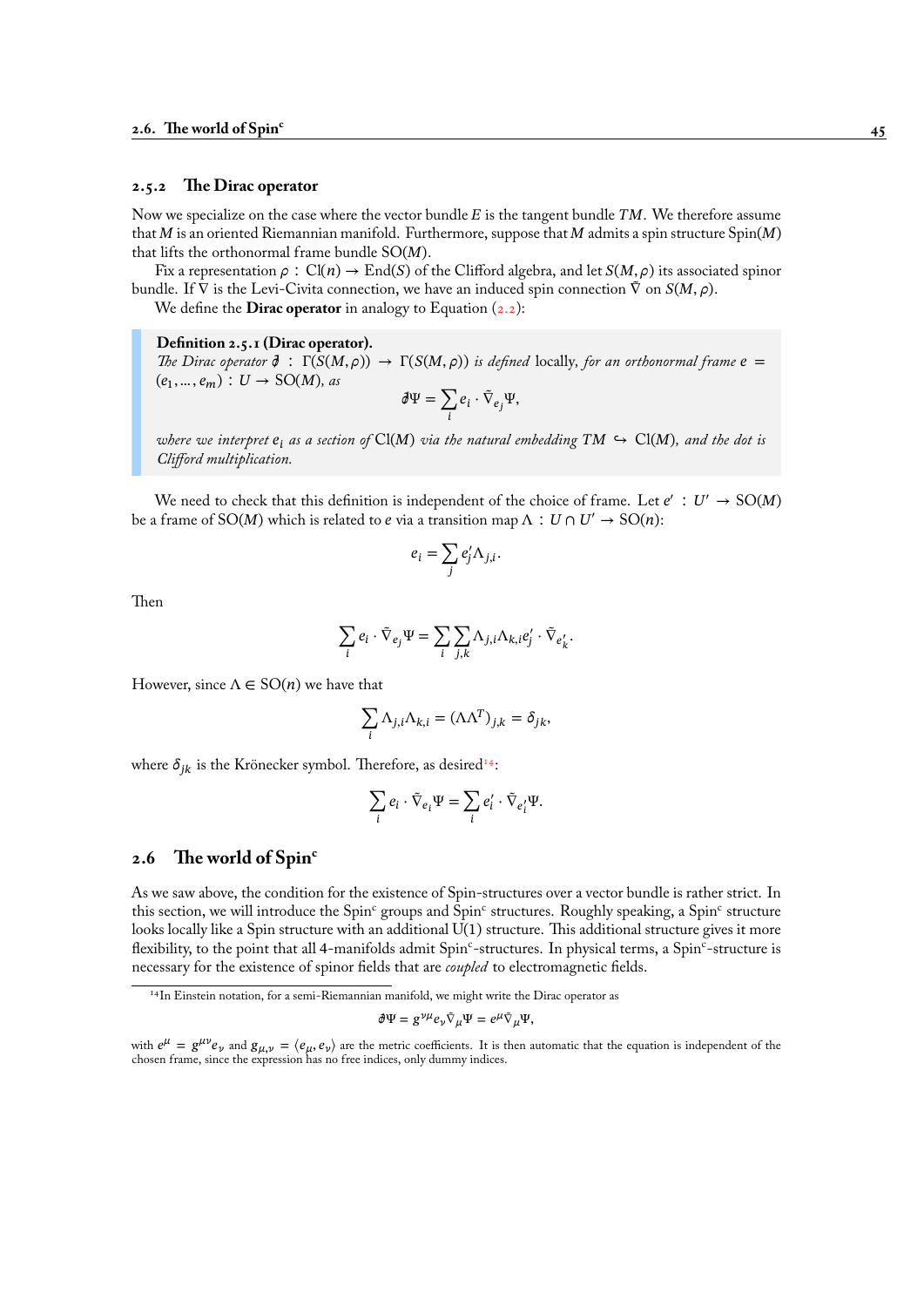# **2.6.1 The Spin<sup>c</sup> group**

Let *V* be a *real* vector space with a symmetric bilinear form.

**Definition 2.6.1 (Spin<sup>c</sup> group).** *The group*  $Spin^c(V)$  *is the subgroup of*  $Cl_C(V)^{\times}$  *given by* 

 $Spin<sup>c</sup>(V) := \{ z \Lambda \in Cl<sub>C</sub>(V)^{\times} : z \in U(1) \text{ and } \Lambda \in Spin(V) \}.$ 

 $IFV = \mathbb{R}^n$  *with the standard inner product, we write* 

 $Spin<sup>c</sup>(n) = Spin<sup>c</sup>(\mathbb{R}<sup>n</sup>).$ 

Note that the map  $Spin(V)\times U(1) \to Spin^{c}(V)$  given as  $(z, \Lambda) \mapsto z\Lambda$  is surjective, with kernel {(1, 1), (-1, -1)}. **Therefore** 

$$
\mathrm{Spin}^c(V) \cong \mathrm{Spin}(V) \times U(1)/_{\mathbb{Z}_2}.
$$

One of the key properties of the Spin group is that it is a double cover of the corresponding special orthogonal group. Indeed, we have something similar for Spin<sup>c</sup>(V). Define the **determinant map**  $\delta$ : Spin<sup>c</sup>(V)  $\rightarrow$  $U(1)$  as

$$
\delta(z\Lambda)=z^2.
$$

This map is well defined, since it is invariant under the change  $(z, \Lambda) \mapsto (-z, -\Lambda)$ .

Furthermore, the adjoint action Ad :  $Cl(V) \rightarrow Cl(V)$  extends trivially to  $Cl_{\mathbb{C}}(V)$ , simply by noting that for all nonzero  $z \in \mathbb{C}$  and  $a, b \in \mathrm{Cl}(V)$ ,

$$
Ad_{za}(b) = (za)b(za)^{-1} = aba^{-1} = Ad_a(b).
$$

Therefore, the spinor map  $\beta$ :  $Spin(V) \to SO(V)$  also extends to a map  $\beta^c$ :  $Spin^c(V) \to SO(V)$ , simply by setting

$$
\beta^{c}(z\Lambda) = \beta(\Lambda).
$$

We call this the **complex spinor map**. Very often we will abuse the notation and simply write  $\beta$  for  $\beta^c$ .

With these two maps, we obtain a short exact sequence similar to that of Spin (see Theorem  $2.2.3$ ).

Proposition 2.6.2 (Short exact sequence of Spin<sup>c</sup>). Let  $V$  be a real Riemannian vector space. Then the map  $\mathrm{Spin}^\mathrm{c}(V) \to \mathrm{SO}(V) \times \mathrm{U}(1)$  given by

 $\xi \mapsto (\mathfrak{z}(\xi), \delta(\xi))$ 

for all  $\xi \in \mathrm{Spin}^c(V)$ , makes the following short sequence exact:

 $1 \longrightarrow \mathbb{Z}_2 \longrightarrow \text{Spin}^c(V) \longrightarrow \text{SO}(V) \times \text{U}(1) \longrightarrow 1$ .

Finally, note that any (complex) representation  $\rho$  of Spin(V) can be extended to Spin<sup>c</sup>(V) by setting

$$
\rho(z\Lambda)=z\rho(\Lambda).
$$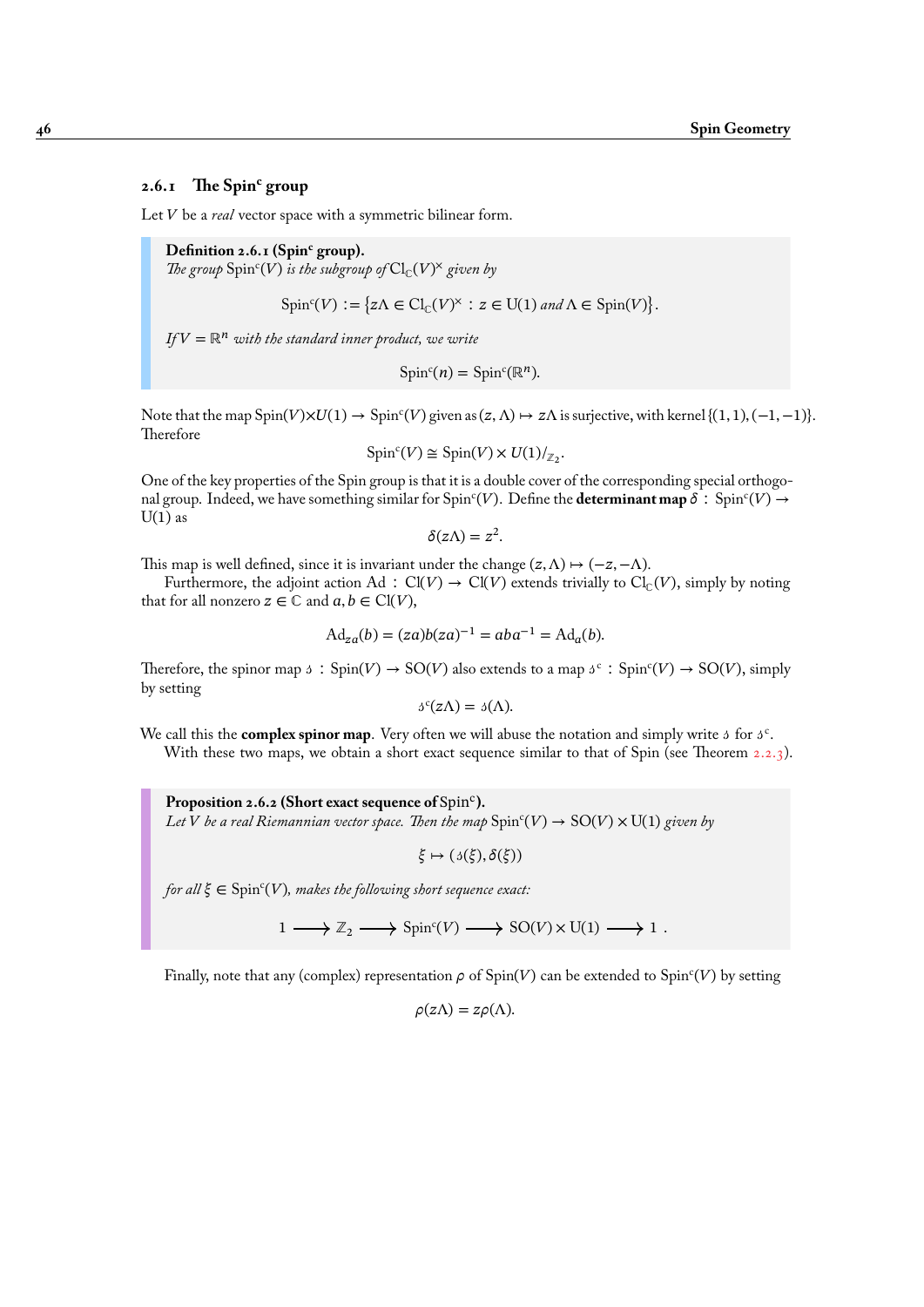**Remark.** The name "determinant" for the map  $\delta$ :  $Spin<sup>c</sup>(V) \rightarrow U(1)$  comes from the fact that for  $n = 4$ , if  $\Delta_{\pm}$  are the irreducible components of the Spin representation, then

 $\delta = \det \circ \Delta_+$ .

# 2.6.2 Going global: Spin<sup>c</sup>-structures and spinors

Now we take the previous section as a local model that we are going to promote to a global structure over a manifold, in the same way as in Sections 2.4 and 2.5. The first few definitions are essentially the same as those in Section 2.4.

Let  $E \rightarrow M$  be an oriented, Riemannian vector bundle of rank  $n$  with orthonormal frame bundle  $SO(E)$ .

#### **Definition 2.6[.3 \(C](#page-44-0)omplex Clifford b[undl](#page-44-0)e).**

*The representation*  $c\ell$  :  $SO(n) \rightarrow Aut(Cl(n))$  *can also be viewed as a representation*  $c\ell$  :  $SO(n) \rightarrow$  $Aut(Cl_{\mathbb{C}}(n))$ *. Thus, we define* **complex Clifford bundle**  $Cl_{\mathbb{C}}(E)$  *as the associated bundle* 

$$
\mathrm{Cl}_{\mathbb{C}}(E) = \mathrm{SO}(E) \times_{c\ell} \mathrm{Cl}_{\mathbb{C}}(n).
$$

# Definition 2.6.4 (Spin<sup>c</sup>-structure).

A  $\rm{Spin^c\text{-}structure}$  over  $E$  is a principal  $\rm{Spin^c}(n)$ -bundle denoted by  $\rm{Spin^c}(E)$ , along with a bundle mor $phism\ \Sigma\ : \ \mathrm{Spin}^c(E)\ \rightarrow \ \mathrm{SO}(E)$  which is fiberwise the spinor map; that is, for all  $p\in \mathrm{Spin}^c(E)$  and  $\xi \in \text{Spin}^c(n)$ ,

$$
\Sigma(p \cdot \xi) = \Sigma(p) \cdot \mathfrak{s}(\xi).
$$

*Whenever there is chance of confusion with the spinor morphism of a* Spin*-structure, we will denote this complex spinor morphism as* Σ c *.*

Since the determinant map  $\delta$ : Spin<sup>c</sup> $(n) \to U(1)$  is, in particular, a representation, then we have a line bundle associated to Spin<sup>c</sup>(E), which we call the **determinant bundle** L(E). Specifically, it is given by

$$
L(E) := \text{Spin}^c(E) \times_{\delta} \text{U}(1).
$$

In the same fashion as in Section 2.4.2, given a representation  $\rho$  :  $Cl_{\mathbb{C}}(n) \to End(S)$ , we obtain a representation of  $Spin<sup>c</sup>(n)$ , with which we can construct the **spinor bundle**  $S<sup>c</sup>(E, \rho)$ . Specifically,

$$
S(E,\rho) = \operatorname{Spin}^c(n) \times_{\rho} S.
$$

Once again, if we do not explicitly wri[te the](#page-46-1) representation, we assume that we are using the extension to Spin<sup>c</sup> of the Spin representation  $\Delta$  : Spin<sup>c</sup> $(n) \rightarrow$  End(S):

$$
S(E) := S(E, \Delta).
$$

Similarly to the Spin case, the action of  $Cl_{\mathbb{C}}(n)$  on S can be extended to a global **Clifford multiplication** morphism

$$
m: \operatorname{Cl}_{\mathbb{C}}(E) \otimes S(E, \rho) \to S(E, \rho).
$$

This morphism turns the sections of  $S(E, \rho)$  into a bundle over the sections of Cl<sub>C</sub>(E).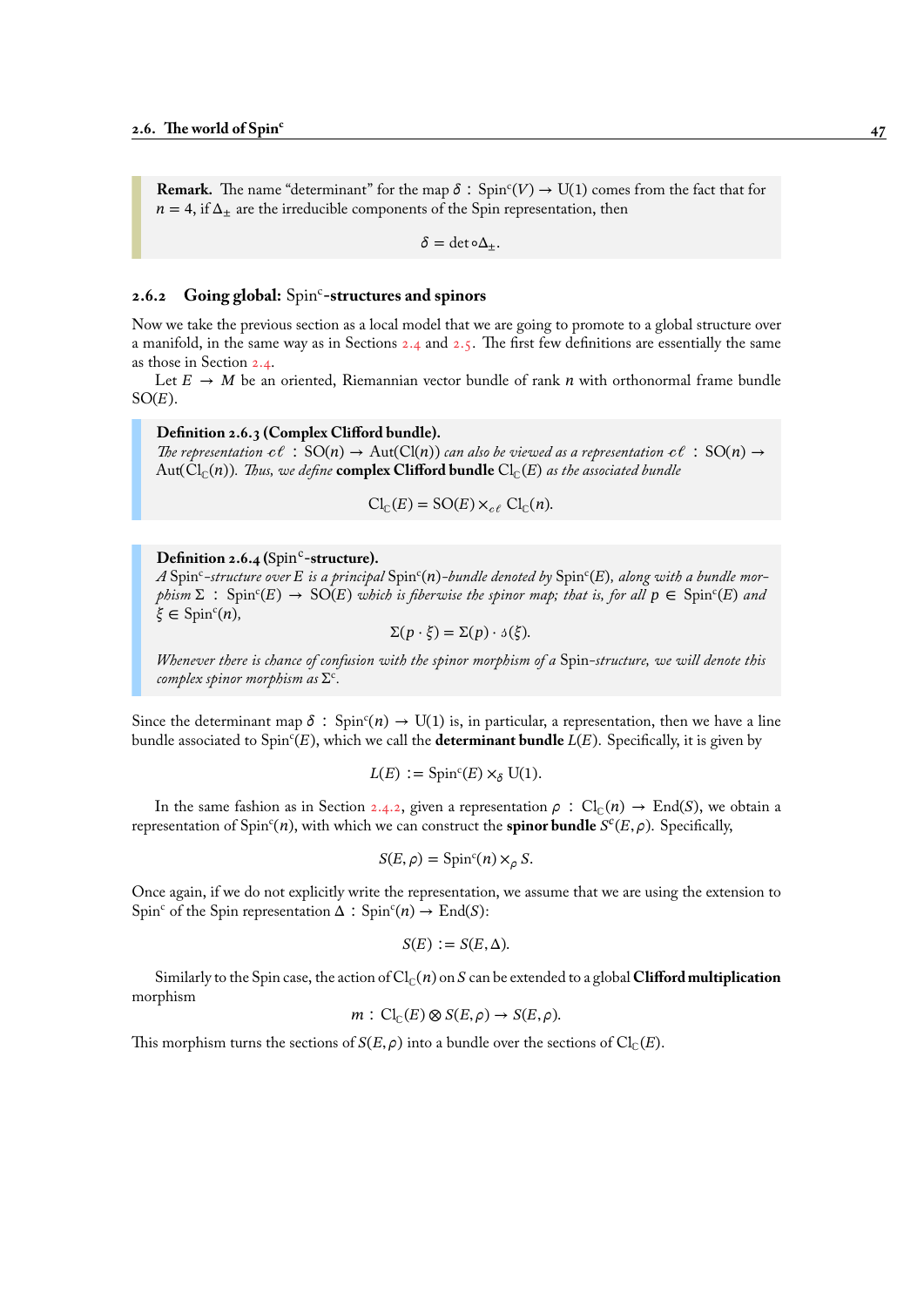# Example 2.6.5 (Spin<sup>c</sup>-structure from a Spin-structure).

Let  $E \to M$  be an oriented vector bundle with a Riemannian metric, and suppose that E admits a Spin-structure Spin(E), with spinor map  $\Sigma$ : Spin(E)  $\rightarrow$  SO(E). Locally, the fibers of this Spinstructure are copies of  $Spin(n)$ . Therefore, if we want to "complete them" to a  $Spin<sup>c</sup>$ -structure, we should "complete" the fibers with an additional U(1) group, and then take the fiberwise quotient by  $\mathbb{Z}_2$ . We can achieve this (effectively) by constructing the Spin<sup>c</sup>-bundle from the transition functions of  $Spin(E)$  and the additional U(1)-bundle.

Let  ${U_i}_{i\in I}$  be a trivializing cover of SO(E), with transition functions  $\Lambda_{ij}: U_i \cap U_j \to SO(n)$ that lift to the transition functions  $\tilde{\Lambda}_{i,j}: U_i \cap U_j \to \text{Spin}(n)$ . Then, by definition, for all  $i, j \in I$  we have

 $\Sigma \circ \tilde{\Lambda}_{ij} = \Lambda_{ij}.$ 

Let L be a complex line bundle over M and let  $U(L)$  be its associated  $U(1)$  frame bundle. Suppose that the cover  $\{U_i\}_{i\in I}$  is fine enough so that it also trivializes  $\mathrm{U}(L),$  with transition functions  $\alpha_{ij}$ :  $U_i \cap U_j \to U(1)$ . Then we can construct a Spin<sup>c</sup>-bundle over M from the cocycles

$$
\beta_{ij} := \alpha_{ij} \tilde{\Lambda}_{ij} : U_i \cap U_j \to \text{Spin}^c(n).
$$

We denote this bundle by Spin<sup>c</sup>(E). We can see that this is indeed a Spin<sup>c</sup>-structure over SO(E), since the cocycles satisfy

$$
\mathbf{1} \circ \beta_{ij} = \mathbf{1} \circ \tilde{\Lambda}_{ij} = \Lambda_{ij},
$$

and thus there exists an associated bundle morphism  $\Sigma^c$ : Spinc $(E) \rightarrow SO(E)$  such that for all  $p \in \text{Spin}^c(E)$  and  $\xi \in \text{Spin}^c(n)$ ,

$$
\Sigma^c(p \cdot \xi) = \Sigma^c(p) \cdot \mathfrak{z}(\xi).
$$

Finally, let  $U(E)$  be the determinant line bundle of the Spin<sup>c</sup>-structure. Then the cocycles of  $U(E)$  are

$$
\delta \circ \beta_{ij} = \delta \circ (\alpha_{ij} \tilde{\Lambda}_{ij}) = \alpha_{ij}^2,
$$

and therefore  $U(E)^2 = L$ . Thus, L is the *square root* of the determinant line bundle of the Spin<sup>c</sup>structure.

In general, the process of Example 2.6.5 cannot be done in reverse. That is, given a Spin<sup>c</sup>-structure over a vector bundle, we cannot always decompose it into a Spin-structure and a line bundle. This is because the conditions for the existence of a Spin<sup>c</sup>-structure are *weaker* than those for the Spin case. However, this decomposition can always be done locally. Morally, we can think of a Spin<sup>c</sup> structure as

$$
\text{Spin}^c(E) \stackrel{!}{\sim} \text{Spin}(E) \otimes \text{U}(E)^{\frac{1}{2}},
$$

where neither Spin(E) nor U(E) $^{\frac{1}{2}}$  can be guaranteed to exist globally<sup>15</sup>. Now we turn to the question of existence of Spin<sup>c</sup>-structures.

Proposition 2.6.6 (Condition for existence of Spin<sup>c</sup>-structures.). Let  $E \to M$  be a[n](#page-53-0) oriented Riemannian vector bundle over M. Then  $E$  admits a  $\mathrm{Spin^c\text{-}structure}$  if and

<span id="page-53-0"></span><sup>15</sup>Some references call these **virtual bundles**.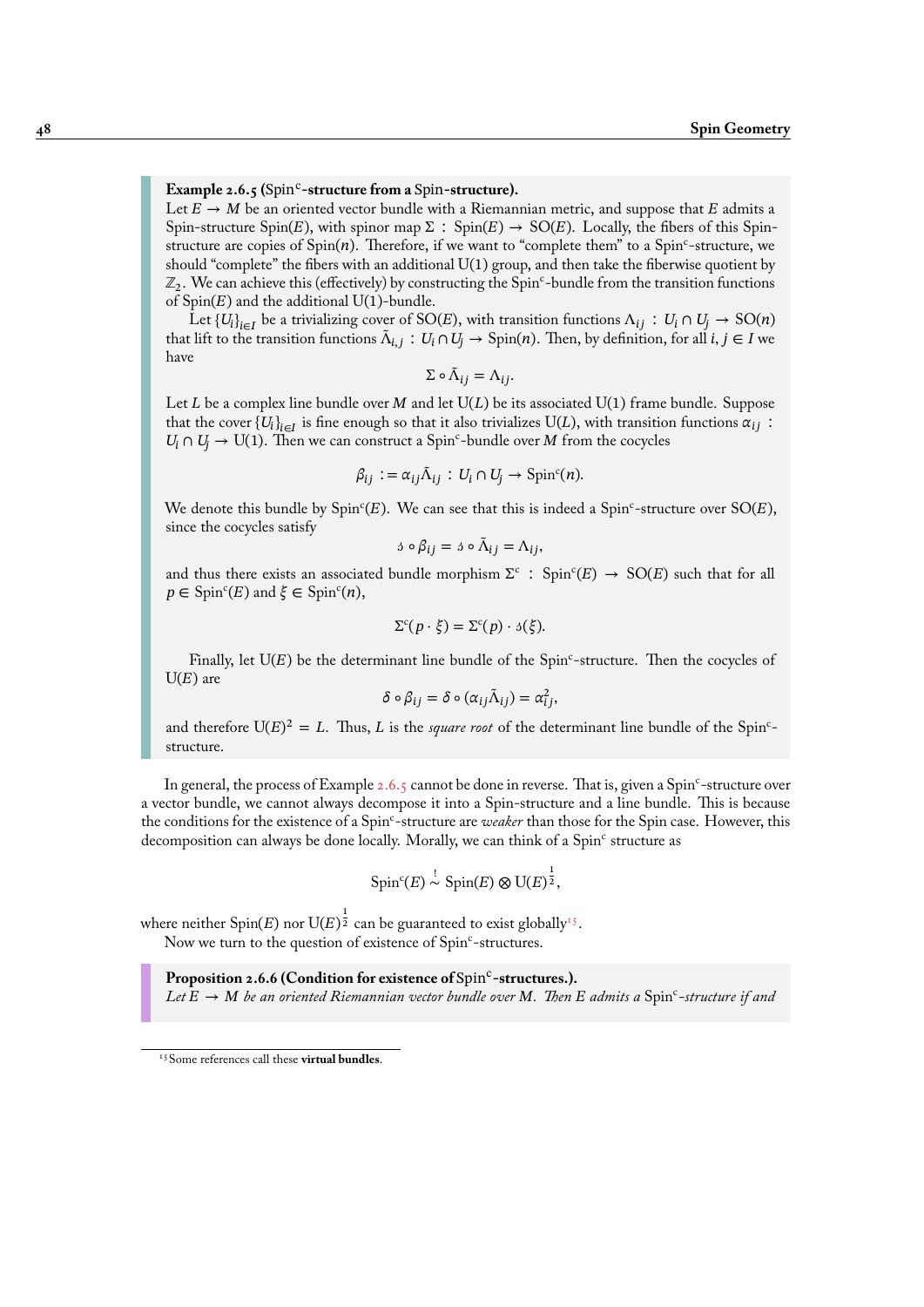only if there is a class  $w \in H^2(M,{\mathbb Z})$  such that

 $w_2(E) = w \mod 2.$ 

 $E$ very such integral lift  $w$  determines a  $\text{Spin}^c\text{-}structure$   $\text{Spin}^c(E)$  satisfying

 $c_1(L(E)) = w.$ 

A proof of this is outlined in [Scoo5, p. 423], and with more detail in [Kla13, Lemma 3.2.4].

#### **2.6.3 The complex spin connection and the coupled Dirac operator**

We want to repeat the same pr[ocess o](#page-96-2)f Section 2.5.1: given a metric con[nection](#page-95-1)  $\nabla$  on a vector bundle E with Spin<sup>c</sup>-structure Spin<sup>c</sup>(E), can we obtain a connection  $\tilde{\nabla}$  on the *complex* spinor bundle  $S(E, \rho)$  associated to some representation  $\rho$  :  $Cl_{\mathbb{C}}(n) \to End(S)$ ?

In the Spin case, we can do this easily because we have the bundle morphism  $\Sigma : Spin(E) \rightarrow SO(E)$ . Fiberwise, this morphism is the spinor map  $\beta$ : Spin(n)  $\rightarrow$  SO(n), whose differential induces a Lie algebra isomorphism  $\hat{\beta}$  between  $\hat{\beta}$   $\hat{\beta}$  and  $\hat{\beta}$   $\hat{\beta}$ (n). To obtain a connection on Spin(E), we pull back a connection on SO(E) with Σ, and then compose it with  $\hat{\mathbf{s}}^{-1}$  so that it is a  $\hat{\mathbf{s}}$ pin(n)-valued form.

In the complex case, the spinor map  $\beta$ :  $Spin<sup>c</sup>(n) \rightarrow SO(n)$  is not a finite cover, so its differential  $\hat{s}^c$ is not an isomorphism between  $\sin^n(n)$  and  $\sin(n)$ . In fact, the entirety of  $\mathfrak{u}(1)$  is contained in is kernel! If we pull back a connection on  $\mathrm{SO}(E)$  with  $\Sigma^\mathrm{c}$ , we will be missing the  $\mathfrak{u}(1)$  part that is needed to define a connection on  $Spin<sup>c</sup>(E)$ .

How do we get the  $\mathfrak{u}(1)$  part? We have a hint: the map  $(\beta, \delta)$ : Spin<sup>c</sup> $(n) \to SO(n) \times U(1)$  *is* a double cover, and it induces an isomorphism  $\tilde{s}: \hat{\mathfrak{spin}}^c(n) \to \hat{\mathfrak{so}}(n) \times \mathfrak{u}(1)$ . Therefore, if we can find a SO(n)  $\times$  U(1)-bundle P and a bundle morphism  $S: Spin<sup>c</sup>(E) \rightarrow P$  which is fiberwise the map (3,  $\delta$ ), we can pull back a connection on P, compose it with  $\tilde{\$}^{-1},$  and obtain a connection on Spin°(E). Of course, P cannot be just any  $SO(n) \times U(1)$ -bundle. Its  $SO(n)$  component has to be  $SO(E)$ , and since the morphism  $S$  : Spin<sup>c</sup>(E) → P is (3, δ) fiberwise, then the U(1) component has to be the determinant bundle U(E). Therefore, we are looking for the fiber product<sup>16</sup>

$$
P = SO(E) \times_M U(E).
$$

We have a connection  $\omega$  on SO(E), but in o[rde](#page-54-0)r to get a connection on the fiber product, we need an additional connection  $iA$  on  $U(E)$ . Since we don't have any *a priori* connection, we will have to introduce it by hand as an independent object.

With both  $\omega$  and iA, we can define a connection  $\omega_P$  on the fiber product  $P = SO(E) \times_M U(E)$  by pulling them back with the projections  $pr_{SO} : SO(E) \times_M U(E) \to SO(E)$  and  $pr_U : SO(E) \times_M U(E) \to U(E)$ :

$$
\omega_P := \mathrm{pr}_{\mathrm{SO}}^* \omega + \mathrm{pr}_{\mathrm{U}}^*(iA).
$$

<sup>16</sup>The fiber product between two fiber bundles  $F\stackrel{\pi}{\to}M$  and  $F'\stackrel{\pi'}{\to}M$  is defined as the fibers above the diagonal  $\Delta_M\subseteq M\times M$ in the bundle  $\vec{F} \times F' \to M \times M$ . Specifically:

$$
F\times_M F':=(\pi\times\pi')^{-1}(\Delta_M),
$$

<span id="page-54-0"></span>with projection  $\pi : F \times_M F' \to M$  given by the composition of  $\pi \times \pi'$  with a projection from the diagonal  $\Delta_M$  onto  $M$ . The fiber product is precisely the pullback bundle of  $F'$  by  $\pi$  (or vice versa):

$$
F \times_M F' := \pi^* F' = \{(f, f') \in F \times F' : \pi(f) = \pi'(f')\}.
$$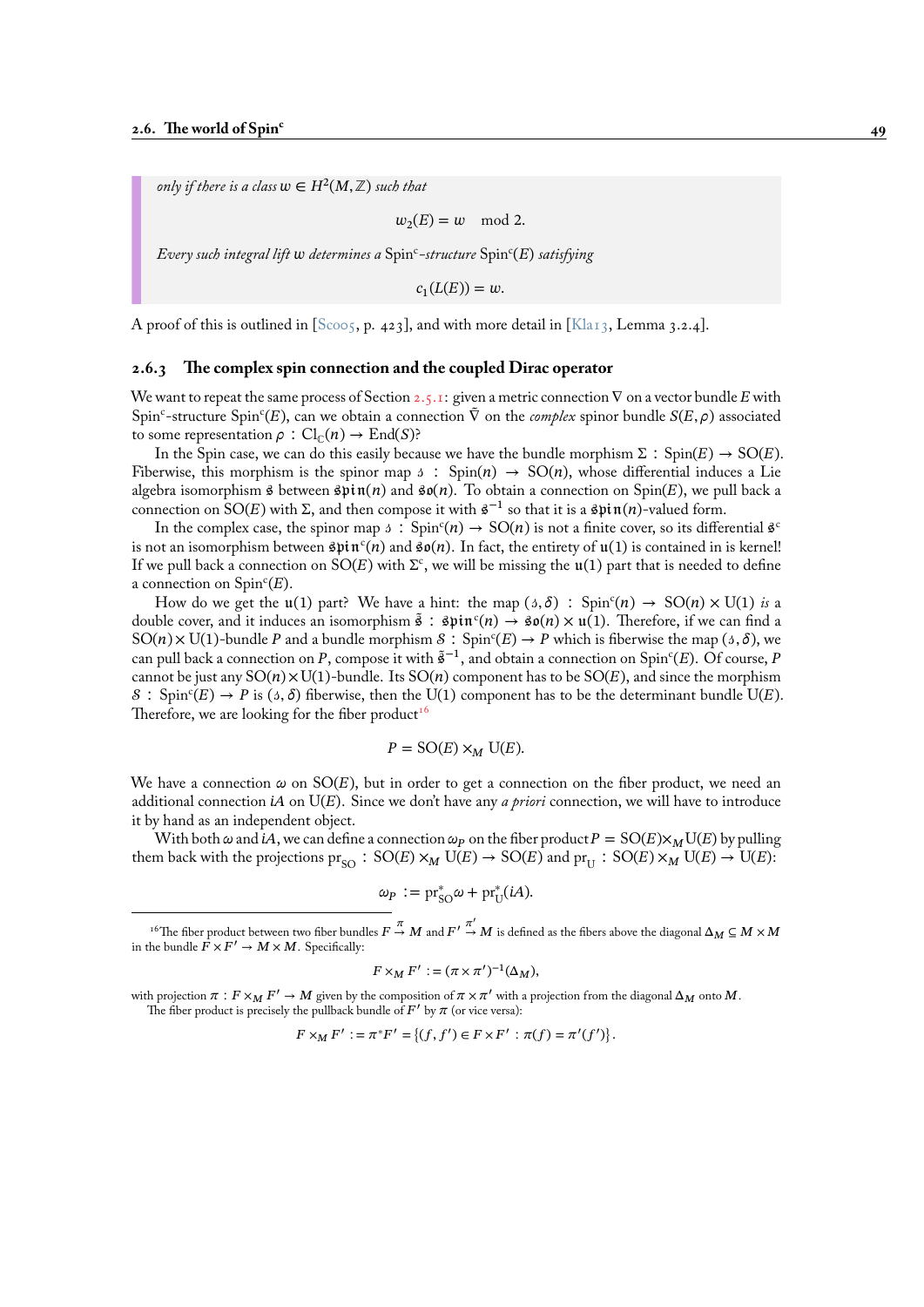Then, we pull  $\omega_P$  back with the morphism  $S$  ∶ Spin<sup>c</sup>(E)  $\to$  P and compose it with  $\tilde{s}^{-1}$  ∶ \$0(n)  $\times$  u(1)  $\to$  $\sin^c(n)$  to obtain a connection  $\tilde{\omega}_A$  on  $\text{Spin}^c(E)$ . Explicitly,

$$
\tilde{\omega}_A := \tilde{\mathfrak{s}}^{-1} \circ \mathcal{S}^* \omega_P.
$$

Note that we've made explicit the dependence on the U(1)-connection.



Figure 2.1: The Spinc connection

With  $\tilde{\omega}_A$ , we can define a connection  $\tilde{V}_A$ , called the **complex** or **coupled spin connection**<sup>17</sup> on the spinor bundles  $S(E, \rho)$  associated to a representation  $\rho$  of Cl<sub>C</sub>(n). How does it act on spinor fields?

Let  $\Psi : M \to S(E, \rho)$  be a spinor field,  $e = (e_1, ..., e_n) : U \to SO(E)$  a local orthonormal frame, and s : U → U(E) a section. The map (e, s) : U → SO(E)  $\times_M$  U(E) given by

$$
x \mapsto (e(x), s(x))
$$

is clearly a section of  ${\rm SO}(E) \times_M {\rm U}(E)$ , so we can find a section  $\tilde e : U \to {\rm Spin}^c(E)$  such that

$$
\mathcal{S} \circ \tilde{e} = (e, s).
$$

Since  $\delta$  is a double cover, there are two such options.

In the local gauge defined by  $\tilde{e}$ , the spinor field  $\Psi$  becomes

$$
\Psi(x) = [\tilde{e}(x), \psi(x)],
$$

with  $\psi : U \to S$ . Following the same procedure as in the end of Section 2.5.1, we can show that action of the coupled spin connection is

$$
\nabla_A \Psi = [\tilde{e}, d\psi + (\frac{1}{2}iA + \frac{1}{4}\sum_{i,j}\omega_{j,i}\varepsilon_i\varepsilon_j) \cdot \psi],
$$
\n(2.3)

where  $\omega_{j,i}$  are the matrix entries of the local gauge potential  $e^*\omega$ ,  $\varepsilon_1, ..., \varepsilon_n$  is the standard orthonormal frame of ℝ<sup>n</sup>, and the dot (⋅) is Clifford multiplication. The factor of  $\frac{1}{2}$  comes from the isomorphism  $\tilde{\mathfrak{s}}$  :  $\text{spin}^c(n) \rightarrow \text{SO}(n) \times \mathfrak{u}(1)$ .

With the coupled spin connection, we can define the coupled Dirac operator, in the same was as in Definition 2.5.1. We consider an orientable, Riemannian manifold M that admits a Spin<sup>c</sup> structure (that

<sup>&</sup>lt;sup>17</sup>In physics references, this is called the (minimally coupled) covariant derivative.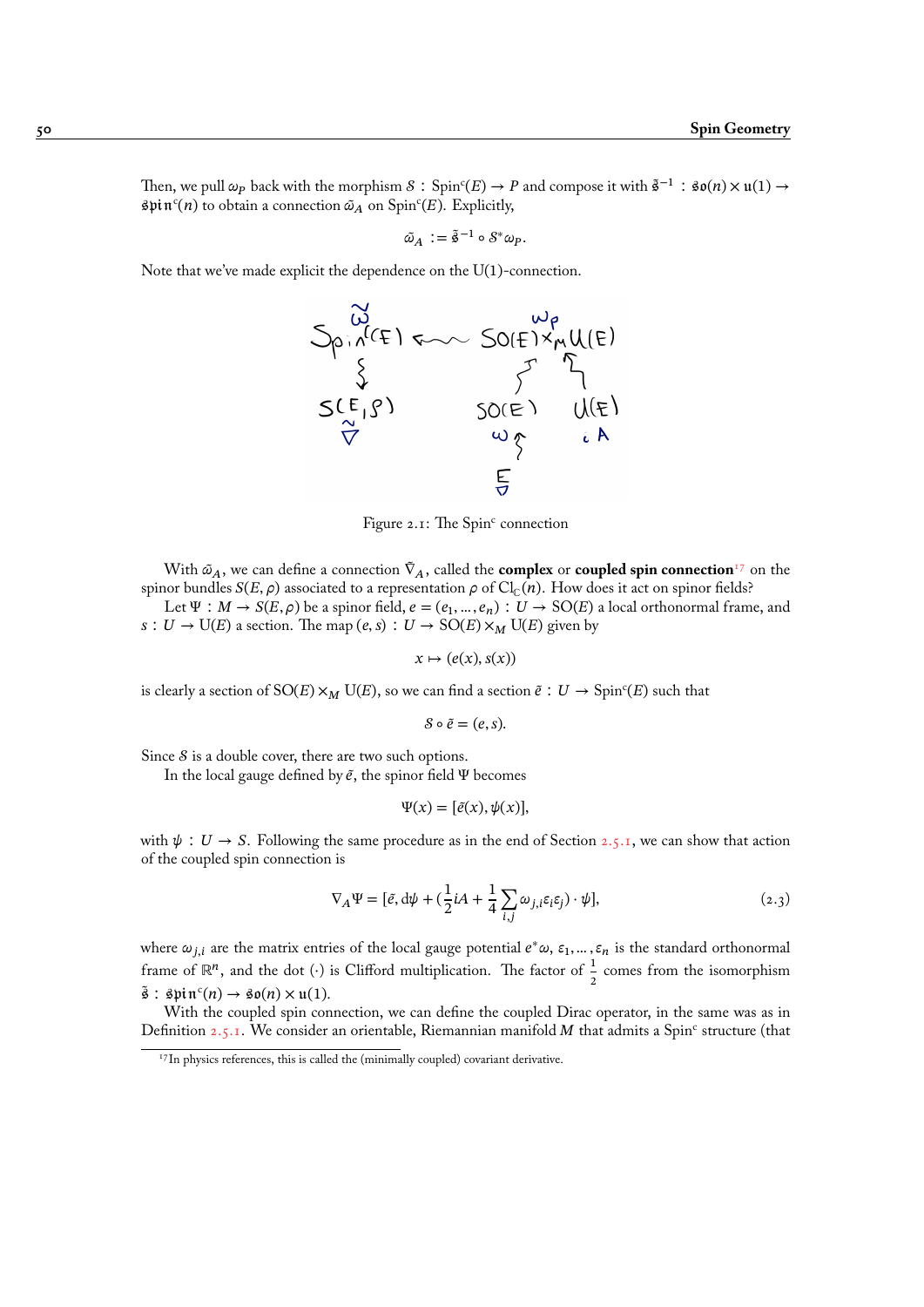is, on its tangent bundle) Spin<sup>c</sup>(M). If  $\rho : Cl_{\mathbb{C}}(n) \to End(S)$  is a representation, then we have the spinor bundle  $S(M, \rho)$ .

Let  $\nabla$  be the Levi-Civita connection, and *iA* a connection on the determinant bundle U(*M*). These induce the coupled spin connection  $\tilde{\nabla}_A$  acting on spinor fields  $\Psi \in \Gamma(S(M, \rho)).$ 

#### **Definition 2.6.7 (Coupled Dirac operator).**

Let  $e = (e_1, ..., e_n)$  be a local orthonormal frame of  $TM$  defined in some open set  $U \subset M$ . The  $\bf{coupled}$ **Dirac operator**  $\mathcal{J}_A$  :  $\Gamma(S(M,\rho)) \to \Gamma(S(M,\rho))$  is defined as

$$
\partial_A \Psi = \sum_{i,j} g_{i,j} e_i \cdot \nabla_{A} e_j \Psi,
$$

*where*  $g_{i,j}$  are the metric coefficients. Here we interpret  $e_i$  as a section of  $Cl_c(M)$  via the natural embedding  $TM \hookrightarrow Cl_{\mathbb{C}}(M)$ , so that the dot is Clifford multiplication.

In the same way as in Section 2.5.2, we can show that this definition is independent of the choice of frame of  $TM$ .

Let's review some properties of the Dirac operator.

**Proposition 2.6.8 (Dirac [opera](#page-50-0)tor is elliptic).** *The Dirac operator is an* elliptic *partial differential operator of order* 1*.*

*Proof.* — From its local expression, it is clear that  $\mathcal{J}_A$  is a partial differential operator of degree 1. To find its symbol, we fix an orthonormal frame  $\{e_i\}$  and a function  $f \in C^{\infty}(M)$ , and compute:

$$
[\mathcal{J}_A, f](\Psi) = \mathcal{J}_A(f\Psi) - f\mathcal{J}_A\Psi = [s, \sum_i \mathrm{d}f(e_i)e_i \cdot \psi].
$$

Note that  $\sum_i df(e_i)e_i$  is precisely the dual vector of df under the isomorphism  $T^*M \cong TM$  induced by the metric. Using the rule "replace  $df$  with an arbitrary form  $\xi$ ", we find that

$$
\sigma(\partial_A)(\xi)(\Psi) = \xi^{\sharp} \cdot \Psi,
$$

where  $(\cdot)^\sharp$ :  $T^*M \to TM$  is the isomorphism induced by the metric, and the dot represents Clifford multiplication.

Furthermore, since Clifford multiplication by a non-zero vector is an automorphism, we conclude that  $\partial_A$  is *elliptic*. Note that this also applies to  $\partial_A$  restricted to the space of positive or negative spinors.  $\Box$ 

#### **Proposition 2.6.9 (Dirac operator is formally self-adjoint).**

*Let be a compact, oriented, Riemannian manifold that admits a* Spin<sup>c</sup> *-structure. Let be a* U(1) *connection on the determinant bundle. Then there is an induced Hermitian metric on the spinor bundle* ()*, and under it the Dirac operator is formally self-adjoint:*

$$
\int_M \langle \mathcal{J}_A \psi, \varphi \rangle \,\text{vol} = \int_M \langle \psi, \mathcal{J}_A \varphi \rangle \,\text{vol},
$$

*for all spinor fields*  $\psi, \varphi \in \Gamma(S(M))$ *.*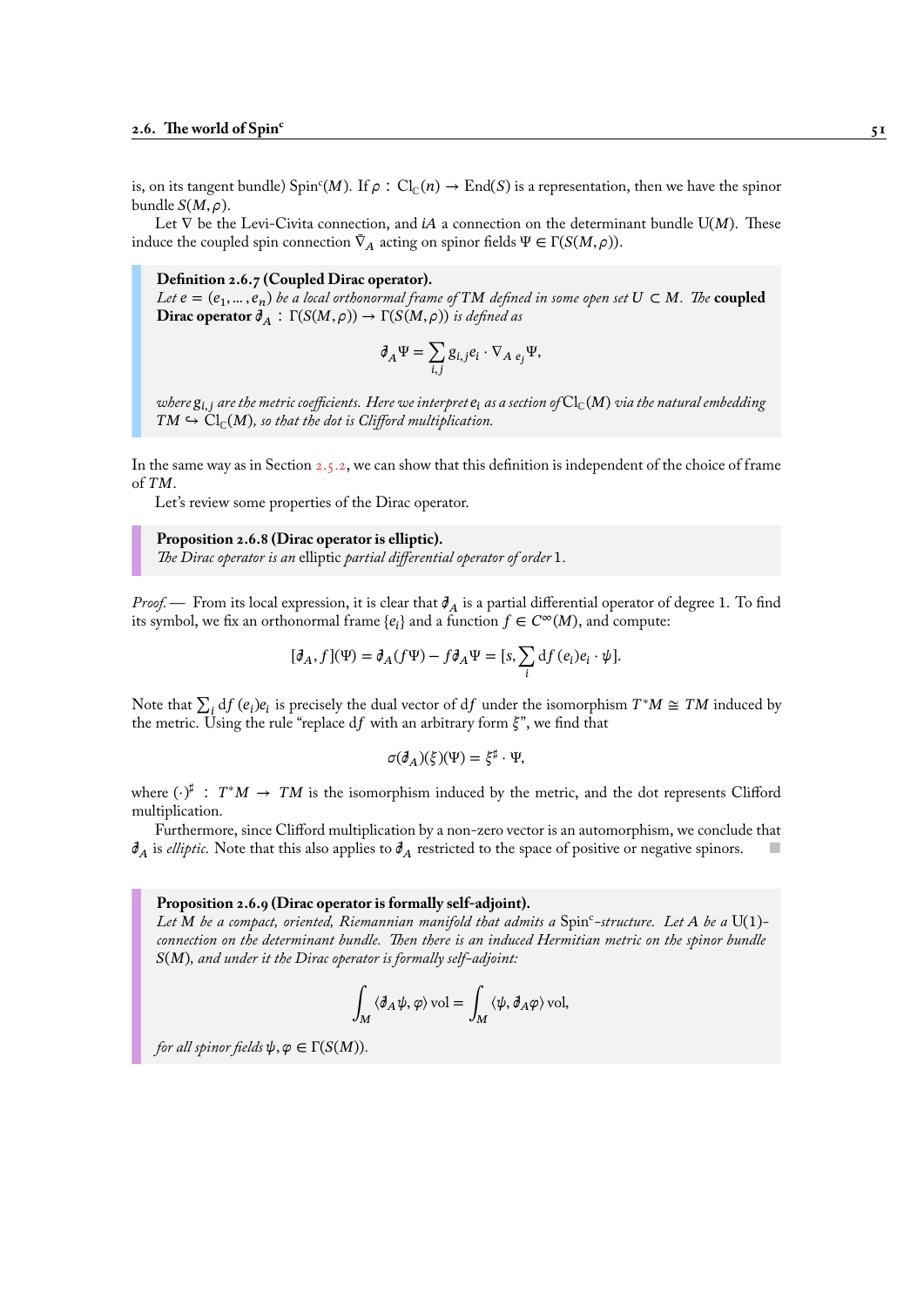*Proof.* — We work locally around a point  $x \in M$ . We can choose a *moving* orthonormal frame  $\{e_i\}$  such that  $\nabla_{e_i} e_i = 0$ . Then

$$
\langle \mathcal{J}_A \psi, \varphi \rangle = \sum_i \langle e_i \cdot \nabla_{A, e_i} \psi, \varphi \rangle
$$
  
=  $-\sum_i \langle \nabla_{A, e_i} \psi, e_i \cdot \varphi \rangle$   
=  $-\sum_i \langle \nabla_{A, e_i} \psi, e_i \cdot \varphi \rangle$   
=  $-\sum_i (e_i \langle \psi, e_i \cdot \varphi \rangle - \langle \psi, \nabla_{A, e_i} (e_i \cdot \varphi) \rangle)$   
=  $-\sum_i (e_i \langle \psi, e_i \cdot \varphi \rangle - \langle \psi, e_i \cdot \nabla_{A, e_i} \varphi \rangle)$   
=  $-\sum_i e_i \langle \psi, e_i \cdot \varphi \rangle + \langle \psi, \mathcal{J}_A \varphi \rangle.$ 

Here we used the fact that  $\nabla_A$  is a unitary connection, and that it satisfies a Leibniz rule  $\nabla_A(X \cdot \psi) =$  $\nabla(X) \cdot \psi + X \cdot \nabla_A \psi$ . This tells us that

$$
\left\langle \mathcal{J}_{A}\psi,\varphi\right\rangle -\left\langle \psi,\mathcal{J}_{A}\varphi\right\rangle =-\sum_{i}e_{i}\left\langle \psi,e_{i}\cdot\varphi\right\rangle .
$$

If we define a one-form  $\beta$  by as  $\beta(e_i) = \langle \psi, e_i \cdot \varphi \rangle$ , we have that the right-hand side is precisely d\* $\beta$ , and so integrating over  $M$ , we obtain the result.

The Dirac operator is related to the Bochner Laplacian of the spin connection via the *Weitzenböck formula*:

**Theorem 2.6.10 (Weitzenböck formula).** *The Dirac operator satisfies*

$$
\partial_A \partial_A \psi = \nabla_A^* \nabla_A \psi + \frac{s}{4} \psi - \sum_{i < j} i F_A(e_i, e_j)(e_i e_j \cdot \psi),
$$

*where is the scalar curvature of the metric.*

This result can be proved by choosing a local moving frame and expanding everything in its local form [see Moo96, p. 56].

# **2.7 Final ingredient: The squaring map**

[The fina](#page-95-2)l ingredient in our spin soup is a map that relates spinor fields with self-dual two forms on a manifold. This at once tells us that we have to work with four-dimensional manifolds. It also tells us that we need to be careful with the signature of the semi-Riemannian metric, since it will affect the Hodge star operator.

**Remark.** From now on, we will work exclusively with Riemannian metrics, and set  $n = 4$ .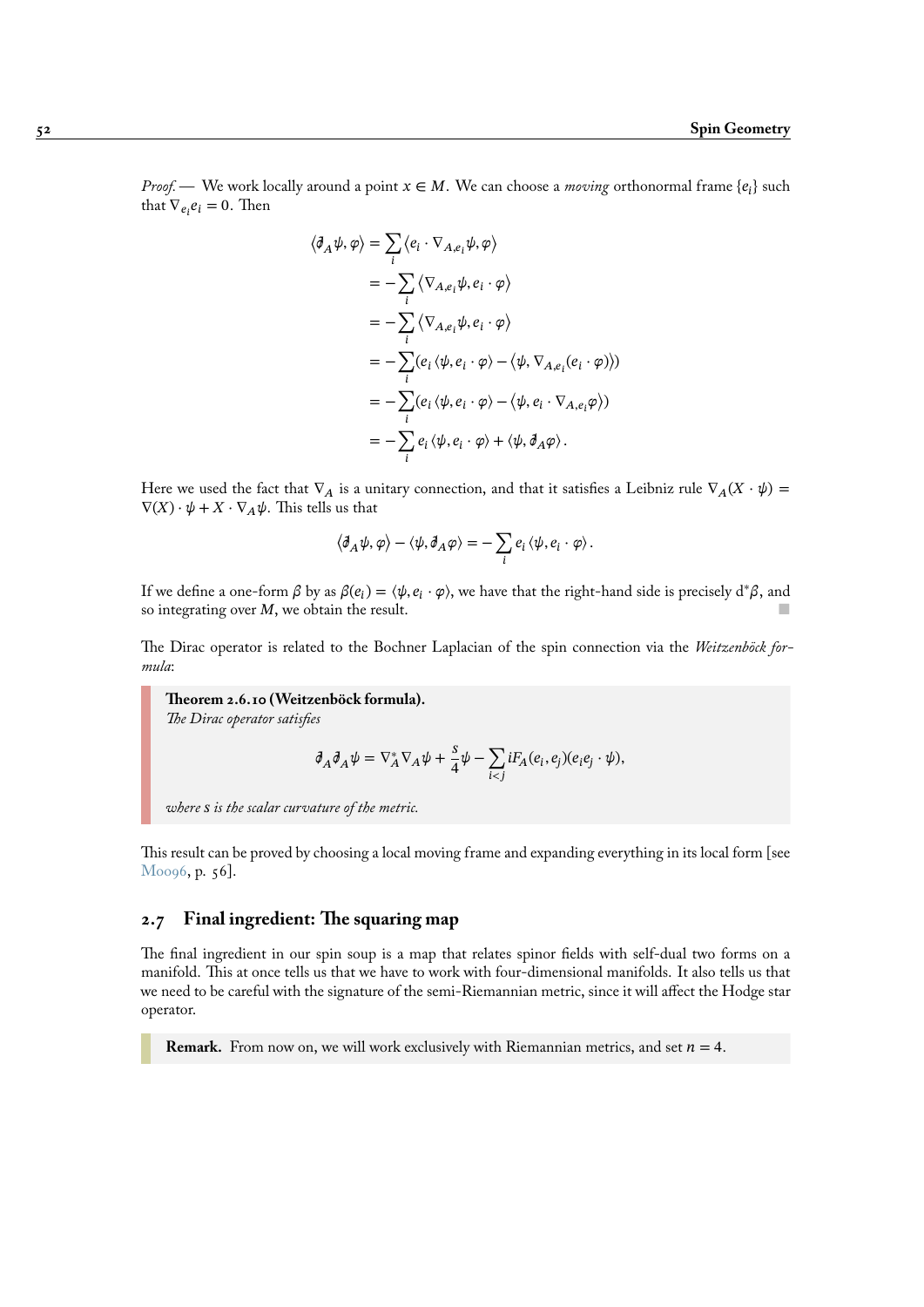# **2.7.1 The linear squaring map**

It is a good time to review and collect all the algebraic results that we have about Cl(4) and Spin(4). Recall that in **??** we showed that the Clifford algebra Cl(4) is precisely the set of  $2 \times 2$  matrices with entries in the quaternions ℍ. Explicitly, the embedding  $\mathbb{R}^4 \hookrightarrow \text{Cl}(4) = \mathbb{H}(2)$  is given by

$$
v \mapsto \begin{pmatrix} 0 & v_0 + v_1 \mathbf{i} + v_2 \mathbf{j} + v_3 \mathbf{k} \\ -v_0 + v_1 \mathbf{i} + v_2 \mathbf{j} + v_3 \mathbf{k} & 0 \end{pmatrix} = \begin{pmatrix} 0 & q(v) \\ -\overline{q(v)} & 0 \end{pmatrix},
$$

where  $q(v) = v_0 + v_1 \mathbf{i} + v_2 \mathbf{j} + v_3 \mathbf{k}$ .

Furthermore, in Example 2.3.7 we found that the only irreducible representation  $\rho : Cl(4) \to End(\mathbb{C}^4)$ is given by

$$
\begin{pmatrix} q_1 & q_2 \ q_3 & q_4 \end{pmatrix} \mapsto \begin{pmatrix} Q_1 & Q_2 \ Q_3 & Q_4 \end{pmatrix} \in \mathbb{C}(4),
$$

where if  $q_j = a_j + b_j$ i +  $c_j$ j +  $d_j$ k  $\in \mathbb{H}$ , then  $Q_j \in \mathbb{C}(2)$  is the image of  $q_j$  under the standard representation of  $\mathbb H$  in  $\mathbb C(2)$ :

$$
Q_j := \begin{pmatrix} a_j + ib_j & c_j + id_j \\ -c_j + id_j & a_j - ib_j \end{pmatrix}.
$$

In particular, the image of vectors  $v \in \mathbb{R}^4$  under  $\rho$  is

$$
\rho(v) = \begin{pmatrix} 0 & Q(v) \\ -Q(v)^* & 0 \end{pmatrix},
$$

where

$$
Q(v) = \begin{pmatrix} v_0 + iv_1 & v_2 + iv_3 \ -v_2 + iv_3 & v_0 - iv_1 \end{pmatrix}.
$$

Note that  $\rho(v)$  is anti-Hermitian for all  $v \in \mathbb{R}^4$ . Therefore, if  $v$  is a unit vector, since  $-vv=1$  in Cl(4), it follows that

$$
\rho(v)^{*}\rho(v) = -\rho(v)\rho(v) = \rho(-vv) = \rho(1) = I_4,
$$

and so  $\rho(v)$  is unitary<sup>18</sup>.

In particular, the spin representation  $\Delta = \rho|_{Spin(4)}$  : Spin(4)  $\rightarrow$  SU(4) is

$$
\begin{pmatrix} q_1 & 0 \\ 0 & q_2 \end{pmatrix} \mapsto \begin{pmatrix} Q_1 & 0 \\ 0 & Q_2 \end{pmatrix} \in \text{SU}(4),
$$

where  $q_1$  and  $q_2$  are unit quaternions, which implies that  $Q_1, Q_2 \in SU(2)$ . Clearly, the spin representation is reducible, with irreducible components  $\Delta_{\pm}$ : Spin(4)  $\rightarrow$  SU(2) being the composition of  $\Delta$  with the projection on the first and second components.

Let  $\varepsilon_0, ..., \varepsilon_3$  be the standard orthonormal basis of  $\mathbb{R}^4$ , and  $\varepsilon_0^*, ..., \varepsilon_3^*$  be its dual basis. The map  $\Omega^2(\mathbb{R}^4) \to$  $Cl_0(4)$  given by

$$
\varepsilon_i^* \wedge \varepsilon_j^* \mapsto \varepsilon_i \varepsilon_j
$$

is a well-defined linear map, so we can define a representation  $\mu$  :  $\Omega^2(\mathbb{R}^4)\to \mathrm{End}(\mathbb{C}^4)$  using the spin representation:

$$
\mu(\eta)(\psi) = \frac{1}{2} \sum_{i,j} \eta_{i,j} \mu(\varepsilon_i^* \wedge \varepsilon_j^*)(\psi) := \frac{1}{2} \sum_{i,j} \eta_{i,j} \Delta(\varepsilon_i \varepsilon_j) \psi.
$$

<sup>&</sup>lt;sup>18</sup>In fact, given a representation  $\rho$  : Cl<sub>C</sub>(n)  $\to$  End(S), there exists an inner product on S such that  $\rho(v)$  is unitary for all unit vectors  $v$  [see LM89, Theorem 5.17]. In the case of  $n = 4$  and the spin representation, this is the standard inner product.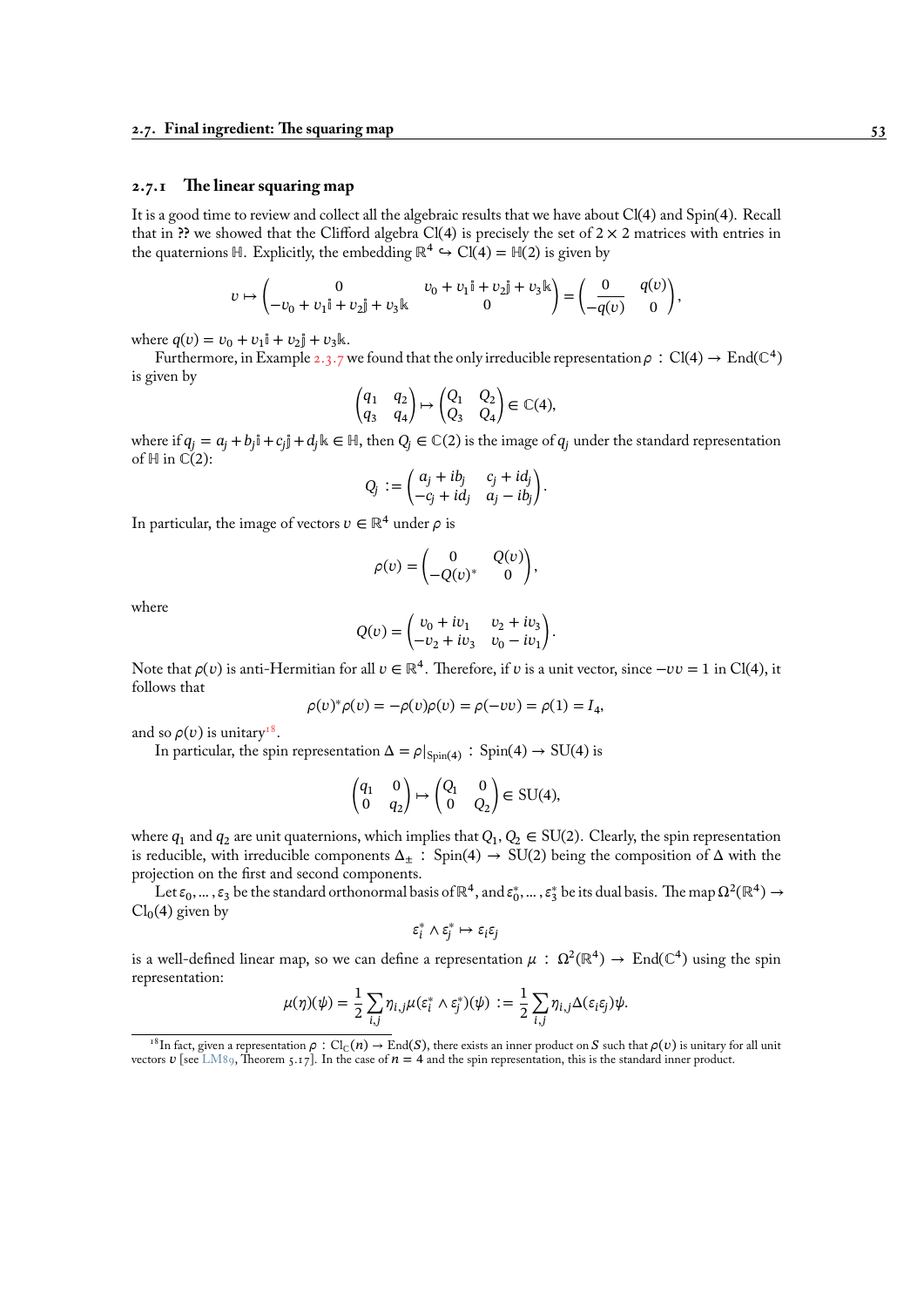Since  $\Delta$  is unitary, then  $\mu$  is anti-Hermitian:

$$
\langle \mu(\varepsilon_i^* \wedge \varepsilon_j^*)(\psi), \phi \rangle = \langle \Delta(\varepsilon_i \varepsilon_j)(\psi), \phi \rangle
$$
  
\n
$$
= \langle \psi, \Delta(\varepsilon_i \varepsilon_j)^{-1}(\phi) \rangle
$$
  
\n
$$
= \langle \psi, \Delta(\varepsilon_j \varepsilon_i)(\phi) \rangle
$$
  
\n
$$
= -\langle \psi, \Delta(\varepsilon_i \varepsilon_j)(\phi) \rangle
$$
  
\n
$$
= -\langle \psi, \mu(\varepsilon_i^* \wedge \varepsilon_j^*)(\phi) \rangle.
$$

Since  $\mu$  acts on even forms, then it preserves the splitting of the spinor space  $S = S^+ \oplus S^-$ . This can be seen directly by writing  $\mu(\eta)$  as a matrix:

$$
\mu(\eta) = \rho \begin{pmatrix} (\eta_{01} + \eta_{23})\mathbb{I} + (\eta_{02} + \eta_{31})\mathbb{I} + (\eta_{03} + \eta_{12})\mathbb{K} & 0 \\ 0 & (\eta_{23} - \eta_{01})\mathbb{I} + (\eta_{31} - \eta_{02})\mathbb{I} + (\eta_{12} - \eta_{03})\mathbb{K} \end{pmatrix}
$$
  
 := 
$$
\begin{pmatrix} \mu_+(\eta) & 0 \\ 0 & \mu_-(\eta) \end{pmatrix},
$$

Where

$$
\mu_{+}(\eta) = \begin{pmatrix} (\eta_{01} + \eta_{23})i & (\eta_{02} + \eta_{31}) + (\eta_{03} + \eta_{12})i \\ -(\eta_{02} + \eta_{31}) + (\eta_{03} + \eta_{12})i & -(\eta_{01} + \eta_{23})i \end{pmatrix};
$$
  
\n
$$
\mu_{-}(\eta) = \begin{pmatrix} (\eta_{23} - \eta_{01})i & (\eta_{31} - \eta_{02}) + (\eta_{12} - \eta_{03})i \\ -(\eta_{31} - \eta_{02}) + (\eta_{12} - \eta_{03})i & -(\eta_{23} - \eta_{01})i \end{pmatrix}.
$$

Note that the  $\mu_+(\eta)$  (resp.  $\mu_-(\eta)$ ) is determined only by the self-dual (resp. anti-self-dual) components of  $\eta$ . Therefore, if  $\eta$  is self-dual, we have that  $\eta_{01} = \eta_{23}$ ,  $\eta_{02} = \eta_{31}$  and  $\eta_{03} = \eta_{12}$ , so that

$$
\mu_+(\eta) = 2\begin{pmatrix} \eta_{01}i & \eta_{02} + \eta_{03}i \\ -\eta_{02} + \eta_{03}i & -\eta_{01}i \end{pmatrix}.
$$

Futhermore, if we let the coefficients of  $\eta$  to be complex (i.e. if we consider  $\Omega^2_+(\mathbb{R}^4,\mathbb{C})$ ), then  $\mu_+$  is an isomorphism onto the space  $\mathrm{End}_0(S^{\pm})$  of traceless endomorphisms<sup>19</sup>.

**Proposition 2.7.1 (Traceless endomorphisms are isomorphic to complex self-dual 2-forms).**

The morphism  $\mu_+$ :  $\Omega^2_+(\mathbb{R}^4, \mathbb{C}) \to \text{End}_0(S^+)$  is an isomorphis[m b](#page-59-0)etween the space of complex-valued *self-dual 2-forms and the traceless endomorphisms.*

<span id="page-59-1"></span>*Proof.* — We can find an explicit inverse. Let  $A \in End_0(S^+)$ . In its matrix form, we can write A as

$$
A = \begin{pmatrix} z_1 & z_2 \\ z_3 & -z_1 \end{pmatrix}.
$$

Comparing this expression with the matrix form of  $\omega(\eta)$  for a self-dual, complex-valued  $\eta \in \Omega^2_+(\mathbb{R}^4,\mathbb{C})$ , we have that  $\mu_+(\eta) = A$  if and only if

$$
\eta_{01}=-\frac{i}{2}z_1
$$

<span id="page-59-0"></span><sup>&</sup>lt;sup>19</sup>Similarly, μ is an isomorphism between the space of *anti*-self-dual 2-forms and traceless endomorphisms, but we won't use it.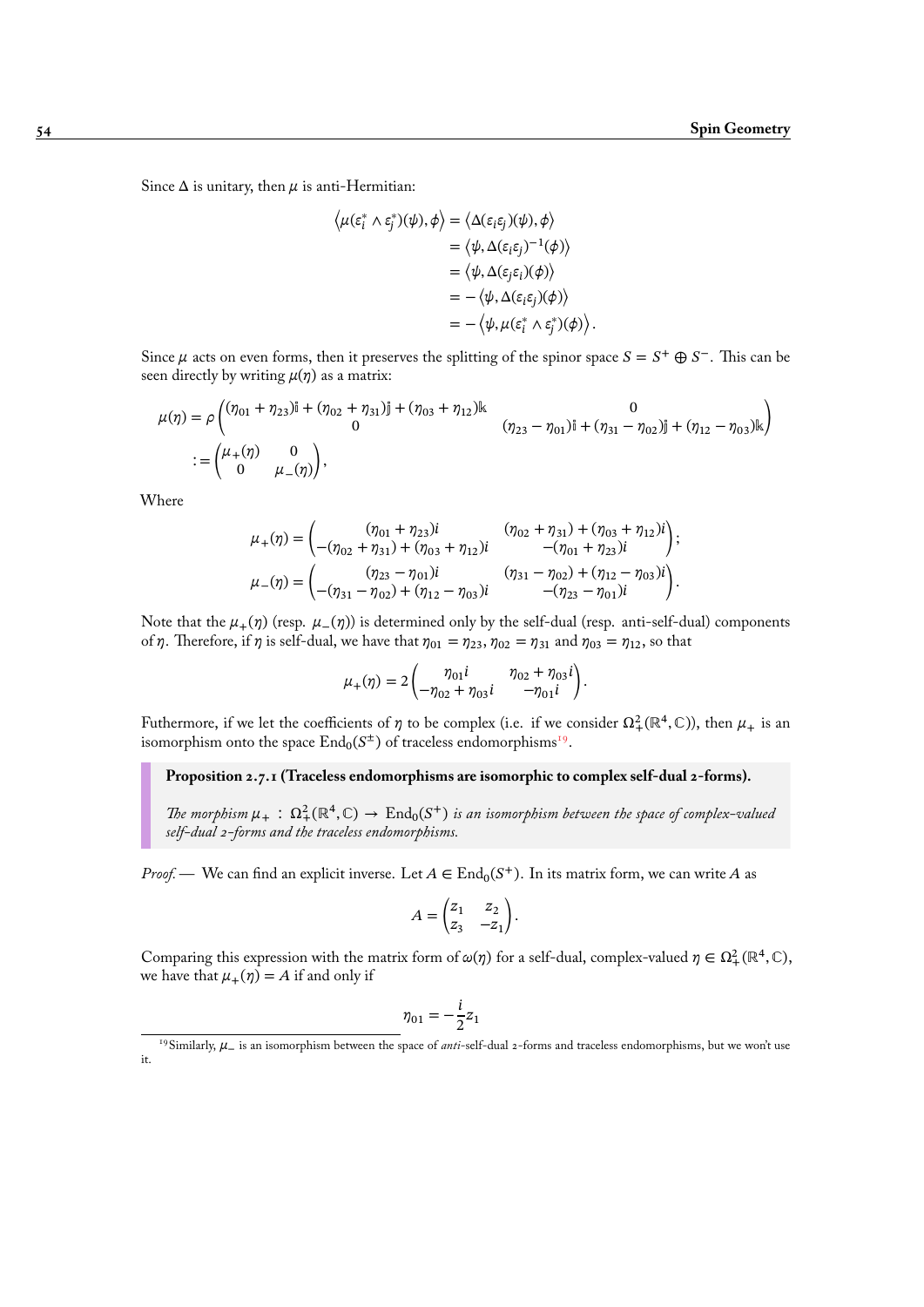$$
\eta_{02} = -\frac{1}{4}(z_2 - z_3)
$$

$$
\eta_{03} = -\frac{i}{4}(z_2 + z_3).
$$

It is straightforward to check that the map

$$
\mu_+^{-1}(A) = \frac{i}{2} z_1 (\varepsilon_0^* \wedge \varepsilon_1^* + \varepsilon_2^* \wedge \varepsilon_3^*) - \frac{1}{4} (z_2 - z_3)(\varepsilon_0^* \wedge \varepsilon_2^* + \varepsilon_3^* \wedge \varepsilon_1^*) - \frac{i}{4} (z_2 + z_3)(\varepsilon_0^* \wedge \varepsilon_3^* + \varepsilon_1^* \wedge \varepsilon_2^*)
$$

is indeed the inverse of  $\mu_+$ .

Now we are ready to construct the squaring map. Let  $\psi \in S^+$  be a spinor. We can construct an endomorphism  $\psi \otimes \psi^* \in \text{End}(S^+)$ , and make it traceless:

$$
(\psi \otimes \psi^*)_0 := \psi \otimes \psi^* - \frac{1}{2} \operatorname{Tr}(\psi \otimes \psi^*)I.
$$

In matrix form, if  $\psi = (\psi_1 \psi_2)^T$ , then  $\psi^* = (\psi_1 \psi_2)$  and

$$
(\psi \otimes \psi^*)_0 = \begin{pmatrix} \frac{1}{2}(|\psi_1|^2 - |\psi_2|^2) & \psi_1 \overline{\psi}_2 \\ \overline{\psi}_1 \psi_2 & \frac{1}{2}(|\psi_2|^2 - |\psi_1|^2) \end{pmatrix}.
$$

**Definition 2.7.2 ((Linear) Squaring map).** We define the squaring map  $\sigma^+$ :  $S^+ \to \Omega^2_+(\mathbb{R}^4, \mathbb{C})$  as

$$
\sigma^+(\psi) := \mu_+^{-1}((\psi \otimes \psi^*)_0)
$$

for all  $\psi \in S^+ \cong \mathbb{C}^2$ . We can write  $\sigma^+$  explicitly using Proposition 2.7.1:

$$
\sigma^+(\psi) = -\frac{i}{4} \big( (\vert \psi_1 \vert^2 - \vert \psi_2 \vert^2) (\varepsilon_0^* \wedge \varepsilon_1^* + \varepsilon_2^* \wedge \varepsilon_3^*)
$$

$$
- 2\Im(\psi_1 \overline{\psi}_2) (\varepsilon_0^* \wedge \varepsilon_2^* + \varepsilon_3^* \wedge \varepsilon_1^*)
$$

$$
+ 2\Re(\psi_1 \overline{\psi}_2) (\varepsilon_0^* \wedge \varepsilon_3^* + \varepsilon_1^* \wedge \varepsilon_2^*) \big).
$$

We can rewrite this more compactly (and also in a basis-independent way). Writing  $\varepsilon_i \varepsilon_j \cdot \psi := \Delta_+(\varepsilon_i \varepsilon_j)(\psi)$ , we have

$$
\langle \psi, \varepsilon_0 \varepsilon_1 \cdot \psi \rangle = \langle \psi, \varepsilon_2 \varepsilon_3 \cdot \psi \rangle = \left( \overline{\psi}_1 - \overline{\psi}_2 \right) \begin{pmatrix} i & 0 \\ 0 & -i \end{pmatrix} \begin{pmatrix} \psi_1 \\ \psi_2 \end{pmatrix} = i(|\psi_1|^2 - |\psi_2|^2)
$$
  

$$
\langle \psi, \varepsilon_0 \varepsilon_2 \cdot \psi \rangle = \langle \psi, \varepsilon_3 \varepsilon_1 \cdot \psi \rangle = \left( \overline{\psi}_1 - \overline{\psi}_2 \right) \begin{pmatrix} 0 & 1 \\ -1 & 0 \end{pmatrix} \begin{pmatrix} \psi_1 \\ \psi_2 \end{pmatrix} = -2i \Im(\psi_1 \overline{\psi}_2)
$$
  

$$
\langle \psi, \varepsilon_0 \varepsilon_3 \cdot \psi \rangle = \langle \psi, \varepsilon_1 \varepsilon_2 \cdot \psi \rangle = \left( \overline{\psi}_1 - \overline{\psi}_2 \right) \begin{pmatrix} 0 & i \\ i & 0 \end{pmatrix} \begin{pmatrix} \psi_1 \\ \psi_2 \end{pmatrix} = 2i \Re(\psi_1 \overline{\psi}_2).
$$

Therefore, we can write

$$
\sigma^+(\psi) = -\frac{1}{4}\sum_{i
$$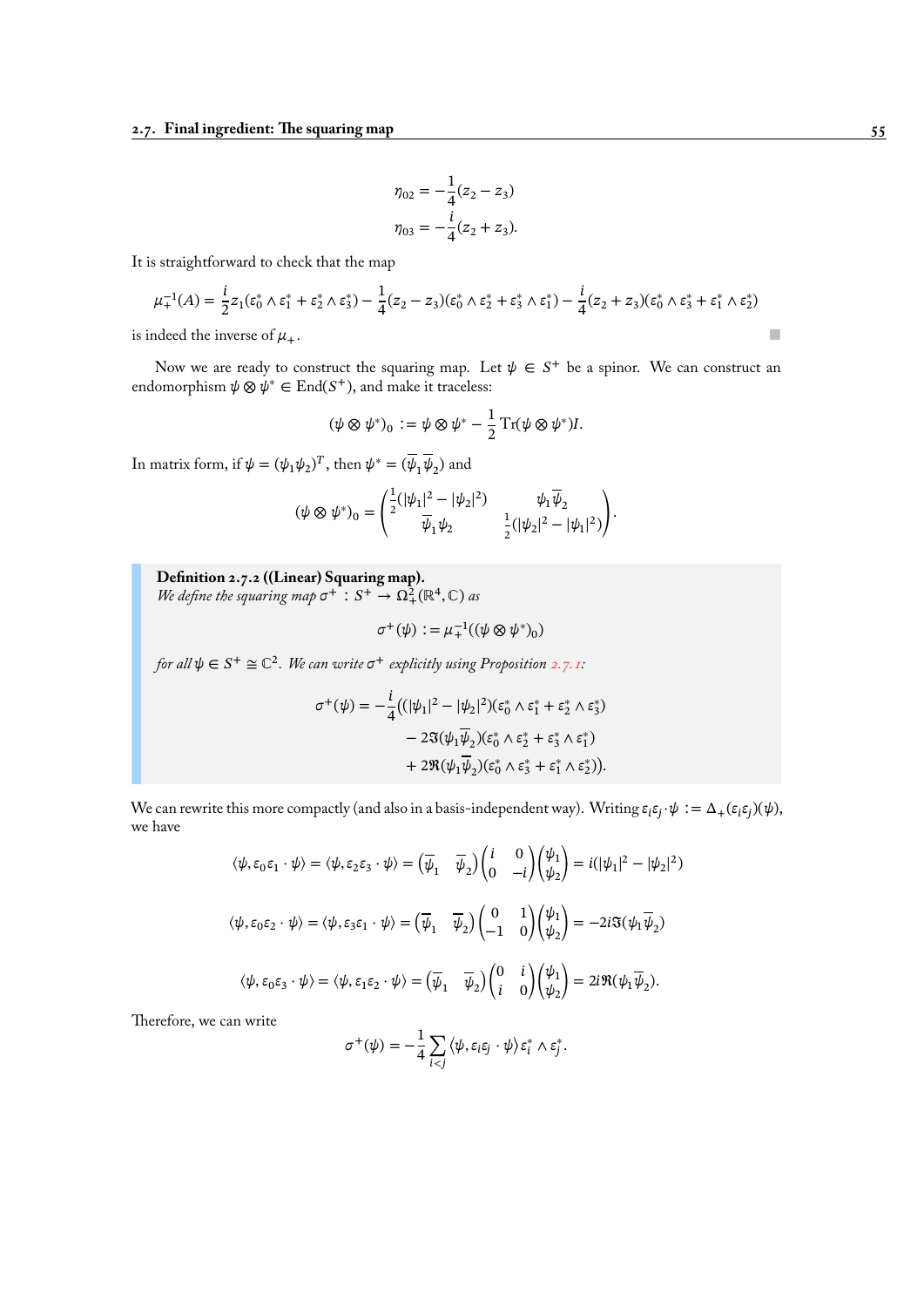# <span id="page-61-0"></span>**2.7.2 The global squaring map**

Let M be a Riemannian 4-manifold which admits a Spin or Spin<sup>c</sup> structure. The spin representation  $\Delta$ splits, so the spinor bundle  $S(M) = S(M, \Delta)$  splits into the sum of the **positive** (or **right-handed**) spinors  $S^+(M)$  and the **negative** (or **left-handed**) spinors  $S^-(M)$ :

$$
S(M) = S^+(M) \oplus S^-(M).
$$

Analogously with the linear case, the bundles  $S(M)$ ,  $S^+(M)$  and  $S^-(M)$  have Hermitian metrics such that Clifford multiplication by an unit-length vector field is unitary.

Finally, we promote  $\sigma^+$  to a definition on the positive spinor bundle.

# **Definition 2.7.3 (Squaring map).**

Let M be an orientable Riemannian 4-manifold that admits a Spin or Spin<sup>c</sup> structure. Let  $S(M)$  =  $S^+(M) ⊕ S^-(M)$  *be the spinor bundles associated to the (complex) spin representation* Δ. We define the  $\mathbf{squaring}$  or  $\mathbf{quadratic map } \sigma^+ : \Gamma(S^+(M)) \to \Omega^2_+(M, \mathbb{C})$  *locally, in terms of an orthonormal frame*  $e_1, \ldots, e_n$  as

$$
\sigma^+(\psi) := -\frac{1}{4}\sum_{i < j} \langle \psi, e_i e_j \cdot \psi \rangle e_i^* \wedge e_j^*.
$$

Note that  $\sigma^+(\psi)$  is a purely imaginary self-dual 2-form.

It is a straightforward exercise to show that  $\sigma^+$  is well-defined.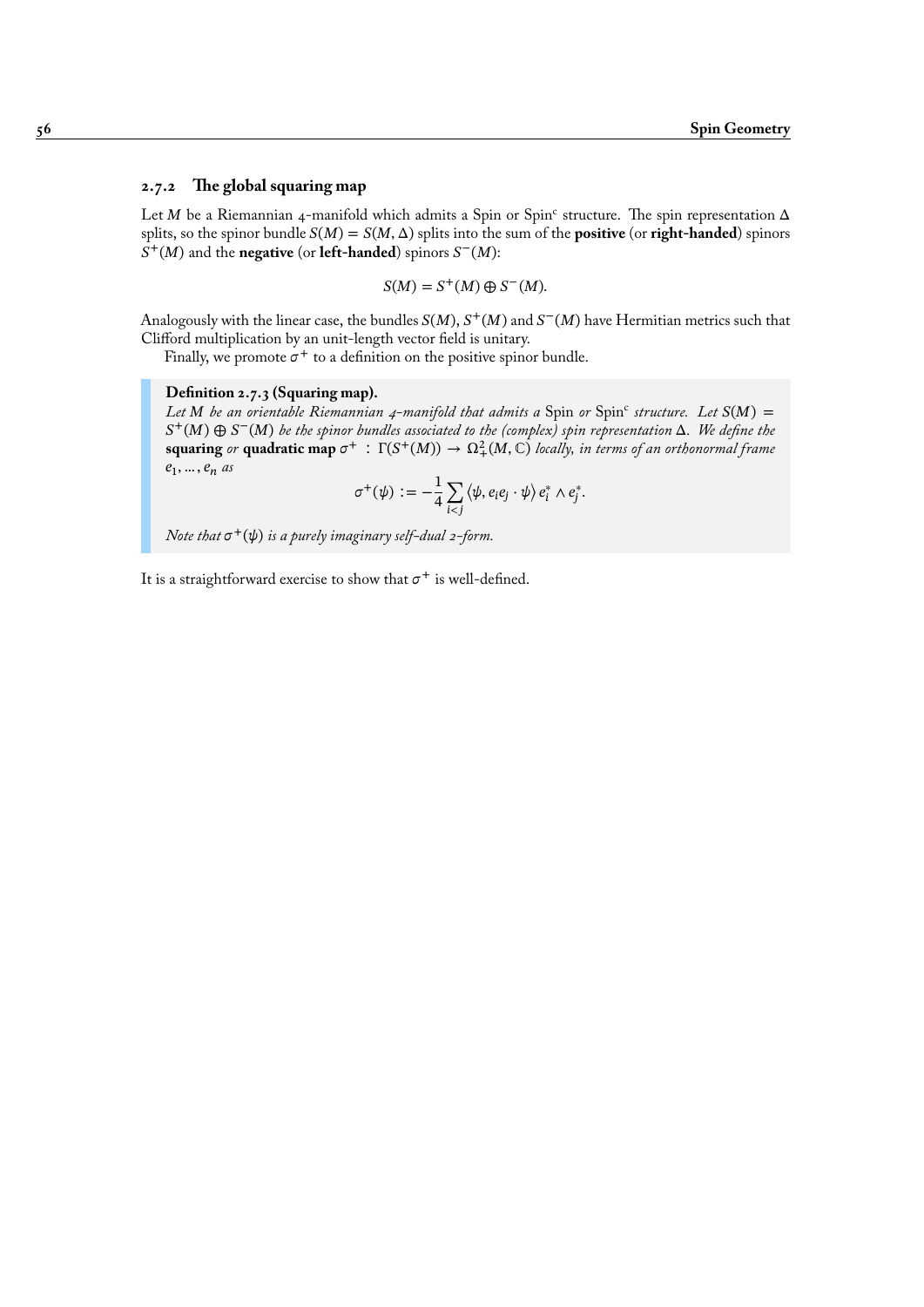# CHAPTER

# **The Seiberg-Witten Equations and Moduli Space**

W E ARE finally ready to define the Seiberg-Witten equations and their moduli space. Let M be an oriented Riemannian 4-manifold which admits a Spin<sup>c</sup>-structure. The **Seiberg-Witten equations** are the equations on positive spinor fields  $\psi \in \Gamma(S^+(M))$  and U(1) connections *iA*, given by

$$
\partial_A \psi = 0 \tag{3.1a}
$$

<span id="page-62-0"></span>
$$
F_A^+ = \sigma^+(\psi), \tag{3.1b}
$$

where  $F_A^+$  is the self-dual part of the curvature of A, and  $\sigma^+$  is the squaring map of Section 2.7.2. We call a solution of Equation (3.1) a **Seiberg-Witten monopole**, or just a monopole.

We will see that these equations are equivariant under the natural action of a specific group  $\mathcal G$  on the space of spinors and connections on  $U(M)$ . Therefore, the solutions  $(\psi, A)$  of the Seiberg-Witten equations will be invariant under the action of the gauge group, and thus, we can conside[r the](#page-61-0) **Seiberg-Witten moduli space**

$$
\mathcal{M} = \{ (\psi, A) \in \Gamma(S^+(M)) \times \text{Conn}(\text{U}(M)) \mid \text{Equations } 3.1 \text{ hold } \Big\} / g,
$$

where Conn( $U(M)$ ) denotes the space of U(1)-connections on U(M). The moduli space M depends both on the Riemannian metric on  $M$  and the Spin<sup>c</sup>-structure on it.

Inmost cases, it turns out that M is a surprisingly *good* object: it i[s a c](#page-62-0)ompact, orientable smooth manifold of finite dimension. Briefly speaking, this regularity comes from two ideas. The first one is that the coupled Dirac operator is *elliptic*, and therefore its kernel is reasonably well-behaved. The second one is that the symmetry group  $G$  is "large" enough to cut down the dimension of the moduli space, while also having a good enough topology so that the quotient is a manifold too.

We will then define the **Seiberg-Witten invariant** of the Spin<sup>c</sup>-structure as the integral of a specific form over  $M$ . Indeed, this will be an invariant, independent of the Riemannian metric. Furthermore, in most cases,  $M$  will be zero-dimensional, so the invariant will reduce to counting the points of  $M$  with signs depending on the orientation.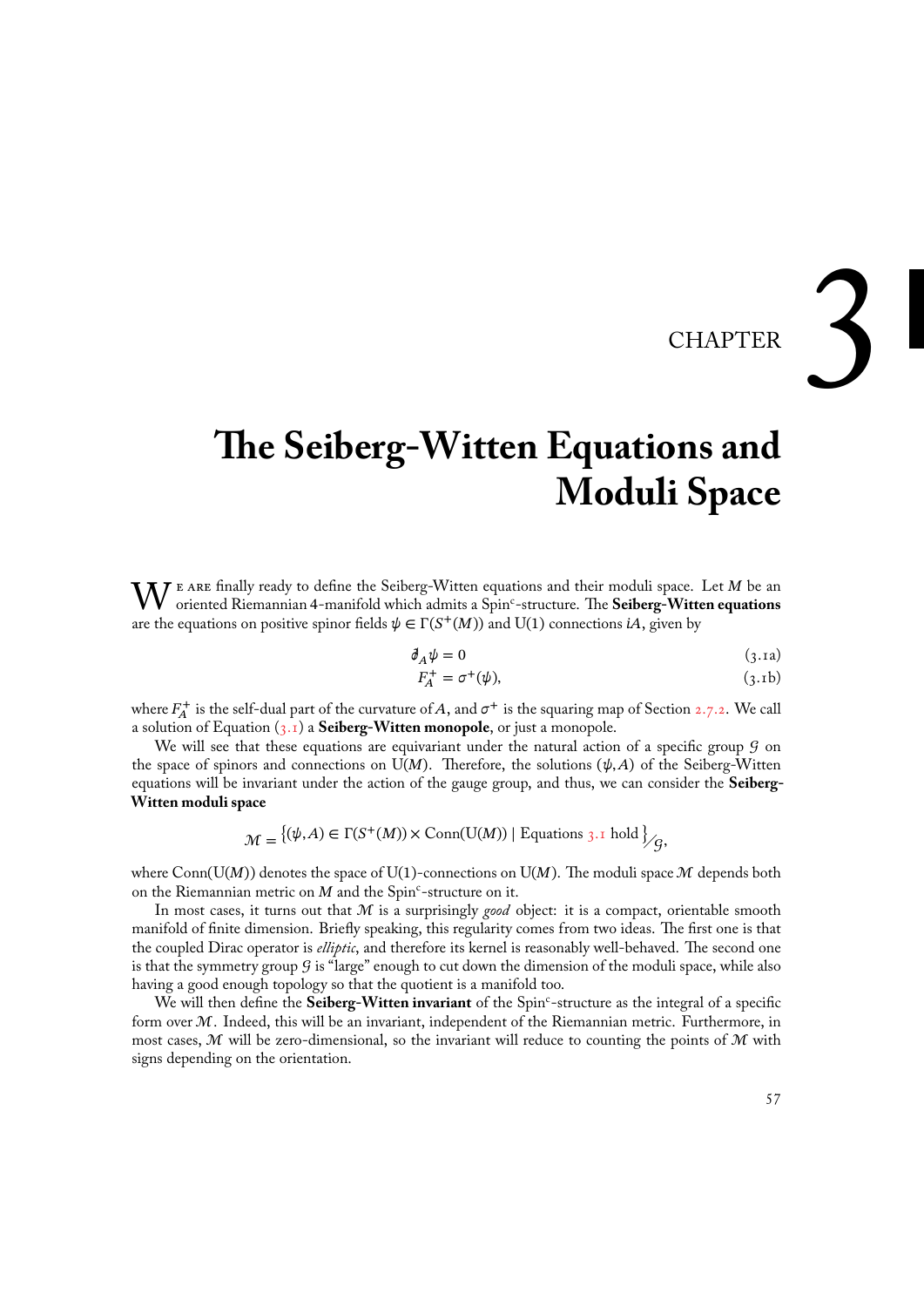# **Overview of this chapter**

The first thing that's in order is proving that the moduli space  $M$  is a smooth manifold. For this, we will use the implicit function theorem, in its infinite-dimensional flavour. First, we need to set some nomenclature: define the **Seiberg-Witten configuration space** Conf(M) as

$$
Conf(M) = \Gamma(S^+(M)) \times Conn(\mathrm{U}(M)),
$$

and the *target space*

$$
\mathcal{Y} = \Gamma(S^-(M)) \times \Omega^2_+(M, i\mathbb{R}).
$$

This way, the solutions of the Seiberg-Witten equations are written as the zero set of the **Seiberg-Witten map**  $\mathcal{SW}: \text{Conf}(M) \rightarrow \mathcal{Y}$ , given as

$$
\mathcal{SW}(\psi, A) = (\partial_A \psi, F_A^+ - \sigma^+(\psi)).
$$

Ideally, we would show that  $(0, 0)$  is a regular value of  $SW$ , so that by the implicit function theorem, its zero set is a smooth submanifold of  $Conf(M)$ . Then, if the quotient by  $G$  is well-behaved, we obtain the moduli space as a smooth manifold too.

However, there's a catch: first we need to endow Conf(M) and *y* with structures of smooth *Banach* manifolds. Of course, they are the direct product of spaces of sections, so they already are vector spaces. However, upon endowing them with an  $L^p$ -norm, smoothness of sections inevitably means that the normed spaces are incomplete. Therefore, we must work with appropriate completions, which in our case will be Sobolev completions of these spaces of sections. We write  $\text{Conf}^{k,p}(M)$ ,  $y^{k,p}$ ,  $g^{k,p}(M)$  for the Sobolev versions of the smooth spaces, with  $k$  weak derivatives in  $L^p$ .

The first important step is showing that even though we've considered a larger configuration space (and thus a larger zero set of  $\mathcal{SW}$ ), the *moduli* space remains the same. That is, any solution with "low" regularity is gauge-equivalent to a smooth one. This is a result that follows from the fact that the Dirac operator is elliptic, and thus the solutions to the Dirac equation enjoy a lot of regularity.

Once we have this, we can try to apply the implicit function theorem. However, we will quickly note that in many cases, (0, 0) will not be a regular value of the Seiberg-Witten map. We can fix this by applying a *perturbation*. For any fixed closed self-dual 2-form  $\eta$ , define the **perturbed Seiberg-Witten map**  $\mathcal{SW}_n$  :  $\text{Conf}(M) \rightarrow \mathcal{Y}$ , as

$$
\mathcal{SW}_{\eta}(\psi, A) = (\partial_A \psi, F_A^+ - \eta - \sigma^+(\psi)).
$$

With the aid of Smale's infinite dimensional version of Sard's theorem, we can show that for a *generic* perturbation  $\eta$ , the value (0,0) will be a regular and thus the zero-set will be a submanifold of Conf(M), albeit infinite-dimensional.

Now we take the quotient, and calculate the dimension. At every point  $(\psi, A)$  in the configuration space, we have an *infinitesimal action* of the "Lie algebra" of the gauge group  $G$ , which we denote by  $\mathfrak{g}_{(\psi,A)}: T_1 \mathcal{G} \to T_{(\psi,A)} \text{Conf}(M)$ . If  $(\psi,A)$  is furthermore a solution of the perturbed Seiberg-Witten equations, we have a complex, called the **Seiberg-Witten complex**

$$
0 \longrightarrow T_1 \mathcal{G} \longrightarrow T_{(\psi,A)} \text{Conf}(M) \xrightarrow{T_{(\psi,A)} \mathcal{S} \mathcal{W}_{\eta}} T_{(0,0)} \mathcal{Y} \longrightarrow 0.
$$

The homology of this complex tells us about how *good* a point  $(A, \psi)$  is. Specifically, we have

 $H_{\text{SW}}^0 = 0$  if and only if the action of  $\mathcal G$  is free at  $(\psi, A)$ ,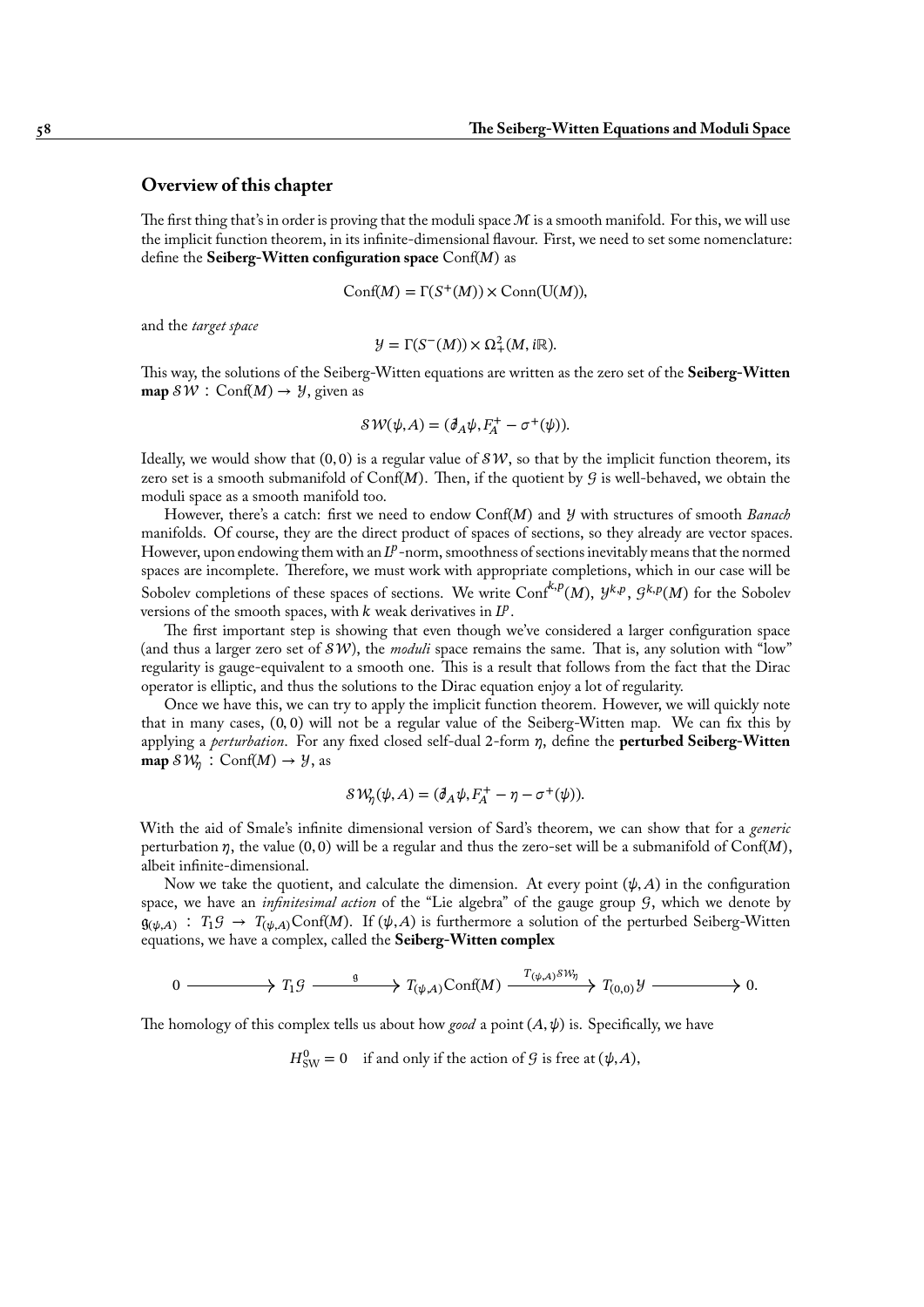$$
H_{SW}^2 = 0
$$
 if and only if  $(\psi, A)$  is a regular point,

and furthermore,

$$
H_{\text{SW}}^1 = \ker T_{(\psi,A)} \mathcal{SW}_{\gamma_{\text{im } \mathfrak{g}}} \cong T_{[A,\psi]} \mathcal{M}.
$$

The Fredholm property of the Dirac operator also extends to the entirety of the Seiberg-Witten map, so the kernel ker  $T_{(\psi,A)}\mathcal{SW}_\eta$  is finite dimensional. Therefore, we can compute

$$
\dim T_{[\psi,A]} \mathcal{M} = \dim(\ker T_{(\psi,A)} \mathcal{S} \mathcal{W}_{\eta}) - \dim(\text{im } \mathfrak{g}).
$$

From the Atiyah-Singer index theorem, we can calculate these dimensions in terms of the indices of the elliptic operators  $\partial_A$  and  $d + d^*$ , and thus obtain

$$
\dim \mathcal{M} = \dim T_{[\psi,A]} \mathcal{M} = \frac{1}{4} (c^2 - 2\chi(M) - 3 \operatorname{sign}(M)),
$$

where  $c^2 = \int_M c_1(L(M)) \wedge c_1(L(M))$  with  $L(M)$  determinant line bundle of the Spin<sup>c</sup>-structure,  $\chi(M)$  is the Euler characteristic of M, and sign( $M$ ) =  $b_2^+$  –  $b_2^-$  is the signature of M.

Now that we now that  $M$  is a smooth, finite-dimensional manifold, we can define an invariant on it. It turns out that  $M$  is compact, and this follows mainly from an *a priori* bound on  $\psi$  and  $F_A^+$  given by the scalar curvature of M and a Weitzenböch formula with the Dirac Laplacian. We can prove that  $M$ is sequentially compact by starting with these *a priori* bounds, and the Sobolev embedding theorems to obtain convergent subsequences of smaller regularity. The elliptic regularity of the solutions to the Dirac equation help "restore" the lost regularity.

Finally,  $M$  is orientable, and an orientation can be inherited from orientations of the cohomology groups  $H^1(M,\mathbb{R})$  and  $H^2_+(M,\mathbb{R}).$  Therefore, we can happily integrate forms over  $\mathcal M,$  and the **Seiberg-Witten invariant** will be defined as the integral of a naturally-chosen form.

# **3.1 The gauge group and its action**

Let M be a smooth manifold that admits a Spin<sup>c</sup>-structure Spin<sup>c</sup>(M). The **gauge group** or **group of gauge** transformations of Spin<sup>c</sup>(M), denoted 9, is the group of automorphisms<sup>1</sup> of Spin<sup>c</sup>(M) which lift the identity of the orthonormal frame bundle  $SO(M)$ . That is,  $\Phi \in \mathcal{G}$  if the following diagram commutes:

$$
\begin{array}{ccc}\n\text{Spin}^c(M) & \xrightarrow{\Phi} & \text{Spin}^c(M) \\
\downarrow^{\Sigma} & & \downarrow^{\Sigma} \\
\text{SO}(M) & & \text{id} \rightarrow \text{SO}(M)\n\end{array}
$$

.

Here,  $\Sigma$ : Spin<sup>c</sup>(M)  $\to$  SO(M) is the bundle morphism which is fiberwise the spinor map  $\phi$ : Spin<sup>c</sup>(n)  $\to$  $SO(n)$ .

The gauge group seems very unwieldy, but in our case it has a nice presentation.

<sup>&</sup>lt;sup>1</sup>An automorphism of a principal G-bundle  $G \hookrightarrow P \to M$  is a diffeomorphism  $\Phi : P \to P$  such that  $\pi \circ \Phi = \Phi$  and for all  $p \in P$  and  $g \in G$ ,  $\Phi(p \cdot g) = \Phi(p) \cdot g$ .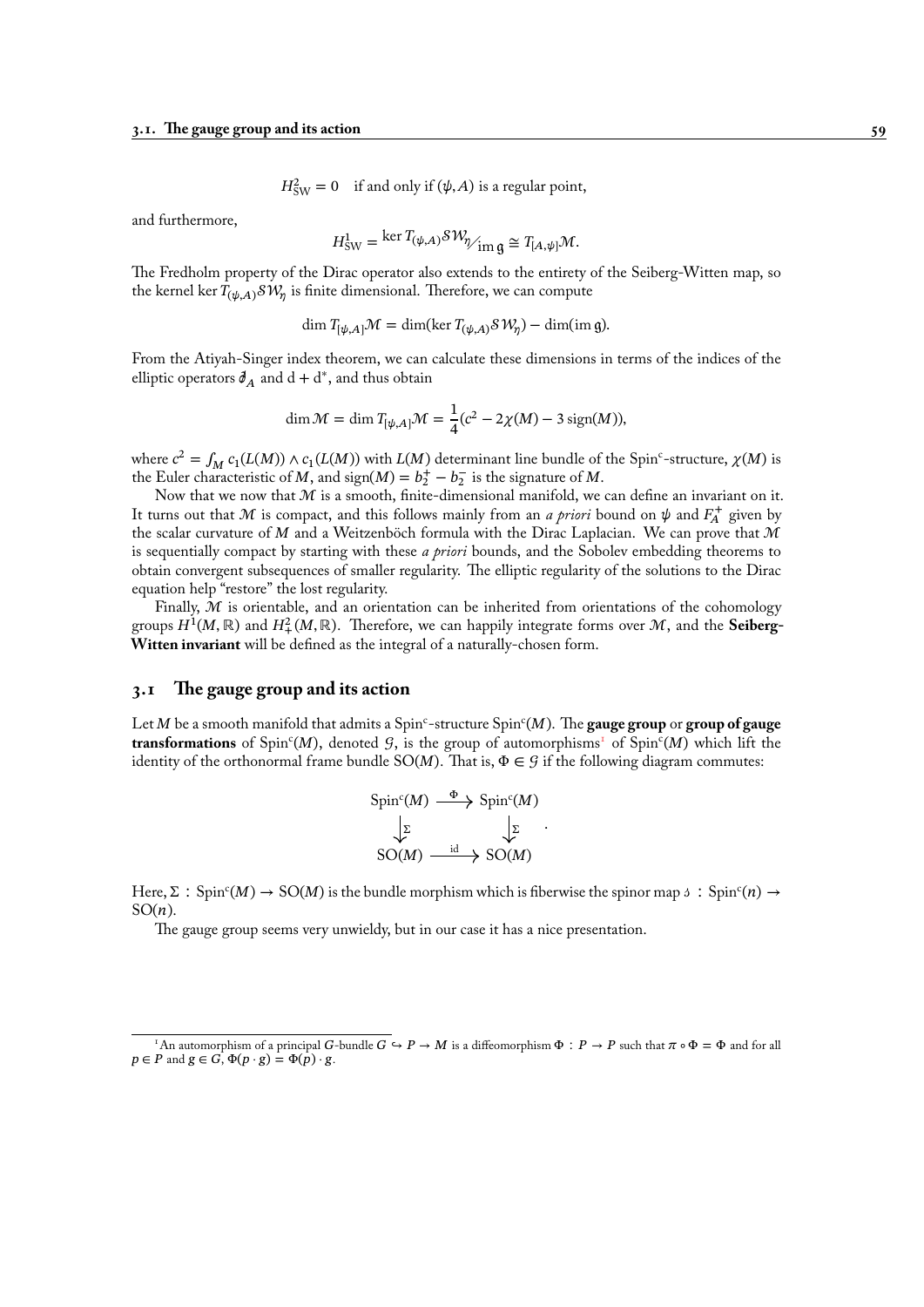**Proposition 3.1.1 (Characterization of gauge group).** The gauge group  $G$  is in bijection with the set of smooth maps  $\gamma : M \to S^1$ .

$$
\mathcal{G} \cong C^{\infty}(M, S^1).
$$

*Proof.* — Let  $\gamma : M \to S^1$  be a smooth map. We interpret  $S^1 \subset \text{Spin}^c(n)$ , so that  $\gamma$  can be seen as a map  $\gamma: M \to \text{Spin}^c(n)$ . Then we define

$$
\Phi_{\gamma} : \text{Spin}^c(M) \to \text{Spin}^c(M)
$$

$$
p \mapsto p \cdot \gamma(\pi(p))
$$

for all  $p \in \text{Spin}^c(M)$ , where  $\pi : \text{Spin}^c(M) \to M$ . Clearly,  $\Phi_{\gamma}$  is a smooth bundle map, being the composition of smooth maps and mapping fibers into fibers. For all  $p \in \text{Spin}^c(M)$ :

$$
\Sigma(\Phi_{\gamma}(p)) = \Sigma(p \cdot \gamma(\pi(p))) = \Sigma(p) \cdot \mathfrak{s}(\gamma(\pi(p))) = \Sigma(p),
$$

since  $\gamma(\pi(p)) \in U(1)$ , and so  $\beta(\gamma(\pi(p))) = 1$ .

Now let  $\Phi \in \mathcal{G}$ . We want to see that there is a unique  $\gamma : M \to S^1$  such that  $\Phi = \Phi_{\gamma}$ . Locally,  $\Phi$ must act as

$$
\Phi(x,\xi)=(x,\varphi(x,\xi)),
$$

such that for each x, the map  $\varphi(x, -)$  is an automorphism of Spin<sup>c</sup>(n). Since  $\Phi$  is a gauge transformation, then

$$
\Sigma(\Phi(x,\xi)) = (x, \delta(\varphi(x,\xi))) = (x, \delta(\xi)) = \Sigma(x,\xi)
$$

and thus  $\delta(\varphi(x, \xi)) = \delta(\xi)$ , which implies that  $\varphi(x, \xi) = e^{i\theta(x, \xi)}\xi$ , for some function  $\theta$ . Therefore,  $\Phi$  is of the form

$$
\Phi(p) = p \cdot \tilde{\gamma}(p),
$$

where  $\tilde{\gamma}$  : Spin<sup>c</sup>(M)  $\to$  U(1) is a smooth function. Let's see that  $\tilde{\gamma}$  is actually constant along the fibers of Spin<sup>c</sup>(M), so that it determines a function  $\gamma : M \to U(1)$ . Let  $p, p' \in Spin<sup>c</sup>(M)$  be points on the same fiber, so  $\pi(p) = \pi(p')$ . Then there exists a unique  $\xi \in \text{Spin}^c(n)$  such that  $p' = p \cdot \xi$ , and thus

$$
\Phi(p') = \Phi(p \cdot \xi) = \Phi(p) \cdot \xi = p \cdot (\tilde{\gamma}(p)\xi).
$$

On the other hand,

$$
\Phi(p') = p' \cdot (\tilde{\gamma}(p')) = p' \cdot (\xi \tilde{\gamma}(p')).
$$

Since  $\tilde{\gamma}(p)$  and  $\tilde{\gamma}(p')$  are in U(1), then they commute with  $\xi$  and thus

$$
\tilde{\gamma}(p) = \tilde{\gamma}(p').
$$

From this, indeed we see that  $\Phi_y = \Phi$ .

Now let's see that  $G$  acts on the space of spinors and U(1)-connections, and that the Seiberg-Witten equations are equivariant under this action.

The **action of**  $G$  **on spinor fields** is given as follows. Let  $\gamma \in G$ , seen as a smooth map  $\gamma : M \to S^1 \subseteq \mathbb{C}$ . For any left, right, or total spinor field Ψ, we define

$$
(\Psi \cdot \gamma)(x) = \gamma(x)^{-1} \Phi(x).
$$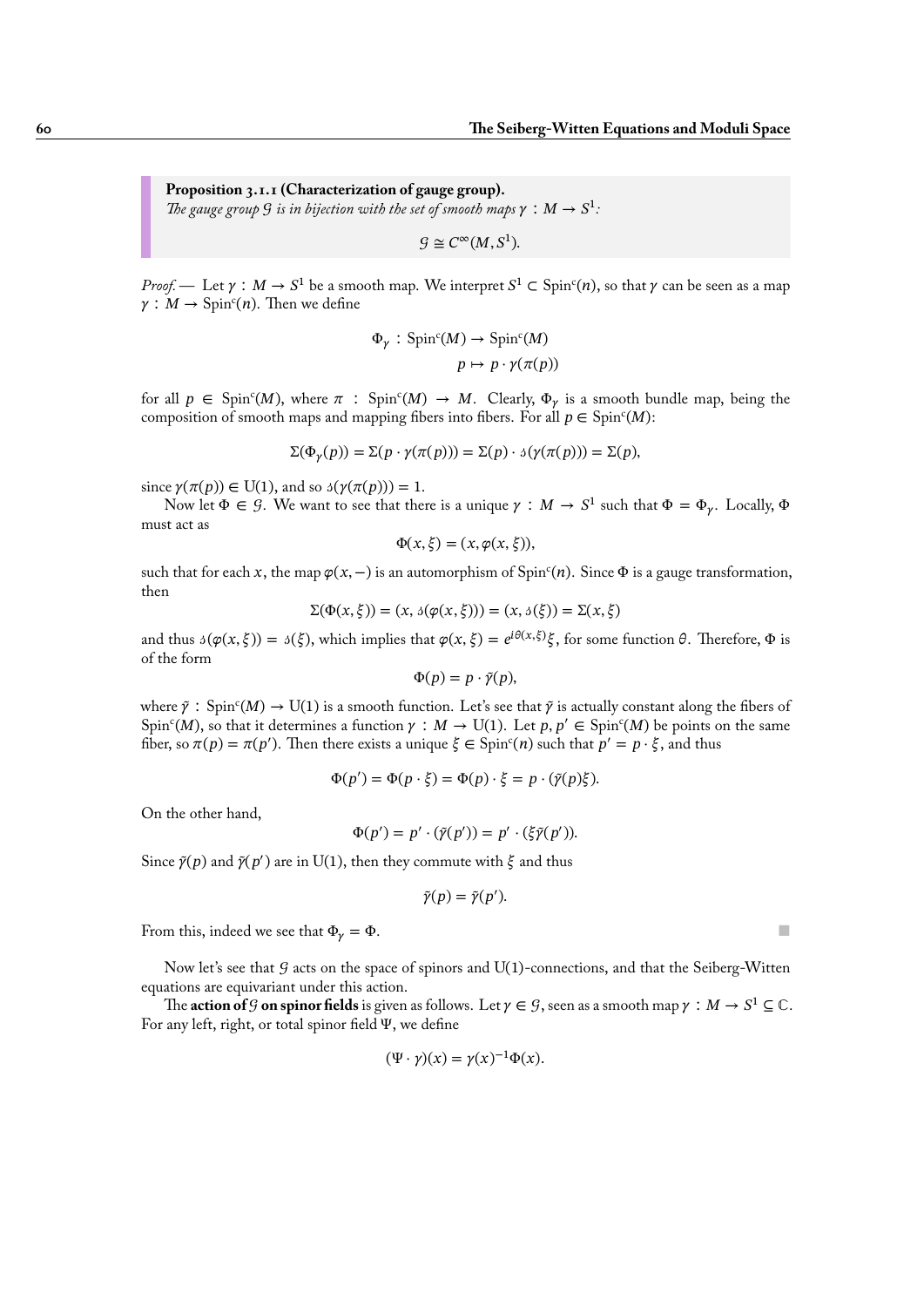The **action of** *G* **on connections on the determinant bundle** are a bit more subtle. Given a map  $\gamma : M \to U(1)$ , we have an induced automorphism of the U(1)-bundle  $\Phi_{\gamma} : U(L) \to U(L)$ , given as

$$
\Phi_{\gamma}(p) = p \cdot \delta(\gamma(\pi(p))).
$$

Given a U(1)-connection  $\omega \in \Omega^1(\mathrm{U}(M),i\mathbb{R})$ , we define

$$
\omega\cdot\gamma=\Phi_{\gamma}^*\omega.
$$

How does this action look like locally? Let  $s : U \to U(M)$  be a local trivializing section, and write  $iA = s^*\omega$ . Then

$$
s^*(\omega \cdot \gamma) = (\Phi_\gamma \circ s)^* \omega.
$$

However,

$$
(\Phi_{\gamma} \circ s)(x) = s(x) \cdot \delta(\gamma(x)) = s(x) \cdot \gamma(x)^2
$$

which is another section s' related to s by a transition function  $g = \gamma^2$ . Therefore, writing  $iA' = s^*(\omega \cdot \gamma)$ ,

$$
iA' = iA + g^{-1} dg = iA + 2\gamma^{-1} d\gamma.
$$

Since the action of  $\gamma$  looks like a change of local gauge, then the curvature is unchanged:

 $F_A = F_{A'}$ .

With this we prove:

**Proposition 3.1.2 (Invariance of solutions of SW equations).**  $I_f \Psi \in \Gamma(S^+(M))$  and  $A \in \text{Conn}(\text{U}(M))$  *form a solution to the Seiberg-Witten equations, i.e.,* 

$$
\begin{aligned} \n\partial_A \psi &= 0 \\ \nF_A^+ &= \sigma^+ (\psi), \n\end{aligned}
$$

*then for all*  $\gamma \in \mathcal{G}$ *, the gauge-transformed monopole*  $(\psi \cdot \gamma, A \cdot \gamma)$  *is also a solution.* 

*Proof.* — We need to see how the Dirac operator  $\partial_A$  and the squaring map  $\sigma^+(\psi)$  change under a gauge transformation.

Recall that locally, the action of  $G$  on  $A$  is

$$
iA' = iA \cdot \gamma = iA + 2\gamma^{-1} d\gamma.
$$

Therefore, in a local frame  $s = (e_1, ..., e_n)$  of SO(M) that lifts to a frame  $\bar{s}$  of Spin<sup>c</sup>(M), if  $\Psi$  is represented locally as  $\Psi = [\bar{s}, \psi]$ , then the spin connection acts as

$$
\nabla_{A'}\Psi' = \left[\bar{s}, \mathrm{d}(\gamma^{-1}\psi) + \left(\frac{i}{2}A' + \frac{1}{4}\sum_{j,k}\omega_{k,j}e_je_k\right) \cdot (\gamma^{-1}\psi)\right]
$$
  
\n
$$
= \left[\bar{s}, -\gamma^{-2}\mathrm{d}\gamma\,\psi + \gamma^{-1}\mathrm{d}\psi + \left(\frac{i}{2}A + \gamma^{-1}\mathrm{d}\gamma + \frac{1}{4}\sum_{j,k}\omega_{k,j}e_je_k\right) \cdot (\gamma^{-1}\psi)\right]
$$
  
\n
$$
= \gamma^{-1}\left[\bar{s}, \mathrm{d}\psi + \left(\frac{i}{2}A + \frac{1}{4}\sum_{j,k}\omega_{k,j}e_je_k\right) \cdot \psi\right]
$$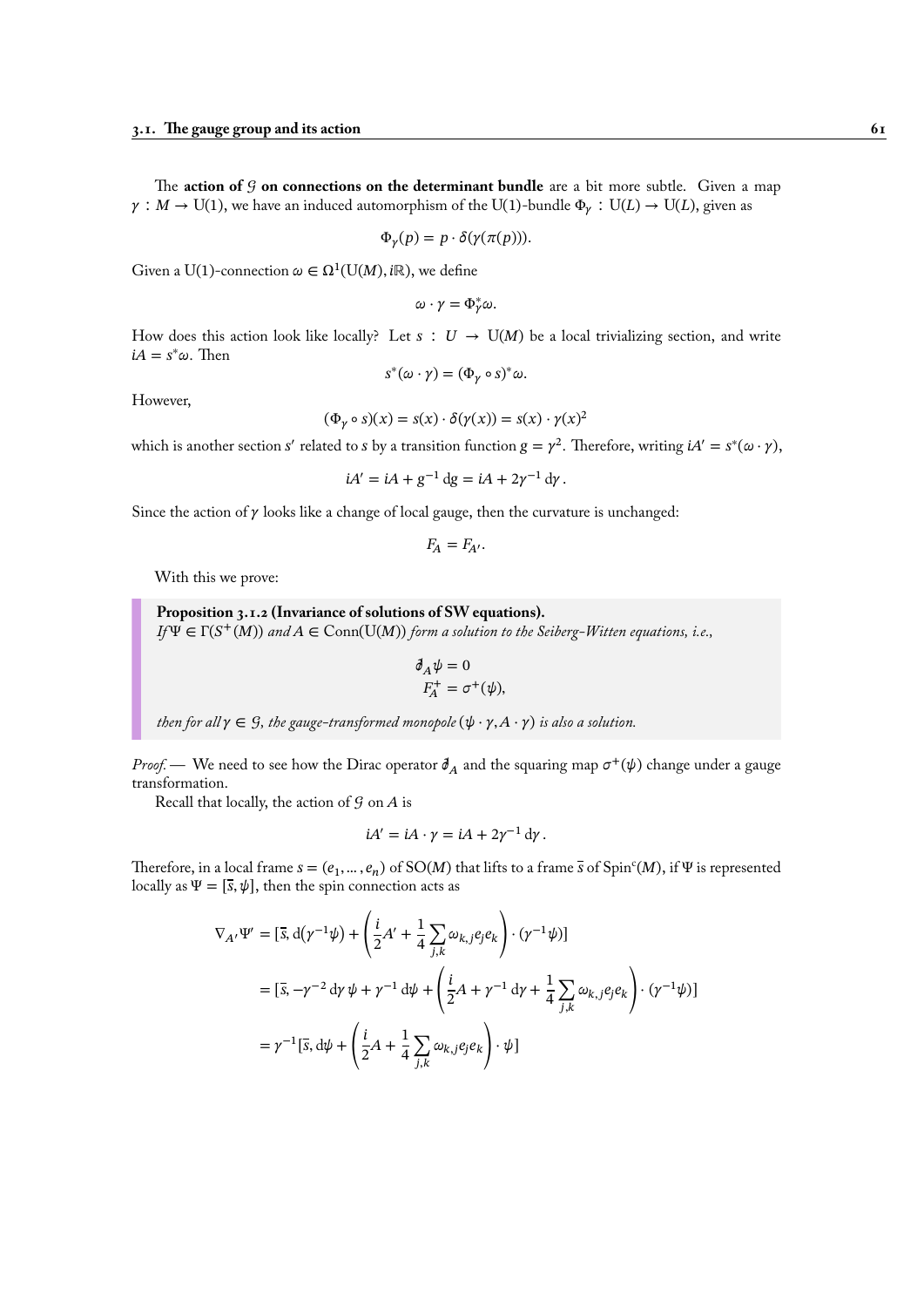,

 $=\gamma^{-1}\nabla_A\Psi.$ 

This implies that  $\partial_{A'} \Psi' = \gamma^{-1} \partial_A \Psi$ .

Finally, let's see how the squaring map changes. Again, locally,

$$
\sigma^+(\psi') = -\frac{1}{4} \sum_{i < j} \langle \gamma^{-1}\psi, e_i e_j \cdot \gamma^{-1}\psi \rangle e_i^* \wedge e_j^*
$$
\n
$$
= -\frac{1}{4} \sum_{i < j} \langle \psi, e_i e_j \psi \rangle e_i^* \wedge e_j^*
$$
\n
$$
= \sigma^+(\psi).
$$

In summary, under a gauge transformation  $\gamma$ , the Seiberg-Witten equations transform as

$$
\begin{array}{ccccc}\n\partial_A \Psi & \longrightarrow & \gamma^{-1} \partial_A \Psi \\
F_A^+ & -\sigma^+(\Psi) & \longrightarrow & F_A^+ - \sigma^+(\Psi)\n\end{array}
$$

and thus,  $(\Psi', A')$  is a solution of the Seiberg-Witten equations if and only if  $(\Psi, A)$  is.

The fact that the action of  $\gamma \in \mathcal{G}$  on a spinor  $\Psi$  is  $\gamma^{-1}\Psi$  means that the stabilizer of any configuration  $(\Psi, A)$  is trivial if and only if  $\Psi \equiv 0$ . In that case, from the local expression of the action on connections, we have that  $\gamma \in \text{Stab}(0, A)$  if and only if  $d\gamma = 0$ . We have proved:

**Proposition 3.1.3.** *The stabilizer of an element* (Ψ, A) *under the action of*  $G$  *is trivial if and only if* Ψ *is not uniquely zero.* If  $\Psi \equiv 0$ *, then* 

$$
Stab(0, A) = S^1.
$$

We say that a configuration (Ψ, A) with  $\Psi \equiv 0$  is a *reducible* configuration. If  $\Psi \neq 0$ , then we say that it is *irreducible*. As we saw above, reducible configurations are an obstruction to obtaining a nice manifold structure the moduli space.

# **3.2 Topology of the Moduli Space**

This section follows [Nic07, Section 2.2.1] with a bit of cosmetic changes. The proper setup of the Seiberg-Witten equations and their moduli space is, then, in the Sobolev completions. Fix, once and for all, a smooth reference connection  $A_0 \in \text{Conn}(U(M))$ . We define the configuration space as

$$
\text{Conf}^{2,2} = W^{2,2}(S^+(M)) \times \text{Conn}^{2,2}(\text{U}(M)),
$$

where

$$
\text{Conn}^{2,2}(\text{U}(M)) = \{A_0 + \pi^* \alpha \mid \alpha \in W^{2,2}(iT^*M)\}
$$

is the space of connections<sup>2</sup> in  $W^{2,2}$ . The target space is

$$
\mathcal{Y}^{1,2} = W^{1,2}(S^-(M)) \times W^{1,2}(i\Lambda_+^2 T^*M),
$$

<span id="page-67-0"></span> $^{2}$ Recall that the space of U([1\)](#page-67-0) connections is an affine space modelled on  $\Omega^{1}(M).$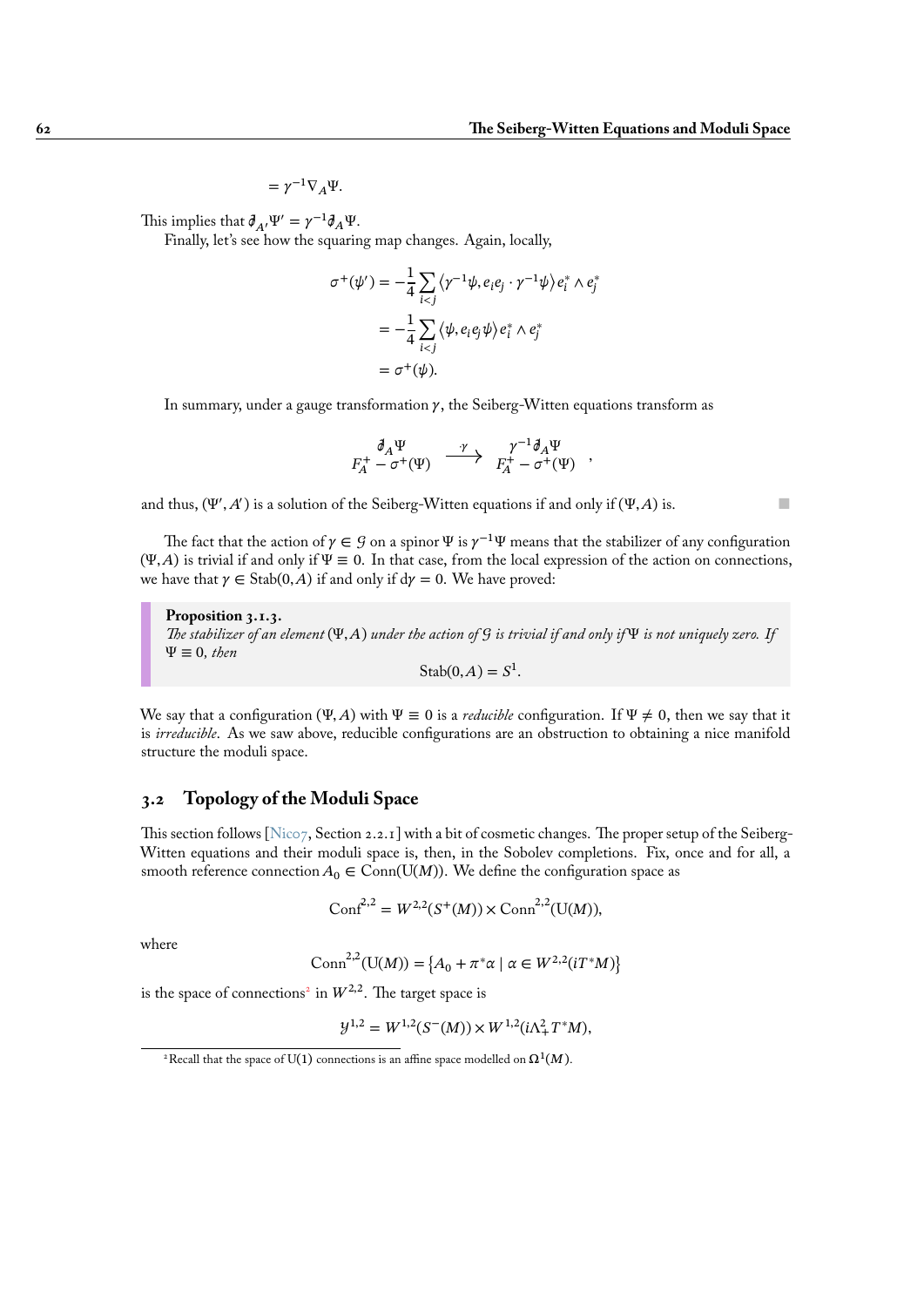so that Seiberg-Witten map  $\mathcal{SW}$  is

$$
SW: \mathrm{Conf}^{2,2} \to \mathcal{Y}^{1,2}.
$$

The regularity decreases since  $\mathcal{SW}$  is a first-order differential operator. Note both Conf<sup>2,2</sup> and  $\mathcal{Y}^{1,2}$  are Hilbert spaces, so if  $\mathcal{SW}$  is smooth, we can use the implicit function theorem. We will often drop the superscripts and write Conf, *y*, etc., but we remark that we are always using these Sobolev completions.

Just as we want it the Seiberg-Witten map is a *smooth* map between Hilbert manifolds [Proposition 2.1.7 Nicoo] Similarly, we enlarge the gauge group  $\mathcal G$  so that it becomes a Hilbert-Lie group [Nicoo, Proposition 2.1.8]. Write

$$
\mathcal{G}^{3,2} = W^{3,2}(M,\mathbb{S}^1).
$$

Proposition 3.2.1  $(\mathcal{G}^{3,2}% \rightarrow\mathcal{G}^{3,1})$  is a Hilbert-Lie group). 3,2 *is a Hilbert-Lie group, and its "Lie algebra" is*

$$
T_1S^{3,2} = W^{3,2}(M, i\mathbb{R}).
$$

<span id="page-68-0"></span>*Furthermore, the action of* 3,2 *on* Conf3,2 *is smooth.*

The next thing that's in order is proving that, even though we have enlarged the configuration space and the gauge group, the moduli space *has not changed*. This is a prime example of the usefulness of elliptic regularity.

**Proposition 3.2.2 (Moduli space is the same).**  $Let \eta \in W^{1,2}(\Lambda^2 T^*M)$  *be a perturbation and*  $(\Psi, A) \in \text{Conf}^{3,2}$  *be a solution to* 

 $\mathcal{SW}_{\eta}(\Psi, A) = 0.$ 

*Then there exists a gauge transformation*  $\gamma \in \mathcal{G}^{3,2}(M)$  *such that*  $(\Psi \cdot \gamma, A \cdot \gamma)$  *is* smooth. Consequently, *there is a bijection between the moduli space of*  $W^{2,2}$  *solutions* 

$$
\mathcal{M}^{2,2}(\eta) = \left\{ (\Psi, A) \in \text{Conf}^{2,2} \mid \mathcal{SW}_{\eta}(\Psi, A) = 0 \right\} / \mathcal{G}^{3,2}(M)
$$

and the moduli space  $\mathcal{M}(\eta)$  of smooth solutions.

*Proof (Sketch).* — This proof is an excellent example of the use of elliptic regularity. Let  $(\Psi, A) \in \text{Conf}^{2,2}$ be a solution, with  $A = A_0 + i\alpha$ . By Hodge decomposition, we can write

$$
\alpha = [\alpha] + df + d^*\beta,
$$

where [ $\alpha$ ] is the harmonic part,  $f \in W^{3,2}(M)$  and  $\beta \in W^{3,2}(\Lambda^2T^*M)$ . Consider the gauge transformation  $\gamma = e^{-\frac{i}{2}}$  $\frac{1}{2}$ <sup>f</sup>. Then

$$
(\Psi, A) \cdot \gamma = (e^{-\frac{i}{2}f} \Psi, A_0 + i[\alpha] + i d^* \beta).
$$

Writing  $a = [\alpha] + d^*\beta$ , we have that  $d^*a = 0$ .

Since (Ψ, A) are a solution to the Seiberg-Witten equations, then so is (Ψ, A)  $\cdot \gamma$ . That is,

$$
\partial_{A_0}\Psi - \frac{1}{2}(ia)\cdot\Psi = 0
$$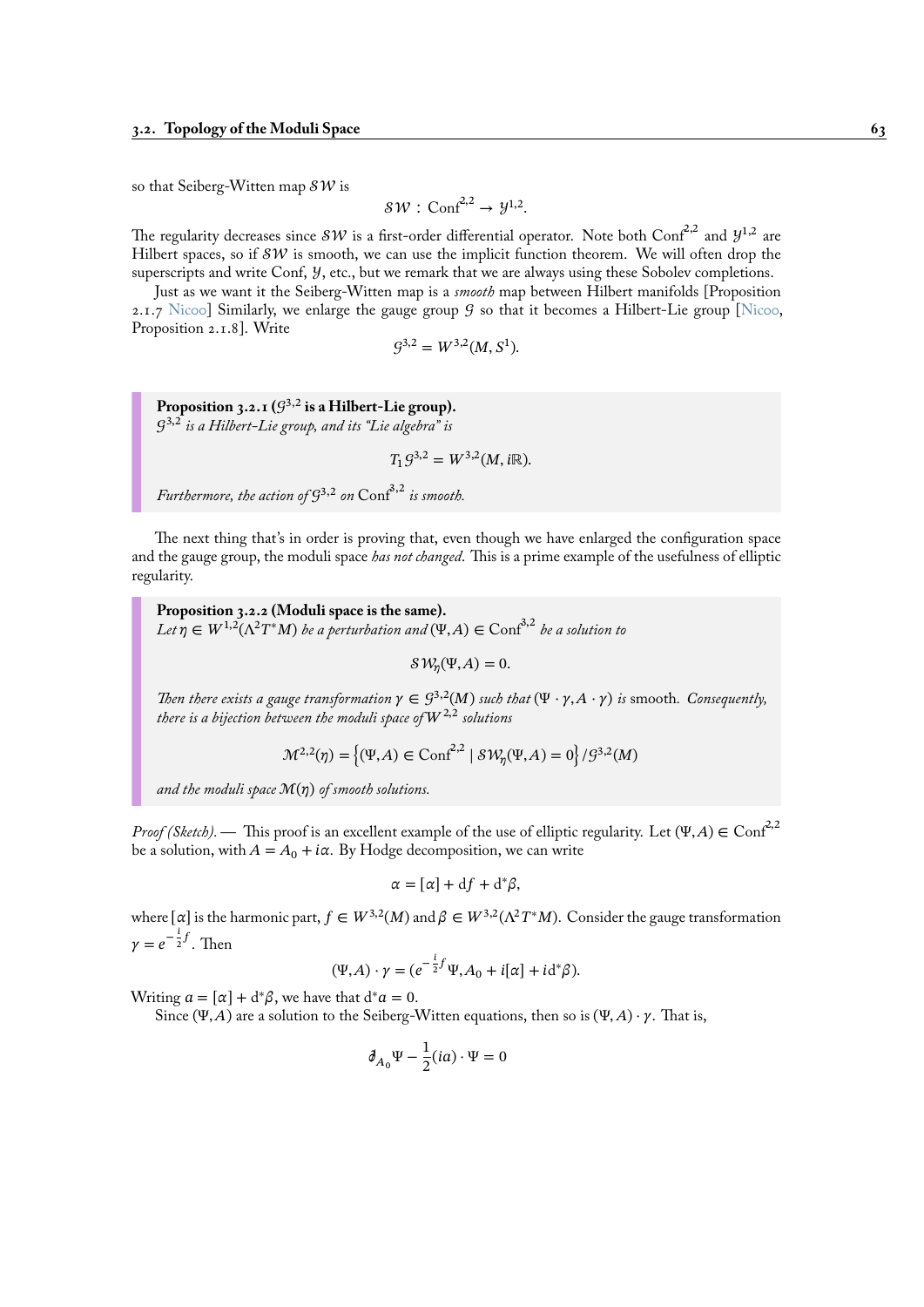$$
F_{A_0}^+ + id^+a + \eta = \sigma^+(\Psi).
$$

We see then that Ψ is a solution to a homogeneous Dirac equation with respect to a *smooth* connection. Here is where the elliptic regularity comes into play. Since  $a, \psi \in W^{2,2}$ , then by the Sobolev embeddings we have that  $a, \psi \in L^p$  for all  $1 < p < \infty$ . Therefore, the multiplication  $ia \cdot \Psi$  is in  $L^p$  as well for all  $1 < p < \infty$ , and therefore  $\partial_{A_0}\Psi$  too. By elliptic regularity of the Dirac operator, since  $\Psi \in W^{2,2}$  and  $\Psi \in L^p$  for all  $p > 1$  is the solution of an elliptic equation, then  $\Psi \in W^{1,p}$  for all  $p < \infty$ .

From the second equation since  $d^*a = 0$ , we have that  $(d^+ + d^*)a + \eta \in W^{1,p}$  for all  $p < \infty$ . By Sobolev embedding, we find that  $\eta \in W^{1,p}$  for all  $p < \infty$ , and thus  $(d^+ + d^*)a$  as well. From elliptic regularity of  $(d^+ + d^*)$ , we obtain that  $a \in W^{2,4}$ , and so  $ia \cdot \psi \in W^{1,p}$  for all  $p < \infty$ . We repeat this process to obtain that  $\Psi \in W^{2,p}$ , and so we obtain that  $\Psi$  and  $a$  are smooth.

Let  $\mathcal{B}^{2,2}$  be the quotient space

$$
\mathcal{B}^{2,2} = \text{Conf}^{2,2} / \mathcal{G}^{3,2}(M),
$$

We can show that it is Hausdorff with the quotient topology [Mor96, Section 4.5]. Furthermore, we can show that the action of the gauge group admits *local slices*; that is, for every point  $(\Psi, A) \in \text{Conf}$ , there is a neighborhood U of (Ψ, A) and an embedded submanifold  $S \subseteq U$  which "parameterizes" the orbits of G close to  $(\Psi, A)[\text{Morg6}, \text{Section 4.5}][\text{Nico}, \text{Section 2.2.2}].$  Intuitively, this shows that the quotient space  $\cal B$  looks like  $\cal S$  locally. For irreducible solutions, these local str[uctures s](#page-96-3)titch together well to form a global smooth structure.

**Theorem 3[.2.3 \(M](#page-96-3)anifold struc[ture of](#page-96-4) quotient space of irreducible configurations).** *Let* ℬ<sup>∗</sup> ⊆ ℬ *be the open subset of gauge classes of* irreducible *configurations. Then* ℬ<sup>∗</sup> *is a Hilbert manifold.*

Now we want to show that M is also a smooth, finite-dimensional manifold. The strategy is showing that the zero set of  $\mathcal{SW}_\eta$  is a smooth submanifold of Conf. If the action of  $\mathcal G$  behaves well enough,  $\mathcal M$  will be a smooth manifold and we can compute its dimension with the strategy outlined at the beginning of this chapter.

# **3.2.1 Dimension of** ℳ

Fix a perturbation  $\eta \in W^{1,2}(\Lambda^2T^*M),$  and denote the zero set of  $\mathcal{SW}_\eta$  as

$$
\mathcal{Z}^{2,2}_\eta=\left\{(\Psi,A)\in\textnormal{Conf}^{2,2}\mid \mathcal{SW}_\eta(\Psi,A)=0\right\}.
$$

Then, if  $\mathfrak{G}_{(\Psi,A)} : \mathcal{G} \to \text{Conf}$  is the action  $\mathfrak{G}_{(\Psi,A)}(\gamma) = (\Psi \cdot \gamma, A \cdot \gamma)$ , necessarily we have that for all  $(\Psi, A) \in$  $\mathcal{Z}_{\eta}^{2,2}$ , the composition  $\mathcal{SW}_{\eta}$ ० $\mathfrak{G}_{(\Psi,\mathcal{A})}$  is exactly zero. Taking differentials, and denoting by  $\mathfrak{g}_{(\Psi,\mathcal{A})} = T_1 \mathfrak{G}_{(\Psi,\mathcal{A})}$ , we have the Seiberg-Witten complex

$$
0 \longrightarrow T_1\mathcal{G}(M) \xrightarrow{\mathfrak{g}(\Psi,A)} T_{(\psi,A)} \text{Conf}(M) \xrightarrow{T_{(\Psi,A)} \mathcal{S} \mathcal{W}_{\eta}} T_{(0,0)} \mathcal{Y} \longrightarrow 0.
$$

The homology of this complex is

$$
\mathcal{H}_0 = \ker \mathfrak{g}_{(\Psi,A)} \n\mathcal{H}_1 = \ker T_{(\Psi,A)} \mathcal{SW}_\eta / \operatorname{im} \mathfrak{g}_{(\Psi,A)} \cong T_{[\Psi,A]} \mathcal{M}(\eta) \n\mathcal{H}_2 = \operatorname{coker} T_{(\Psi,A)} \mathcal{SW}_\eta.
$$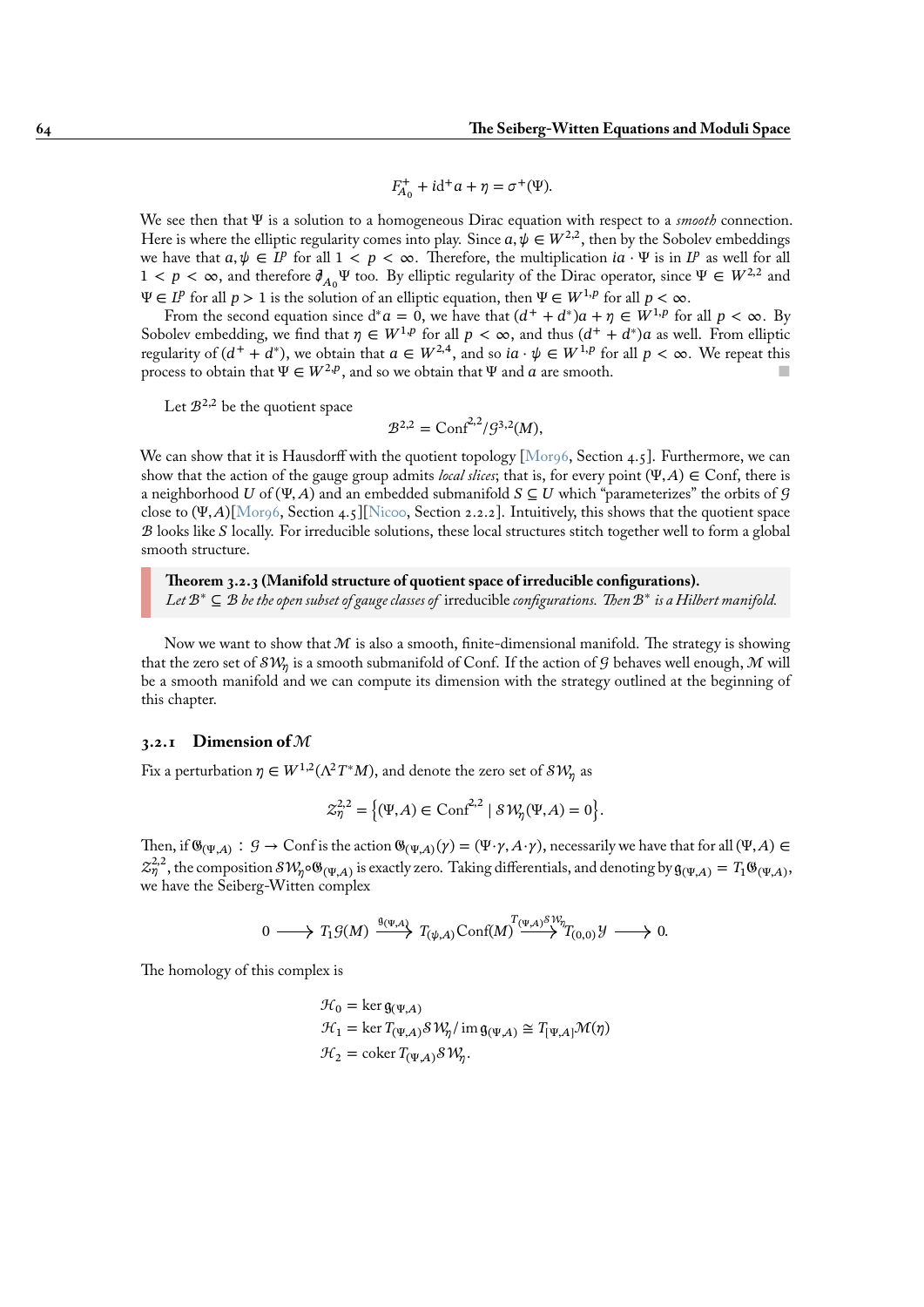We have that  $\mathcal{H}_0$  is trivial if and only if the action of  $\mathcal G$  is free on  $(\Psi,\!A),$  and therefore it its trivial if and only if  $(\Psi, A)$  is irreducible.

On the other side of the complex,  $\mathcal{H}_2$  is trivial if and only if  $(\Psi,A)$  is a regular point of  $\mathcal{SW}_{\eta}.$  Therefore, if 0 is a regular value of  $\mathcal{SW}_\eta,$  then by the implicit function theorem, the set of *irreducible* solutions will form a smooth submanifold of Conf. Since the action of  $\mathcal G$  is free on irreducible solutions, the quotient  $\mathcal{Z}/\mathcal{G}$  will be a smooth submanifold of  $\mathcal{B}^*$ .

Therefore, we have two obstructions to having a good structure of the moduli space: First, the reducibility of some solutions, and second, the failure of 0 to be a regular value of  $\mathcal{SW}_{\eta}.$  We will see below that under some conditions on M, we can choose a *generic* perturbation  $\eta$  such that there are no reducible solutions and such that 0 is a regular value of  $\mathcal{SW}_\eta,$  and therefore the moduli space  $\mathcal{M}(\eta)$  is *smooth*.

But for the rest of this section, let's assume that all is good. Let's assume that there exists a perturbation  $\eta$  for which all solutions are irreducible and 0 is a regular value. Therefore  $\mathcal{H}_0 = 0$  and  $\mathcal{H}_2 = 0$ . Our main result is that  $\mathcal{M}(\eta)$  is, surprisingly, finite-dimensional. Then we need to find explicit expressions for all the elements of the Seiberg-Witten complex. From Proposition 3.2.1, we know that  $T_1 \mathcal{G} \cong W^{3,2}(M, i\mathbb{R})$ . We know that Conf is the product of a Hilbert space with an affine space modeled on  $W^{2,2}(T^*M)$ , and so its tangent space at any configuration  $(\Psi, A)$  is

$$
T_{(\Psi,A)}\text{Conf} \cong W^{2,2}(S^+(M)) \oplus W^{2,2}(T^*M).
$$

The target space  $\mathcal{Y}$  is the product of two Hilbert spaces, so

$$
T_{(0,0)}\mathcal{Y} \cong \mathcal{Y} = W^{1,2}(S^-(M)) \oplus W^{1,2}(i\Lambda^2_+ T^*M).
$$

Let's find the differential of the Seiberg-Witten map. First, we vary the spinor. Consider, for some  $t > 0$ , a slight perturbation from a spinor Ψ. We have

$$
\partial_A(\Psi + t\varphi) = \partial_A(\Psi) + t\partial_A\varphi.
$$

On the other hand, we have the endomorphism

$$
(\Psi + t\varphi)^* \otimes (\Psi + t\varphi) = \Psi^* \otimes \Psi + t(\varphi^* \otimes \Psi + \Psi \otimes \varphi^*) + \mathcal{O}(t^2),
$$

and thus,

$$
\sigma^+(\Psi + t\varphi) = \sigma^+(\Psi) + t\mu_+^{-1}((\varphi^* \otimes \Psi + \Psi \otimes \varphi^*)_0) + \mathcal{O}(t^2).
$$

Putting these results together, we obtain

$$
\left. \frac{\mathrm{d}}{\mathrm{d}t} \right|_{t=0} S W_{\eta}(\Psi + t\Phi, A) = T_{(\Psi, A)} S W_{\eta}(\Phi, 0) = (\partial_A \Phi, \mu_+^{-1}((\varphi^* \otimes \Psi + \Psi \otimes \varphi^*)_0)).
$$

Let's see what happens when we vary the connection. For a one-form i $\alpha\in\Omega^1(M,\mathbb{R}),$  write  $A'=A+it\pi^*\alpha.$ Then

$$
F_{A'} = F_A + it \, \mathrm{d} \alpha.
$$

The Dirac operator changes as as

$$
\mathcal{J}_{A'}\Psi = \sum_i e_i \cdot \nabla_{A,e_i} \cdot \Psi = \sum_i e_i \cdot (\nabla_{A,e_i}\Psi + \frac{i}{2}\alpha(e_i)\Psi) := \mathcal{J}_A\Psi + \frac{1}{2}i\alpha \cdot \Psi.
$$

Putting these two results together, we have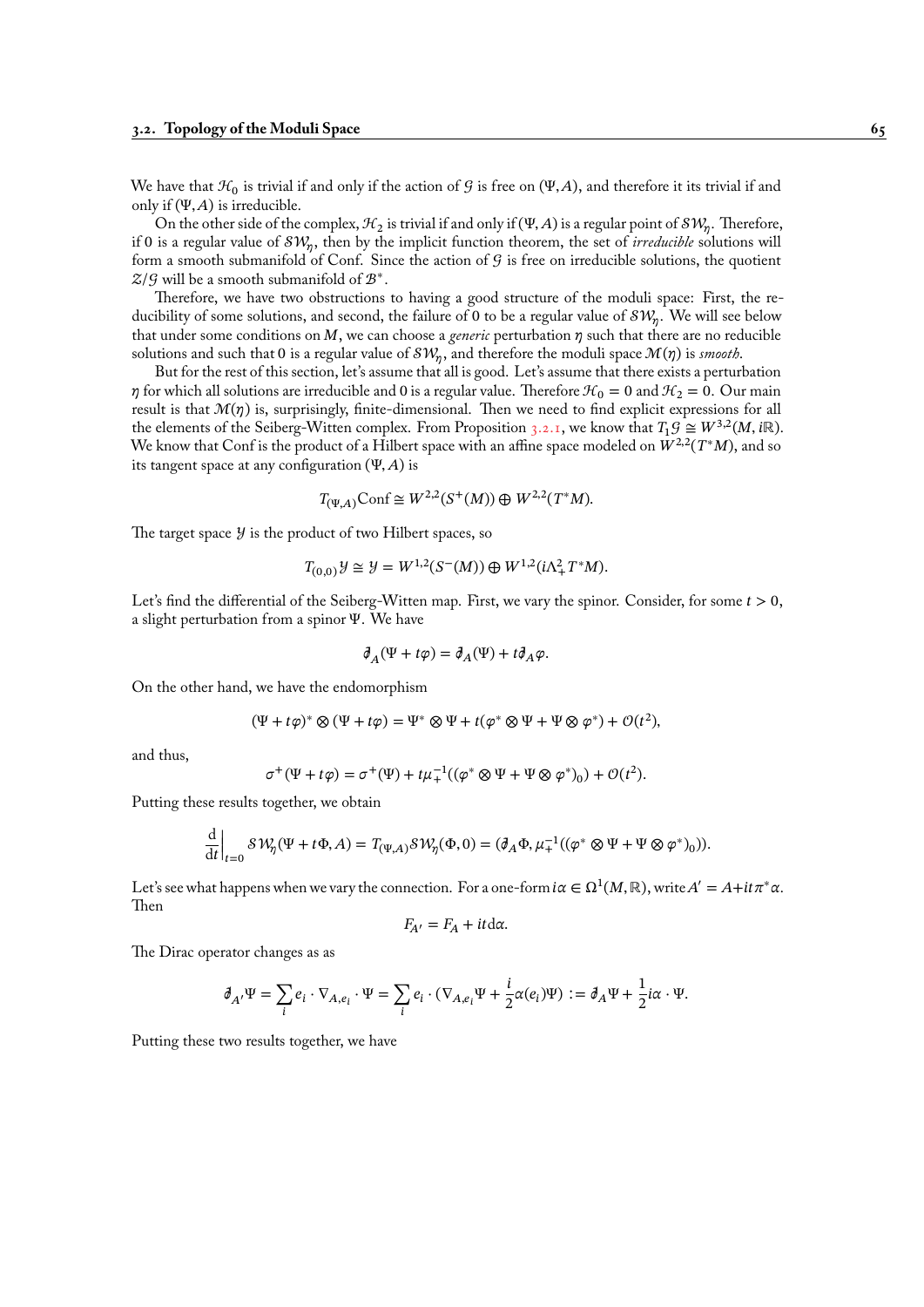**Lemma 3.2.4 (Differential of Seiberg-Witten map).** *The differential of the Seiberg-Witten map is*

$$
T_{(\Psi,A)}\mathcal{SW}_{\eta}(\varphi,i\alpha) = (\partial_A\varphi + \frac{1}{2}i\alpha \cdot \Psi, \mu_+^{-1}((\varphi^* \otimes \Psi + \Psi \otimes \varphi^*)_0) + d^+(i\alpha)).
$$

*In a little bit more legible matrix form:*

$$
T_{(\Psi,\boldsymbol{A})}\mathcal{SW}_{\eta}\begin{pmatrix} \varphi \\ i\alpha \end{pmatrix} = \begin{pmatrix} \mathbb{J}_A & \frac{1}{2} \cdot \Psi \\ \mu_+^{-1}((\bullet^* \otimes \Psi + \Psi \otimes \bullet^*)_0) & \frac{1}{4} \end{pmatrix} \begin{pmatrix} \varphi \\ i\alpha \end{pmatrix}.
$$

Finally, let's see what the differential of the action of G on Conf is. Let  $\gamma_t = e^{itf} \in \mathcal{G}$ . Then, for a configuration (Ψ, A), we have

$$
T_1 \mathfrak{G}(if) = \left. \frac{d}{dt} \right|_{t=0} (\Psi \cdot \gamma_t, A \cdot \gamma_t)
$$
  
= 
$$
\left. \frac{d}{dt} \right|_{t=0} (e^{-itf} \Psi, A + 2e^{-itf} de^{itf})
$$
  
= 
$$
(-if \Psi, 2i df)
$$

We have proved:

# **Lemma 3.2.5 (Infinitesimal action of gauge group).** *For every configuration* (Ψ, A), the infinitesimal action  $g_{(\Psi,A)} = T_1 \mathfrak{G}_{(\Psi,A)}$  of the gauge group is given by

$$
\mathfrak{g}_{(\Psi,A)}(if) = (-if\Psi, 2i df).
$$

The strategy to computing the dimension of the tangent space is to "fold" the Seiberg-Witten complex in half and present the quotient ker  $T_{(\Psi,A)}\mathcal{SW}_\eta/\operatorname{im}(\mathfrak{g}_{(\Psi,A)})$  as the kernel of a *surjective Fredholm*<sup>3</sup> map whose index is known. For it, we will use the  $L^2$ -adjoint of the infinitesimal action.

**Lemma 3.2.6 (Adjoint of infinitesimal action).** *Given a configuration*  $(\Psi, A) \in$  $(\Psi, A) \in$  $(\Psi, A) \in$  Conf, the L<sup>2</sup>-adjoint of the infinitesimal action is the map  $\mathfrak{g}^*_{(\Psi,A)}$ :  $T_{(\Psi,A)}\text{Conf} \to T_1 \mathcal{G}$  given by

$$
\mathfrak{g}_{(\Psi,A)}^*(\varphi,i\alpha) = -i\mathfrak{F}\langle \Psi,\varphi\rangle + 2d^*(i\alpha).
$$

*Proof.* — We will drop the subindex (Ψ, A). Note that  $T_1 \mathcal{G} \cong W^{3,2}(M, i\mathbb{R})$  is a *real* vector space, and so we must take the adjoint with respect to the *real* part of the inner product on  $T_{(\Psi,A)}\text{Conf} = W^{2,2}(S^+) \oplus W^{2,2}(\mathbb{Z})$  $W^{2,2}(i T^* M)$ :

$$
\langle g(if), (\varphi, i\alpha) \rangle = \int_M \Re \langle -if \Psi, \varphi \rangle + \langle 2i \, df, i\alpha \rangle \text{vol}
$$

$$
= \int_M f \Im \langle \Psi, \varphi \rangle + \langle 2if, d^*(i\alpha) \rangle \text{vol}
$$

<span id="page-71-0"></span><sup>3</sup>Recall that a bounded operator between Banach spaces is *Fredholm* if its kernel and algebraic cokernel are finite dimensional [see Con07, Section XI.2]. Its index is the difference between the dimension of its kernel and the dimension of its cokernel.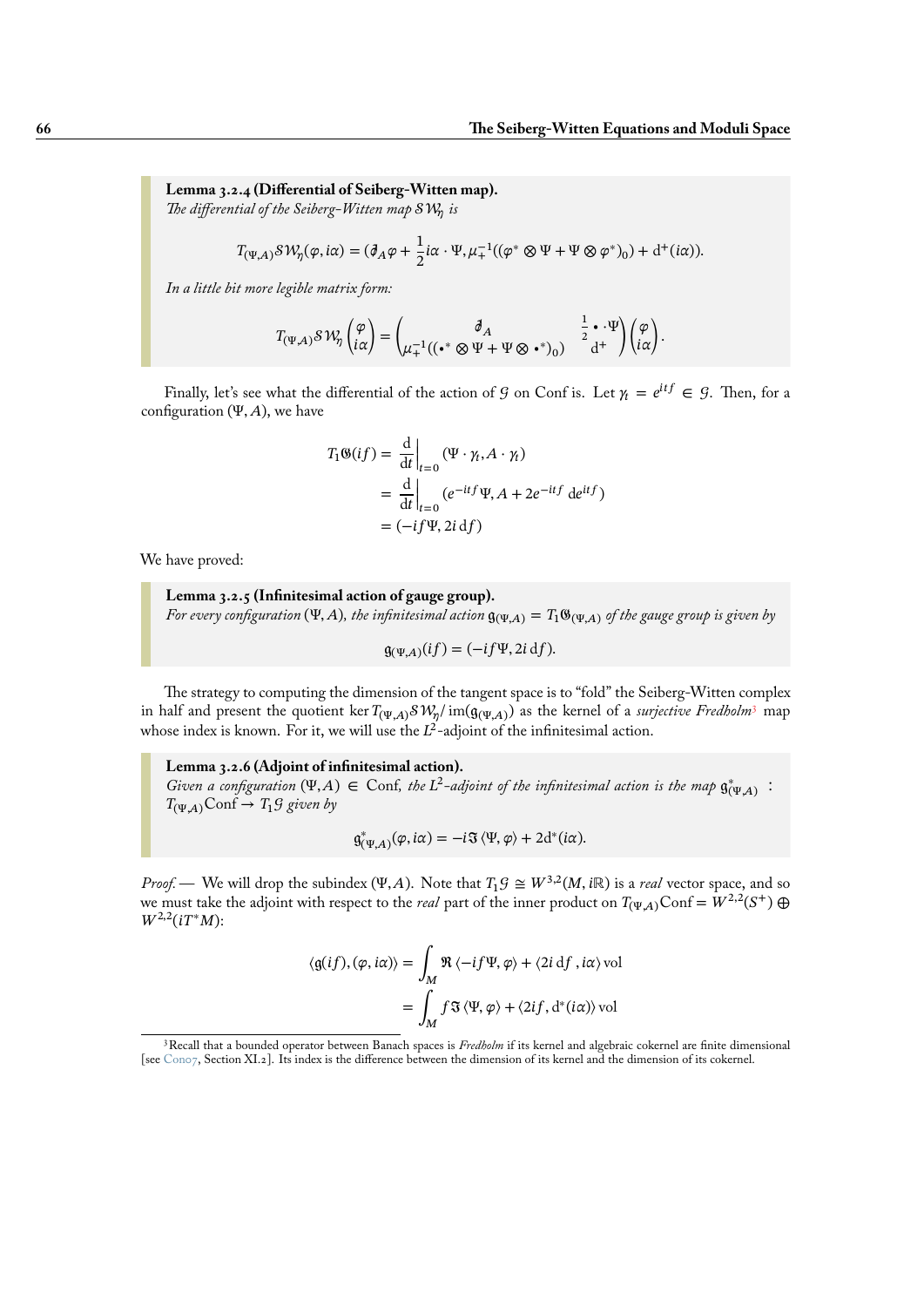$$
= \int_M i f(-i\mathfrak{F}\langle \Psi, \varphi \rangle + 2\mathrm{d}^*(i\alpha))\mathrm{vol}
$$

Comparing with

$$
\langle if, \mathfrak{g}(\varphi, i\alpha) \rangle = \int_M if \mathfrak{g}^*(\varphi, i\alpha) \text{vol},
$$

we obtain the result.  $\blacksquare$ 

Now we proceed with "folding" the Seiberg-Witten complex. Define a map  $\mathcal{D}_{(\Psi,A)}$ :  $T_{(\Psi,A)}$ Conf  $\rightarrow$  $T_{(0,0)}$   $\mathcal{Y} \oplus T_1 \mathcal{G}$  as

$$
\mathcal{D}_{(\Psi,A)}(\varphi,i\alpha) = (T_{(\Psi,A)} \mathcal{S} \mathcal{W}_{\eta}, \mathfrak{g}^*_{(\Psi,A)})(\varphi,i\alpha)
$$
  
=  $(\partial_A \varphi + \frac{i}{2} \alpha \cdot \Psi, d^+(i\alpha) - \frac{1}{2} \mu^+(\Psi^* \otimes \varphi), 2d^*(i\alpha) - i \mathfrak{F} \langle \Psi, \varphi \rangle).$ 

Then we have that

$$
\ker \mathcal{D}_{(\Psi,A)} = \ker T_{(\Psi,A)} \mathcal{SW}_{\eta} \cap \ker \mathfrak{g}_{(\Psi,A)}^* = \ker T_{(\Psi,A)} \mathcal{SW}_{\eta} \cap (\text{im } \mathfrak{g}_{(\Psi,A)})^\perp \cong \ker T_{(\Psi,A)} \mathcal{SW}_{\eta \times \text{im } \mathfrak{g}_{(\Psi,A)}}.
$$

This is the operator we are looking for. Let's see that it is Fredholm and find its index.

<span id="page-72-0"></span>**Proposition 3.2.7 (Fredholm index of**  $\mathcal{D}_{(\Psi,A)}$ **).** *The map*  $\mathcal{D}_{(\Psi,A)}$  *is Fredholm, and its* real *index is* 

$$
\operatorname{ind}(\mathcal{D}_{(\Psi,A)}) = \dim_{\mathbb{R}} \ker \mathcal{D}_{(\Psi,A)} - \dim_{\mathbb{R}} \operatorname{coker} \mathcal{D}_{(\Psi,A)} = \frac{1}{4}(c^2 - 2\chi(M) - 3\operatorname{sign}(M)),
$$

*where*  $c^2 = \int_M c_1(L(M)) \wedge c_1(L(M))$ .

*Proof.* — Let  $A_0$  be the smooth reference connection, so that  $A = A_0 + \pi^*(ia)$ . Then

$$
\mathcal{D}_{(0,A_0)}(\varphi,i\alpha)=(\partial_{A_0}\varphi,\mathrm{d}^+(i\alpha),2\mathrm{d}^+(i\alpha)),
$$

and so  $\mathcal{D}_{(0,A_0)} = \mathcal{J}_{A_0} \oplus (d^+, 2d^*)$  is the sum of elliptic operators, and thus it is Fredholm. Furthermore, we have that

$$
\mathcal{D}_{(\Psi,A)} = \mathcal{D}_{(0,A_0)} + K,
$$

where

$$
K(\varphi, i\alpha) = \left(\frac{1}{2}i\alpha \cdot \varphi - \frac{1}{2}i\alpha \cdot \Psi, -\frac{1}{2}\mu_+^{-1}(\Psi^* \otimes \varphi + \varphi^* \otimes \Psi)_0, -i\mathfrak{F}\langle \Psi, \varphi \rangle\right)
$$

is a  $C^{\infty}(M)$ -linear operator (i.e. a zeroth-order differential operator), which is compact. Thus,  $\mathcal{D}_{(\Psi,A)}$  is also Fredholm and it has the same index as  ${\cal D}_{(0, A_0)}.$ 

Let's compute the index of  $\mathcal{D}_{(0,A_0)}$  then. Write  $\mathfrak{d}: W^{2,2}(iT^*M) \to W^{1,2}(i\Lambda_T^2 T^*M) \oplus W^{3,2}(M,i\mathbb{R})$ as  $\delta(i\alpha) = (d^+(i\alpha), 2d^*(i\alpha))$ . Suppose that  $\alpha \in \text{ker}(\delta)$ , i.e.,  $d^+\alpha = 0$  and  $d^*\alpha = 0$ . Since  $d^*d^+ = \frac{1}{2}$  $\frac{1}{2}d^*d,$ then  $d^*d\alpha = 0$ , and thus

$$
\langle d\alpha, d\alpha\rangle = \langle \alpha, d^*d\alpha\rangle = 0,
$$

which implies that  $d\alpha = 0$ . Conversely, if  $d\alpha = 0$  then  $d^+\alpha = 0$ , and so ker  $d^+$  = ker d. With this we conclude that

$$
\ker \delta = \ker d \cap \ker d^* \cong H^1(M, \mathbb{R})
$$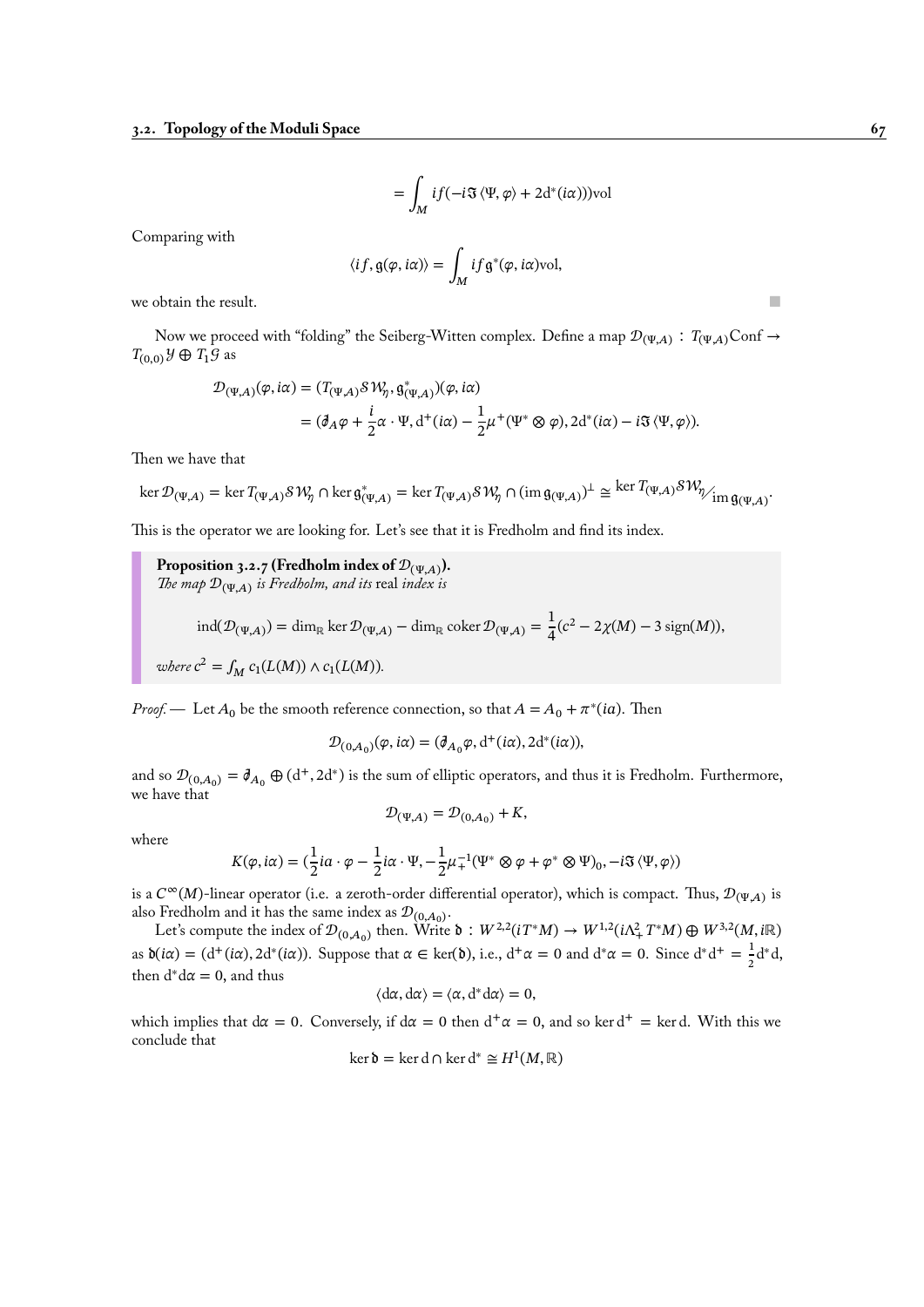is precisely the space of harmonic 1-forms.

Now let's find coker  $\mathfrak{d} \cong \ker \mathfrak{d}^*$ . We have that

$$
\mathfrak{d}^*(\beta, if) = d^*\beta + i df.
$$

These two terms are orthogonal, since  $\langle d^*\beta, df \rangle = \langle \beta, d^2f \rangle = 0$ . Therefore  $(\beta, if) \in \text{ker } \mathfrak{d}^*$  if and only if  $\beta \in \ker d^*$  and  $f \in \ker df$ . Thus

$$
\ker \delta^* = H^0(M, \mathbb{R}) \oplus \ker(\mathrm{d}^*).
$$

However, since on 2-forms,  $d^* = - \star d\star$ , if  $\beta$  is self-dual then  $d^*\beta = - \star d\beta$ , and thus  $d^*\beta = 0$  if and only if  $d\beta = 0$ . Thus, *on self-dual forms*,

$$
\ker d^* = \ker d = \ker d^* \cap \ker d \cong H^2_+(M, \mathbb{R}).
$$

With this we see that

$$
\ker \delta^* \cong H^0(M, \mathbb{R}) \oplus H^2_+(M, \mathbb{R}).
$$

Therefore, since we've assumed that M is connected, dim  $H^0(M, \mathbb{R}) = 1$  and so

$$
ext{ind } b = b^1 - b^0 - b_+^2 = b^1 - 1 - b_+^2.
$$

Finally, from the Atiyah-Singer index theorem  $[Morg6, p. 47]$ , we can deduce that for any connection  $A$ ,

$$
\mathrm{ind}_{\mathbb{R}} \, \mathcal{J}_A = \frac{1}{4} \left( \int_M c_1(L) \wedge c_1(L) - \mathrm{sign}(M) \right) := \frac{1}{4} (c^2 - \mathrm{sign}(M)),
$$

where L is the determinant bundle of the Spin<sup>c</sup>-str[ucture a](#page-96-0)nd we've written  $c^2 = \int_M c_1(L) \wedge c_1(L)$ . This, together with the index of  $\delta$ , tells us that

$$
ind_{\mathbb{R}}(\mathcal{D}_{(\Psi,A)}) = ind_{\mathbb{R}}(\mathcal{D}_{(0,A_0)}) = \frac{1}{4}(c^2 - 2\chi(M) - 3\operatorname{sign}(M)).
$$

Now we have all the tools to find the dimension of the moduli space, assuming that there are no reducible points and that 0 is a regular value of  $\mathcal{SW}_{\eta}.$ 

#### **Theorem 3.2.8 (Dimension of the moduli space).**

Let  $\eta \in W^{1,2}(i\Lambda_+^2T^*M)$  be a perturbation such that the Seiberg-Witten map  $\mathcal{SW}_\eta$  has no reducible *solutions and* 0 *is a regular value. Then the moduli space* ℳ() *is a smooth manifold of dimension*

$$
\dim \mathcal{M}(\eta) = \frac{1}{4}(c^2 - 2\chi(M) - 3\operatorname{sign}(M)),
$$

where  $c^2 = \int_M c_1(L) \wedge c_1(L)$  is the integral of the squared Chern class of the determinant line bundle  $L$  of the Spin<sup>c</sup>-structure.

Note that this depends only on M and the  $Spin^c$ -structure (which possibly depends on the metric on M).

*Proof.* — As we have shown in Proposition 3.2.7, for all configurations (Ψ,Α), the map  $\mathcal{D}_{(\Psi,A)} = (\partial_A, \mathfrak{g}_{(\Psi,A)}^*)$ is Fredholm with index  $\frac{1}{4}(c^2 - 2\chi(M) - 3\,\text{sign}(M))$ . Furthermore, we have that

$$
\ker \mathcal{D}_{(\Psi,A)} \cong T_{[\Psi,A]} \mathcal{M}(\eta).
$$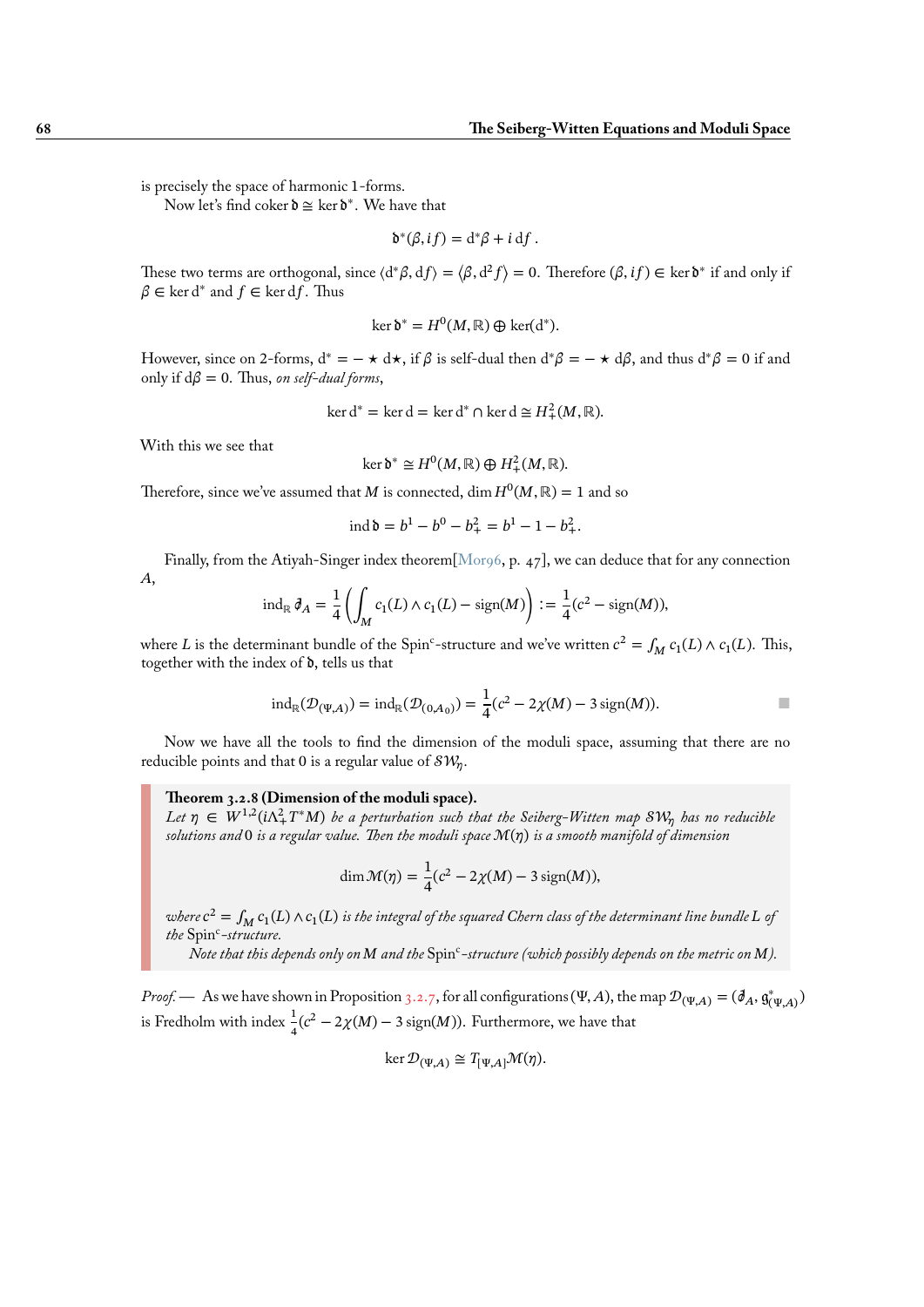Since all solutions (Ψ, A) are irreducible, then the infitesimal action  $\mathfrak{g}_{(\Psi,A)}$  is injective, and thus its adjoint  $\mathfrak{g}_{(\Psi,A)}^*$  is surjective. Furthermore, since 0 is a regular value of  $\mathcal{SW}_\eta$ , then its differential  $T_{(\Psi,A)}\mathcal{SW}_\eta$  is surjective. Therefore  $\mathcal{D}_{(\Psi,A)}$  is surjective and so coker  $\mathcal{D}_{(\Psi,A)} = 0$ . With this, we have

$$
\dim T_{[\Psi,A]} \mathcal{M}(\eta) = \dim \ker \mathcal{D}_{(\Psi,A)} = \operatorname{ind} \mathcal{D}_{(\Psi,A)} = \frac{1}{4} (c^2 - 2\chi(M) - 3\operatorname{sign}(M)).
$$

#### **3.2.2 Generic smoothness**

Now the question remains: How likely are we to find a perturbation  $\eta$  such that there are no reducible solutions and all points are smooth? Spoiler: very.

First, let's see what conditions are necessary to be able to find a perturbation for which all solutions are irreducible. Suppose that  $\eta \in W^{1,2}(i\Lambda^2_+T^*M)$  is a perturbation that admits a *reducible* solution  $(0, A)$ . Then

$$
F_{\!A}^+ + \eta = 0
$$

For any differential form  $\omega$ , we write  $[\omega]$  for its harmonic part in its Hodge decomposition. Then necessarily,

$$
[F_A^+] = -[\eta].
$$

Since  $F_A$  is a representative of ( $-2\pi i$  times)the Chern class of the determinant bundle  $L(M)$ , we have

$$
2\pi i[c_1(L)] = [\eta].
$$

The converse statement is also true.

# **Proposition 3.2.9 (Perturbations that admit reducible solutions).**

*A perturbation admits reducible solutions if and only if its harmonic part satisfies*

$$
2\pi i[c_1(L)] = [\eta].
$$

*Proof.* — We've already proved above that if  $\eta$  admits reducible solutions, then  $2\pi i c_1(L)_h = \eta_h$ . Conversely, assume that  $2\pi i c_1(L)_h = \eta_h$ . Given any connection A, we have that  $[F_A] = -2\pi i [c_1(L)]$ , and so

$$
[F_A^+] = -[\eta].
$$

If we can extend this equality of h[ar](#page-74-0)monic parts to an equality of self-dual parts, we're done. Write  $\eta =$  $[\eta] + d\alpha$ . For any given connection A, we have that  $F_A = [F_A] + d\beta$  for some  $\beta$ . If we let A be such that  $F_A = [F_A] - d\alpha$ , then necessarily

$$
F_A^+=-\eta,
$$

and thus  $(0, A)$  is a reducible solution.

#### **Corollary 3.2.10 (Condition for perturbations without reducible solutions).**

If  $b_+^2=0$ , then there all closed perturbations have reducible solutions. If  $b_+^2>0$ , then there exist closed *perturbations which do not have reducible solutions.*

<span id="page-74-0"></span><sup>4</sup> this is from Hodge theory and the isomorphism of cohomology with harmonic forms. Two forms have the same harmonic part if and only if they are in the same cohomology class.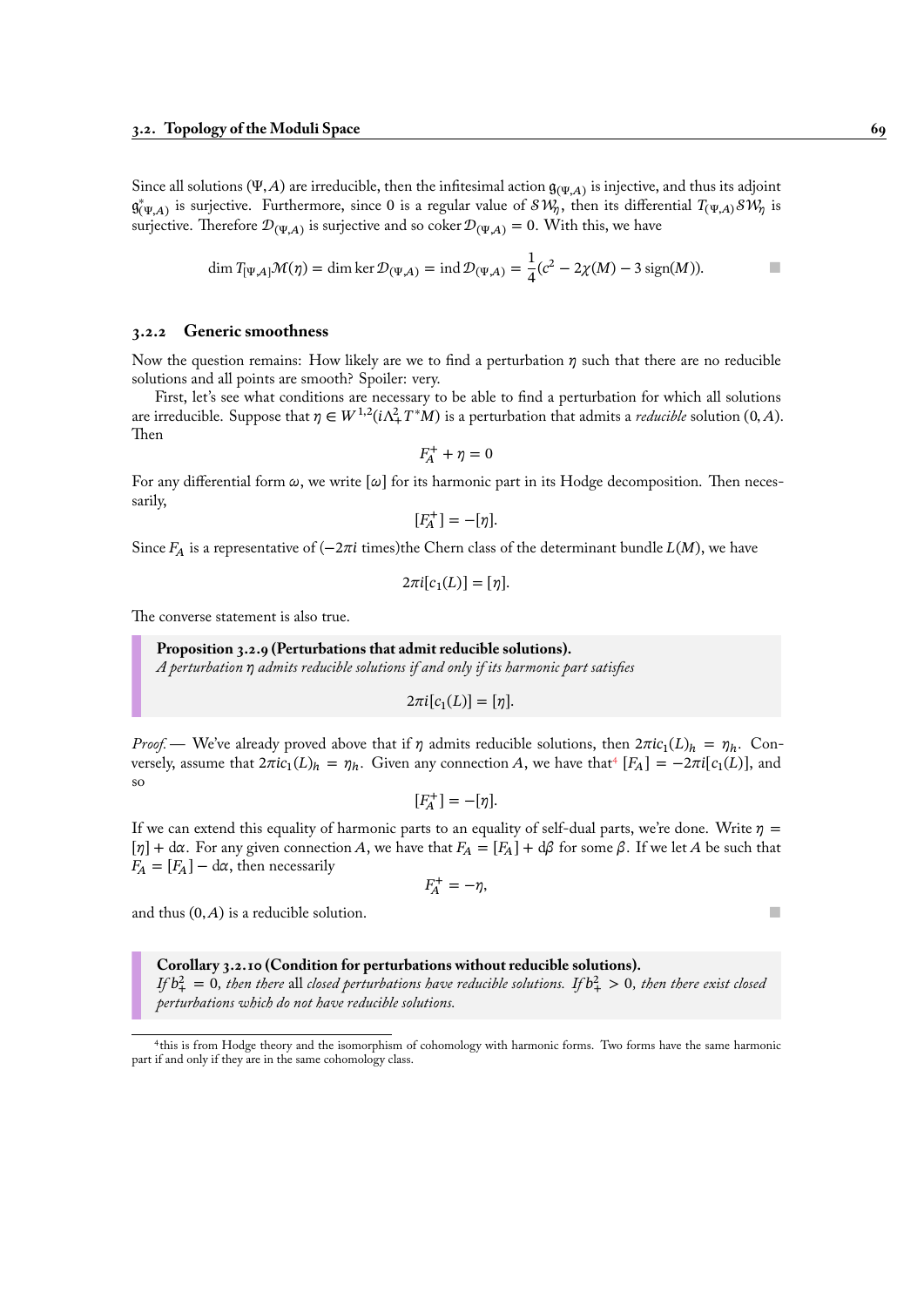Alright, so the question of the existence of reducible solutions is settled. What about smoothness? The main tool in our arsenal is Sard's theorem, or rather, Smale's infinite-dimensional version of it[Nic00, Section  $1.5.2$ :

**Theorem 3.2.11 (Sard-Smale theorem (with parameters)).** Let X,  $\Lambda$ , Y be Banach manifolds and  $F : X \times \Lambda \to Y$  a smooth map. For each  $\lambda \in \Lambda$ , write  $F_{\lambda} : X \to Y$  $a$ s  $F_\lambda(x) = F(x, \lambda)$ . If  $y_0 \in Y$  is a regular value of F, then the set of parameters  $\lambda \in \Lambda$  for which  $y_0$  is a *regular value of is dense in* Λ*.*

This is to say, for "generic"  $\lambda$ , the map  $F_{\lambda}$  has  $y_0$  as a regular value and thus  $F_{\lambda}^{-1}(y_0)$  is a smooth *submanifold of .*

The part of the theorem that says that  $F_{\lambda}^{-1}(y_0)$  is a smooth submanifold can be copied *almost verbatim* from the implicit function theorem for finite-dimensional manifolds.

In lieu of this theorem, we should consider the map

$$
SW: \text{Conf}^{2,2} \times W^{1,2}(i\Lambda_+^2 T^* M) \to \mathcal{Y}^{1,2}
$$
  

$$
(\Psi, A, \eta) \mapsto \mathcal{SW}_{\eta}(\Psi, A).
$$

If 0 is a regular value of  $SW$ , then we're done. Let's see that this is the case.

Note that  $SW$  is linear in the perturbation. Therefore, we can easily find its differential in terms of the differential of  $\mathcal{SW}_{\eta}$ :

$$
T_{(\Psi,A,\eta)}SW(\varphi,i\alpha,\xi)=(\partial_A\varphi+\frac{1}{2}i\alpha\cdot\Psi,\mu_+^{-1}((\varphi^*\otimes\Psi+\Psi^*\otimes\varphi)_0)+d^+(i\alpha)+\xi).
$$

From this, we see that the differential is surjective on the second factor, because of that clean  $\xi$  term. Let's see that it is surjective in the first one: define  $G : W^{2,2}(S^+(M)) \oplus W^{2,2}(T^*M) \to W^{1,2}(S^-(M))$  as

$$
G(\varphi, i\alpha) = \partial_A \varphi + \frac{1}{2}i\alpha \cdot \Psi.
$$

If we prove that G is surjective as well, then we are done. We argue by contradiction: assume that  $\psi \in$  $W^{1,2}(S^-(M))$  is in the orthogonal complement of the image of G. Then in particular, for all  $\varphi$ , we have

$$
\langle \partial_A \varphi, \psi \rangle = \langle \varphi, \partial_A \psi \rangle = 0.
$$

This is to say that  $\psi$  satisfies the Dirac equation  $\partial_A\psi\stackrel{wk}{=}0$  in the weak sense. By elliptic regularity, it satisfies it in the strong sense as well, so  $\bar{\partial}_A \psi = 0$ . Choose a point  $x_0 \in M$  and a neighborhood U of  $x_0$  such that neither  $\Psi$  nor  $\psi$  have zeros in  $U.$  Make  $U$  small enough so that there is a coordinate chart defined on  $U$  and so that the spinor bundles  $S^{\pm}(M)$  are trivialized.

Note that, given the expression of the spin representation, we have that the composition

$$
\mathbb{R}^4 \otimes \mathbb{C} \hookrightarrow \mathrm{Cl}_{\mathbb{C}}(4) \to \mathrm{Hom}_{\mathbb{C}}(S^+, S^-)
$$

is a linear injective map, and by dimension counting, it is an isomorphism (since  $\dim_{\mathbb{C}} S^{\pm} = 2$ .) This implies that given two spinors  $\psi_+ \in S^+$  and  $\psi_- \in S^-$ , we can find an element  $a \in \mathbb{R}^4 \otimes \mathbb{C}$  such that

$$
ia\cdot\psi_+=\psi_-.
$$

Locally, in terms of the trivialization, this means that for all  $x \in U$ , we can find a tangent vector  $a_x \in T_x U$ such that

$$
ia_x \cdot \Psi(x) = \psi(x).
$$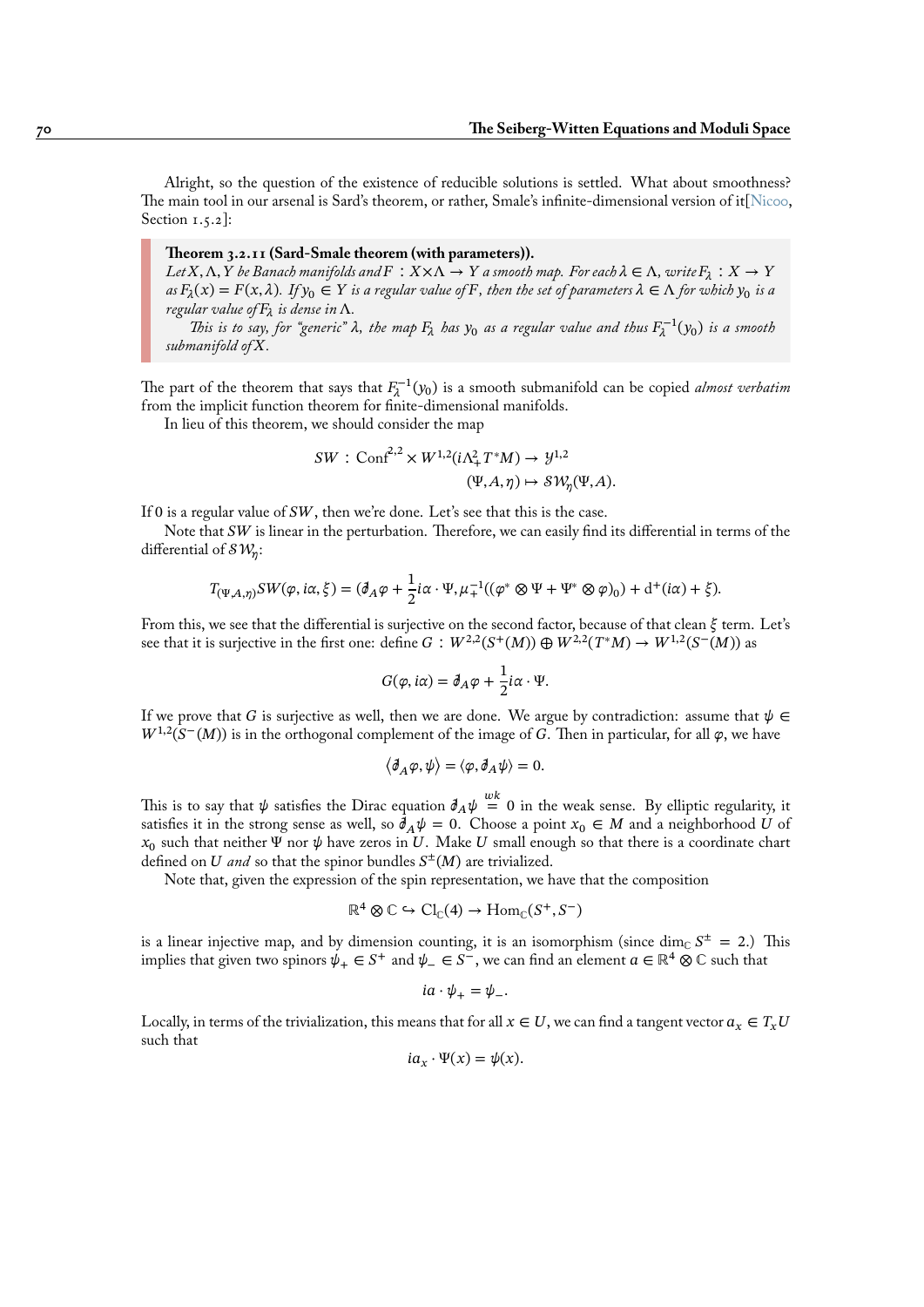Then the assignment  $x \mapsto a_x$  is a vector field a on U. If we multiply it with a bump, we can construct a global vector field vanishing outside of  $U$  such that

$$
ia_x\cdot\Psi(x)=\psi(x).
$$

Let  $a_{\flat}$  be the 1-form dual to  $a$  under the isomorphism induced by the metric. Then  $a_{\flat}$  is a one-form supported in  $U$  and

$$
\int_M \left\langle i a_\flat \cdot \Psi , \varphi \right\rangle \mathrm{vol} = \int_U \left\langle i a_\flat \cdot \Psi , \varphi \right\rangle \mathrm{vol} = \int_U |\varphi|^2 \mathrm{vol} = 0.
$$

This implies that  $\varphi = 0$  on U, and thus, by unique continuation of Dirac spinors [see Sal99, Theorem E.8], we conclude that  $\varphi = 0$ . With this we conclude that  $T_{(\Psi,A,n)}SW$  is indeed surjective. By the Sard-Smale theorem, we conclude the following:

#### **Theorem 3.2.12 (Generic smoothness).**

Fora generic perturbation  $\eta \in W^{1,2}(i\Lambda_+^2T^*M)$ , the moduli space of irreducible s[olution](#page-96-2)s  $\mathcal{M}^*(\eta)$  is a smooth manifold. If  $b_+^2 > 0$ , then we can furthermore choose  $\eta$  such that  $\mathcal{M}(\eta) = \mathcal{M}^*(\eta)$ .

# **3.2.3 Orientation**

Recall that we described the tangent space to the moduli space at a point  $[\Psi, A]$  in terms of the map  $\mathcal{D}_{\Psi,A}$ :  $T_{(\Psi,A)}\text{Conf} \to T_{(0,0)}\mathcal{Y} \oplus T_1\mathcal{G}$ , given by

$$
\mathcal{D}_{\Psi,A}(\varphi,i\alpha)=(\partial_A\varphi+\frac{i}{2}\alpha\cdot\Psi,\mathrm{d}^+(i\alpha)-\frac{1}{2}\mu^+(\Psi^*\otimes\varphi),-2\mathrm{d}^*(i\alpha)-i\mathfrak{F}\langle\Psi,\varphi\rangle).
$$

Specifically, we proved that

$$
\ker \mathcal{D}_{(\Psi,A)} \cong T_{[\Psi,A]} \mathcal{M}(\eta).
$$

The collection of all operators  $\mathcal{D}_{(\Psi,A)}$  is a smooth family of Fredholm operators, parameterized by the configuration space Conf. Then there is an associated line bundle over Conf, called the *determinant* of the family  $D$ , whose fiber over  $(\Psi, A)$  is

$$
\det(\mathcal{D})_{(\Psi,A)} = \Lambda^{\text{top}}(\ker \mathcal{D}_{(\Psi,A)}) \otimes \Lambda^{\text{top}}(\mathrm{coker}\,\mathcal{D}_{(\Psi,A)})^*,
$$

see [Nico7, Section 1.5.1] and [Section 5.2.1 DK97]. Assuming that we've chosen a perturbation so that all solution to the perturbed equations are smooth, then the restriction of the bundle det( $D$ ) to the set of solutions is

$$
\det(\mathcal{D})_{(\Psi,\mathcal{A})} = \Lambda^{\text{top}}(\ker \mathcal{D}_{(\Psi,\mathcal{A})}) = \det(T_{[\Psi,\mathcal{A}]} \mathcal{M}(\eta)) \quad \text{assuming } (\Psi,\mathcal{A}) \text{ is a solution.}
$$

Clearly, we see that the resulting bundle  $\det(D)|_z$  is constant along the orbits of the action of the gauge group, so it descends to precisely the determinant bundle of  $\mathcal{M}(\eta)$ . This is to say that it suffices to find an orientation of the determinant bundle det( $\mathcal{D}$ ) to find an orientation of  $\mathcal{M}(\eta)$ .

To find such and orientation, we note that if there are two homotopic families of Fredholm operators parameterized by a smooth manifold have *isomorphic* determinant bundles Therefore, consider the curve  $t \mapsto \mathcal{D}_{(\Psi,A)}^t$ , given as

$$
\mathcal{D}^t_{(\Psi,A)}(\varphi,i\alpha) = (\partial_A \varphi + t\frac{i}{2}\alpha \cdot \Psi, d^+(i\alpha) + t\mu_+^{-1}(\Psi^* \otimes \varphi + \varphi^* \otimes \Psi)_0, -2d^*(i\alpha) - ti\Im \langle \Psi, \varphi \rangle).
$$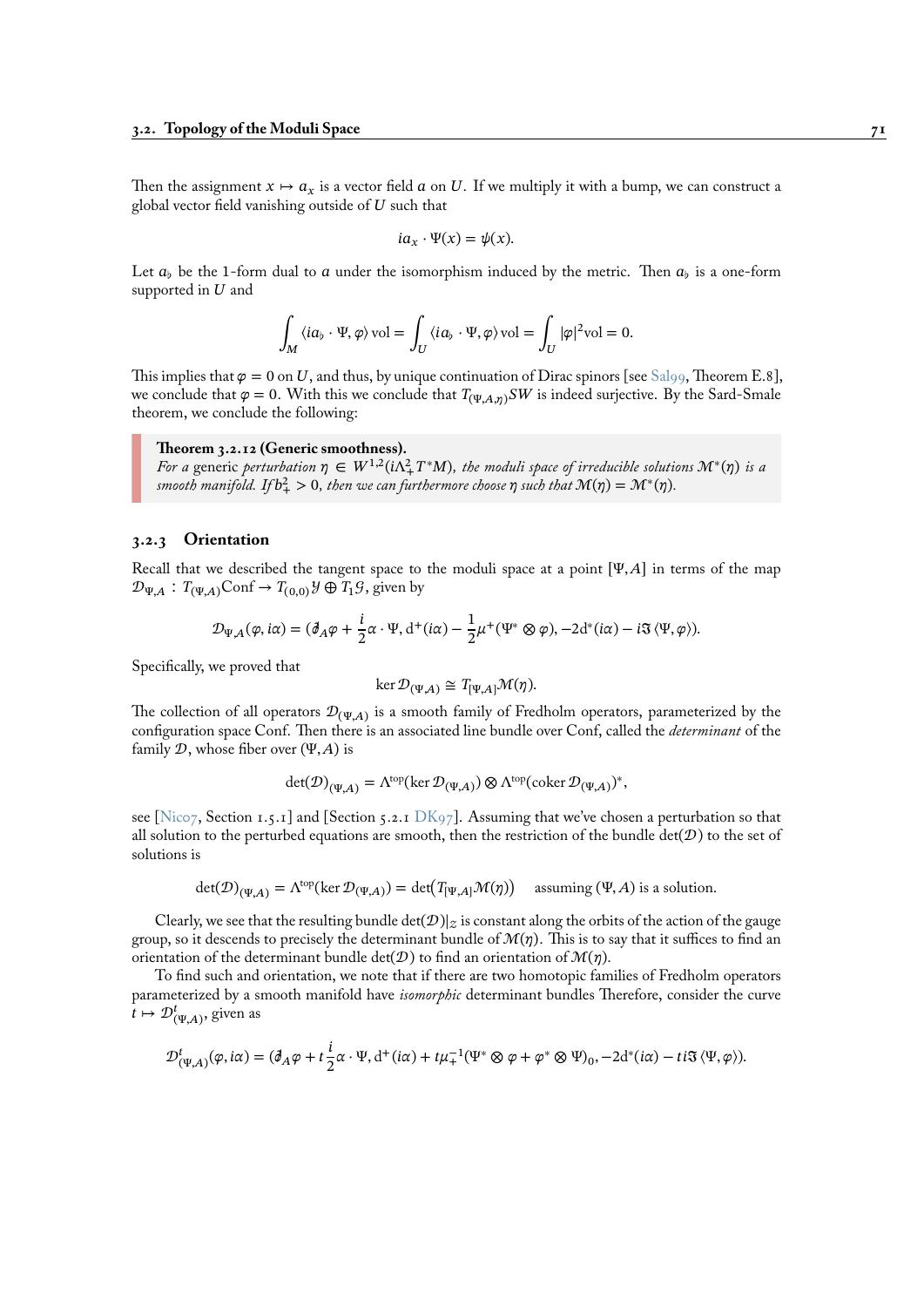Then  $\mathcal{D}_{(\Psi,A)}^1 = \mathcal{D}_{(\Psi,A)}$ , and

$$
\mathcal{D}^0_{(\Psi,A)}(\varphi,i\alpha) = (\partial_A \varphi, d^+(i\alpha), -2d^*(i\alpha)) = \mathcal{D}_{(0,A)}(\varphi,i\alpha).
$$

This is precisely the simplified map that we used in Proposition 3.2.7. For it, we proved that

$$
\ker \mathcal{D}_{(0,A)} = \ker \mathcal{J}_A \oplus H^1(M, \mathbb{R})
$$
  
coker  $\mathcal{D}_{(0,A)} = \text{coker} \mathcal{J}_A \oplus H^1(M, \mathbb{R}) \oplus H^2_+(M, \mathbb{R}).$ 

Since ker  $\partial_A$  and coker  $\partial_A$  are complex vector spaces, they have [canon](#page-72-0)ical orientations. Similarly, since M is connected, then  $H^0(M,\mathbb{R})\cong \mathbb{R}$  has a natural orientation. Therefore, it suffices to choose an orientation of  $H^1(M,\mathbb{R})$  and  $H^2_+(M,\mathbb{R})$  to find an orientation of  $\det(\mathcal{D}_{(0,A)}) = \det(\mathcal{D}_{(\Psi,A)}^0)$ . Note that such an orientation is made globally. If the action of  $G$  is orientation-preserving, then this orientation descends to an orientation of  $\mathcal{M}(\eta)$ .

Then fix  $\gamma \in \mathcal{G}$ , and consider the action Conf  $\to$  Conf,  $(\Psi, A) \mapsto (\Psi \cdot \gamma, A \cdot \gamma)$ . Recall that  $\Psi \cdot \gamma = \gamma^{-1}\Psi$ and  $A \cdot \gamma = \Phi_{\gamma}^* A$ , where  $\Phi_{\gamma}$ : Spin<sup>c</sup>(*M*)  $\to$  Spin<sup>c</sup>(*M*) is the bundle morphism  $\Phi_{\gamma}(p) = p \cdot \delta(\pi(p))$ . This action is ℂ-linear on spinors. Furthermore since the space of connections is an affine space modelled on  $\Omega^1(M,i\mathbb{R})$  and  $\Phi_\gamma$  is a bundle morphism that lifts the identity, then for any  $i\alpha\in\Omega^1(M,i\mathbb{R})$  we have that  $\Phi_{\gamma}^*(A+\pi^*(i\alpha))=\Phi_{\gamma}^*+\pi^*(i\alpha).$  This is to say that the differential of the action  $(\Psi,A)\mapsto (\Psi\cdot\gamma,A\cdot\gamma)$  is

$$
(\varphi, i\alpha) \mapsto (\gamma^{-1}\varphi, i\alpha).
$$

The induced isomorphisms ker  $\mathcal{D}_{(\Psi,A)} \to \text{ker } \mathcal{D}_{(\Psi,\gamma,A,\gamma)}$  and coker  $\mathcal{D}_{(\Psi,A)} \to \text{coker } \mathcal{D}_{(\Psi,\gamma,A,\gamma)}$  are orientationpreserving, so indeed the orientation of the determinant bundle descends to the quotient.

We have proved, then:

# **Proposition 3.2.13 (Orientation of the moduli space).** *The moduli space* ℳ() *is orientable, and an orientation is obtained by the choice of an orientation on*  $H^1(M,\mathbb{R})\oplus H^2_+(M,\mathbb{R}).$

#### <span id="page-77-0"></span>**3.2.4 Compactness**

Arguably, the most remarkable feature of the Seiberg-Witten moduli space is that it is *compact*. This is the greatest contrast with Donaldson theory, where the moduli space of self-dual forms is not compact, and finding an appropriate compactification requires a lot of work.

Our main idea is showing that  $\mathcal{M}(\eta)$  is sequentially compact. Since  $\mathcal{M}(\eta)$  is a submanifold of a Hilbert manifold, then sequential compactness implies compactness. There is a key *a priori* estimate on the norm of a solution that is given by the Weitzenböck formula.

**Proposition 3.2.14 (Curvature bound on Dirac spinors).**  $Let \overline{(V, A)} \in \text{Conf}$  and  $\eta \in W^{1,2}(i\Lambda^2_+ T^*M)$  be a perturbation. Then for all  $x \in M$ :

$$
|\Psi(x)|^2 \le \frac{1}{2} \max(0, \sup(-s) + 4||\eta||_{\infty}).
$$

*Proof.* — Without loss of generality, assume that the solution is smooth. Since  $\partial_A \Psi = 0$ , then naturally  $\partial_A \partial_A \Psi = 0$ , and by the Weitzenböck formula, we have

$$
\nabla_A^* \nabla_A \psi + \frac{s}{4} \Psi + \frac{1}{2} |\Psi|^2 \Psi - \mu_+(\eta)(\Psi) = 0.
$$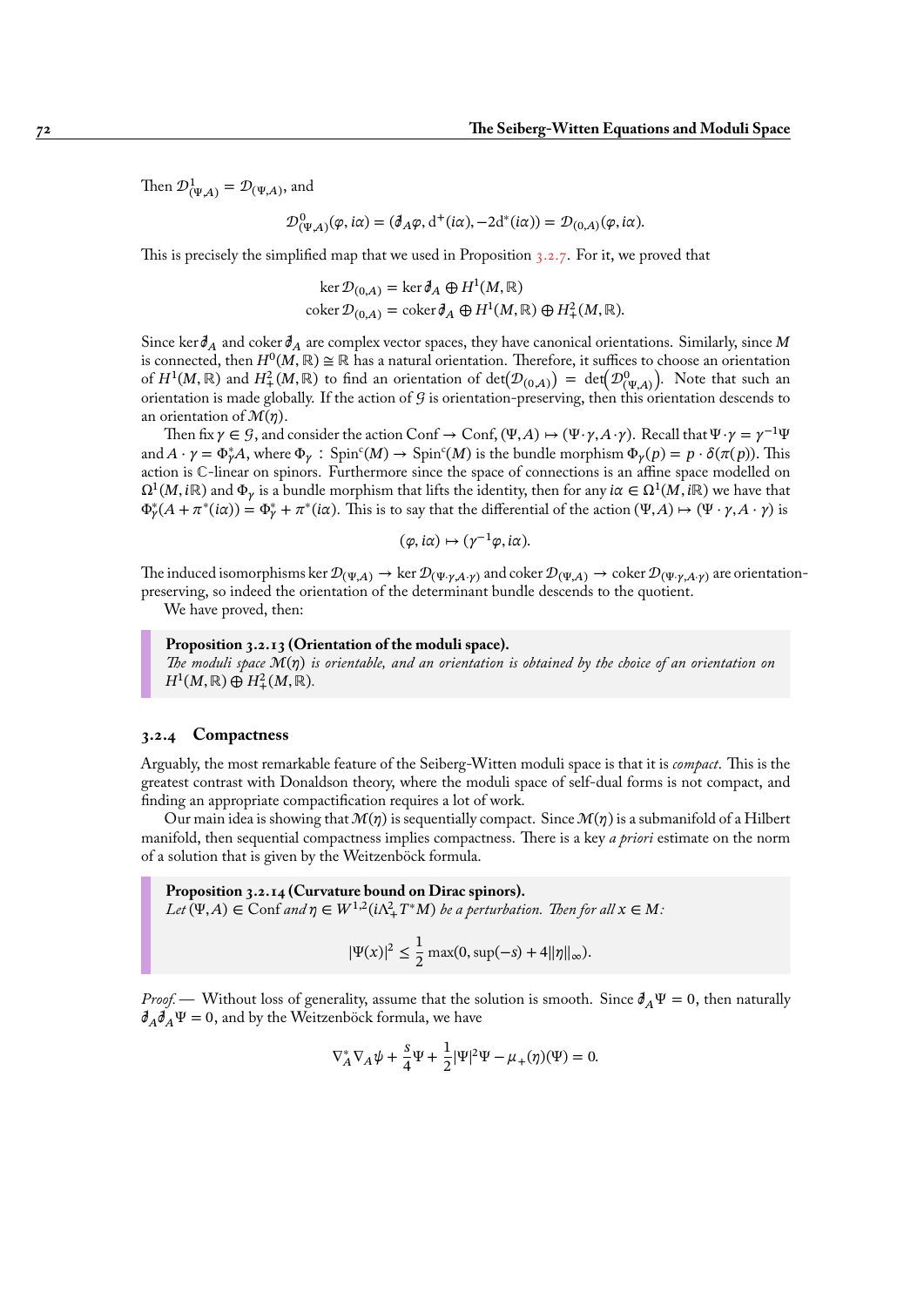Here we used the fact that  $\mu_+(F_A^+) = (\Psi \otimes \Psi^*)_0 - \mu_+(\eta)$ . Taking the pointwise inner product with  $\Psi$ , we obtain

$$
\left\langle \nabla_A^* \nabla_A \psi, \Psi \right\rangle + \frac{s}{4} |\Psi|^2 + \frac{1}{2} |\Psi|^4 - \langle \mu_+(\eta)(\Psi), \Psi \rangle = 0.
$$

Since the connection is compatible with the metric on the spinor fields, we have

$$
\begin{split} \sum_{i} L_{e_i} L_{e_i} \left\langle \Psi(x), \Psi(x) \right\rangle = \sum_{i} \left\langle \nabla_{A, e_i} \nabla_{A, e_i} \Psi(x), \Psi(x) \right\rangle + 2 \sum_{i} \left\langle \nabla_{A, e_i} \Psi(x), \nabla_{A, e_i} \Psi(x) \right\rangle \\ + \sum_{i} \left\langle \Psi(x), \nabla_{A, e_i} \nabla_{A, e_i} \Psi(x) \right\rangle, \end{split}
$$

which implies that

$$
\Delta (|\Psi|^2)+2\sum_i|\nabla_{A,e_i}\Psi|^2=2\Re\sum_i\left\langle\nabla_{A,e_i}\nabla_{A,e_i}\Psi,\Psi\right\rangle.
$$

Now we use the fact that  $\nabla_A^* = - \star \nabla_A \star$  on 1-forms<sup>5</sup> to see that

$$
\nabla_A^* \nabla_A \Psi = - \star \nabla_A \star \left( \sum_i \nabla_{A, e_i} \Psi \, de_i \right)
$$
  
= 
$$
- \star \sum_i \nabla_{A, e_i} \nabla_{A, e_i} \Psi \text{vol}
$$
  
= 
$$
- \sum_i \nabla_{A, e_i} \nabla_{A, e_i} \Psi.
$$

**Therefore** 

$$
\Delta(|\Psi|^2) + 2\sum_i |\nabla_{A,e_i}\Psi|^2 = 2\Re \left\langle \nabla_A^* \nabla_A \Psi, \Psi \right\rangle.
$$

From the Weitzenböck formula, we see that if  $\partial_A \Psi = 0$ , then  $\langle \nabla_A^* \nabla_A \Psi, \Psi \rangle$  is real, and thus necessarily  $\langle \mu_+(\eta)(\Psi), \Psi \rangle$  is real as well. Then

$$
\Delta(|\Psi|^2) \le 2 \langle \nabla_A^* \nabla_A \Psi, \Psi \rangle
$$
  
=  $-\frac{s}{2} |\Psi|^2 - |\Psi|^4 + 2 \langle \mu_+(\eta)(\Psi), \Psi \rangle$   
 $\le -\frac{s}{2} |\Psi|^2 - |\Psi|^4 + 4 ||\eta||_{\infty} |\Psi|^2.$ 

If x is a point where  $|\Psi(x)|^2$  achieves its maximum, then  $\Delta(|\Psi(x)|^2) = 0$  and so, assuming that  $\Psi$  is not identically zero,

$$
|\Psi|^2 \le -\frac{s}{2} + 2||\eta||_{\infty} |\Psi|^2.
$$

This proves the proposition.  $\blacksquare$ 

As an immediate consequence, we have that for  $\eta = 0$  (or small enough), if M has a metric with *positive* scalar curvature, then the only possible solutions of the Seiberg-Witten equations have  $\Psi \equiv 0$ .

The next step is refining the gauge-fixing that we used in the proof of the regularity of solutions.

<sup>&</sup>lt;sup>5</sup>This can be checked directly, or proved by using an explicit expression of d<sup>\*</sup>.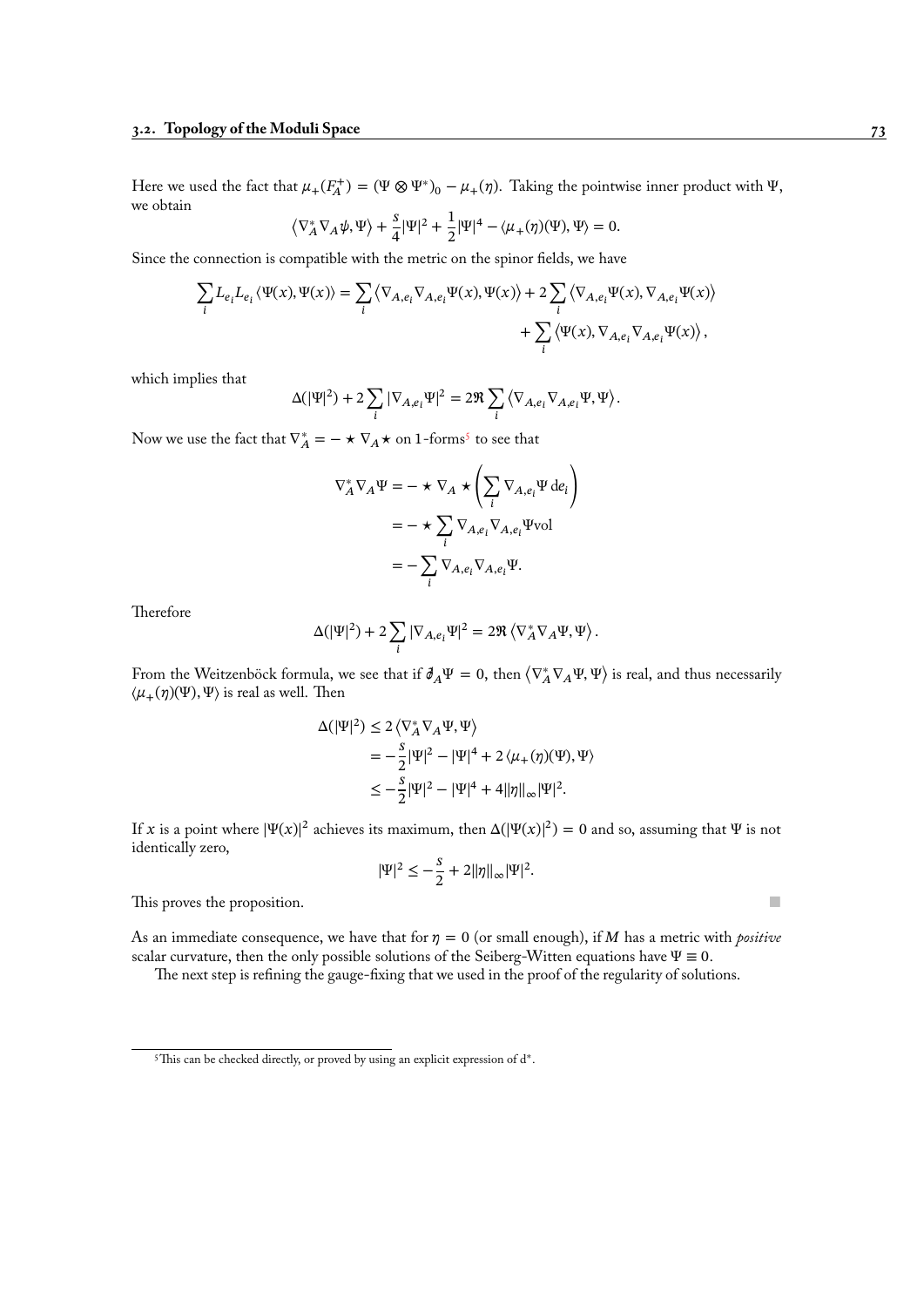### **Lemma 3.2.15 (Gauge-fixing lemma).**

 $Let A_0 \in \text{Conn}(U(L))$  *be a smooth reference connection. There is a constant*  $C$ , which depends only possibly *on the metric, such that for*  $A = A_0 + ia \in \text{Conn}^{k,2}(\text{U}(L))$ *, there is a gauge transformation*  $\gamma \in \mathcal{G}^{k+1,2}$ *such that*  $A \cdot \text{gamma} = A_0 + \text{i}a'$  *satisfies* 

$$
d^*a' = 0
$$

$$
\| [a'] \|_2 \le C,
$$

where  $[a']$  is the harmonic part of  $a'$ .

#### **Theorem 3.2.16 (Moduli space is compact).**

Let  $(\Psi_n, A_n) \in \text{Conf}^{2,2}$  be a sequence of solutions of the perturbed Seiberg-Witten equations, with perturbation  $\eta \in W^{4,2}(i\Lambda_{+}^{2}T^{*}M)$ . Then there is a sequence of gauge transformations  $\gamma_n \in \mathcal{G}^{3,2}$  such that  $(\Psi_n \cdot \gamma_n, A_n \cdot \gamma_n)$  has a convergent subsequence.

*Proof (Sketch).—* The proof is quite laborious (and that of the previous lemma), so we will only sketch it. It can be found in all its splendor in [Nicoo], [Sal99], and [Mor96].

The key idea is to use the *a priori* bounds to "start" the convergence. Since we have a priori bounds on Ψ, from the monopole equation we find a bound on  $A$ . By Sobolev embedding, this implies that there are convergent subsequences but with lower regularity. We then "restore" the regularity using gauge transformations and elliptic regularit[y.](#page-96-1)

Without loss of generality, from the previo[us lemm](#page-96-2)a we [can assu](#page-96-0)me that  $A_n = A_0 + i a_n$ , with  $d^* a_n = 0$ . Then the curvature bound, together with the monopole equation  $F_{A_n}^+ + \eta = \sigma^+(\Psi_n)$ , gives us a bound

$$
\|(d^+ + d^*)a_n\|_{\infty} \le C.
$$

But  $(d^+ + d^*)$  is an elliptic operator, and therefore, we have a bound on  $||a_n - [a_n]||_{1,p}$  for all  $p < \infty$ . However, since  $\|[a'_n]\|_2$  is bounded, we obtain that  $\|a_n\|_{1,p}$  is bounded for all  $p < \infty$ . Then by Sobolev multiplication, we can find a sup-bound on  $\left\|ia_n \cdot \Psi_n\right\|_{\infty}$ . And now, since

$$
\partial_{A_n}\Psi = \partial_{A_0}\Psi + \frac{1}{2}ia_n \cdot \Psi_n = 0
$$

we can use the elliptic regularity of  $\mathcal{J}_{A_0}$  to obtain that  $\|\Psi_n\|_{1,p}$  is bounded for all  $p < \infty$ . Since we had already an  $W^{1,p}$  bound on  $a_n$ , we have that  $||ia_n \cdot \Psi_n||_{1,p}$  is bounded too. Therefore, again by elliptic regularity of  $\partial_{A_0}$ , we have that  $\|Psi\|_{2,p}$  is bounded for all  $p < \infty$ . Here we found a better bound with boosted regularity of  $\Psi_n$ . Repeating this same argument again, we also find that  $||a_n||_{2,p}$  is bounded for all  $p < \infty$ . Then by the Sobolev embedding theorem, there is a subsequence that converges in weakly  $W^{1,p}$ . If we repeat this process, we can find that there is a subsequence that converges strongly in  $W^{2,p}$ . .  $\blacksquare$ 

# **3.3 The Seiberg-Witten invariant**

Even though we will not use it in the proof of Donalson's theorem, we will briefly discuss the Seiberg-Witten invariants, since no discussion of Seiberg-Witten is complete with at least a mention of them. See [Nicoo, Section 2.3] and [Section 7.4 Sal99].

We have proved that if  $b_+^2 > 0$ , then for a generic perturbation  $\eta,$  the moduli space is a *smooth, compact, oriented, finite-dimensional* manifold. In this section we define and invariant depending only on the smooth structure and the Spin<sup>c</sup>-structure on it. We distinguish the case where dim  $\mathcal{M}(\eta) = 0$  and dim  $\mathcal{M}(\eta) > 0$ .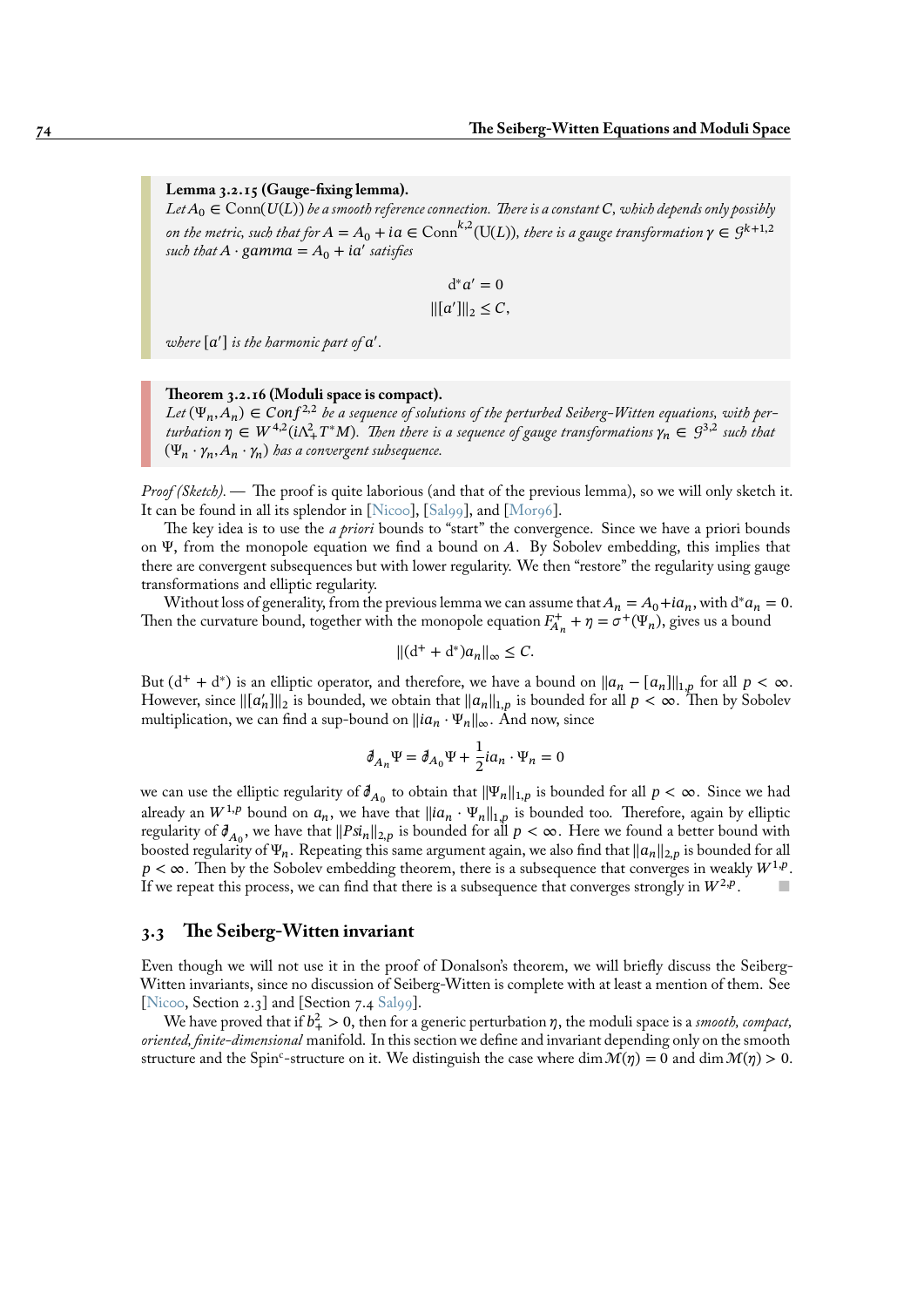If dim  $\mathcal{M}(\eta) = 0$ , then M is a finite set of points. We will see that these points have a canonical orientation that might differ from the orientation which comes from a choice of an orientation of  $H^1(M,\mathbb{R})\oplus H_+^2(M,\mathbb{R})$  (Proposition 3.2.13). The invariant is defined as a signed sum over these points.

First, let's see that there is a canonical orientation. Recall that we wrote the tangent space  $T_{[\Psi,A]} \mathcal{M}(\eta)$ as the kernel of the map  $\mathcal{D}_{(\Psi,A)}$ . This family of Fredholm map induces a line bundle det( $\mathcal{D}$ ), which on each fiber is

$$
\det(\mathcal{D}_{(\Psi,A)}) = \Lambda^{\text{top}}(\ker \mathcal{D}_{(\Psi,A)}) \otimes \Lambda^{\text{top}}(\text{coker } \mathcal{D}_{(\Psi,A)})^*.
$$

Since  $\mathcal{M}(\eta)$  is zero-dimensional, and assuming that we've chosen  $\eta$  to be a perturbation for which all solutions are smooth, then

$$
\ker \mathcal{D}_{(\Psi,A)} \cong 0 \cong \operatorname{coker} \mathcal{D}_{(\Psi,A)},
$$

and thus,

$$
\det(\mathcal{D}_{(\Psi,A)}) = \Lambda^{\text{top}}(0) \otimes \Lambda^{\text{top}}(0)^* \cong \mathbb{R},
$$

where the isomorphism is *canonical*<sup>6,7</sup>. This canonical fiberwise isomorphism induces an orientation of  $\mathcal{M}(\eta),$  and this one we compare with the one obtained from the orientation chosen from  $H^1(M,\mathbb{R})\oplus\emptyset$  $H^2_+(M,\mathbb{R}).$ 

#### **Definition 3.3.1 (Zero-dimens[io](#page-80-0)[n](#page-80-1)al invariant).**

*Let be a smooth, oriented, Riemannian* 4*-manifold with a* Spin<sup>c</sup> *-structure, for which the moduli space*  $\mathcal{M}(\eta)$  is zero-dimensional. Choose an orientation of  $H^1(M,\mathbb{R})\oplus H^2_+(M,\mathbb{R})$ .

We define the **Seiberg-Witten invariant**, which depends possibly on the Spinc-structure, as

$$
SW = \sum_{\left[\Psi, A\right] \in \mathcal{M}(\eta)} \pm 1,
$$

*where the sign is* +1 *if the canonical orientation at* [Ψ, A] *agrees with the one induced from the orientation of the cohomology groups, and* −1 *if it doesn't.*

When the dimension is positive, the definition of the invariant is a bit more subtle. Consider the space of irreducible configurations

$$
Conf_{irr} = \{ (\Psi, A) \in Conf \mid \Psi \neq 0 \}.
$$

Fix a point  $x_0 \in M$ , and consider **based gauge group**  $\mathcal{G}_0$  as

$$
\mathcal{G}_0 = \{ \gamma \in \mathcal{G} \mid \gamma(x_0) = 1 \}.
$$

Clearly there is a bijection  $G \cong G_0 \times S^1$ . The action of  $G_0$  is *always free*: for  $\gamma \in G_0$ , if  $A \cdot \gamma = A$ , this implies that  $dy = 0$ , and therefore since  $\gamma(x_0) = 1$ , then  $\gamma \equiv 1$ .

Let  $B_0 = \text{Conf}/\mathcal{G}_0$ . Then there is a natural  $S^1$ -action on  $\mathcal{B}_0$ , and the orbits of this action coincide precisely with the points of  $\mathcal{B} = \text{Conf}/\mathcal{G}$ . Thus, we have an  $S^1$ -bundle

$$
\mathcal{B}_0 \to \mathcal{B}.
$$

$$
v_1 \wedge \cdots \wedge v_n \otimes u_1^* \wedge \cdots \wedge u_n^* \rightarrow \det([u_j^*(v_i)]).
$$

<span id="page-80-1"></span><span id="page-80-0"></span>7Note that if V is zero-dimensional, we define  $\Lambda^{\text{top}}(V) = \mathbb{R}$ . This is for consistency with  $\Lambda^{\text{top}}(V \oplus W) = \Lambda^{\text{top}}V \otimes \Lambda^{\text{top}}W$ .

<sup>&</sup>lt;sup>6</sup> For any finite-dimensional (real) vector space V, there is an isomorphism  $\Lambda^{top}V\otimes\Lambda^{top}V^*\to\mathbb{R}$  given on homogeneous terms as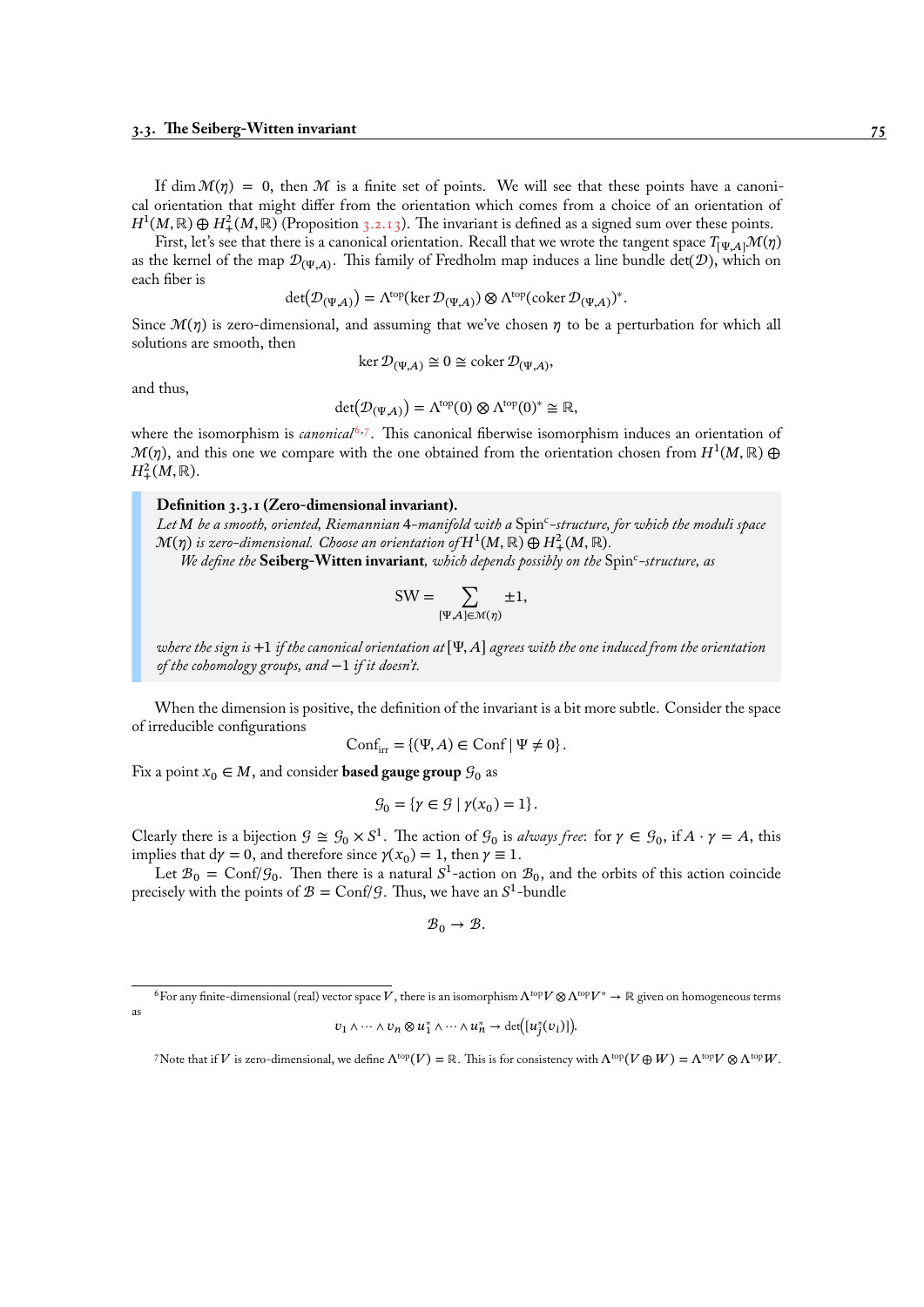**Definition 3.3.2 (Seiberg-Witten invariant).**

Let  $\mu$  be a representative of the Chern class of the S<sup>1</sup>-bundle  ${\cal B}_0\to{\cal B}$ . If  $d=\dim{\cal M}(\eta)$  is even, we *define*

$$
SW = \int_{\mathcal{M}(\eta)} \mu^{\frac{d}{2}}.
$$

*If*  $d$  *is odd, we define*  $SW = 0$ *.* 

The idea for proving *invariance* of the Seiberg-Witten invariant, very briefly, goes as follows:

Assume that  $b_2^+ > 1$ , and let  $g_1, g_2, \eta_1, \eta_2$  be Riemannian metrics and parameters such that  $\mathcal{M}_{g_i}(\eta_i)$ are smooth. Consider a smooth path of metrics  $\bm{g}_{t}$  connecting  $\bm{g}_{0}$  and  $\bm{g}_{1},$  and for each  $t$  choose equivalent Spin<sup>c</sup>-structures. When  $b_2^+ > 1$ , the space of *good* parameters is (path)-connected, and therefore we can consider a smooth path of good parameters  $\eta_t$  connecting  $\eta_0$  and  $\eta_1.$  The collection of moduli spaces  $\mathcal{M}(\eta_t)$  can be organized as a manifold  $\tilde{\mathcal{M}},$  exhibiting a cobordism between  $\mathcal{M}(\eta_0)$  and  $\mathcal{M}(\eta_1),$  in such a way that the form  $\mu$  chosen above can be extended. Then from Stokes theorem, since  $\mu$  is closed, this implies that its integrals over  $\mathcal{M}(\eta_0)$  and  $\mathcal{M}(\eta_1)$  are equal.

If  $b_2^+ = 1$ , then the space of *good* parameters is disconnected: the obstruction is  $2\pi i[c_1(L)] = [\eta]$ , and since  $b_2^+=1$ , the space of good perturbations has two components. If the perturbations  $\eta_0$  and  $\eta_1$  are on same component, then we can repeat the procedure above, and thus the invariants are the same. However, if the perturbations are on different components, then there is a *wall crossing* formula:

$$
SW(\eta_1) - SW(\eta_0) = (-1)^{\frac{d}{2}},
$$

where  $d = \dim \mathcal{M}(\eta_1) = \dim \mathcal{M}(\eta_2)$ .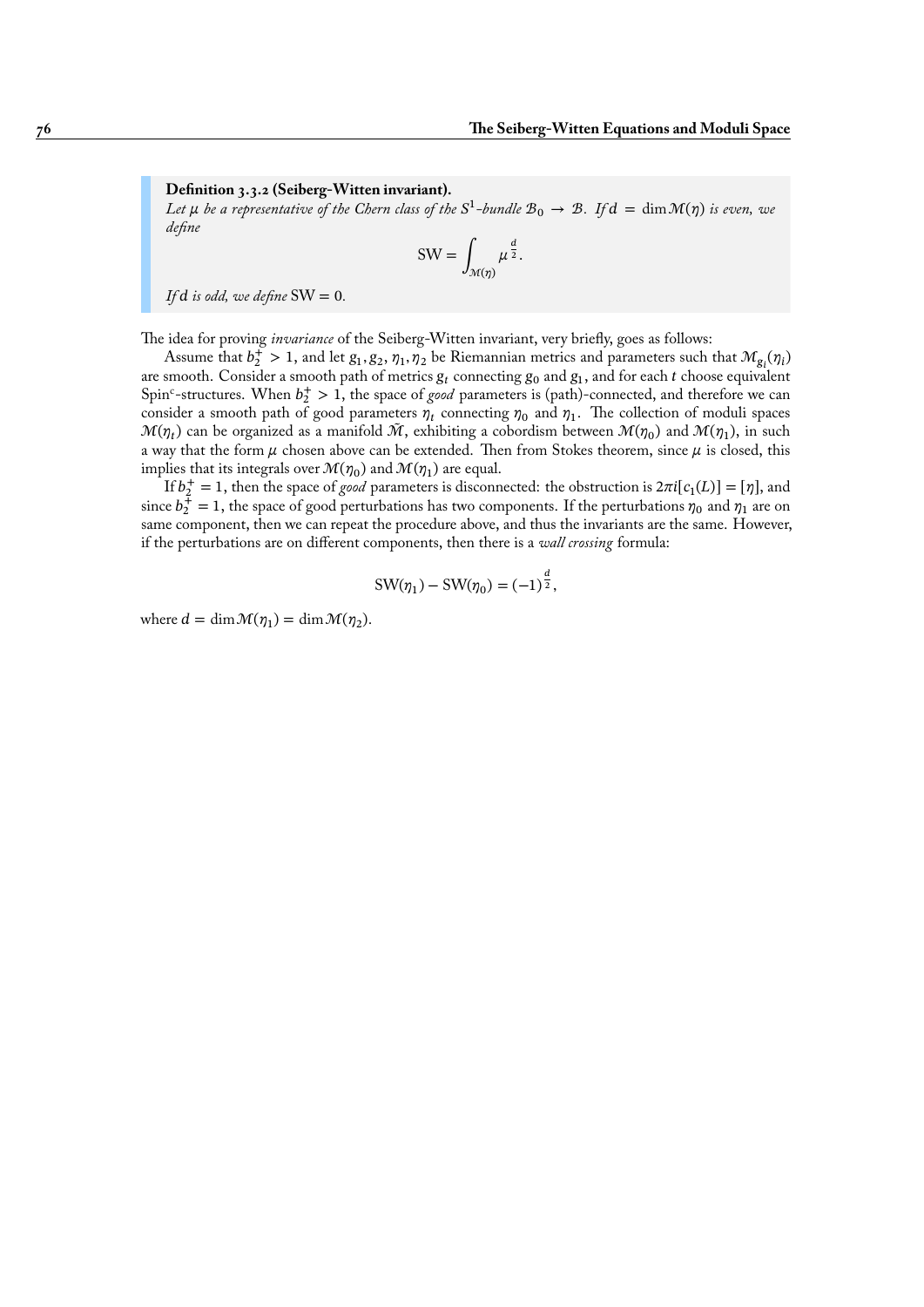# CHAPTER

# **The Intersection Form and Donaldson's Theorem**

NOUGHLY SPEAKING, the intersection form of a four-manifold is a bilinear, symmetric, nondegenerate integral form that codifies information of the intersection numbers of its embedded surfaces This simple algebraic object i oughly speaking, the intersection form of a four-manifold is a bilinear, symmetric, nondegenerate integral form that codifies information of the intersection numbers of its embedded surfaces. This simple algebraic object is an excellent classifying tool for *topological* four-manifolds: every characteristics of these forms gives us a wealth of information about the topology of four-manifolds.

However, once we go to *smooth* realm, the situation changes. In this chapter, we will prove *Donaldson's theorem*, which imposes severe restrictions on the intersection forms of smooth four-manifolds; namely, the only positive- or negative-definite intersection forms that are allowed are *diagonal*. The proof we present is attributed to Kronheimer and Elkies, and it is based on looking closely at the restrictions that the intersection form imposes on the Seiberg-Witten moduli space.

# **Overview of this chapter**

The main idea to have in mind is Thom's representability theorem for homology in degree 2, which we briefly discussed in Theorem 1.3.5. It tells us that classes of degree 2 are precisely the fundamental classes of embedded surfaces. This allows us to freely move back and forth between algebraic and geometric concepts. With this, we will define the intersection form, its main properties and state some results which exhibit it as a powerful classification tool for four-manifolds. We will look at the algebraic aspects of non-degenerate, symmetric [bilinea](#page-22-0)r integral forms (which we call *unimodular* forms), and show a partial classification of them.

The main course of the meal is Donaldson's theorem. Briefly speaking, its proof is goes as follows: first, we show that there is a close relation between the Spin<sup>c</sup>-structures on a manifold and *characteristic* vectors of the intersection form. Afterwards, we see that the Seiberg-Witten moduli space of a manifold with positive- or negative-definite intersection form must be empty or be zero-dimensional. Finally, we see that intersection forms that are *not* diagonal allow for characteristic vectors whose corresponding Spin<sup>c</sup> -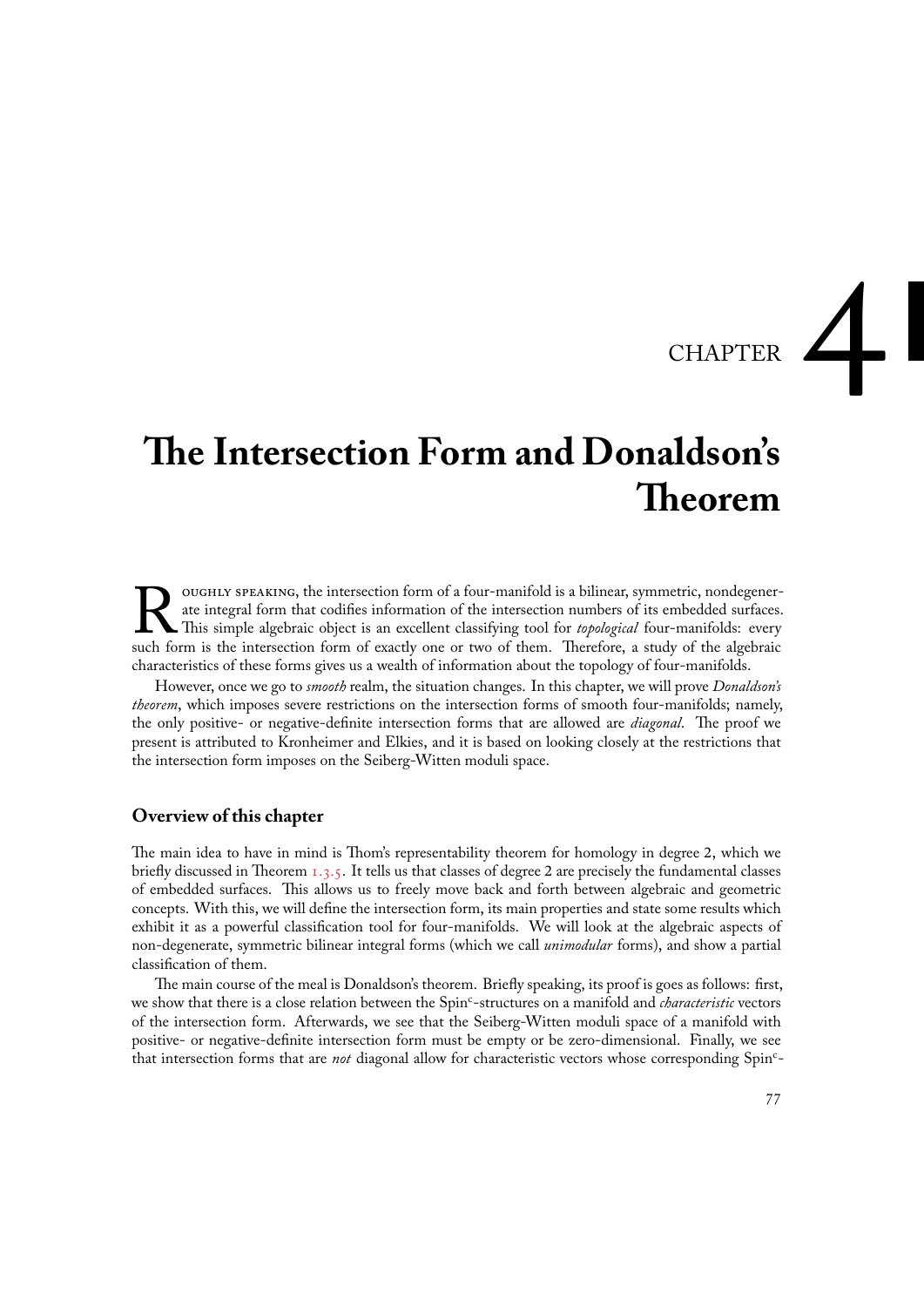structures have moduli spaces with *positive* dimension. This implies that if a smooth four-manifold has a definite intersection form, it is necessarily diagonal.

# **4.1 The intersection form of** 4**-manifolds**

Let  $M$  be a closed, connected, oriented 4-manifold. The intersection pairing is a map on cohomology classes of degree 2. By Poincaré duality, the intersection pairing can also be seen as a pairing between *homology* classes of degree 2. We call this the *intersection form*.

#### **Definition 4.1.1 (Intersection form).**

*Let be a closed, connected, oriented* 4*-manifold. The intersection form is the bilinear, symmetric map*  $q_M: H_2(M, \mathbb{Z}) \times H_2(M, \mathbb{Z}) \to \mathbb{Z}$  given as

$$
q_M(\sigma,\eta) := PD(\sigma) \cdot PD(\eta).
$$

*Explicitly,*

$$
q_M(\sigma, \eta) = \langle PD(\sigma), \beta \rangle = \langle PD(\beta), \sigma \rangle.
$$

Indeed,  $q_M$  is symmetric since the cup product is symmetric between even-degree classes. We had shown that the intersection pairing is non-degenerate (outside of torsion), and this implies at once that  $q_M$  is non-degenerate. This means that once we choose generators of  $H_2(M,\mathbb{Z}),\, q_M$  can be represented by an integer-valued matrix which is invertible *over the integers*. This property is called *unimodularity*<sup>1</sup> .

**Proposition 4.1.2 ("Intersection form" is not a gratuitous name).** Let M be a closed, connected, oriented 4–manifold with intersection form  $q_M$ . Let  $\alpha,\beta\in H_2(M,\mathbb{Z})$  be *homology classes represented by surfaces*  $S_{\alpha}, S_{\beta} \subset M$ *, respectively. Then* 

$$
q_M(\alpha,\beta)=S_\alpha\cdot S_\beta,
$$

*where the* ⋅ *on the right-hand side is the oriented intersection number of the surfaces.*

*Proof.* — The idea of the proof is as follows. If  $\alpha, \beta$  are not torsion, then their Poincaré duals can be represented as de Rham cohomology classes in  $\hat\alpha,\hat\beta\in H^2(M,\mathbb{R}).$  Furthermore, since  $\alpha,\beta$  are represented by  $S_\alpha$  and  $S_\beta$ , then we can choose  $\hat{\alpha}$  and  $\hat{\beta}$  vanishing everywhere except for a neighborhood of  $S_\alpha$  and  $S_\beta$ , respectively.

We may assume that  $S_{\alpha}$  and  $S_{\beta}$  intersect transversely. Since they have complementary dimensions, they intersect at a finite set of points. For each point  $p \in S_\alpha \cap S_\beta$ , consider a neighborhood U and coordinates  $(x_1, x_2, y_1, y_2)$  such that locally,  $S_\alpha$  is given by  $y_1 = y_2 = 0$  and  $S_\beta$  is given by  $x_1 = x_2 = 0$ . Then we can write

$$
\hat{\alpha} = f(x_1, x_2) \, dy_1 \wedge dy_2 \,,
$$

with f a function with compact support such that  $\int f = 1$ . Since under the de Rham isomorphism, cup products pass to wedge products, we have

$$
q_M(\alpha, \beta) = \langle \hat{\alpha} \smile \hat{\beta}, [M] \rangle = \int_M \hat{\alpha} \wedge \hat{\beta} = \int_{S_{\beta}} \hat{\alpha} = \pm 1,
$$

<sup>&</sup>lt;sup>1</sup>Equivalently, its determinant is  $\pm 1$ .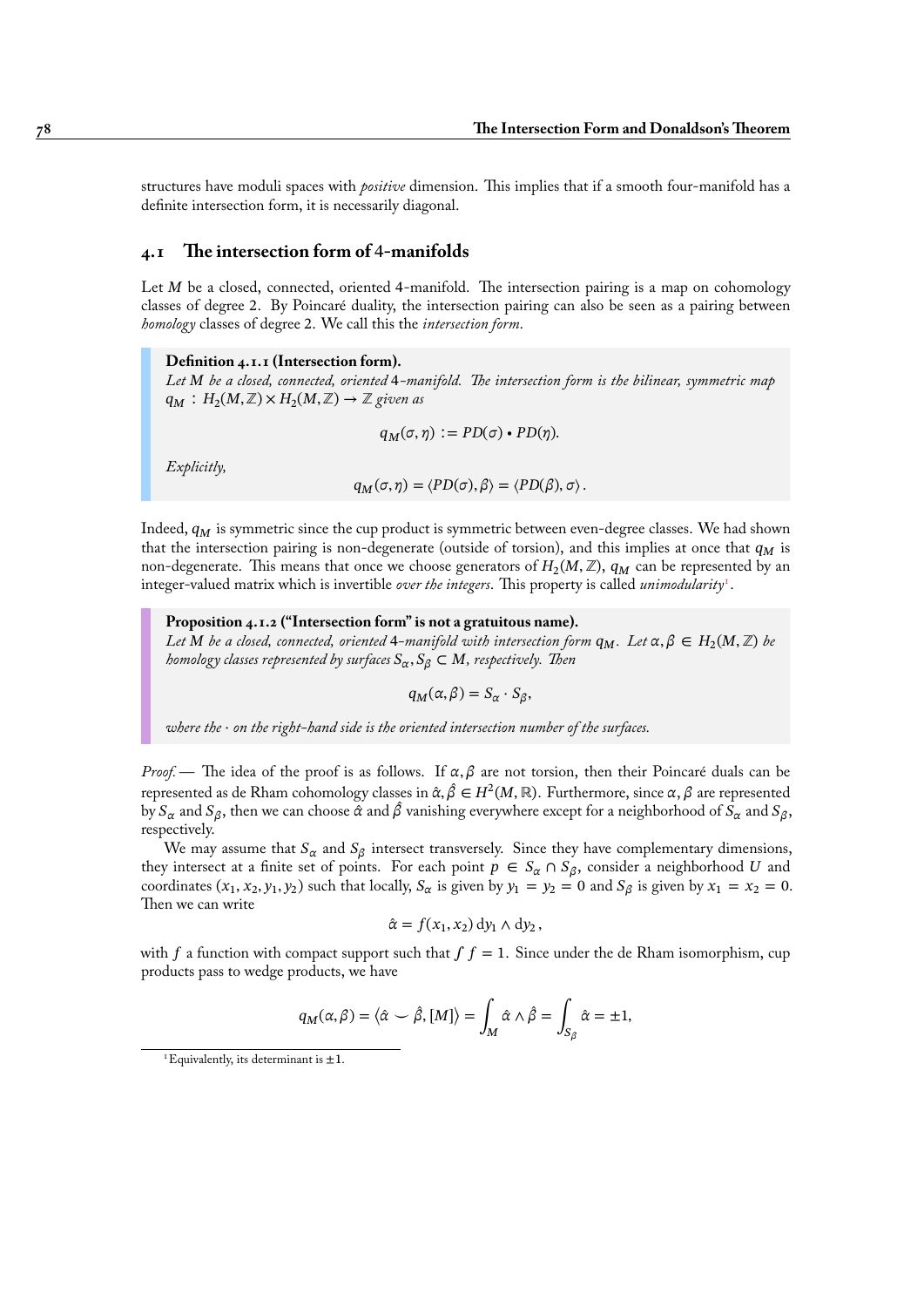and the sign depends on whether dy<sub>1</sub> ∧ dy<sub>2</sub> coincides with the orientation of  $S_\beta$  or not.

Repeating for all points in the intersection, we obtain

$$
\alpha \cdot \beta = \sum_{p \in S_{\alpha} \cup S_{\beta}} \pm 1,
$$

where the sign is chosen depending on whether the orientation of  $T_p S_\alpha \oplus T_p S_\beta$  is the same as  $T_p M$ . This is precisely the intersection number.

Now suppose  $\alpha$  is torsion, i.e., for some k,  $k\alpha = 0$ . Therefore  $k\alpha$  is represented by a surface  $S_{k\alpha}$ bounding a 3-submanifold, which implies that  $S_{k\alpha} \cdot S_{\beta} = 0$ .

<span id="page-84-0"></span>**Example 4.1.3 (Intersection form of**  $S^2 \times S^2$ ). We have that  $H_2(S^2 \times S^2, \mathbb{Z}) \cong \mathbb{Z} \oplus \mathbb{Z}$ . Take two points  $p, q \in S^2$ , so that  $\alpha = [S^2 \times \{q\}]$  and  $\beta = [\{p\} \times S^2]$  are generators. Then

$$
q_{S^2 \times S^2}(\alpha, \beta) = (S^2 \times \{q\}) \cdot (\{q\} \times S^2) = 1,
$$

whereas

$$
q_{S^2 \times S^2}(\alpha, \alpha) = (S^2 \times \{q\}) \cdot (S^2 \times \{q'\}) = 0.
$$

Here we perturbed  $S^2 \times \{q\}$  a little so that there is no self-intersection. Therefore, with this basis,

$$
q_{S^2 \times S^2} = \begin{pmatrix} 0 & 1 \\ 1 & 0 \end{pmatrix}.
$$

**Example 4.1.4 (Intersection form of**  $\mathbb{CP}^2$ ). We have that  $H_2(\mathbb{CP}^2, \mathbb{Z}) \cong \mathbb{Z}$ , with generator  $[\mathbb{CP}^1]$ . Let  $\mu$  be the Poincaré dual of  $[\mathbb{CP}^1]$ . Then

$$
\left\langle \mu \smile \mu, [\mathbb{CP}^2] \right\rangle = \left\langle \mu, \mu \frown [\mathbb{CP}^2] \right\rangle = \left\langle \mu, [\mathbb{CP}^1] \right\rangle = 1
$$

if the orientation of C $\mathbb{P}^2$  is the canonical one inherited from its complex structure. Then

$$
q_{\mathbb{CP}^2} = (1).
$$

Note that changing the orientation of M means changing the sign of the fundamental class  $[M]$ . From the definition of the intersection pairing, we see that changing the orientation of  $M$  corresponds to changing the sign of  $q_M$ .

**Proposition 4.1.5 (Intersection form of connected sum).** Let M, M' be closed, connected, oriented four-manifolds. Then

 $q_{M \# M'} = q_M \oplus q_{M'}$ 

*Proof.* — Recall that the connected sum  $M$ # $M'$  is obtained as follows: Take small open 4-balls  $B^4 \subset M$ and  $B^4 \subset M'$ , and consider the manifolds  $M_0 = M - B^4$  and  $M'_0 = M' - B^4$ . Both of them have  $S^3$  for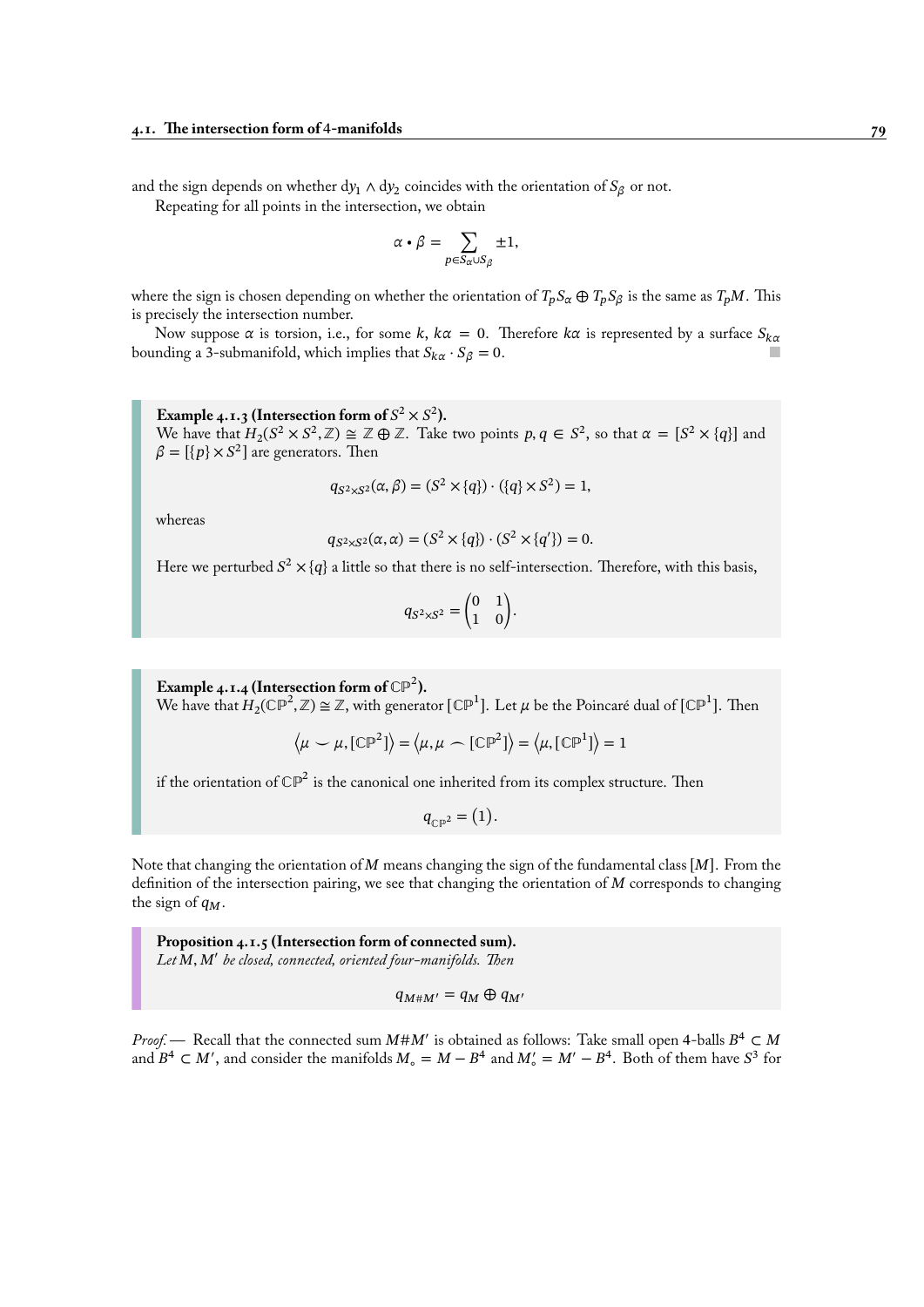boundaries. Consider the cylinder  $S^3 \times [0,1]$ , and embeddings



which map  $\xi(S^3 \times \{1\}) = \partial M_o$ ,  $\xi(S^3 \times \{0\}) = \partial M_o'$ , and whose images are precisely collar neighborhoods of the boundaries. The connected sum  $M#M'$  is obtained by identifying the collar neighborhoods via the images of the embeddings  $\xi, \xi'$ . The choice of this embedding guarantees that the resulting manifold is smooth, and has an orientation compatible with the orientations of  $M$  and  $M'$ .

The connected sum  $M#M'$  only alters 4-cells, so the homology in degree two in unaltered. As far as the 1, 2, and 3-cells are concerned,  $M M'$  is a disjoint union of  $M$  and  $M'$ . More explicitly, let  $M_c$  and  $M_c'$  be the images of  $M$ <sub>0</sub> ⊔  $S^3[0,1)$  and  $S^3\times(0,1]\sqcup M_c'$  in the quotient  $M\# M'$  . Intuitively,  $M_c$  and  $M_c'$  are just  $M_{\circ}$  and  $M'_{\circ}$  plus a little cylinder that extends into the "other side". Then  $M_c \cap M'_c \cong S^3 \times (0,1)$ , and from the Mayer-Vietoris sequence (in reduced homology) we obtain

$$
H_k(M_c) \oplus H_k(M_c) \cong H_k(M \# M')
$$

for  $k = 2$  and  $k = 3$ . However, we have that  $M_c$  is just M minus a disk; i.e.  $M_c \cong M - D^4$ , so again, considering a Mayer-Vietoris sequence with a slightly larger disk  $D \subset M$  such that  $M - D^4 \cap D \cong S^3 \times (0, 1)$ , we find that

$$
H_k(M_c) \cong H_k(M)
$$

for  $k = 2$  and  $k = 3$ . In particular, this tells us that  $H_2(M \# M') \cong H_2(M) \oplus H_2(M')$ , and so the result follows.

#### **4.1.1 Unimodular symmetric forms**

In order to make use of the intersection form, we need to study its algebraic properties. W e saw that it is an integral, nondegenerate, symmetric bilinear form defined on a finitely-generated free abelian group. We call all such forms **unimodular symmetric forms**. In this section, we will state some basic results about them. The standard reference is [MH $_{73}$ ].

#### **Definition 4.1.6 (Invariants of unimodular symmetric forms).**

*Let Z* be a finitely-generated free abelian group, and let  $q : Z \times Z \rightarrow \mathbb{Z}$  be a unimodular form. To it we *can assign three* **invariants***:*

- **Rank***: Since*  $q$  *is unimodular, it has full rank. We write it* rank $(q) = \text{rank}(Z)$ *.*
- **Type** or parity: We say that  $q$  is even if for all  $x \in Z$ ,  $q(x, x)$  is even. Otherwise, we say that  $q$  is odd. This means that that q is odd if  $q(x, x)$  is odd for at least one *element*  $x \in Z$ .
- *•* **Signature***: Since is represented by a symmetric matrix, it can be diagonalized over the rationals. The signature of q, denoted* sign(q), is

 $sign(q) = # \{ positive eigenvalues\} - # \{ negative eigenvalues\}.$ 

If we choose generators of Z, by Sylvester's Law of Inertia, this is indeed an invariant of  $q$ .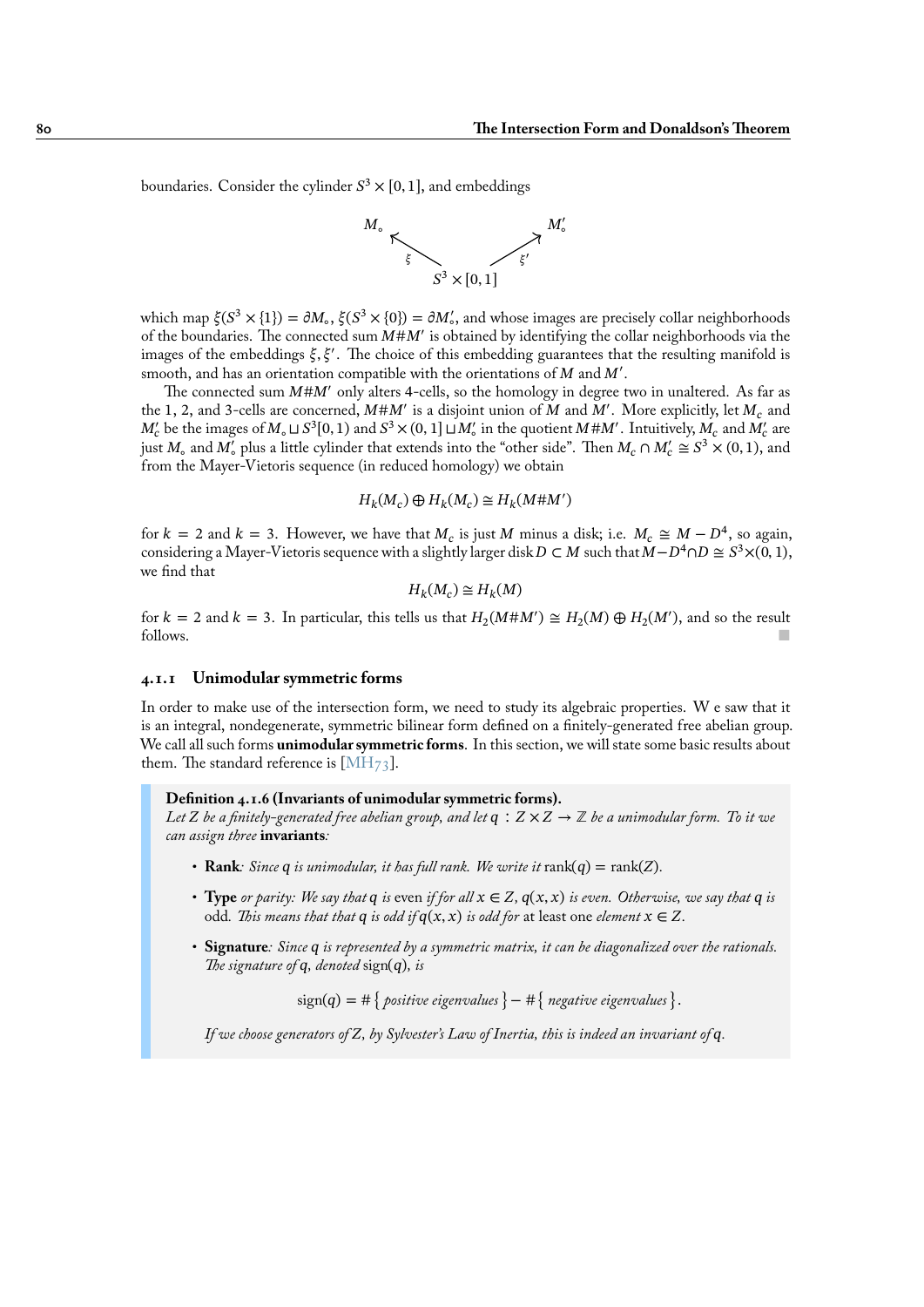*In relation to the signature, we can say that is* **positive-definite** *(resp.* **negative-definite***) if for all*  $x \in Z$ ,  $q(x, x) \ge 0$  (resp.  $\le 0$ ). Equivalently, q is positive (resp. negative) definite if sign(q) = rank(q)  $(r \epsilon s p. \text{sign}(q) = -\text{rank}(q)$ . If q is neither positive-definite nor negative-definite, we say that it is **indefinite***.*

**Notation.** In  $[MH_{73}]$ , unimodular symmetric forms on Z are called *inner products* on Z. In their notation, a forms of *type I* are odd and forms of *type II* are even.

Given two symmetric bilinear forms,  $q, q' : Z \times Z \rightarrow \mathbb{Z}$ , we say that they are **equivalent** or **isomorphic** if there is an auto[morphism](#page-95-0)  $\varphi : Z \to Z$  such that

$$
q'(x, y) = q(\varphi(x), \varphi(y))
$$

for all  $x, y \in Z$ .

We can easily classify all indefinite *odd* forms in terms of their rank and signature.

#### **Proposition 4.1.7 (Classification of indefinite odd forms).**

*Let be a symmetric unimodular form over . Then there is a set of generators of for which is a diagonal matrix (and therefore with only* ±1 *on the diagonal). Consequently, indefinite odd forms are uniquely determined by their rank and signature.*

*Proof.* — This proof follows [MH<sub>73</sub>, Theorem 4.3]. We proceed by induction on the rank of Z. If rank(Z) = 1, the result follows immediately. Assume rank(Z) =  $n > 0$ , and take an element  $x_1 \neq 0 \in Z$ such that  $q(x_1, x_1) = 0$ . Such elements always exist [MH<sub>73</sub>, Lemma II.4.1]. Furthermore, assume that  $x_1$  is a generator of an cyclic component of Z, and complete this to a basis  $x_1, ..., x_n$ . By non-degeneracy of q, there exist unique eleme[nts](#page-95-0)  $y_1, ..., y_n$  such that  $q(x_i, y_i) = 1$ , which generate Z as well. Now, by hypothesis,  $q$  is odd so there is a vector  $v \in Z$  such that  $q(v, v)$  is odd. Writing  $v$  in terms of  $y_1, ..., y_n$ , we see that necessarily there is a  $y_j$  for which  $q(y_j, y_j)$  is o[dd as w](#page-95-0)ell.

Define a subgroup  $Z_0 = \langle x_1, y \rangle \subset Z$  as follows: if  $q(y_1, y_1)$  is odd, let  $y = y_1$ . Otherwise, let  $y = y_1 + y_k$ . Note that  $q(y, y)$  is odd. When restricted to  $Z_0, q$  has the form

$$
\begin{pmatrix} 0 & 1 \\ 1 & 2m+1 \end{pmatrix}.
$$

We can find a set of generators of  $Z_0$  which diagonalizes  $q|_{Z_0}$  as follows: Write  $x' = y - mx_1$  and  $y' = y - (m + 1)x_1$ . Then

$$
q(x', x') = q(y, y) - 2mq(y, x_1) + m^2q(x_1, x_1) = 2m + 1 - 2m = 1,
$$
  
\n
$$
q(y', y') = q(y, y) - 2(m + 1)q(y, x_1) + (m + 1)^2q(x_1, x_1) = 2m + 1 - 2(m + 1) = -1,
$$
  
\n
$$
q(x', y') = q(y, y) - (2m + 1)q(y, x_1) + m(m + 1)q(x_1, x_1) = 0.
$$

Therefore in the basis  $x', y'$ , the form  $q|_{Z_0}$  is (1)  $\oplus$  (−1). Now we split Z as  $Z_0 \oplus Z_0^{\perp}$ , where  $Z_0^{\perp}$  is the q-orthogonal complement of  $Z_0$ . Then we have that

$$
q \simeq (1) \oplus (-1) \oplus q|_{Z_0^{\perp}}.
$$

If  $q|_{Z_0}^{\perp}$  is indefinite, by induction we are done. If not, then either  $(1)\oplus q|_{Z_0^\perp}$  or  $(-1)\oplus q|_{Z_0^\perp}$  are indefinite, so we can proceed by induction and obtain the result.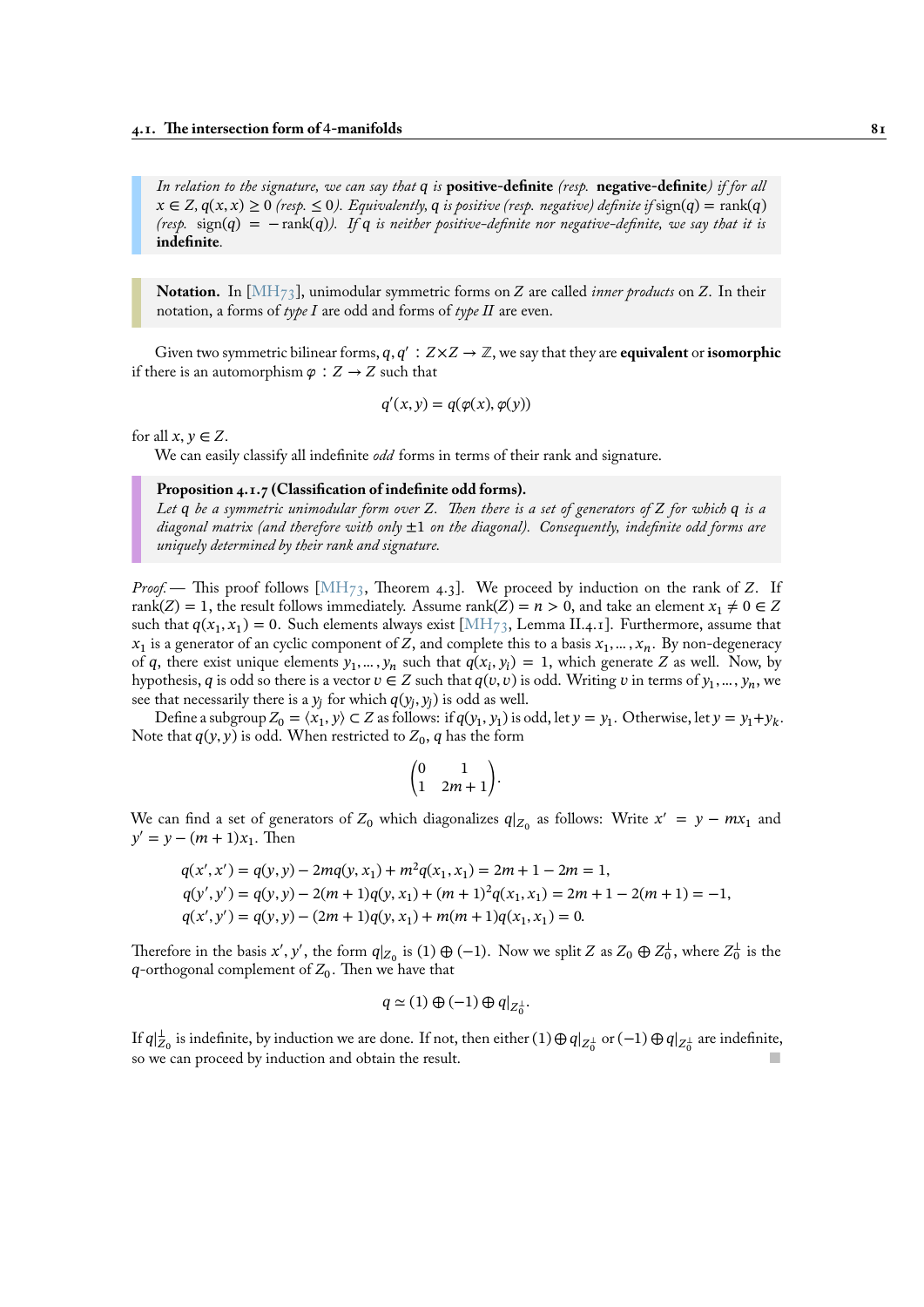There is an equivalent result for the *even* case, but its proof requires some lattice theory [see MH73, Theorem II.5.3]. With this, we conclude:

#### **Theorem 4.1.8 (Indefinite forms are determined by rank, signature and type).**

Let  $q$ ,  $q'$  be indefinite unimodular, symmetric forms. Then  $q$  and  $q'$  are equivalent if and only [if they ha](#page-95-0)ve *the same rank, signature, and type.*

The notion of a *characteristic vector* is crucial in our proof of Donaldson's theorem. We will see that characteristic vectors of the intersection form of a manifold are precisely lifts of the second Stiefel-Whitney class of a manifold.

**Definition 4.1.9 (characteristic vector).** *Let*  $q$  *be a unimodular, symmetric form over*  $Z$ *. A vector*  $w \in Z$  *is* characteristic *if for all*  $x \in Z$ *,* 

 $q(w, x) = q(x, x) \mod 2.$ 

**Lemma 4.1.10 (Existence of characteristic vectors).** *Every unimodular, symmetric form admits a characteristic vector.*

<span id="page-87-0"></span>*Proof.* — Consider the  $\mathbb{Z}_2$ -vector space  $X = \frac{Z}{2Z}$ . For every  $x \in Z$ , denote by  $\overline{x} \in X$  its class in the quotient. The form  $q$  descends to a bilinear form  $\overline{q}:X\times X\rightarrow \mathbb{Z}_2$  defined as

$$
\overline{q}(\overline{x},\overline{y}) := q(x,y) \mod 2,
$$

where x, y are representatives of  $\overline{x}$ ,  $\overline{y}$ . This form is non-degenerate: suppose that there is  $\overline{x}$  such that  $\overline{q}(\overline{x}, \overline{y}) = 0$  for all  $\overline{y} \in X$ . This is to say that  $q(x, y)$  is even for all  $y \in Z$ . Choose generators  $e_1, ..., e_n$  of Z, such that  $x = k_1 e_1 + k_n e_n$ . If x is not of the form  $2x'$  for some  $x' \in Z$ , then necessarily there is some  $k_j$  which is odd, which implies that for all  $y \in Z$ ,  $q(e_j, y)$  is even. However, this violates non-degeneracy of q, and therefore x must be of the form  $2x'$ , i.e.,  $\overline{x} = 0$ .

Consider the map  $s : X \to Z_2$  given by  $s(\overline{x}) = \overline{q}(\overline{x}, \overline{x})$ . A priori, the maps looks quadratic. However, it is linear:

$$
s(\overline{x} + \overline{y}) = q(x + y, x + y) = q(x, x) + 2q(x, y) + q(y, y) \mod 2
$$

$$
= q(x, x) + q(y, y) \mod 2
$$

$$
= s(\overline{x}) + s(\overline{y}).
$$

By non-degeneracy of  $\overline{q}$ , there exists a *unique* class  $\overline{w} \in X$  such that

$$
s(\overline{x}) = \overline{q}(\overline{w}, \overline{x})
$$

for all  $\overline{x} \in X$ . Choosing a representative  $w \in Z$  of  $\overline{w}$  gives us a characteristic vector.

**Lemma 4.1.11 (Signature in terms of characteristic vector).** *Let be a unimodular symmetric form over and a characteristic vector. Then*

$$
sign(q) = q(w, w) \mod 8.
$$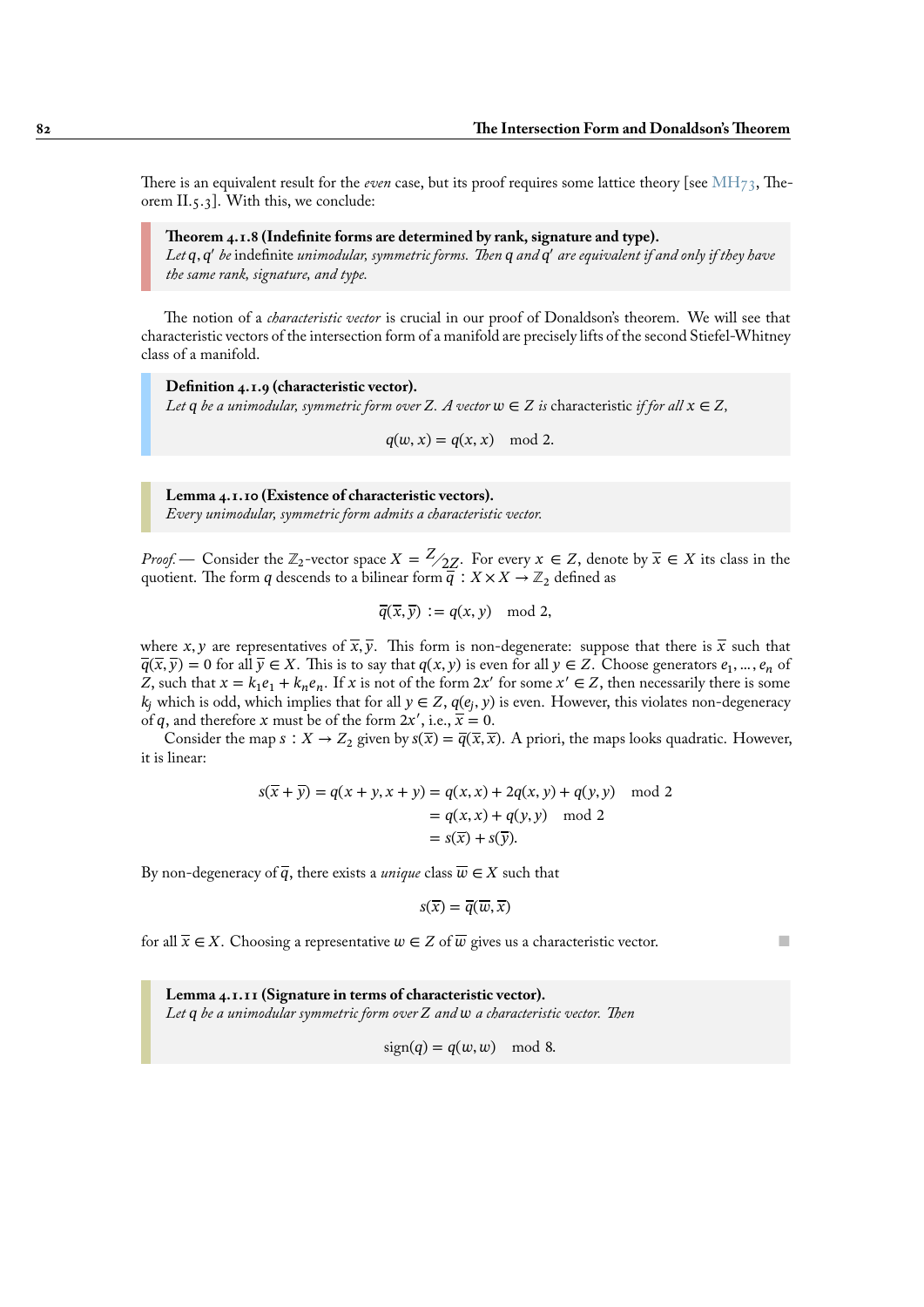*Proof.* — First, suppose that  $q$  is odd and indefinite. Then there is a  $q$ -orthonormal basis  $x_1, ..., x_p, y_1, ..., y_p$ of Z which exhibit q as a direct sum  $q \simeq \bigoplus_p(1)\bigoplus_q(-1)$ . Here, where  $p+q = \text{rank}(q)$  and  $\text{sign}(q) = p-q$ . Then

$$
w = x_1 + \dots + x_p + y_1 + \dots + y_q
$$

is a characteristic vector and clearly  $q(w, w) = p - q = sign(q)$ . Note that if  $w'$  is any other characteristic vector, then as we saw in the proof of Lemma 4.1.10,  $w' = w + 2x$  for some  $x \in Z$ , and thus

$$
q(w', w') = q(w, w) + 4q(w, x) + 4q(x, x) = q(w, w) + 8q(x, x) + 8a.
$$

Here we used the fact that  $q(w, x) = q(x, x) + 2a$  $q(w, x) = q(x, x) + 2a$  $q(w, x) = q(x, x) + 2a$  for some  $a \in \mathbb{Z}$ . Then indeed, if q is odd and indefinite, for all characteristic vectors we have the result.

Suppose that q is arbitrary, and consider the form  $q' = q \oplus (1) \oplus (-1)$  on  $Z \oplus \mathbb{Z}^2$ , which is odd and indefinite. If w is a characteristic vector of q, and x, y are generators of  $\mathbb{Z}^2$ , we have that  $w' = w + x + y$ is a characteristic vector of  $q \oplus (1) \oplus (-1)$  and by the previous result for odd indefinite forms,

sign() = sign(′ ) = ′ (′ + + , ′ + + ) mod 8 = (′ , ′ ) mod 8. ■

With this result we can explicitly exhibit all the indefinite forms, if we study two examples:

**Example 4.1.12 (Hyperbolic form).**

Consider the form H on  $\mathbb{Z}^2$  given by

$$
H = \begin{pmatrix} 0 & 1 \\ 1 & 0 \end{pmatrix}.
$$

It is straightforward to show that H is even, indefinite with sign(H) = 0. As we saw in Example 4.1.3, H is the intersection form of  $S^2 \times S^2$ .

Example 4.1.13 (E<sub>8</sub>). De[fine th](#page-84-0)e form  $E_8$  on  $\mathbb{Z}^8$  as

$$
E_8 = \begin{pmatrix} 2 & 1 & & & \\ 1 & 2 & 1 & & & \\ & 1 & 2 & 1 & & \\ & & 1 & 2 & 1 & \\ & & & 1 & 2 & 1 \\ & & & & 1 & 2 \\ & & & & & 1 \end{pmatrix}
$$

.

This form is unimodular, positive-definite and even. Therefore rank( $E_8$ ) = sign( $E_8$ ) = 8. This can be proved by row-reducing the matrix to see that its reduced form (over the rationals) is diagonal, with all positive entries, and that its determinant is  $1$  [see Scoo5, p. 126].

Surprisingly, the form  $E_8$  is the intersection form of a four-manifold, which we also call  $E_8$ . The construction of this manifold requires some techniques that fall out of the scope of this work [see Sco05, pg. 86].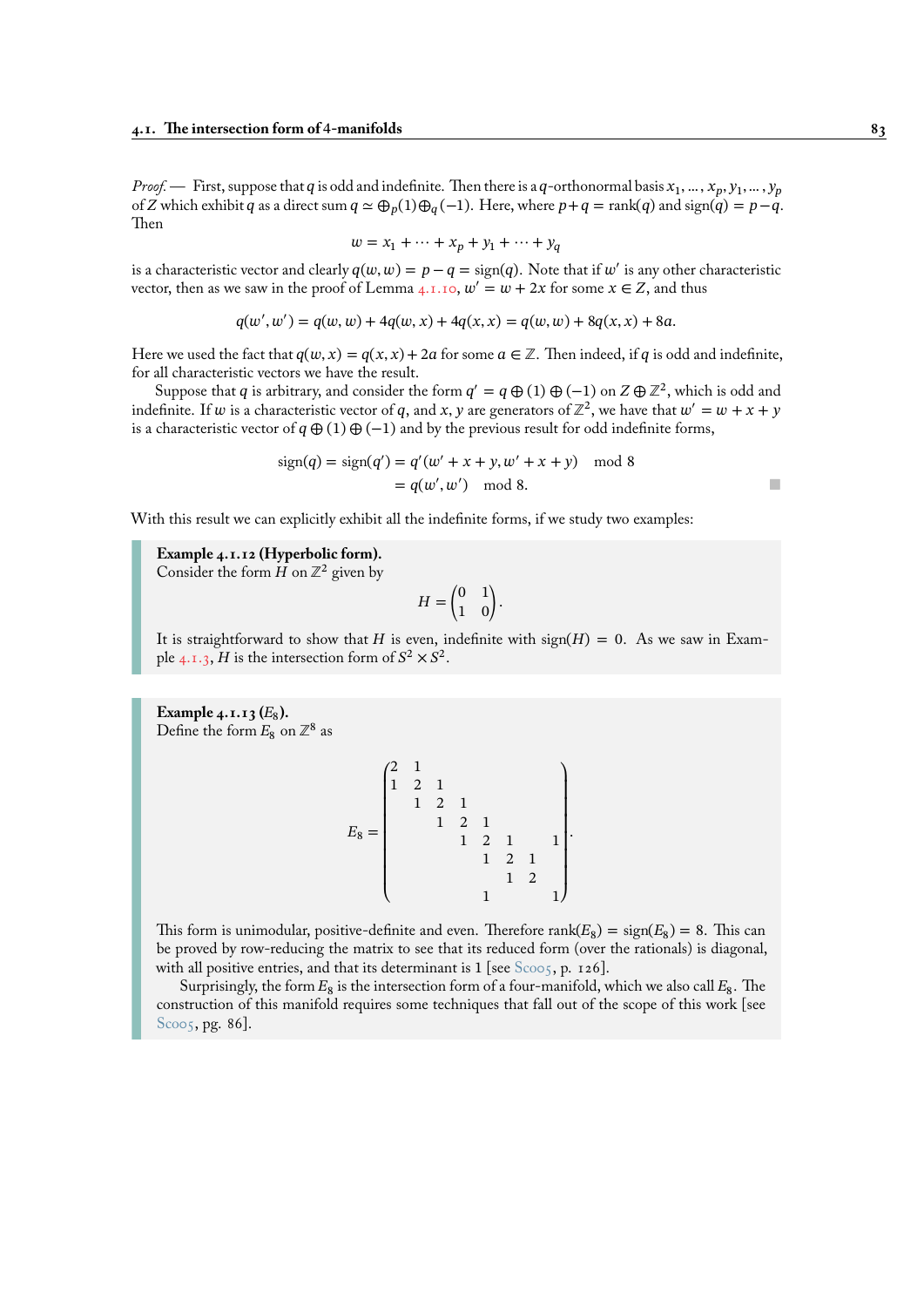**Theorem 4.1.14 (All indefinite forms).** *Let be an indefinite unimodular symmetric form.*

*1. If is odd, then is of the form*  $\bigoplus_r(1)\bigoplus_s(-1),$ *with*  $r + s = \text{rank}(q)$  *and*  $r - s = \text{sign}(q)$ *. 2. If is even, then is of the form*  $\pm \bigoplus_r E_8 \bigoplus_s H$ , *where* rank $(q) = 8r + 2s$  *and* sign $(q) = \pm 8r$ .

*Proof.* — We already know this result for *odd* forms. If q is even, then 0 is a characteristic vector, and therefore sign(q) = 0 mod 8. If we write sign(q) =  $a - b$ , then necessarily rank(q) =  $a + b$  is even as well. We can see that all combinations of the form  $\pm \bigoplus_r E_8 \bigoplus_s H$  exhaust all such ranks and signatures, and since indefinite forms are uniquely determined in this way, the result follows.

# **4.1.2 The topology of four-manifolds**

In this section, we will see the immense power of the intersection form as a classification tool for topological four-manifolds. Unfortunately, the proof of most of these results fall out of the scope of this work.

The first result says that the intersection forms classify four-manifolds up to homotopy equivalence:

# **Theorem 4.1.15 (Whitehead).**

Let M and M' be closed, oriented, simply connected topological four-manifolds. Then M and M' are *homotopy-equivalent if and only if their intersection forms are isomorphic.*

A proof can be found in  $[MH_{73}$ , Section V.<sub>1</sub>].

The question of which unimodular symmetric forms show up as intersection forms was answered by Freedman: *all of them*, and in an almost unique way:

#### **Theorem 4.1.16 (Fre[edman\)](#page-95-0).**

*Let be a unimodular, symmetric form.*

- *1. If is even, there is exactly one closed, oriented, simply-connected* topological *four-manifold whose intersection form is .*
- *2. If is odd, there are exactly two closed, oriented, simply-connected* topological *four-manifolds whose* intersection forms are  $q$ , at least one of which does not admit any smooth structures.

A proof of this theorem can be found in  $[FQ99, Chapter 10]$ . As an immediate consequence of this, we have that if two closed, oriented, simply-connected *smooth* four-manifolds have isomorphic intersection forms, then they must be *homeomorphic*.

# **4.2 Finale: Donaldson's theore[m](#page-94-1)**

We're finally here. The final stretch. Let M be a *smooth*, oriented, closed 4-manifold with negative-definite intersection form  $q_M$  . We will first show that, given a choice of a Spin<sup>c</sup>-structure on M, the Seiberg-Witten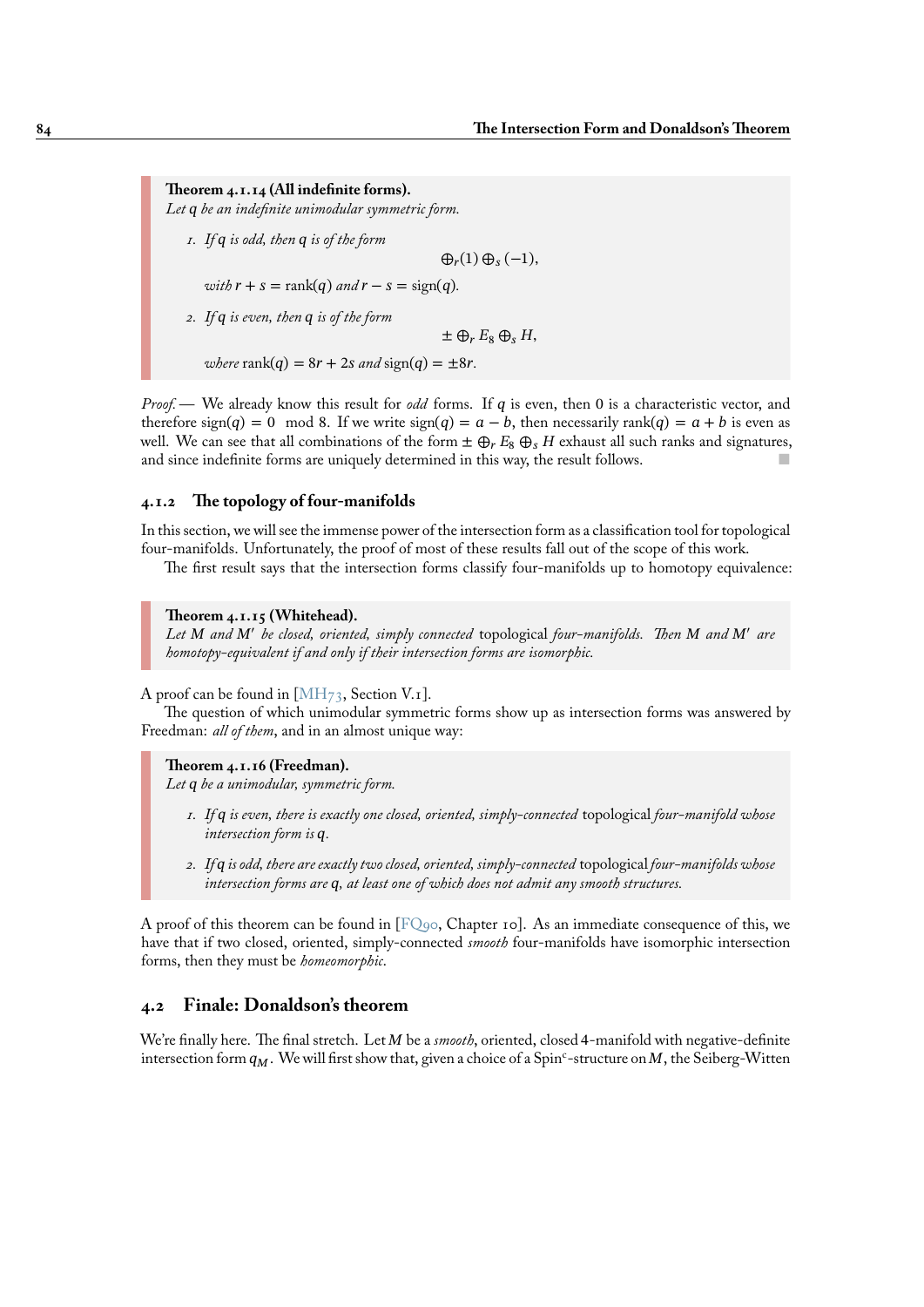moduli space is either empty or zero-dimensional (i.e., the expected dimension is non-positive). Then, we will show that if the intersection form is not diagonal, then there is a Spin<sup>c</sup>-structure on  $M$  for which the moduli space has a strictly *positive* dimension. Therefore,  $q_M$  is necessarily diagonal.

The first step is an application *Wu's formula* which exhibits the second Stiefel-Whitney class of a manifold as the mod-2 reduction of (the Poincaré dual of ) a characteristic vector of its intersection form.

# Proposition 4.2.1  $(w_2(M)$  is mod-2 reduction of characteristic vector).

*Let be a closed, connected, oriented four-manifold with intersection form . Then for any characteristic*  $\forall x \in H_2(M, \mathbb{Z}),$ 

 $w_2(M) = PD(w) \mod 2.$ 

*Consequently, for all*  $\alpha \in H_2(M, \mathbb{Z})$ *,* 

 $\langle w_2(M), \alpha \rangle = q_M(\alpha, \alpha) \mod 2.$ 

The proof of this theorem comes from studying the definition of the Stiefel-Whitney classes in terms of the Steenrod operations and the Thom class of the tautological bundle of ℝℙ∞, see [May99, section 23.6] and [MS $_{74}$ , p. 130].

Corollary 4.2.2 (Closed four-manifolds admit Spin<sup>c</sup>-structures). *Every closed, connected, oriented four-manifold admits* Spin<sup>c</sup> *-structures.*

*Proof.—* This follows immediately from the previous proposition: The intersection form of a manifold always admits characteristic vectors, and these are integral lifts of the second Stiefel-Whitney class. This is precisely the condition for the existence of Spin<sup>c</sup>-structures that we saw in Proposition 2.6.6.

**Lemma 4.2.3.** Let  $M$  be a smooth, closed, oriented 4–manifold with negative-definite intersection form  $q_M$ . If  $H^1(M,\mathbb{R})=$ 0, then for all characteristic vectors  $u$  of  $q_M$ ,

$$
\frac{1}{4}(q_M(u,u)+b_2(M))\leq 0.
$$

<span id="page-90-0"></span>*Proof.* — Since the intersection form is negative definite, then  $b_2^+ = 0$ , so that  $b_2 = b_2^-$  and sign(M) =  $-b_2^-$ . Let  $w \in H^2(M, \mathbb{Z})$  be the Poincaré dual of a characteristic vector of  $q_M$ . By Wu's formula, w is an integral lift of  $w_2(M)$ , and so we can consider a  $\text{Spin}^c\text{-}$ structure over  $M$  whose determinant bundle  $L$ satisfies  $c_1(L) = w$ . Therefore, the expected dimension of the Seiberg-Witten moduli space M is

$$
d = \dim \mathcal{M} = \frac{1}{4}(w \cdot w - 3 \operatorname{sign}(M) - 2\chi(M)) = \frac{1}{4}(w \cdot w + b_2) - 1.
$$

Since w is (dual to) a characteristic vector, then  $w \cdot w = \text{sign}(M) = -b_2 \mod 8$ , and thus  $w \cdot w + b_2 = 0$ mod 8. This means that dim M is *odd*.

Now, assuming that  $H^1(M,\mathbb{R}) = 0$ , there is a unique gauge class of reducible solutions to the Seiberg-Witten equations. To see this, take any closed perturbation  $\eta$ , and consider the smooth reference connection  $A_0$ . Any other connection is of the form  $A = A_0 - i\alpha + i\beta$ , where  $\beta$  is a closed form. Note that  $F_A = F_{A_0} - i \, d\alpha$ , and it trivially satisfies

$$
F_A^+ + \eta = 0,
$$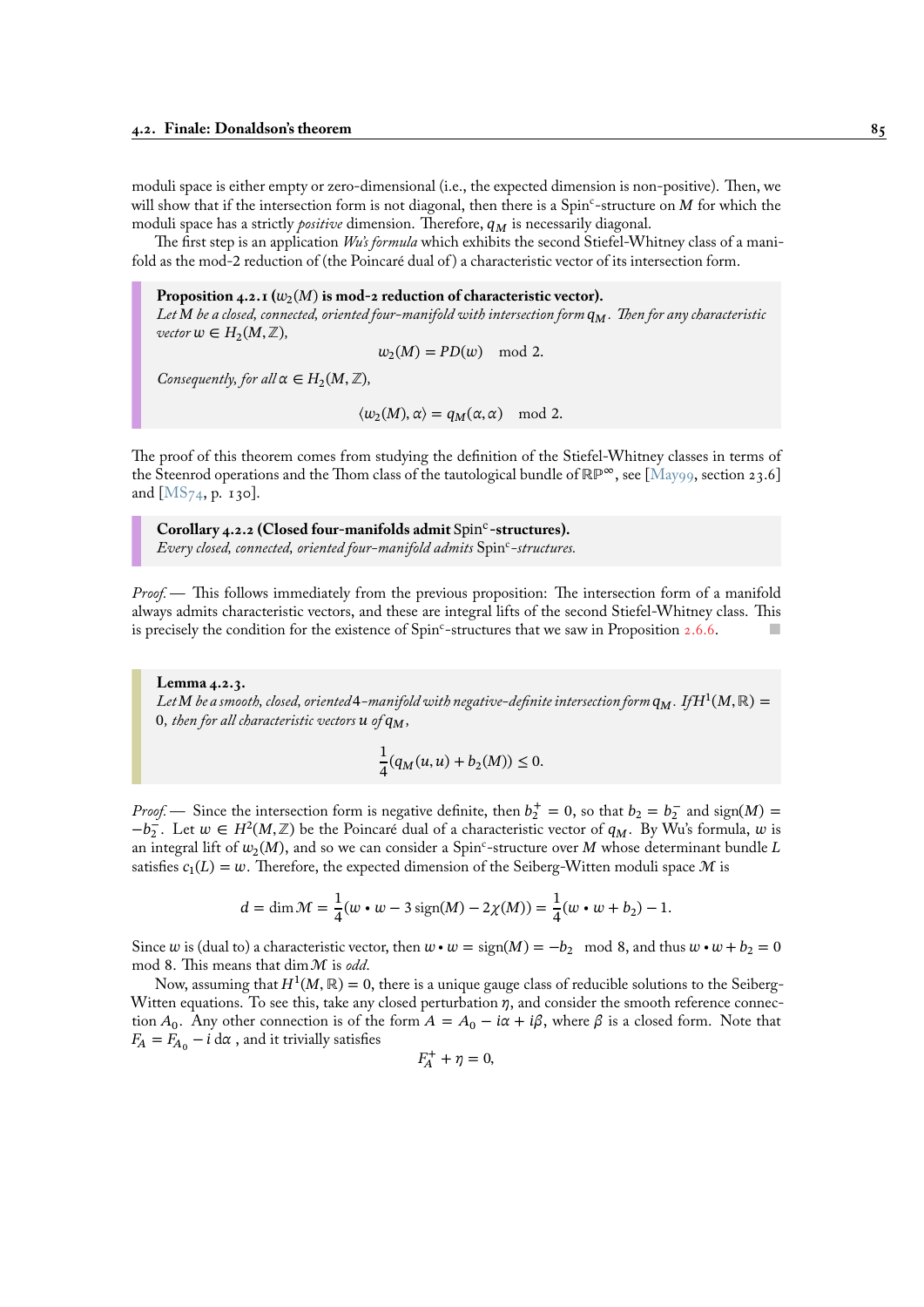since  $F_A^+ + \eta$  is a harmonic self-dual form and  $b_+^2 = 0$ . Furthermore, since  $b^1 = 0$ , then  $\beta = df$  for some  $f \in C^{\infty}(M)$ , and thus

$$
A = A_0 - i\alpha + i \, df,
$$

which is precisely the gauge transformation by  $\gamma = e^{if}$  of the connection  $A = A_0 - i\alpha$ . Therefore indeed all reducible solutions are on the same gauge class.

Consider the space of solutions modulo the based gauge group  $\mathcal{M}_0(\eta) = \mathcal{Z}_{\eta}/\mathcal{G}_0$ . The tangent space at 1 of the based gauge group is simply

$$
T_1\mathcal{G}_0=\{if\in \mathbb{C}^\infty(M,i\mathbb{R})\mid f(x_0)=0\}.
$$

And the infinitesimal action, which we denote with the same symbol  $g_{(0,A)}$ , is given by

$$
\mathfrak{g}_{(0,A)}(if) = (0, -2i \, df).
$$

We still have a "based" Seiberg-Witten complex

$$
T_1 \mathcal{G}^0 \xrightarrow{\mathfrak{g}_{(0,A)}} T_{(0,A)} \text{Conf} \xrightarrow{T_{(0,A)} \mathcal{S} \mathcal{W}_{\eta}} T_{(0,0)} \mathcal{Y} ,
$$

and here the differential of the Seiberg-Witten map reduces to

$$
T_{(0,A)}\mathcal{S}\mathcal{W}_{\eta} = \mathcal{J}_A \oplus d^+.
$$

Therefore the tangent space of the based moduli space  $\mathcal{M}_0(\eta)$  at the reducible point  $[0,A]$  is

$$
T_{[0,A]}\mathcal{M}_0(\eta) \cong \ker T_{(0,A)}\mathcal{SW}_{\eta/_{\text{im }\mathfrak{g}_{(0,A)}}} = \ker \mathfrak{d}_A \oplus H^1(M,\mathbb{R}) = \ker \mathfrak{d}_A.
$$

This is because we've assumed that  $H^1(M,\mathbb{R})=0.$ 

Recall that we still have a free action of  $U(1)$  on the based moduli space. Since this action is free, the induced linear action of U(1) on the tangent space  $T_{[0,A]}M$  is also free (except at the origin). Furthermore, since  $\partial_A$  is elliptic and ℂ-linear, then ker  $\partial_A$  is a finite-dimensional complex vector space, whose (real) dimension is necessarily dim  $\mathcal{M}(\eta) + 1$ . Therefore, if we quotient out by the U(1) action, we get that  $\left.T_{[0,A]}\mathcal{M}_0(\eta)\right>_{\displaystyle{\bigcup(1)}}$  is a cone over

$$
S^{\frac{d+1}{2}}\Big/ \text{U}(1) \cong \mathbb{CP}^{\frac{d-1}{2}}
$$

Of course, all these considerations on the tangent space at  $[0, A]$  extend to a small neighborhood U of it.

That is to say that the (unbased) moduli space  $\mathcal{M}(\eta)$  is a smooth manifold except the single reducible class [0, A], and there is a neighborhood  $U$  of it which is isomorphic to a cone over CP  $^{\frac{d-1}{2}}.$  Its complement  $\mathcal{M}(\eta) - U$  is, then a smooth compact manifold with boundary CP  $^{\tfrac{d-1}{2}}.$ 

If  $d = 1$ , then  $\mathcal{M}(\eta) - U$  is a compact, one-dimensional manifold whose boundary is a single point, which is impossible. Suppose now that  $d>1.$  Then the restriction of the U(1)-bundle  $\mathcal{M}_0(\eta)\to \mathcal{M}(\eta)$ to the boundary  $\partial(\mathcal{M}(\eta) - U) \cong \mathbb{CP}^{\frac{d-1}{2}}$  as a U(1) bundle. The fiber above a point  $[\Psi, A']$  is the orbit of the U(1) action on  $\mathcal{M}_0(\eta),$  that is, it is precisely the circle that it comes from in the quotient. This is to say that the restriction  $\mathcal{M}_0(\eta)|_{\partial (\mathcal{M}(\eta)-U)}$  is precisely the universal bundle over CP  $^{\frac{d-1}{2}}.$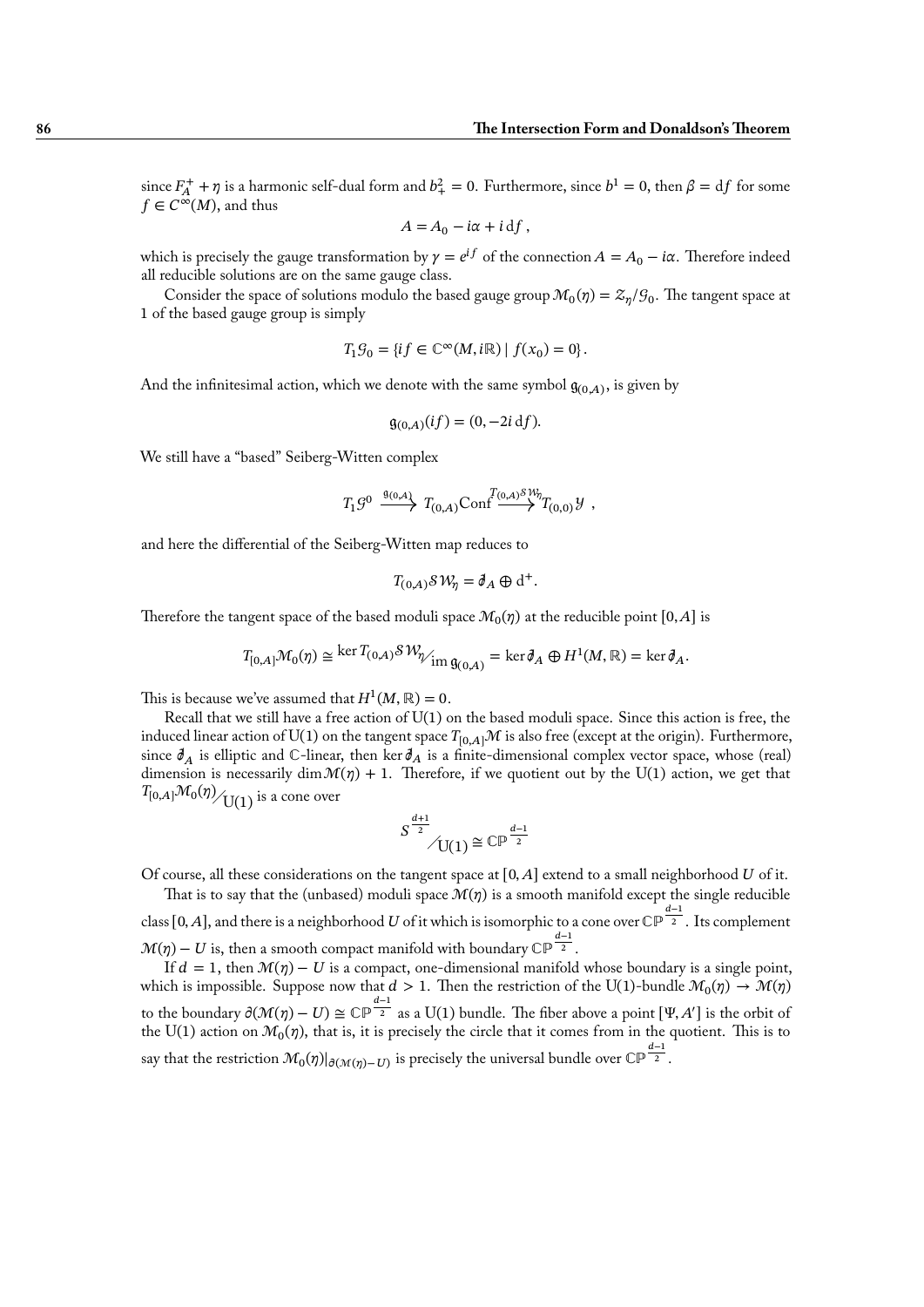Let  $\mu$  be the first Chern class of this bundle. Then, by definition,  $\mu$  is the Poincaré dual to the fundamental class of  $\llbracket \mathbb{CP}^1 \rrbracket_{\mathbb{CP}^{(d-1)/2}}$  , and since the cohomology ring of  $\mathbb{CP}^{(d-1)/2}$  is generated by this fundamental class, we have

$$
\left\langle \mu^{(d-1)/2}, \left[\mathbb{CP}^{(d-1)/2}\right] \right\rangle = \int_{\partial (\mathcal{M}(\eta) - U)} \mu^{(d-1)/2} = \pm 1.
$$

On the other hand, since the bundle  $\mathcal{M}_0 \to \mathcal{M}$  is defined everywhere else, then  $\mu$  extends to  $\mathcal{M}(\eta) - U$ , and by the Stokes theorem,

$$
\int_{\partial(\mathcal{M}(\eta)-U)} \mu^{(d-1)/2} = \int_{\mathcal{M}(\eta)-U} d\mu^{(d-1)/2} = 0.
$$

We have then arrived at a contradiction in both cases when  $d = 1$  and  $d > 0$ . This implies that  $d \le 0$ , and the result follows.

The following result, which is purely algebraic, tells us that unimodular symmetric forms that are not diagonal have "short" characteristic vectors. Combining this with the previous lemma, we will obtain Donaldson's theorem, at least in the case where  $H^1(M,\mathbb{R})=0$ .

**Lemma 4.2.4 (Elkies).**

*Let*  $q$  :  $Z \times Z \rightarrow \mathbb{Z}$  *be a symmetric, unimodular bilinear form. If*  $q$  *is* not  $\bigoplus (-1)$  *nor*  $\bigoplus (+1)$ *, then there exists a characteristic vector*  $w \in Z$  *such that* 

$$
|q(w, w)| < \text{rank}(q).
$$

*We call a* short *characteristic vector.*

The proof of this lemma requires the theory of theta series and modular forms, and can be found in [Elk95].

**Lemma 4.2.5 (Killing cohomology with surgery).** *Let be a smooth, closed, oriented* 4*-manifold. Then we can perform surgery on and obtain a manifold*  $M'$  with  $H^1(M', \mathbb{R}) = 0$ , but with  $q_{M'} = q_M$ .

<span id="page-92-0"></span>*Proof.—* In this proof we will take all groups with integral coefficients. Consider a non-trivial element  $c \in H_1(M)$  which is not torsion. It can be represented by an embedded  $S^1 \hookrightarrow M$ . Since it's nontrivial, then  $S^1$  (nor any multiple of it) bounds a surface in M.

Let's do the intuition first. We take a tubular neighborhood of  $S^1,$  which is of the form  $S^1 \times D^3.$  If we remove this neighborhood we obtain a manifold with boundary  $\partial S^1\times D^3=S^1\times S^2.$  Each circle  $S^1\times \{p\}$ in the boundary is "equivalent" in homology to the initial circle. We want to make all these circles in the boundary trivial, so we want to make them bound a surface, and thus we replace each  $S^1 \times \{p\}$  by a disc  $D^2 \times p$  with matching boundary. The resulting manifold is the same as attaching the handle  $D^2 \times S^2$  along  $S^1 \times S^2$ , and since each of the circles  $S^1 \times \{p\}$  is now the boundary of the corresponding disk, then their homology class is zero.

How do we know that this procedure doesn't alter  $H_2(M)$ ? Nontrivial homology classes in  $H_2(M)$  can be thought of as closed surfaces that do not bound any 3-submanifolds. When we attach the "filling" disk  $D^2$  to each circle  $S^1 \times \{p\}$  on the boundary, we are not "closing off" any surface that might introduce new homology. This is because such "half sphere" that we're capping off with  $D^2$  would have the circle  $S^1 \times \{p\}$ as its boundary.

So that's the intution.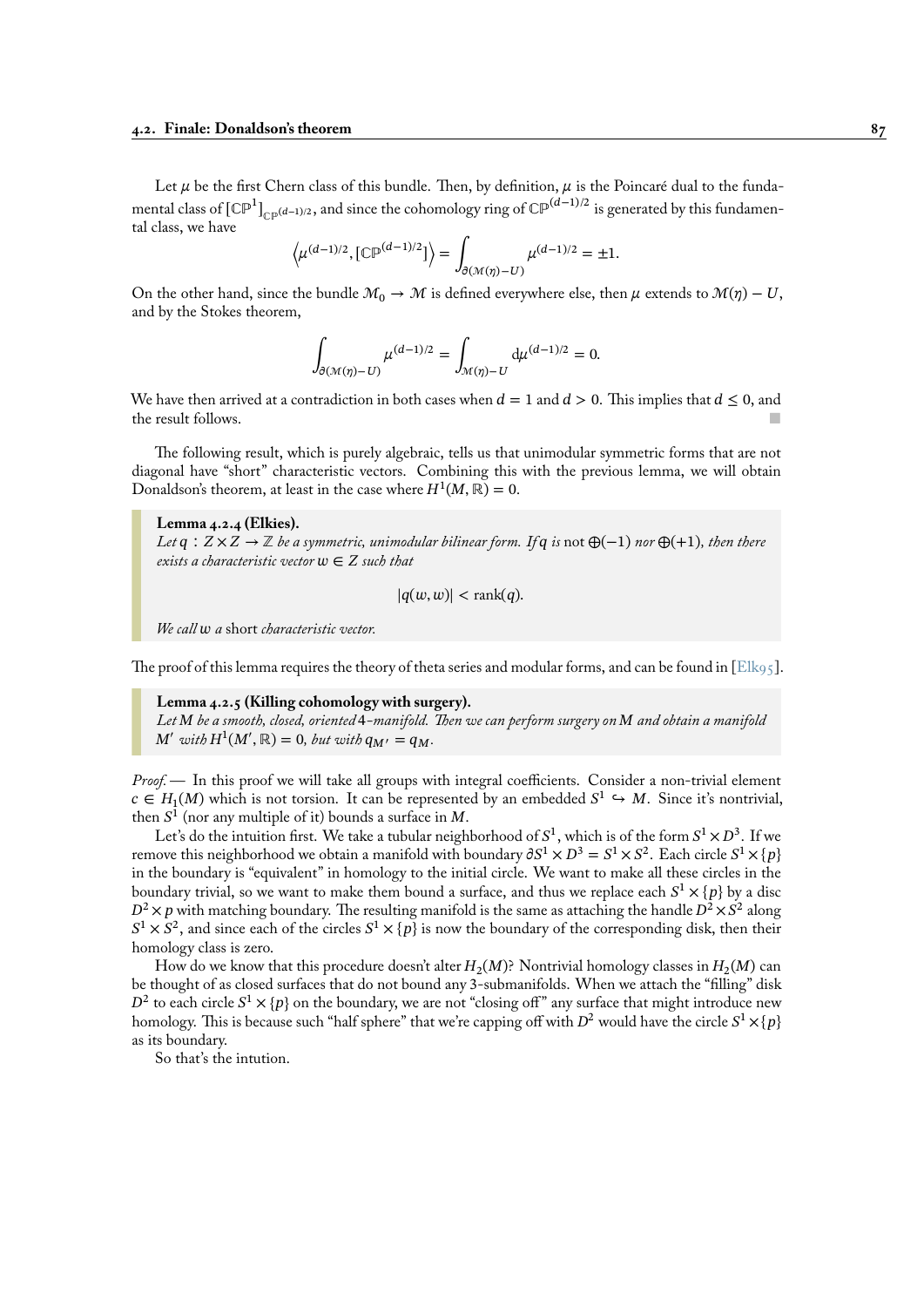Let  $T \subset M$  be a tubular neighborhood of  $S^1,$  which is diffeomorphic to  $S^1 \times D^3.$  From the long, exact sequence in (reduced) homology for the pair  $(T, M)$ , we have

$$
\dots \longrightarrow H_2(M, T) \longrightarrow H_1(T) \longrightarrow H_1(M) \longrightarrow H_1(M, T) \longrightarrow 0.
$$

However, the map  $H_1(T) \to H_1(M)$  induced by inclusion is injective, since  $S^1$  is nontrivial in  $H_1(M)$ . Then by exactness of the sequence, the map  $H_2(M,T) \to H_1(T)$  is zero. We are left with the short exact sequence

$$
0 \longrightarrow H_1(T) \longrightarrow H_1(M) \longrightarrow H_1(M,T) \longrightarrow 0,
$$

which implies that  $H_1(M, T) \cong H_1(M)/H_1(T)$ .

Let  $M'$  be the manifold obtained as follows: after removing the tubular neighborhood  $T$  from  $M$ , we obtain a manifold with boundary  $\partial (M - T) \cong S^1 \times S^2$ . The manifold M' is the result of attaching a 2-handle  $S^2 \times D^2$  along this boundary:

$$
M' = (M - T) \cup_{\partial(M - T)} (S^2 \times D^2).
$$

Denote the handle  $S^2 \times D^2$  as  $T' \subset M'$ . Repeating the same process as above, we have that  $H_1(M',T') \cong$  $H_1(M')/H_1(T')$ . However,  $H_1(T') = 0$ , so  $H_1(M', T') \cong H_1(M')$ . On the other hand, since  $M - T =$  $M'-T'$ , then by excision,  $H_1(M,T) \cong H_1(M',T')$ . Putting all these together we find

$$
H_1(M') \cong \frac{H_1(M)}{H_1(T)} = \frac{H_1(M)}{C}.
$$

Repeating this process for all generators of the free part of  $H_1(M)$ , we successfully kill  $H_1(M)$ .

An argument using the Mayer-Vietoris sequence of  $T$  and  $M\!-T$  shows that  $H_2(M)$  remains invariant. This surgery can be performed away from surfaces representing generators of  $H_2(M)$ , and therefore the intersection form is preserved [see Kat95, Section 6].

We are finally ready to prove Donaldson's theorem.

#### **Theorem 4.2.6 (Donaldson).**

*Let be a smooth, closed, oriented* 4*[-m](#page-95-1)anifold, with definite intersection form . Then is diagonal.*

*Proof.* — Without loss of generality, suppose that  $q_M$  is negative-definite (if not, consider M with the opposite orientation). Suppose that  $H^1(M,\mathbb{R}) = 0$ . If  $q_M$  is not diagonal, the by Elkies's lemma, there is a short characteristic vector  $w$  for which

$$
|q_M(w, w)| = -q_M(w, w) < \text{rank}(q_M) = b^2,
$$

and so

$$
q_M(w, w) + b^2 > 0.
$$

However, this contradicts Lemma  $4.2.3$ . Therefore  $q_M$  must be diagonal.

If  $H^1(M,\mathbb{R})$  is not trivial, then from Lemma 4.2.5, we can perform surgery on  $M$  to obtain a manifold M' with  $H^1(M', \mathbb{R}) = 0$  but  $q_{M'} = q_M$ . After applying the results above to M', we obtain the result.

At once, Donaldson's theorem [exhib](#page-90-0)its a wealth of *non-smoothable* four-manifolds. Given any definite unimodular form which is not diagonal, by Fre[edman](#page-92-0)'s theorem there exists a topological manifold that represents it, but it cannot have any smooth structure. For example the manifold  $E_8$  is non-smoothable.

We also immediately obtain the result that any smooth manifold with definite intersection form is *homeomorphic* to a connected sum of several copies of  $\mathbb{CP}^2$  or  $\overline{\mathbb{CP}}^2$ .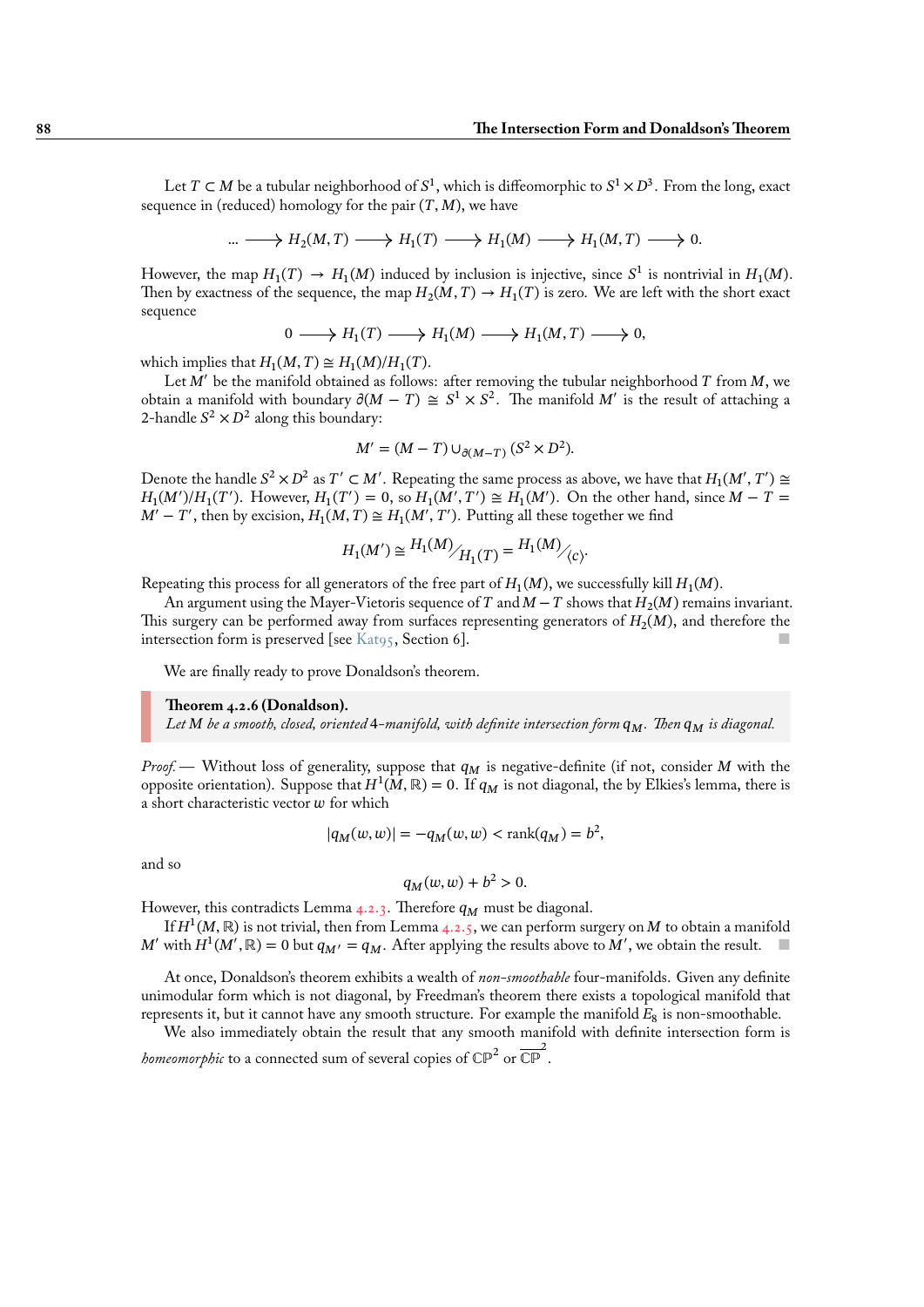# **Bibliography**

- [Bré11] H. Brézis. *Functional Analysis, Sobolev Spaces and Partial Differential Equations*. Universitext. New York ; London: Springer, 2011. isbn: 978-0-387-70913-0.
- [Bre97] Glen E. Bredon. *Topology and Geometry*. Corr. 3rd print. Graduate Texts in Mathematics 139. New York: Springer, 1997. isbn: 978-0-387-97926-7.
- [BT95] Raoul Bott and Loring W. Tu. *Differential Forms in Algebraic Topology*. Corr. 3rd print. Graduate Texts in Mathematics 82. New York: Springer-Verlag, 1995. isbn: 978-0-387-90613-3 978-3-540-90613-1.
- [Car81] Élie Cartan. *The Theory of Spinors*. eng. Mineola, NY: Dover, 1981. isbn: 978-0-486-64070-9.
- [Con07] John B. Conway. *A Course in Functional Analysis*. en. Vol. 96. Graduate Texts in Mathematics. New York, NY: Springer New York, 2007. isbn: 978-1-4419-3092-7 978-1-4757-4383-8. doi: 10.1007/978-1-4757-4383-8.
- [Deb] Abrun Debray. "Characteristic Classes." Lecture Notes. url: https://web.ma.utexas. edu/users/a.debray/lecture\_notes/u17\_characteristic\_classes.pdf.
- [DK97] S. K. Donaldson and P. B. Kronheimer. *The Geometry of Four-Manifolds*. eng. 1. publ. in pape[rback. Oxford Mathematical Mon](https://doi.org/10.1007/978-1-4757-4383-8)ographs. Oxford: Clare[ndon Press, 1997.](https://web.ma.utexas.edu/users/a.debray/lecture_notes/u17_characteristic_classes.pdf) isbn: 978-0- 19-850269-2.
- <span id="page-94-0"></span>[Don83] [S. K. Donaldson. "An Application of Gauge Theory to Four-Dimensional Topology](https://web.ma.utexas.edu/users/a.debray/lecture_notes/u17_characteristic_classes.pdf)." EN. In: *Journal of Differential Geometry* 18.2 (1983), pp. 279–315. issn: 0022-040X. doi: 10.4310/ jdg/1214437665.
- [Don96] S. K. Donaldson. "The Seiberg-Witten Equations and 4-Manifold Topology." en. In: *Bulletin of the American Mathematical Society* 33.01 ( Jan. 1996), pp. 45–71. issn: 0273-0979. doi: [10.](https://doi.org/10.4310/jdg/1214437665) 1090/S0273-0979-96-00625-8.
- [EF97] [Jürgen Eichhorn a](https://doi.org/10.4310/jdg/1214437665)nd Thomas Friedrich. "Seiberg-Witten Theory." eng. In: *Banach Center Publications* 39.1 (1997), pp. 231–267. issn: 0137-6934. url: https://eudml.org/d[oc/](https://doi.org/10.1090/S0273-0979-96-00625-8) 208666 (visited on 09/14/2019).
- [Elk95] [Noam D. Elkies. "A Characterizat](https://doi.org/10.1090/S0273-0979-96-00625-8)ion of the  $Zn\mathbb{Z}$  Lattice." In: *Math. Res. Letters* 2 (1995), pp. 321–326.
- [Eti+11] Pavel Etingof et al. "Introduction to RepresentationTheory." In: *[arXiv:0901.0827 \[math\]](https://eudml.org/doc/208666)* (Feb. [2011\). a](https://eudml.org/doc/208666)rXiv: 0901.0827 [math]. url: http://arxiv.org/abs/0901.0827 (visited on 03/09/2020).
- [Fig17] José Figueroa-O'Farrill. "Spin Geometry." Lecture Notes. 2017.
- <span id="page-94-1"></span>[FQ90] Michael H. F[reedman and F. Quin](https://arxiv.org/abs/0901.0827)n. *Topology of 4-Manifolds*. Princeton Mathematical Series 39. Princeton, N.J: Princeton University Press, 1990. isbn[: 978-0-691-08577-7.](http://arxiv.org/abs/0901.0827)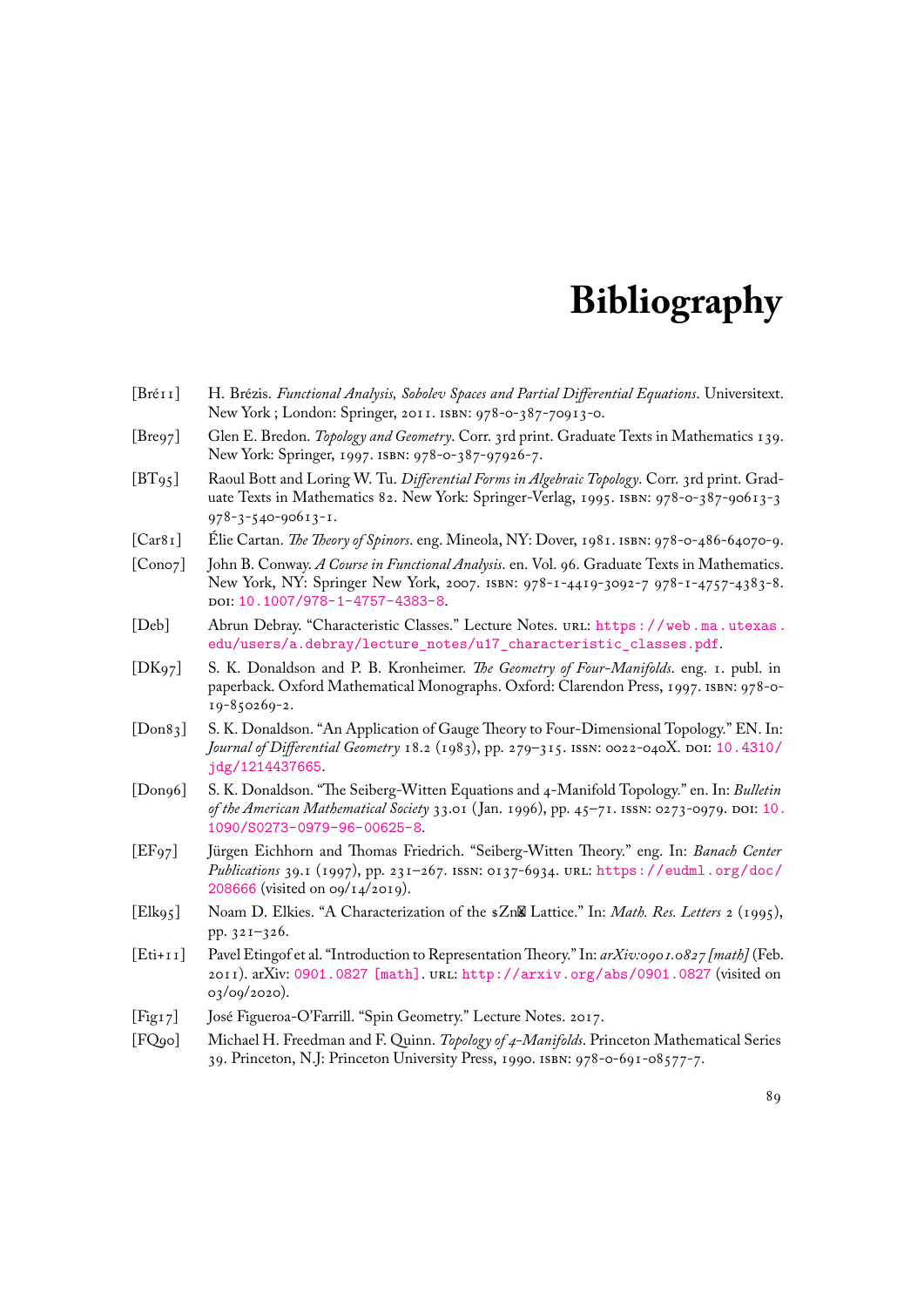- [Fre82] Michael Hartley Freedman. "The Topology of Four-Dimensional Manifolds." EN. In: *Journal of Differential Geometry* 17.3 (1982), pp. 357–453. issn: 0022-040X. doi: 10.4310/jdg/ 1214437136.
- [GQ19] Jean Gallier and Jocelyn Quaintance. "A Gentle Introduction to Homology, Cohomology, and Sheaf Cohomology." Book in Progress. Nov. 2019. url: https://ww[w.seas.upenn.](https://doi.org/10.4310/jdg/1214437136) edu/~jean/sheaves-cohomology.pdf.
- [GS99] [Robert E. Go](https://doi.org/10.4310/jdg/1214437136)mpf and András Stipsicz. *4-Manifolds and Kirby Calculus*. Graduate Studies in Mathematics v. 20. Providence, RI: American Mathematical Society, 1999. ISBN[: 978-0-8218-](https://www.seas.upenn.edu/~jean/sheaves-cohomology.pdf) 0994-5.
- [GT01] [David Gilbarg and Neil S. Trudinger.](https://www.seas.upenn.edu/~jean/sheaves-cohomology.pdf) *Elliptic Partial Differential Equations of Second Order*. 2nd ed., rev. 3rd printing. Classics in Mathematics. Berlin ; New York: Springer, 2001. isbn: 978-3-540-41160-4.
- [Hal15] Brian C. Hall. *Lie Groups, Lie Algebras, and Representations: An Elementary Introduction*. Second edition. Graduate Texts in Mathematics 222. Cham ; New York: Springer, 2015. isbn: 978-3-319-13466-6.
- [Hat02] Allen Hatcher. *Algebraic Topology*. Cambridge ; New York: Cambridge University Press, 2002. isbn: 978-0-521-79160-1 978-0-521-79540-1.
- [Hat17] Allen Hatcher. "Vector Bundles and K-Theory." In Preparation. 2017. url.: http://pi. math.cornell.edu/~hatcher/VBKT/VBpage.html.
- [Kat95] Mikhail Katz. "A Proof Via the Seiberg-Witten Moduli Space of Donaldson's Theorem on Smooth \$4\$-Manifolds with Definite Intersection Forms." en. In: *Les rencontres physiciensmathématiciens de Strasbourg -RCP25* 47 (1995), pp. 269–274. url: http://[www.numdam.](http://pi.math.cornell.edu/~hatcher/VBKT/VBpage.html) [org/item/RCP25\\_1995\\_\\_47\\_\\_269\\_0/](http://pi.math.cornell.edu/~hatcher/VBKT/VBpage.html) (visited on 07/27/2020).
- <span id="page-95-1"></span>[Kir06] Robion C Kirby. *The Topology Of 4-Manifolds.* English. Berlin, Heidelberg: Springer Berlin / Heidelberg, 2006. isbn: 978-3-540-46171-5. url: https : / / public . ebookcentral . proquest.com/choice/publicfullrecord.aspx?p=5578656 ([visited on 08/04/2020\).](http://www.numdam.org/item/RCP25_1995__47__269_0/)
- [Kla13] Ralph L. Klaasse. "Seiberg-Witten Theory for Symplectic Manifolds." Master's Thesis. Utrecht University, 2013.
- [KN96] [Shōshichi Kobayashi and Katsumi Nomizu.](https://public.ebookcentral.proquest.com/choice/publicfullrecord.aspx?p=5578656) *Foundati[ons of Differential Geometry](https://public.ebookcentral.proquest.com/choice/publicfullrecord.aspx?p=5578656)*. Wiley classics library ed. Wiley Classics Library. New York: Wiley, 1996. isbn: 978-0-471-15733-5 978-0-471-15732-8.
- [LM89] H. Blaine Lawson and Marie-Louise Michelsohn. *Spin Geometry*. en. Princeton Matematical Series 38. Princeton University Press, 1989. ISBN: 978-1-4008-8391-2.
- [Mar99] Matilde Marcolli. *Seiberg-Witten Gauge Theory*. eng. Texts and Readings in Mathematics 17. Delhi: Hindustan Book Agency, 1999. isbn: 978-93-80250-23-6 978-81-85931-22-7.
- [May99] J. Peter May. *A Concise Course in Algebraic Topology*. Chicago Lectures in Mathematics. Chicago: University of Chicago Press, 1999. isbn: 978-0-226-51182-5 978-0-226-51183-2.
- [MH73] John W. Milnor and Dale Husemöller. *Symmetric Bilinear Forms*. Ergebnisse Der Mathematik Und Ihrer Grenzgebiete Bd. 73. Berlin, New York: Springer-Verlag, 1973. isbn: 978-0-387- 06009-5.
- <span id="page-95-0"></span>[Moo96] John D. L. Moore. *Lectures on Seiberg Witten Invariants*. Lecture Notes in Mathematics 1629. Berlin: Springer, 1996. isbn: 978-3-540-61455-5.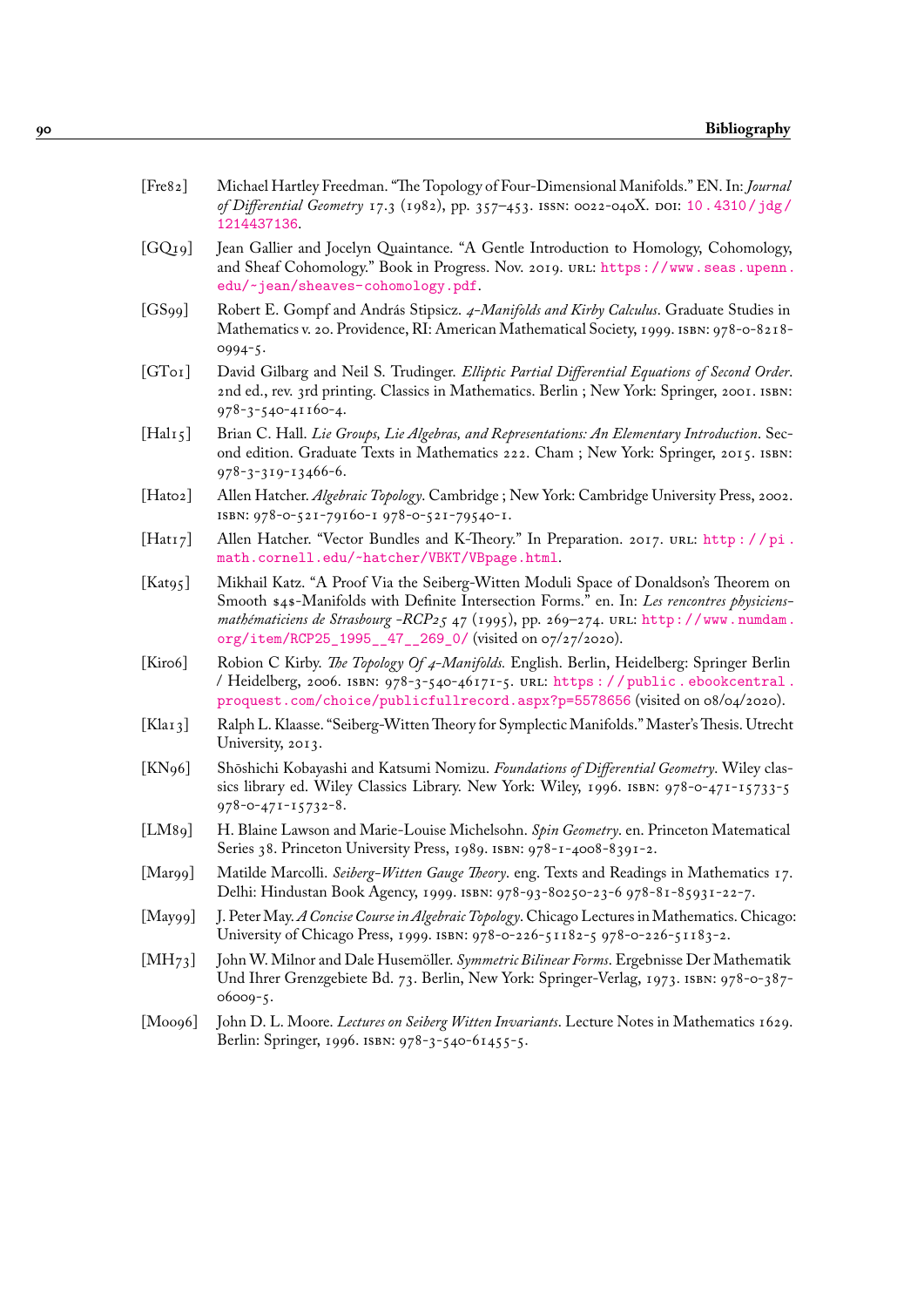<span id="page-96-3"></span><span id="page-96-2"></span><span id="page-96-1"></span><span id="page-96-0"></span>

| [Moro I]              | Shigeyuki Morita. Geometry of Differential Forms. eng. Translations of Mathematical Mono-<br>graphs v. 201. Providence, R.I: American Mathematical Society, 2001. ISBN: 978-0-8218-<br>$1045 - 3.$                                                                           |
|-----------------------|------------------------------------------------------------------------------------------------------------------------------------------------------------------------------------------------------------------------------------------------------------------------------|
| [Morg6]               | John W. Morgan. The Seiberg-Witten Equations and Applications to the Topology of Smooth<br>Four-Manifolds. (MN-44). Princeton University Press, 1996. ISBN: 978-0-691-02597-1. URL:<br>https://www.jstor.org/stable/j.ctt7ztfpc (visited on og/14/2019).                     |
| [MS <sub>74</sub> ]   | John W. Milnor and James D. Stasheff. Characteristic Classes. Annals of Mathematics Studies<br>no. 76. Princeton, N.J: Princeton University Press, 1974. ISBN: 978-0-691-08122-9.                                                                                            |
| [Mur90]               | Gerard J. Murphy. C*-Algebras and Operator Theory. Boston: Academic Press, 1990. ISBN: 978-<br>$0 - 12 - 511360 - 1$ .                                                                                                                                                       |
| [Nabog]               | Gregory L. Naber. "Topology, Geometry and Physics: Background for the Witten Conjecture<br>II." EN. In: Journal of Geometry and Symmetry in Physics 3 (Jan. 2005), pp. 1-83. ISSN: 1312-<br>5192, 1314-5673. DOI: 10.7546/jgsp-3-2005-1-83.                                  |
| [Nab <sub>I</sub> 1a] | Gregory L. Naber. Topology, Geometry and Gauge Fields: Foundations. 2nd ed. Texts in Ap-<br>plied Mathematics 25. New York: Springer Science+Business Media, 2011. ISBN: 978-1-4419-<br>7253-8 978-1-4419-7254-5.                                                            |
| [Nab <sub>I</sub>     | Gregory L. Naber. Topology, Geometry, and Gauge Fields: Interactions. 2nd ed. Applied Math-<br>ematical Sciences 141. New York: Springer, 2011. ISBN: 978-1-4419-7894-3 978-1-4419-<br>7895-0.                                                                               |
| [Nako3]               | Mikio Nakahara. Geometry, Topology, and Physics. 2nd ed. Graduate Student Series in Physics.<br>Bristol; Philadelphia: Institute of Physics Publishing, 2003. ISBN: 978-0-7503-0606-5.                                                                                       |
| [Nicoo]               | Liviu Nicolaescu. Notes on Seiberg-Witten Theory. en. Vol. 28. Graduate Studies in Mathe-<br>matics. Providence, Rhode Island: American Mathematical Society, Oct. 2000. ISBN: 978-0-<br>8218-2145-9 978-1-4704-2083-3. DOI: 10.1090/gsm/028.                                |
| [Nico7]               | Liviu I Nicolaescu. Lectures on the Geometry of Manifolds. en. Second. WORLD SCIEN-<br>TIFIC, Sept. 2007. ISBN: 978-981-270-853-3 978-981-277-029-5. DOI: 10.1142/6528.                                                                                                      |
| [Rot93]               | Joseph J. Rotman. An Introduction to Algebraic Topology. eng. 2, corr. print. Graduate Texts<br>in Mathematics 119. New York, NY: Springer, 1993. ISBN: 978-0-387-96678-6 978-3-540-<br>96678-4.                                                                             |
| [Sal99]               | Dietmar Salamon. "Spin Geometry and the Seiberg-Witten Invariants." In Preparation. 1999.                                                                                                                                                                                    |
| [Scos]                | Alexandru Scorpan. The Wild World of 4-Manifolds. en. American Mathematical Soc., May<br>2005. ISBN: 978-0-8218-3749-8.                                                                                                                                                      |
| $[SW_{94a}]$          | N. Seiberg and E. Witten. "Electric-Magnetic Duality, Monopole Condensation, and Con-<br>finement in N=2 Supersymmetric Yang-Mills Theory." In: <i>Nuclear Physics B</i> 426.1 (Sept. 1994),<br>pp. 19-52. ISSN: 0550-3213. DOI: 10.1016/0550-3213(94)90124-4.               |
| [SW94b]               | N. Seiberg and E. Witten. "Monopoles, Duality and Chiral Symmetry Breaking in $N = 2$<br>Supersymmetric QCD." In: Nuclear Physics B 431.3 (Dec. 1994), pp. 484-550. ISSN: 0550-<br>3213. DOI: 10.1016/0550-3213(94)90214-3.                                                  |
| [TMo7]                | R. Thom and V. O. Manturov. "Some "Global" Properties of Differentiable Manifolds." In:<br>Topological Library. Vol. Volume 39. Series on Knots and Everything. WORLD SCIEN-<br>TIFIC, July 2007, pp. 131-209. ISBN: 978-981-270-559-4. DOI: 10.1142/9789812772107_<br>0002. |